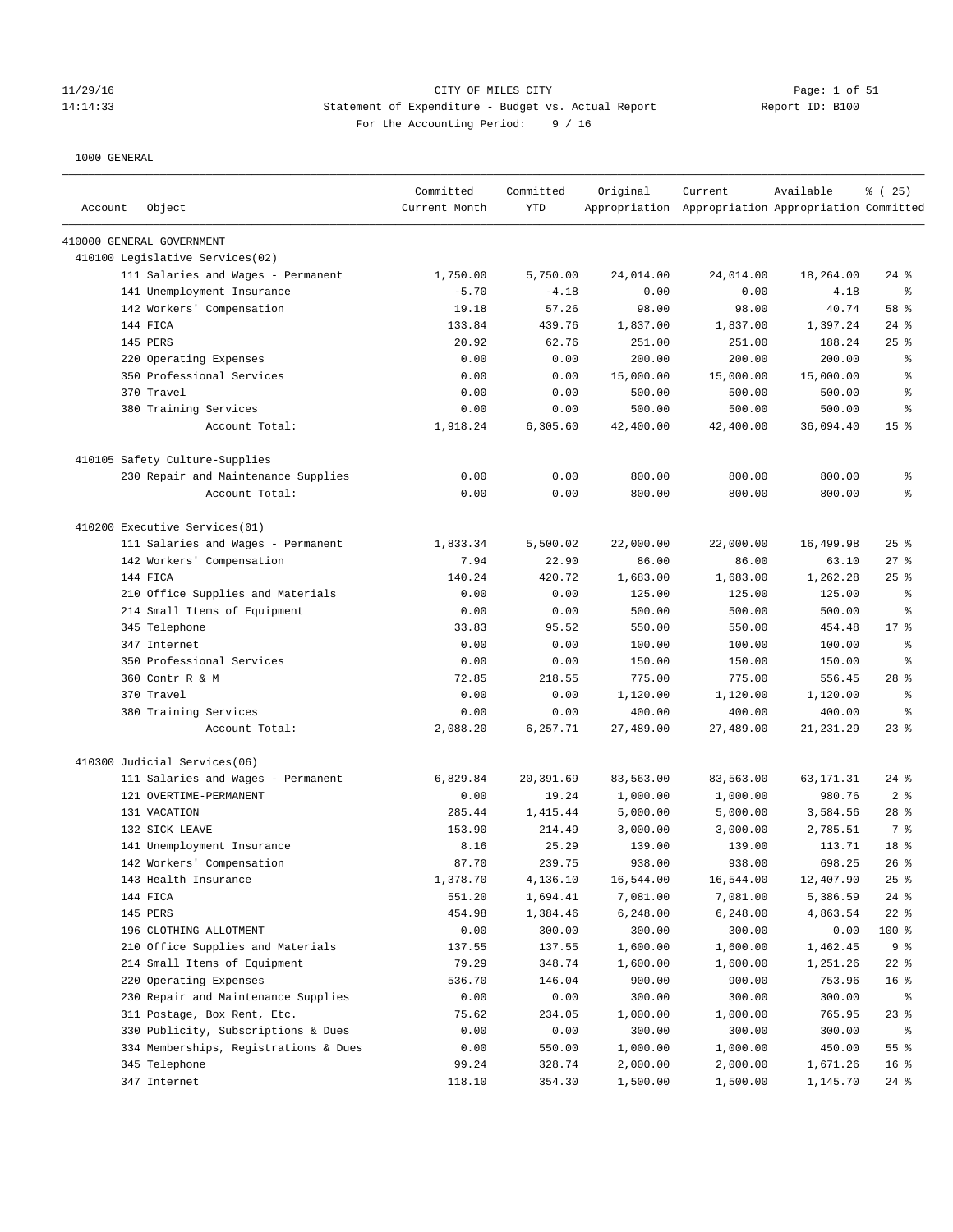#### 11/29/16 CITY OF MILES CITY Page: 2 of 51 14:14:33 Statement of Expenditure - Budget vs. Actual Report Report ID: B100 For the Accounting Period: 9 / 16

|         |                                            | Committed     | Committed  | Original   | Current                                             | Available  | % (25)          |
|---------|--------------------------------------------|---------------|------------|------------|-----------------------------------------------------|------------|-----------------|
| Account | Object                                     | Current Month | <b>YTD</b> |            | Appropriation Appropriation Appropriation Committed |            |                 |
|         | 350 Professional Services                  | 0.00          | 0.00       | 1,000.00   | 1,000.00                                            | 1,000.00   | る               |
|         | 360 Contr R & M                            | 0.00          | 0.00       | 2,000.00   | 2,000.00                                            | 2,000.00   | နွ              |
|         | 370 Travel                                 | 1,543.92      | 1,543.92   | 3,500.00   | 3,500.00                                            | 1,956.08   | 44 %            |
|         | 380 Training Services                      | 0.00          | 0.00       | 200.00     | 200.00                                              | 200.00     | ್ಠಿ             |
|         | 382 Books                                  | 0.00          | 0.00       | 600.00     | 600.00                                              | 600.00     | ి               |
|         | 394 Jury and Witness Fees                  | 0.00          | 208.00     | 0.00       | 0.00                                                | $-208.00$  | る               |
|         | 530 Rent                                   | 0.00          | 0.00       | 500.00     | 500.00                                              | 500.00     | နွ              |
|         | Account Total:                             | 12,340.34     | 33,672.21  | 141,813.00 | 141,813.00                                          | 108,140.79 | $24$ %          |
|         | 410500 Financial Services(03)              |               |            |            |                                                     |            |                 |
|         | 111 Salaries and Wages - Permanent         | 7,682.50      | 25,774.24  | 119,530.00 | 119,530.00                                          | 93,755.76  | $22$ %          |
|         | 131 VACATION                               | 1,645.28      | 2,456.29   | 2,200.00   | 2,200.00                                            | $-256.29$  | 112 %           |
|         | 132 SICK LEAVE                             | 204.23        | 657.10     | 700.00     | 700.00                                              | 42.90      | $94$ %          |
|         | 133 OTHER LEAVE PAY                        | 81.13         | 90.35      | 10,043.00  | 10,043.00                                           | 9,952.65   | 1 <sup>8</sup>  |
|         | 141 Unemployment Insurance                 | 14.42         | 44.25      | 210.00     | 210.00                                              | 165.75     | $21$ %          |
|         | 142 Workers' Compensation                  | 122.93        | 362.16     | 1,685.00   | 1,685.00                                            | 1,322.84   | $21$ %          |
|         | 143 Health Insurance                       | 2,033.63      | 6,135.28   | 24,817.00  | 24,817.00                                           | 18,681.72  | 25%             |
|         | 144 FICA                                   | 735.44        | 2,257.05   | 10,712.00  | 10,712.00                                           | 8,454.95   | $21$ %          |
|         | 145 PERS                                   | 804.64        | 2,425.49   | 11,721.00  | 11,721.00                                           | 9,295.51   | $21$ %          |
|         | 196 CLOTHING ALLOTMENT                     | 0.00          | 525.00     | 450.00     | 450.00                                              | $-75.00$   | 117 %           |
|         | 210 Office Supplies and Materials          | 0.00          | 0.00       | 2,000.00   | 2,000.00                                            | 2,000.00   | $\epsilon$      |
|         | 214 Small Items of Equipment               | 39.69         | 39.69      | 2,550.00   | 2,550.00                                            | 2,510.31   | 2 <sup>8</sup>  |
|         | 220 Operating Expenses                     | 427.60        | 732.74     | 2,600.00   | 2,600.00                                            | 1,867.26   | $28$ %          |
|         | 311 Postage, Box Rent, Etc.                | 749.20        | 1,227.67   | 3,600.00   | 3,600.00                                            | 2,372.33   | 34%             |
|         | 320 Printing, Duplicating, Typing &        | 68.54         | 68.54      | 100.00     | 100.00                                              | 31.46      | 69 %            |
|         | 330 Publicity, Subscriptions & Dues        | 383.27        | 924.27     | 2,200.00   | 2,200.00                                            | 1,275.73   | 42 %            |
|         | 334 Memberships, Registrations & Dues      | 0.00          | 2,925.30   | 3,000.00   | 3,000.00                                            | 74.70      | 98 %            |
|         | 345 Telephone                              | 55.43         | 160.28     | 750.00     | 750.00                                              | 589.72     | $21$ %          |
|         | 347 Internet                               | 19.54         | 58.58      | 250.00     | 250.00                                              | 191.42     | $23$ %          |
|         | 350 Professional Services                  | 1,453.12      | 3,321.58   | 25,000.00  | 25,000.00                                           | 21,678.42  | $13*$           |
|         | 360 Contr R & M                            | 291.40        | 6,753.52   | 20,700.00  | 20,700.00                                           | 13,946.48  | $33$ $%$        |
|         | 370 Travel                                 | 84.24         | 84.24      | 2,000.00   | 2,000.00                                            | 1,915.76   | 4%              |
|         | 380 Training Services                      | 0.00          | 0.00       | 1,400.00   | 1,400.00                                            | 1,400.00   | နွ              |
|         | 382 Books                                  | 0.00          | 0.00       | 200.00     | 200.00                                              | 200.00     | る               |
|         | 390 Other Purchased Services (Recorded     | 0.00          | 0.00       | 300.00     | 300.00                                              | 300.00     | နွ              |
|         | 513 Liability                              | 0.00          | 22,495.63  | 22,496.00  | 22,496.00                                           | 0.37       | $100*$          |
|         | 521 Surety Bonds for Officials & Employees | 0.00          | 750.00     | 750.00     | 750.00                                              | 0.00       | $100*$          |
|         | 555 Bank Service Charges                   | 0.00          | 0.00       | 100.00     | 100.00                                              | 100.00     | ま               |
|         | Account Total:                             | 16,896.23     | 80,269.25  | 272,064.00 | 272,064.00                                          | 191,794.75 | $30*$           |
|         | 410540 City Treasurer(09)                  |               |            |            |                                                     |            |                 |
|         | 111 Salaries and Wages - Permanent         | 1,833.34      | 5,500.02   | 22,000.00  | 22,000.00                                           | 16,499.98  | $25$ %          |
|         | 142 Workers' Compensation                  | 7.93          | 22.89      | 86.00      | 86.00                                               | 63.11      | 27%             |
|         | 143 Health Insurance                       | 0.00          | 0.00       | 8,272.00   | 8,272.00                                            | 8,272.00   | ႜ               |
|         | 144 FICA                                   | 140.24        | 420.72     | 1,683.00   | 1,683.00                                            | 1,262.28   | $25$ %          |
|         | 145 PERS                                   | 153.46        | 460.38     | 1,842.00   | 1,842.00                                            | 1,381.62   | $25$ %          |
|         | 345 Telephone                              | 7.62          | 16.85      | 0.00       | 0.00                                                | $-16.85$   | ႜ               |
|         | 350 Professional Services                  | 0.00          | 0.00       | 550.00     | 550.00                                              | 550.00     | ိစ              |
|         | 360 Contr R & M                            | 73.94         | 221.82     | 128.00     | 128.00                                              | $-93.82$   | $173$ %         |
|         | Account Total:                             | 2,216.53      | 6,642.68   | 34,561.00  | 34,561.00                                           | 27,918.32  | 19 <sup>°</sup> |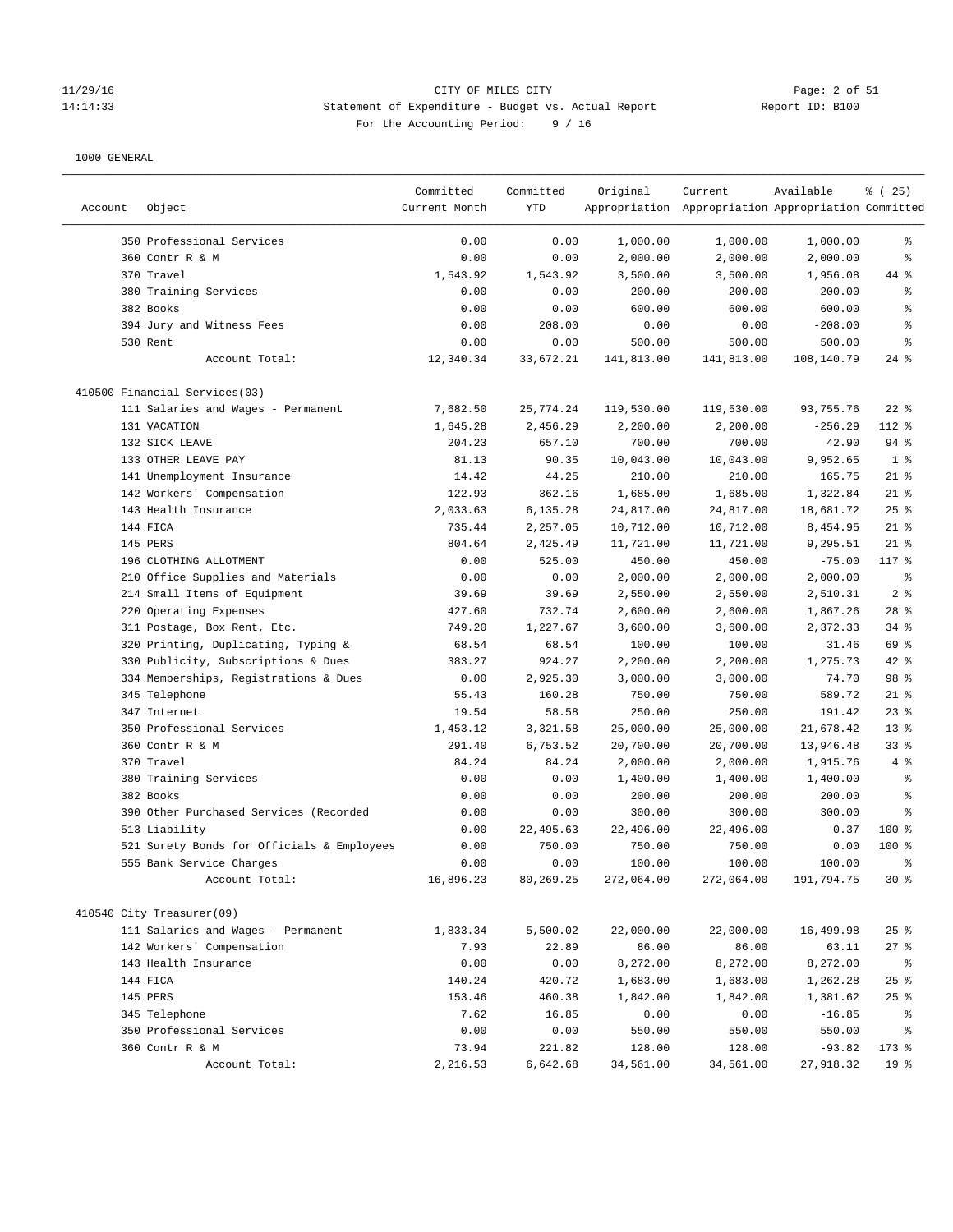## 11/29/16 CITY OF MILES CITY Page: 3 of 51 14:14:33 Statement of Expenditure - Budget vs. Actual Report Changer Report ID: B100 For the Accounting Period: 9 / 16

| Object<br>Account                                               | Committed<br>Current Month | Committed<br>YTD | Original   | Current<br>Appropriation Appropriation Appropriation Committed | Available  | % (25)          |
|-----------------------------------------------------------------|----------------------------|------------------|------------|----------------------------------------------------------------|------------|-----------------|
| 410600 Elections                                                |                            |                  |            |                                                                |            |                 |
| 300 PURCHASED SERVICES                                          | 0.00                       | 0.00             | 6,772.00   | 6,772.00                                                       | 6,772.00   | နွ              |
| Account Total:                                                  | 0.00                       | 0.00             | 6,772.00   | 6,772.00                                                       | 6,772.00   | ి               |
|                                                                 |                            |                  |            |                                                                |            |                 |
| 411020 Community Services & Planning                            |                            |                  |            |                                                                |            |                 |
| 111 Salaries and Wages - Permanent                              | 4,243.42                   | 10,285.31        | 38,228.00  | 38,716.00                                                      | 28,430.69  | 27%             |
| 121 OVERTIME-PERMANENT                                          | 10.58                      | 36.63            | 500.00     | 500.00                                                         | 463.37     | 7 %             |
| 131 VACATION                                                    | 70.69                      | 629.74           | 4,000.00   | 4,000.00                                                       | 3,370.26   | 16%             |
| 132 SICK LEAVE                                                  | 16.94                      | 78.19            | 2,000.00   | 2,000.00                                                       | 1,921.81   | 4%              |
| 133 OTHER LEAVE PAY                                             | 139.83                     | 139.83           | 3,529.00   | 3,529.00                                                       | 3,389.17   | 4%              |
| 141 Unemployment Insurance                                      | 6.70                       | 16.98            | 72.00      | 72.00                                                          | 55.02      | $24$ %          |
| 142 Workers' Compensation                                       | 22.65                      | 55.35            | 227.00     | 234.00                                                         | 178.65     | $24$ %          |
| 143 Health Insurance                                            | 751.40                     | 2,254.32         | 9,017.00   | 9,017.00                                                       | 6,762.68   | $25$ %          |
| 144 FICA                                                        | 342.83                     | 866.87           | 3,692.00   | 3,729.00                                                       | 2,862.13   | $23$ %          |
| 145 PERS                                                        | 375.10                     | 934.89           | 4,039.00   | 4,080.00                                                       | 3,145.11   | $23$ $%$        |
| 196 CLOTHING ALLOTMENT                                          | 0.00                       | 163.50           | 314.00     | 314.00                                                         | 150.50     | $52$ $%$        |
| 210 Office Supplies and Materials                               | 0.00                       | 0.00             | 800.00     | 800.00                                                         | 800.00     | နွ              |
| 214 Small Items of Equipment                                    | 0.00                       | 0.00             | 800.00     | 800.00                                                         | 800.00     | နွ              |
| 220 Operating Expenses                                          | 35.41                      | 35.41            | 200.00     | 200.00                                                         | 164.59     | 18 %            |
| 311 Postage, Box Rent, Etc.                                     | 58.23                      | 162.39           | 250.00     | 250.00                                                         | 87.61      | 65 %            |
| 320 Printing, Duplicating, Typing &                             | 0.00                       | 0.00             | 1,000.00   | 1,000.00                                                       | 1,000.00   | နွ              |
| 327 Map Printing                                                | 0.00                       | 0.00             | 100.00     | 100.00                                                         | 100.00     | နွ              |
| 330 Publicity, Subscriptions & Dues                             | 0.00                       | 0.00             | 1,500.00   | 1,500.00                                                       | 1,500.00   | နွ              |
| 331 Publication of Formal & Legal Notices                       | 42.00                      | 78.00            | 300.00     | 300.00                                                         | 222.00     | 26%             |
| 334 Memberships, Registrations & Dues                           | 0.00                       | 0.00             | 200.00     | 200.00                                                         | 200.00     | $\epsilon$      |
| 345 Telephone                                                   | 80.47                      | 235.40           | 900.00     | 900.00                                                         | 664.60     | $26$ %          |
| 347 Internet                                                    | 0.00                       | 0.00             | 100.00     | 100.00                                                         | 100.00     | ႜ               |
| 350 Professional Services                                       | 1,055.00                   | 7,890.25         | 63,611.00  | 63,611.00                                                      | 55,720.75  | $12*$           |
| 360 Contr R & M                                                 | 72.85                      | 218.55           | 1,819.00   | 1,819.00                                                       | 1,600.45   | $12*$           |
| 370 Travel                                                      | $-895.09$                  | $-674.68$        | 1,500.00   | 1,500.00                                                       | 2,174.68   | $-45$ %         |
| 380 Training Services                                           | 0.00                       | $-119.80$        | 1,200.00   | 1,200.00                                                       | 1,319.80   | $-10$ %         |
| 382 Books                                                       | 39.95                      | 39.95            | 150.00     | 150.00                                                         | 110.05     | $27$ %          |
| Account Total:                                                  | 6,468.96                   | 23, 327.08       | 140,048.00 | 140,621.00                                                     | 117,293.92 | $17*$           |
|                                                                 |                            |                  |            |                                                                |            |                 |
| 411100 Legal Services(04)<br>111 Salaries and Wages - Permanent | 9,684.03                   | 23,384.54        | 98,830.00  | 98,830.00                                                      | 75,445.46  | $24$ %          |
| 131 VACATION                                                    | 0.00                       | 922.40           | 3,000.00   | 3,000.00                                                       | 2,077.60   | $31$ %          |
| 132 SICK LEAVE                                                  | 165.23                     | 229.71           | 1,500.00   | 1,500.00                                                       | 1,270.29   | 15 <sup>8</sup> |
| 141 Unemployment Insurance                                      | 14.78                      | 36.92            | 160.00     | 160.00                                                         | 123.08     | $23$ $%$        |
| 142 Workers' Compensation                                       | 60.60                      | 153.81           | 624.00     | 624.00                                                         | 470.19     | $25$ %          |
| 143 Health Insurance                                            | 1,379.38                   | 1,379.38         | 8,272.00   | 8,272.00                                                       | 6,892.62   | $17*$           |
| 144 FICA                                                        | 747.97                     | 1,866.27         | 8,070.00   | 8,070.00                                                       | 6,203.73   | $23$ $%$        |
| 145 PERS                                                        | 824.38                     | 2,053.73         | 8,829.00   | 8,829.00                                                       | 6,775.27   | $23$ $%$        |
| 196 CLOTHING ALLOTMENT                                          | 0.00                       | 75.00            | 100.00     | 100.00                                                         | 25.00      | 75 %            |
| 210 Office Supplies and Materials                               | 6.49                       | 258.47           | 500.00     | 500.00                                                         | 241.53     | $52$ $%$        |
| 214 Small Items of Equipment                                    | 139.95                     | 209.94           | 425.00     | 425.00                                                         | 215.06     | 49 %            |
| 220 Operating Expenses                                          | 259.22                     | 842.98           | 1,500.00   | 1,500.00                                                       | 657.02     | 56 %            |
| 311 Postage, Box Rent, Etc.                                     | 45.61                      | 92.88            | 600.00     | 600.00                                                         | 507.12     | 15 <sup>°</sup> |
| 345 Telephone                                                   | 7.54                       | 16.61            | 120.00     | 120.00                                                         | 103.39     | 14 %            |
| 350 Professional Services                                       | 251.20                     | 533.70           | 10,500.00  | 10,500.00                                                      | 9,966.30   | 5 <sup>8</sup>  |
| 360 Contr R & M                                                 | 0.00                       | 0.00             | 100.00     | 100.00                                                         | 100.00     | ိစ              |
|                                                                 |                            |                  |            |                                                                |            |                 |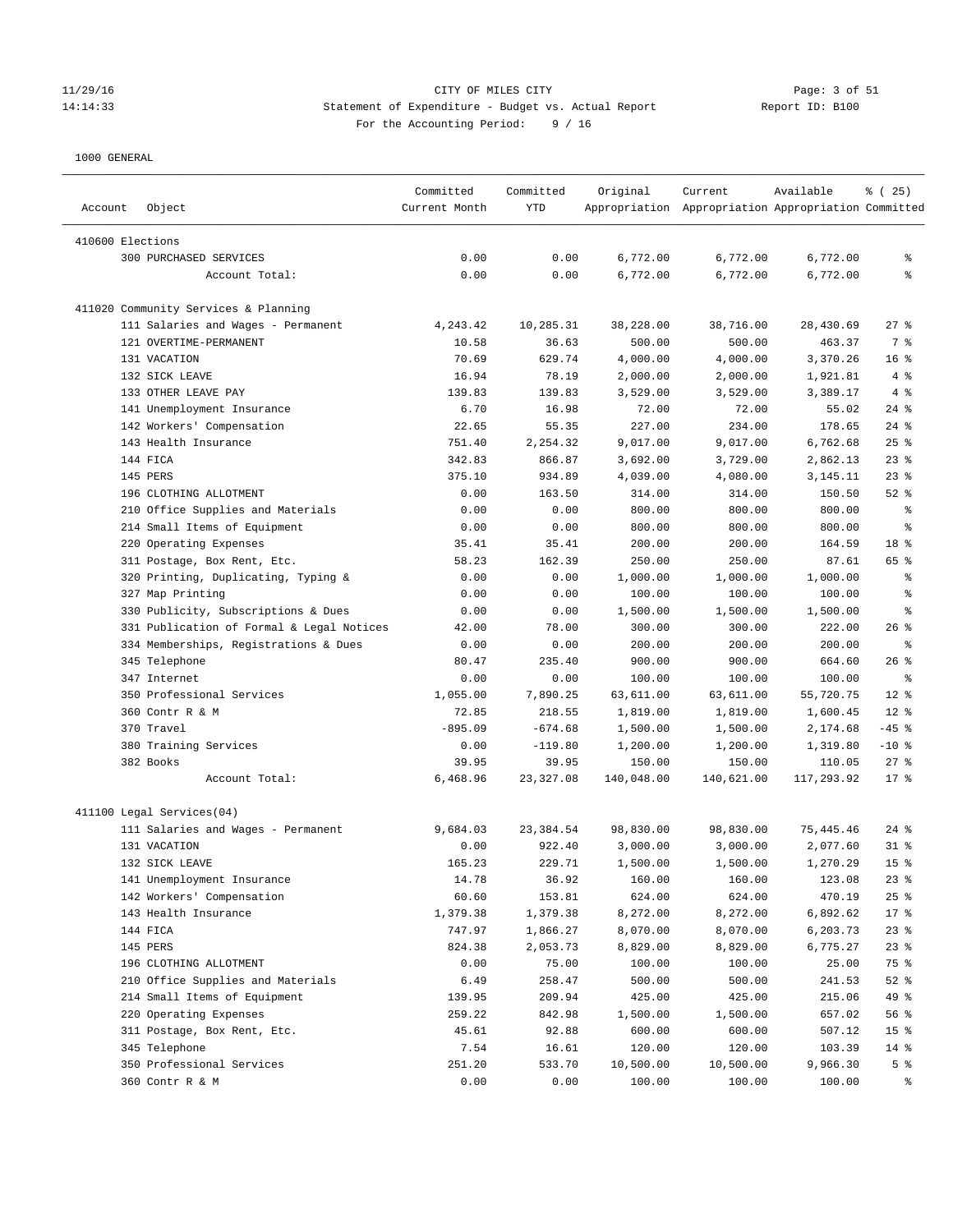# 11/29/16 Page: 4 of 51<br>14:14:33 Statement of Expenditure - Budget vs. Actual Report 11: Peport ID: B100 14:14:33 Statement of Expenditure - Budget vs. Actual Report Report ID: B100 For the Accounting Period: 9 / 16

| Account              | Object                                     | Committed<br>Current Month | Committed<br>YTD | Original   | Current<br>Appropriation Appropriation Appropriation Committed | Available    | % (25)                   |
|----------------------|--------------------------------------------|----------------------------|------------------|------------|----------------------------------------------------------------|--------------|--------------------------|
|                      | 370 Travel                                 | 0.00                       | 0.00             | 550.00     | 550.00                                                         | 550.00       | န့                       |
|                      | Account Total:                             | 13,586.38                  | 32,056.34        | 143,680.00 | 143,680.00                                                     | 111,623.66   | $22$ %                   |
|                      | 411101 Labor Negotiations                  |                            |                  |            |                                                                |              |                          |
|                      | 350 Professional Services                  | 0.00                       | 0.00             | 10,000.00  | 10,000.00                                                      | 10,000.00    | န့                       |
|                      | Account Total:                             | 0.00                       | 0.00             | 10,000.00  | 10,000.00                                                      | 10,000.00    | နွ                       |
| 411230 City Hall     |                                            |                            |                  |            |                                                                |              |                          |
|                      | 214 Small Items of Equipment               | 0.00                       | 0.00             | 400.00     | 400.00                                                         | 400.00       | န့                       |
|                      | 220 Operating Expenses                     | 506.43                     | 788.93           | 2,500.00   | 2,500.00                                                       | 1,711.07     | $32$ $%$                 |
|                      | 230 Repair and Maintenance Supplies        | 0.00                       | 1,393.00         | 1,500.00   | 1,500.00                                                       | 107.00       | $93$ $%$                 |
|                      | 341 Electric Utility Services              | 576.43                     | 1,919.49         | 6,000.00   | 6,000.00                                                       | 4,080.51     | $32$ $%$                 |
|                      | 342 Water Utility Services                 | 54.61                      | 161.73           | 750.00     | 750.00                                                         | 588.27       | $22$ %                   |
|                      | 343 Sewer Utility Services                 | 65.31                      | 193.37           | 370.00     | 370.00                                                         | 176.63       | $52$ $%$                 |
|                      | 344 Gas Utility Service                    | 30.72                      | 90.86            | 3,750.00   | 3,750.00                                                       | 3,659.14     | 2 <sup>8</sup>           |
|                      | 346 Garbage Service                        | 47.41                      | 94.82            | 200.00     | 200.00                                                         | 105.18       | 47 %                     |
|                      | 360 Contr R & M                            | 600.00                     | 2,200.00         | 14,500.00  | 14,500.00                                                      | 12,300.00    | 15 <sup>8</sup>          |
|                      | 400 BUILDING MATERIALS                     | 0.00                       | 0.00             | 3,000.00   | 3,000.00                                                       | 3,000.00     | နွ                       |
|                      | 511 Insurance on Buildings                 | 0.00                       | 2,216.42         | 2,217.00   | 2,217.00                                                       | 0.58         | 100 %                    |
|                      | Account Total:                             | 1,880.91                   | 9,058.62         | 35,187.00  | 35,187.00                                                      | 26,128.38    | $26$ %                   |
|                      |                                            |                            |                  |            |                                                                |              |                          |
|                      | 411840 Program Assistant                   |                            |                  |            |                                                                |              |                          |
|                      | 111 Salaries and Wages - Permanent         | 1,962.83                   | 5,888.17         | 32,790.00  | 32,790.00                                                      | 26,901.83    | 18 <sup>8</sup>          |
|                      | 131 VACATION                               | 511.62                     | 1,136.47         | 468.00     | 468.00                                                         | $-668.47$    | $243$ %                  |
|                      | 132 SICK LEAVE                             | 162.93                     | 859.35           | 467.00     | 467.00                                                         | $-392.35$    | 184 %                    |
|                      | 133 OTHER LEAVE PAY                        | 0.00                       | 7.56             | 2,539.00   | 2,539.00                                                       | 2,531.44     | $\,{}^{\circ}\!\!\delta$ |
|                      | 141 Unemployment Insurance                 | 3.96                       | 12.09            | 54.00      | 54.00                                                          | 41.91        | $22$ %                   |
|                      | 142 Workers' Compensation                  | 33.69                      | 98.56            | 436.00     | 436.00                                                         | 337.44       | $23$ $%$                 |
|                      | 143 Health Insurance                       | 686.33                     | 2,059.04         | 8,272.00   | 8,272.00                                                       | 6,212.96     | 25%                      |
|                      | 144 FICA                                   | 201.77                     | 614.45           | 2,774.00   | 2,774.00                                                       | 2,159.55     | $22$ %                   |
|                      | 145 PERS                                   | 220.76                     | 660.53           |            |                                                                |              | $22$ %                   |
|                      |                                            |                            |                  | 3,035.00   | 3,035.00                                                       | 2,374.47     |                          |
|                      | 196 CLOTHING ALLOTMENT                     | 0.00                       | 140.25           | 141.00     | 141.00                                                         | 0.75         | 99 %                     |
|                      | 220 Operating Expenses                     | 0.00                       | 0.00             | 2,169.00   | 2,169.00                                                       | 2,169.00     | နွ                       |
|                      | 350 Professional Services                  | 0.00                       | 171.72           | 2,487.00   | 2,487.00                                                       | 2,315.28     | 7 %                      |
|                      | 360 Contr R & M                            | 72.85                      | 145.70           | 194.00     | 194.00                                                         | 48.30        | 75 %                     |
|                      | Account Total:                             | 3,856.74                   | 11,793.89        | 55,826.00  | 55,826.00                                                      | 44,032.11    | $21$ %                   |
|                      | Account Group Total:                       | 61,252.53                  | 209, 383.38      | 910,640.00 | 911,213.00                                                     | 701,829.62   | $23$ %                   |
| 420000 PUBLIC SAFETY |                                            |                            |                  |            |                                                                |              |                          |
|                      | 420140 Crime Control and Investigation(05) |                            |                  |            |                                                                |              |                          |
|                      | 111 Salaries and Wages - Permanent         | 52,192.08                  | 159,952.37       | 765,127.00 | 765,127.00                                                     | 605,174.63   | $21$ %                   |
|                      | 121 OVERTIME-PERMANENT                     | 3,566.19                   | 14,528.65        | 21,500.00  | 21,500.00                                                      | 6,971.35     | 68 %                     |
|                      | 131 VACATION                               | 7,505.20                   | 22,974.61        | 30,000.00  | 30,000.00                                                      | 7,025.39     | $77$ $%$                 |
|                      | 132 SICK LEAVE                             | 3,259.17                   | 8,708.99         | 7,500.00   | 7,500.00                                                       | $-1, 208.99$ | 116 %                    |
|                      | 133 OTHER LEAVE PAY                        | 2,746.23                   | 9,145.96         | 28,840.00  | 28,840.00                                                      | 19,694.04    | $32*$                    |
|                      | 134 HOLIDAY PAY                            | 2,908.00                   | 6,253.03         | 21,500.00  | 21,500.00                                                      | 15,246.97    | 29%                      |
|                      | 141 Unemployment Insurance                 | 116.55                     | 340.97           | 1,388.00   | 1,388.00                                                       | 1,047.03     | $25$ $%$                 |
|                      | 142 Workers' Compensation                  | 3,870.30                   | 10,819.50        | 42,022.00  | 42,022.00                                                      | 31,202.50    | 26%                      |
|                      | 143 Health Insurance                       | 10,046.09                  | 30,485.12        | 140,627.00 | 140,627.00                                                     | 110,141.88   | $22$ %                   |
|                      | 144 FICA                                   | 1,141.05                   | 3,285.19         | 13,744.00  | 13,744.00                                                      | 10,458.81    | $24$ %                   |
|                      | 146 Police Pension                         | 8,572.98                   | 26,743.59        | 127,992.00 | 127,992.00                                                     | 101,248.41   | $21$ %                   |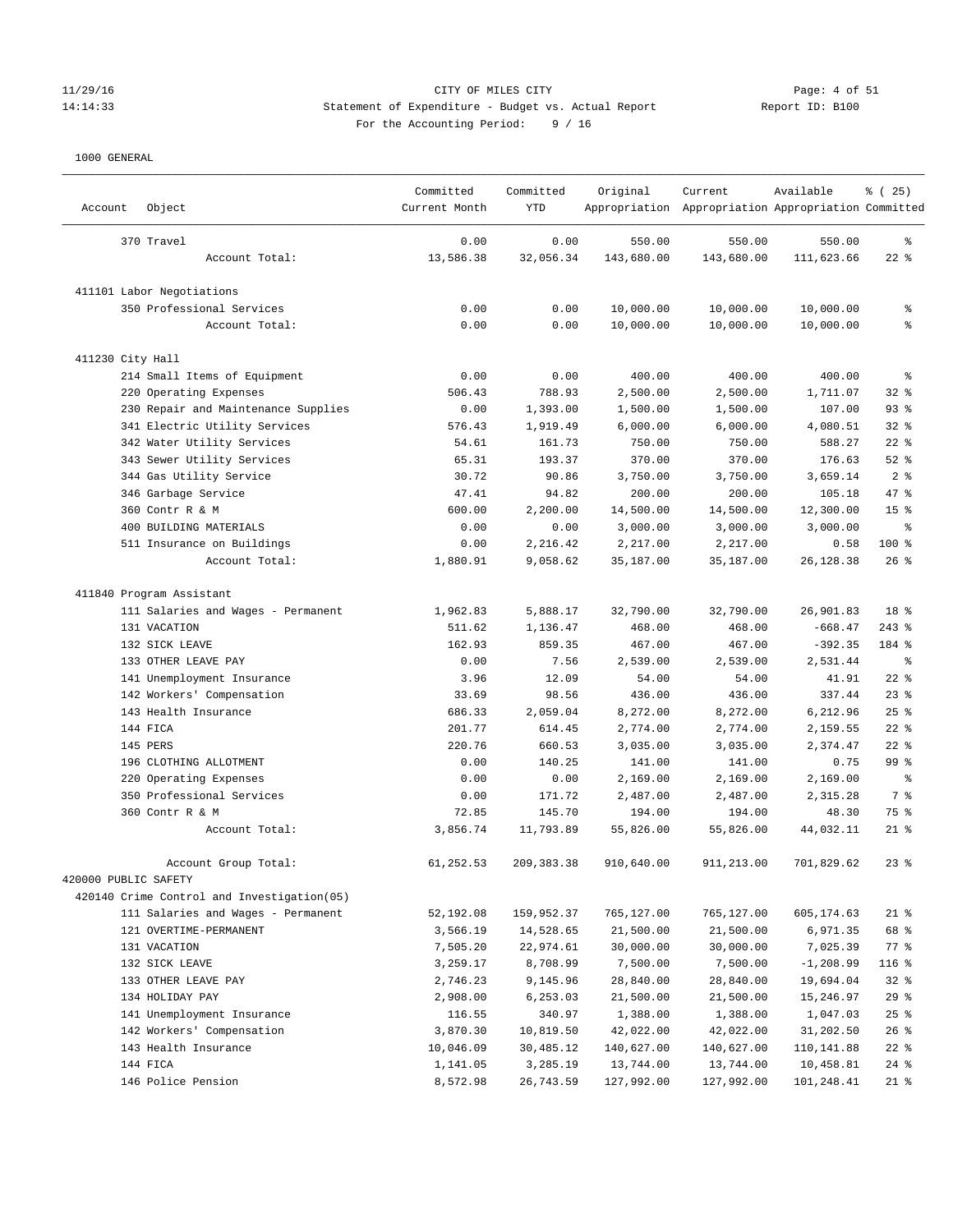# 11/29/16 Page: 5 of 51<br>
Statement of Expenditure - Budget vs. Actual Report Peport ID: B100 14:14:33 Statement of Expenditure - Budget vs. Actual Report For the Accounting Period: 9 / 16

| Account | Object                                   | Committed<br>Current Month | Committed<br>YTD | Original                | Current<br>Appropriation Appropriation Appropriation Committed | Available                 | % (25)          |
|---------|------------------------------------------|----------------------------|------------------|-------------------------|----------------------------------------------------------------|---------------------------|-----------------|
|         | 196 CLOTHING ALLOTMENT                   | 5,500.00                   | 5,755.00         | 12,960.00               | 12,960.00                                                      | 7,205.00                  | 44 %            |
|         | 210 Office Supplies and Materials        | 669.06                     | 1,349.72         | 7,000.00                | 7,000.00                                                       | 5,650.28                  | 19 <sup>°</sup> |
|         | 214 Small Items of Equipment             | 0.00                       | 0.00             | 11,500.00               | 11,500.00                                                      | 11,500.00                 | နွ              |
|         | 220 Operating Expenses                   | 2,869.19                   | 4,110.10         | 13,125.00               | 13,125.00                                                      | 9,014.90                  | $31$ %          |
|         | 226 Clothing and Uniforms                | 333.08                     | 943.72           | 500.00                  | 500.00                                                         | $-443.72$                 | 189 %           |
|         | 227 Firearm Supplies                     | 0.00                       | 0.00             | 4,800.00                | 4,800.00                                                       | 4,800.00                  | နွ              |
|         | 230 Repair and Maintenance Supplies      | 960.04                     | 2,862.04         | 10,000.00               | 10,000.00                                                      | 7,137.96                  | 29%             |
|         | 231 Gas, Oil, Diesel Fuel, Grease, etc.  | 1,910.61                   | 3,449.12         | 38,000.00               | 38,000.00                                                      | 34,550.88                 | 9%              |
|         | 311 Postage, Box Rent, Etc.              | 90.72                      | 90.72            | 1,000.00                | 1,000.00                                                       | 909.28                    | 9%              |
|         | 330 Publicity, Subscriptions & Dues      | 0.00                       | 504.00           | 300.00                  | 300.00                                                         | $-204.00$                 | $168$ %         |
|         | 334 Memberships, Registrations & Dues    | 70.00                      | 170.00           | 2,708.00                | 2,708.00                                                       | 2,538.00                  | 6 %             |
|         | 345 Telephone                            | 316.01                     | 942.02           | 4,500.00                | 4,500.00                                                       | 3,557.98                  | $21$ %          |
|         | 347 Internet                             | 65.66                      | 196.98           | 800.00                  | 800.00                                                         | 603.02                    | $25$ %          |
|         | 350 Professional Services                | 1,227.50                   | 3,080.54         | 20,000.00               | 20,000.00                                                      | 16,919.46                 | 15 <sup>°</sup> |
|         | 360 Contr R & M                          | 27.00                      | 121.50           | 400.00                  | 400.00                                                         | 278.50                    | $30*$           |
|         | 366 R&M Vehicles - Police/Animal Control | 2,948.42                   | 2,948.42         | 18,000.00               | 18,000.00                                                      | 15,051.58                 | 16 <sup>8</sup> |
|         | 370 Travel                               | 392.00                     | 916.00           | 4,500.00                | 4,500.00                                                       | 3,584.00                  | $20*$           |
|         | 380 Training Services                    | 0.00                       | 871.00           | 9,000.00                | 9,000.00                                                       | 8,129.00                  | $10*$           |
|         | 512 Insurance on Vehicles & Equipment    | 0.00                       | 1,268.83         | 1,269.00                | 1,269.00                                                       | 0.17                      | $100$ %         |
|         | 700 Grants, Contributions & Indemnities  | 0.00                       | 4,000.00         | 4,000.00                | 4,000.00                                                       | 0.00                      | $100$ %         |
|         | 791 Shop With A Cop                      | 0.00                       | 0.00             | 5,000.00                | 5,000.00                                                       | 5,000.00                  | နွ              |
|         | 940 Machinery & Equipment                | 0.00                       | 0.00             | 40,000.00               | 40,000.00                                                      | 40,000.00                 | ್ಠಿ             |
|         | Account Total:                           | 113,303.13                 |                  | 326,817.69 1,409,602.00 |                                                                | 1,409,602.00 1,082,784.31 | $23$ $%$        |
|         | 420144 School Resource Officer           |                            |                  |                         |                                                                |                           |                 |
|         | 142 Workers' Compensation                | 6.28                       | 6.28             | 0.00                    | 0.00                                                           | $-6.28$                   | ి               |
|         | Account Total:                           | 6.28                       | 6.28             | 0.00                    | 0.00                                                           | $-6.28$                   | နွ              |
|         | 420160 Communications-Dispatch           |                            |                  |                         |                                                                |                           |                 |
|         | 111 Salaries and Wages - Permanent       | 14,632.69                  | 45,056.98        | 233,652.00              | 233,652.00                                                     | 188,595.02                | 19 <sup>°</sup> |
|         | 121 OVERTIME-PERMANENT                   | 1,446.32                   | 3,852.62         | 7,000.00                | 7,000.00                                                       | 3,147.38                  | 55 <sup>8</sup> |
|         | 131 VACATION                             | 751.52                     | 4,489.78         | 12,000.00               | 12,000.00                                                      | 7,510.22                  | 37%             |
|         | 132 SICK LEAVE                           | 439.37                     | 3,299.93         | 4,500.00                | 4,500.00                                                       | 1,200.07                  | 73 %            |
|         | 133 OTHER LEAVE PAY                      | 214.19                     | 521.90           | 6,207.00                | 6, 207.00                                                      | 5,685.10                  | 8 %             |
|         | 134 HOLIDAY PAY                          | 1,211.70                   | 2,892.45         | 12,620.00               | 12,620.00                                                      | 9,727.55                  | $23$ %          |
|         | 141 Unemployment Insurance               | 29.01                      | 91.12            | 429.00                  | 429.00                                                         | 337.88                    | $21$ %          |
|         | 142 Workers' Compensation                | 966.03                     | 2,904.84         | 13,664.00               | 13,664.00                                                      | 10,759.16                 | $21$ %          |
|         | 143 Health Insurance                     | 2,763.00                   | 9,532.93         | 49,633.00               | 49,633.00                                                      | 40,100.07                 | 19 <sup>8</sup> |
|         | 144 FICA                                 | 1,474.18                   | 4,634.91         | 21,869.00               | 21,869.00                                                      | 17,234.09                 | $21$ %          |
|         | 145 PERS                                 | 1,564.84                   | 5,031.51         | 23,927.00               | 23,927.00                                                      | 18,895.49                 | 21 %            |
|         | 146 Police Pension                       | $-76.63$                   | $-76.63$         | 0.00                    | 0.00                                                           | 76.63                     | ፟፟፟             |
|         | 196 CLOTHING ALLOTMENT                   | 625.00                     | 625.00           | 2,000.00                | 2,000.00                                                       | 1,375.00                  | $31$ %          |
|         | 210 Office Supplies and Materials        | 233.43                     | 233.43           | 3,500.00                | 3,500.00                                                       | 3,266.57                  | 7 %             |
|         | 214 Small Items of Equipment             | 0.00                       | 0.00             | 4,500.00                | 4,500.00                                                       | 4,500.00                  | ိစ              |
|         | 220 Operating Expenses                   | 0.00                       | 0.00             | 2,000.00                | 2,000.00                                                       | 2,000.00                  | ိစ              |
|         | 231 Gas, Oil, Diesel Fuel, Grease, etc.  | 0.00                       | 0.00             | 600.00                  | 600.00                                                         | 600.00                    | ိစ              |
|         | 311 Postage, Box Rent, Etc.              | 0.00                       | 34.65            | 75.00                   | 75.00                                                          | 40.35                     | 46 %            |
|         | 320 Printing, Duplicating, Typing &      | 0.00                       | 0.00             | 300.00                  | 300.00                                                         | 300.00                    | ိစ              |
|         | 330 Publicity, Subscriptions & Dues      | 0.00                       | 0.00             | 100.00                  | 100.00                                                         | 100.00                    | ႜ               |
|         | 334 Memberships, Registrations & Dues    | 0.00                       | 0.00             | 400.00                  | 400.00                                                         | 400.00                    | န့              |
|         | 345 Telephone                            | 314.11                     | 936.32           | 5,100.00                | 5,100.00                                                       | 4,163.68                  | 18 %            |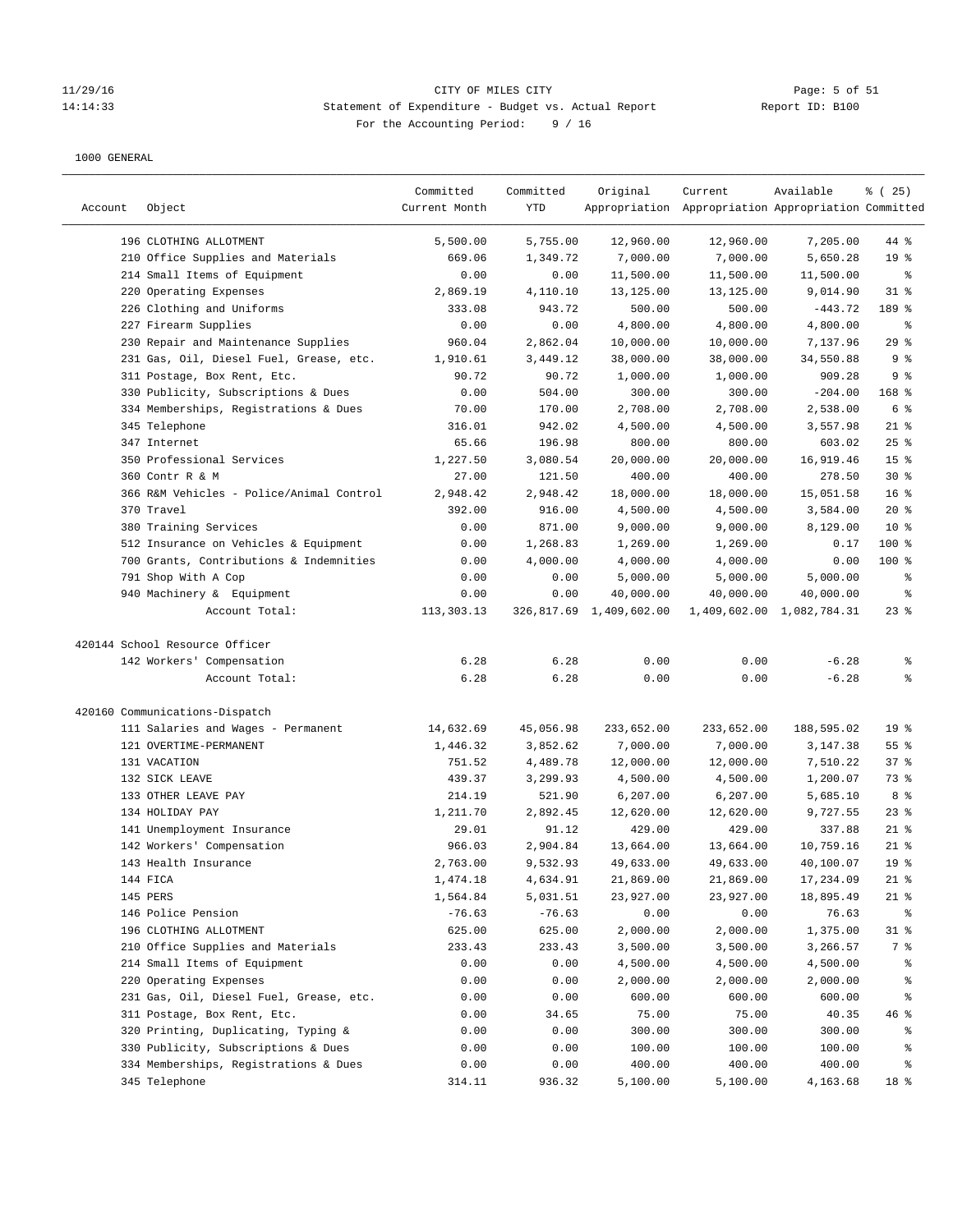#### 11/29/16 CITY OF MILES CITY Page: 6 of 51 14:14:33 Statement of Expenditure - Budget vs. Actual Report Report ID: B100 For the Accounting Period: 9 / 16

|         |                                         | Committed     | Committed  | Original   | Current                                             | Available  | $*(25)$         |
|---------|-----------------------------------------|---------------|------------|------------|-----------------------------------------------------|------------|-----------------|
| Account | Object                                  | Current Month | YTD        |            | Appropriation Appropriation Appropriation Committed |            |                 |
|         | 350 Professional Services               | 0.00          | 0.00       | 10,000.00  | 10,000.00                                           | 10,000.00  | ႜ               |
|         | 360 Contr R & M                         | 0.00          | 0.00       | 100.00     | 100.00                                              | 100.00     | နွ              |
|         | 370 Travel                              | 156.00        | 645.69     | 1,000.00   | 1,000.00                                            | 354.31     | 65 %            |
|         | 380 Training Services                   | 0.00          | 0.00       | 2,000.00   | 2,000.00                                            | 2,000.00   | နွ              |
|         | Account Total:                          | 26,744.76     | 84,707.43  | 417,176.00 | 417,176.00                                          | 332,468.57 | $20*$           |
|         | 420460 Fire Suppression(07)             |               |            |            |                                                     |            |                 |
|         | 111 Salaries and Wages - Permanent      | 39,830.75     | 115,810.40 | 401,006.00 | 401,006.00                                          | 285,195.60 | 29%             |
|         | 112 SALARIES AND WAGES - PART PAID      | 1,687.00      | 1,687.00   | 15,000.00  | 15,000.00                                           | 13,313.00  | $11$ %          |
|         | 121 OVERTIME-PERMANENT                  | 1,533.96      | 9,562.70   | 25,000.00  | 25,000.00                                           | 15,437.30  | 38 <sup>8</sup> |
|         | 131 VACATION                            | 3,815.40      | 7,672.05   | 16,000.00  | 16,000.00                                           | 8,327.95   | 48 %            |
|         | 132 SICK LEAVE                          | 718.93        | 718.93     | 15,000.00  | 15,000.00                                           | 14,281.07  | 5 <sup>°</sup>  |
|         | 133 OTHER LEAVE PAY                     | 0.00          | 175.73     | 4,000.00   | 4,000.00                                            | 3,824.27   | 4%              |
|         | 134 HOLIDAY PAY                         | 1,055.12      | 2,020.61   | 10,000.00  | 10,000.00                                           | 7,979.39   | $20*$           |
|         | 141 Unemployment Insurance              | 72.99         | 206.52     | 707.00     | 707.00                                              | 500.48     | $29$ %          |
|         | 142 Workers' Compensation               | 1,909.76      | 5,204.45   | 15,840.00  | 15,840.00                                           | 10,635.55  | 33%             |
|         | 143 Health Insurance                    | 6,487.16      | 18,468.86  | 77,428.00  | 77,428.00                                           | 58,959.14  | $24$ %          |
|         | 144 FICA                                | 807.99        | 2,094.75   | 6,830.00   | 6,830.00                                            | 4,735.25   | $31$ %          |
|         | 147 Firemen's Pension                   | 5, 251.43     | 15,331.98  | 68,108.00  | 68,108.00                                           | 52,776.02  | $23$ %          |
|         | 210 Office Supplies and Materials       | 90.68         | 255.92     | 28,398.00  | 28,398.00                                           | 28,142.08  | 1 <sup>8</sup>  |
|         | 211 Clothing Allotment                  | 0.00          | 1,800.00   | 7,120.00   | 7,120.00                                            | 5,320.00   | $25$ %          |
|         | 214 Small Items of Equipment            | 0.00          | 790.89     | 12,358.00  | 12,358.00                                           | 11,567.11  | 6 %             |
|         | 217 Small Item Equ/Inspector            | 0.00          | 0.00       | 250.00     | 250.00                                              | 250.00     | နွ              |
|         | 220 Operating Expenses                  | 42.32         | 208.55     | 10,595.00  | 10,595.00                                           | 10,386.45  | 2%              |
|         | 223 Operating Exp/Inspector             | 0.00          | 0.00       | 2,500.00   | 2,500.00                                            | 2,500.00   | ್ಠಿ             |
|         | 226 Clothing and Uniforms               | 0.00          | 0.00       | 8,000.00   | 8,000.00                                            | 8,000.00   | ್ಠಿ             |
|         | 230 Repair and Maintenance Supplies     | 81.69         | 512.22     | 6,500.00   | 6,500.00                                            | 5,987.78   | 8 %             |
|         | 231 Gas, Oil, Diesel Fuel, Grease, etc. | 327.13        | 814.89     | 8,000.00   | 8,000.00                                            | 7,185.11   | $10*$           |
|         | 241 Consumable Tools                    | 0.00          | 0.00       | 2,000.00   | 2,000.00                                            | 2,000.00   | ್ಠಿ             |
|         | 311 Postage, Box Rent, Etc.             | 0.00          | 0.00       | 75.00      | 75.00                                               | 75.00      | န့              |
|         | 320 Printing, Duplicating, Typing &     | 0.00          | 0.00       | 100.00     | 100.00                                              | 100.00     | ి               |
|         | 330 Publicity, Subscriptions & Dues     | 29.00         | 50.00      | 200.00     | 200.00                                              | 150.00     | $25$ %          |
|         | 334 Memberships, Registrations & Dues   | 0.00          | 1,300.00   | 2,000.00   | 2,000.00                                            | 700.00     | 65 %            |
|         | 341 Electric Utility Services           | 378.66        | 1,189.05   | 4,500.00   | 4,500.00                                            | 3,310.95   | 26%             |
|         | 342 Water Utility Services              | 32.77         | 95.44      | 450.00     | 450.00                                              | 354.56     | $21$ %          |
|         | 343 Sewer Utility Services              | 37.22         | 110.22     | 300.00     | 300.00                                              | 189.78     | 37%             |
|         | 344 Gas Utility Service                 | 14.90         | 46.29      | 2,400.00   | 2,400.00                                            | 2,353.71   | 2%              |
|         | 345 Telephone                           | 351.58        | 675.37     | 2,000.00   | 2,000.00                                            | 1,324.63   | $34*$           |
|         | 346 Garbage Service                     | 47.41         | 768.02     | 750.00     | 750.00                                              | $-18.02$   | 102 %           |
|         | 347 Internet                            | 135.60        | 406.80     | 2,000.00   | 2,000.00                                            | 1,593.20   | 20%             |
|         | 350 Professional Services               | 2,354.75      | 2,429.63   | 6,000.00   | 6,000.00                                            | 3,570.37   | $40*$           |
|         | 360 Contr R & M                         | 0.00          | 50.00      | 8,335.00   | 8,335.00                                            | 8,285.00   | 1 <sup>8</sup>  |
|         | 364 R&M Vehicles - Fire/Amb             | 720.00        | 1,735.79   | 15,000.00  | 15,000.00                                           | 13,264.21  | $12$ %          |
|         | 370 Travel                              | 115.00        | 184.00     | 8,490.00   | 8,490.00                                            | 8,306.00   | 2 <sub>8</sub>  |
|         | 375 Travel/Inspector                    | 0.00          | 0.00       | 1,000.00   | 1,000.00                                            | 1,000.00   | $\frac{8}{6}$   |
|         | 380 Training Services                   | 200.00        | 200.00     | 20,000.00  | 20,000.00                                           | 19,800.00  | $1$ %           |
|         | 382 Books                               | 0.00          | 0.00       | 2,500.00   | 2,500.00                                            | 2,500.00   | ್ಠಿ             |
|         | 400 BUILDING MATERIALS                  | 0.00          | 0.00       | 1,200.00   | 1,200.00                                            | 1,200.00   | ႜ               |
|         | 511 Insurance on Buildings              | 0.00          | 1,525.81   | 1,526.00   | 1,526.00                                            | 0.19       | 100 %           |
|         | 512 Insurance on Vehicles & Equipment   | 0.00          | 4,878.40   | 4,879.00   | 4,879.00                                            | 0.60       | 100 %           |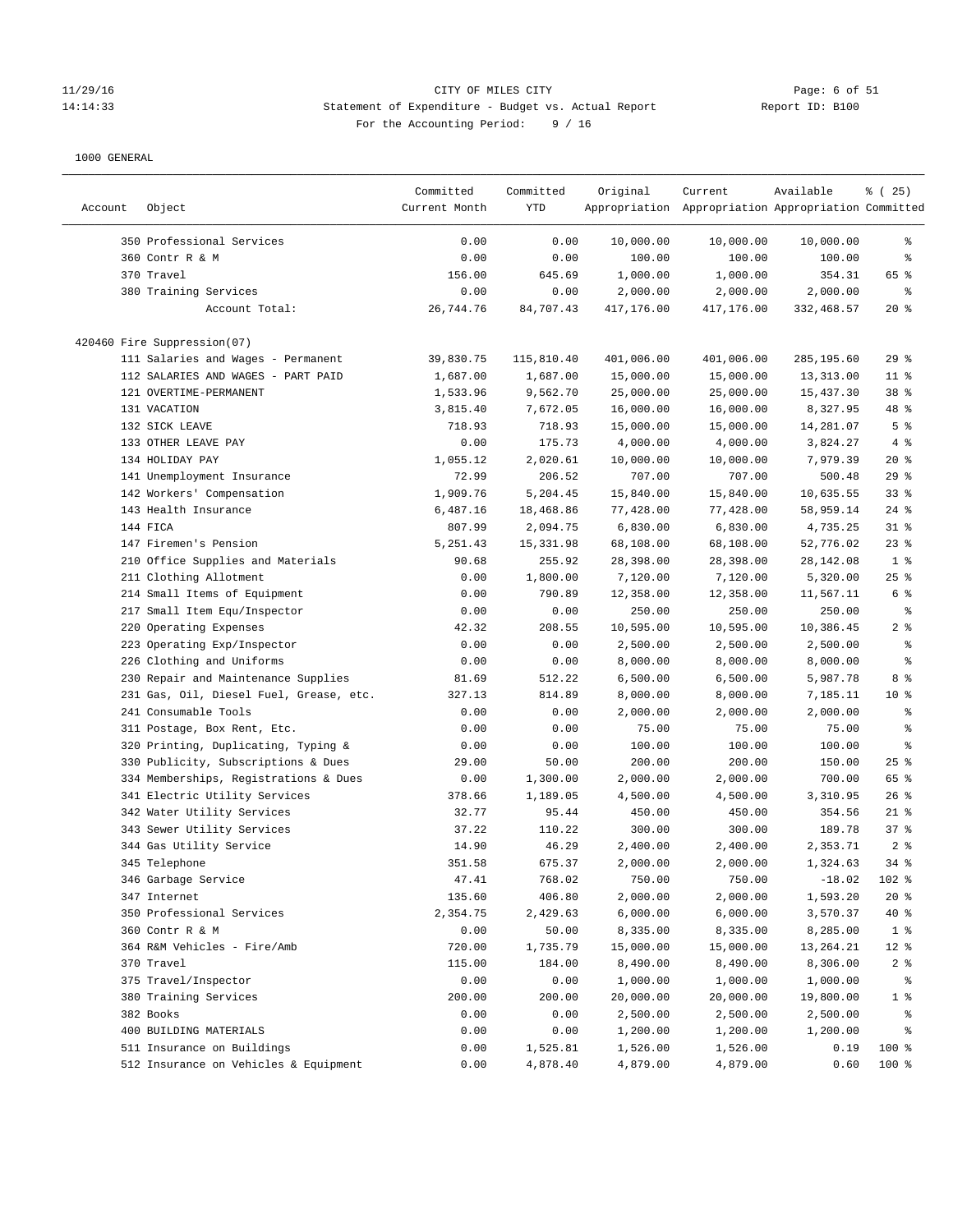# 11/29/16 CITY OF MILES CITY Page: 7 of 51 14:14:33 Statement of Expenditure - Budget vs. Actual Report Report ID: B100 For the Accounting Period: 9 / 16

| Account              | Object                                                        | Committed<br>Current Month | Committed<br>YTD   | Original                     | Current<br>Appropriation Appropriation Appropriation Committed | Available                 | $*(25)$             |
|----------------------|---------------------------------------------------------------|----------------------------|--------------------|------------------------------|----------------------------------------------------------------|---------------------------|---------------------|
|                      | Account Total:                                                | 68,129.20                  | 198,981.27         | 824, 345.00                  | 824, 345.00                                                    | 625, 363. 73              | $24$ %              |
|                      | Account Group Total:                                          | 208, 183. 37               |                    | 610, 512. 67 2, 651, 123. 00 |                                                                | 2,651,123.00 2,040,610.33 | $23$ $%$            |
| 430000 Public Works  |                                                               |                            |                    |                              |                                                                |                           |                     |
|                      | 431200 Flood Control                                          |                            |                    |                              |                                                                |                           |                     |
|                      | 111 Salaries and Wages - Permanent                            | 1,110.05                   | 3,383.21           | 12,956.00                    | 12,956.00                                                      | 9,572.79                  | 26%                 |
|                      | 131 VACATION                                                  | 121.23                     | 435.69             | 2,200.00                     | 2,200.00                                                       | 1,764.31                  | $20*$               |
|                      | 132 SICK LEAVE                                                | 87.12                      | 136.36             | 700.00                       | 700.00                                                         | 563.64                    | 19 <sup>°</sup>     |
|                      | 133 OTHER LEAVE PAY                                           | 0.00                       | 0.00               | 1,372.00                     | 1,372.00                                                       | 1,372.00                  | နွ                  |
|                      | 141 Unemployment Insurance                                    | 1.92                       | 5.93               | 26.00                        | 26.00                                                          | 20.07                     | $23$ %              |
|                      | 142 Workers' Compensation                                     | 76.51                      | 223.76             | 941.00                       | 941.00                                                         | 717.24                    | $24$ %              |
|                      | 143 Health Insurance                                          | 275.87                     | 827.54             | 3,309.00                     | 3,309.00                                                       | 2,481.46                  | 25%                 |
|                      | 144 FICA                                                      | 99.67                      | 303.60             | 1,320.00                     | 1,320.00                                                       | 1,016.40                  | $23$ %              |
|                      | 145 PERS                                                      | 110.32                     | 331.09             | 1,425.00                     | 1,425.00                                                       | 1,093.91                  | $23$ %              |
|                      | 196 CLOTHING ALLOTMENT                                        | 0.00                       | 60.00              | 60.00                        | 60.00                                                          | 0.00                      | 100 %               |
|                      | 210 Office Supplies and Materials                             | 0.00                       | 0.00               | 300.00                       | 300.00                                                         | 300.00                    | နွ                  |
|                      | 214 Small Items of Equipment                                  | 0.00                       | 0.00               | 2,500.00                     | 2,500.00                                                       | 2,500.00                  | န္                  |
|                      | 220 Operating Expenses                                        | 0.00                       | 0.00               | 1,000.00                     | 1,000.00                                                       | 1,000.00                  | န္                  |
|                      | 231 Gas, Oil, Diesel Fuel, Grease, etc.                       | 0.00                       | 0.00               | 350.00                       | 350.00                                                         | 350.00                    | န့                  |
|                      | 311 Postage, Box Rent, Etc.                                   | 930.60                     | 972.52             | 4,000.00                     | 4,000.00                                                       | 3,027.48                  | $24$ %              |
|                      | 330 Publicity, Subscriptions & Dues                           | 0.00                       | 0.00               | 100.00                       | 100.00                                                         | 100.00                    | ి                   |
|                      | 331 Publication of Formal & Legal Notices                     | 540.00                     | 624.00             | 3,000.00                     | 3,000.00                                                       | 2,376.00                  | $21*$               |
|                      | 334 Memberships, Registrations & Dues                         | 0.00                       | 0.00               | 250.00                       | 250.00                                                         | 250.00                    | နွ                  |
|                      | 345 Telephone                                                 | 0.00                       | 0.00               | 100.00                       | 100.00                                                         | 100.00                    | $\epsilon$          |
|                      | 350 Professional Services                                     | 3,436.86                   | 4,065.25           | 362,900.00                   | 362,900.00                                                     | 358,834.75                | 1 <sup>8</sup>      |
|                      | 370 Travel                                                    | 0.00<br>0.00               | $-163.25$<br>79.20 | 1,200.00                     | 1,200.00                                                       | 1,363.25                  | $-14$ %<br>$32$ $%$ |
|                      | 380 Training Services                                         |                            |                    | 250.00                       | 250.00                                                         | 170.80                    |                     |
|                      | 382 Books                                                     | 0.00                       | 0.00               | 100.00                       | 100.00                                                         | 100.00                    | နွ                  |
|                      | 533 Machinery and Equipment Rental<br>540 Special Assessments | 0.00<br>0.00               | 0.00<br>0.00       | 100.00<br>500.00             | 100.00<br>500.00                                               | 100.00<br>500.00          | ್ಠಿ<br>್ಠಿ          |
|                      | Account Total:                                                |                            | 11,284.90          |                              |                                                                | 389,674.10                | 3%                  |
|                      |                                                               | 6,790.15                   |                    | 400,959.00                   | 400,959.00                                                     |                           |                     |
|                      | Account Group Total:                                          | 6,790.15                   | 11,284.90          | 400,959.00                   | 400,959.00                                                     | 389,674.10                | 3%                  |
| 440000 PUBLIC HEALTH |                                                               |                            |                    |                              |                                                                |                           |                     |
|                      | 440600 Animal Control Services(21)                            |                            |                    |                              |                                                                |                           |                     |
|                      | 111 Salaries and Wages - Permanent                            | 4,053.95                   | 11,121.74          | 45,146.00                    | 45,146.00                                                      | 34,024.26                 | 25%                 |
|                      | 121 OVERTIME-PERMANENT<br>131 VACATION                        | 0.00<br>67.35              | 0.00               | 500.00<br>1,500.00           | 500.00<br>1,500.00                                             | 500.00<br>426.30          | နွ<br>72 %          |
|                      |                                                               | 0.00                       | 1,073.70           |                              |                                                                |                           | 26%                 |
|                      | 132 SICK LEAVE<br>133 OTHER LEAVE PAY                         | 0.00                       | 179.60<br>0.00     | 700.00<br>500.00             | 700.00<br>500.00                                               | 520.40<br>500.00          | ိစ                  |
|                      | 134 HOLIDAY PAY                                               | 0.00                       | 0.00               | 300.00                       | 300.00                                                         | 300.00                    | ိစ                  |
|                      |                                                               | 6.18                       | 18.56              | 73.00                        | 73.00                                                          |                           | $25$ %              |
|                      | 141 Unemployment Insurance<br>142 Workers' Compensation       | 239.00                     | 689.75             | 2,657.00                     | 2,657.00                                                       | 54.44<br>1,967.25         | $26$ %              |
|                      | 143 Health Insurance                                          | 689.70                     | 2,069.10           | 8,272.00                     | 8,272.00                                                       | 6,202.90                  | $25$ %              |
|                      | 144 FICA                                                      | 315.30                     | 946.74             | 3,722.00                     | 3,722.00                                                       | 2,775.26                  | $25$ %              |
|                      | 145 PERS                                                      | 330.72                     | 989.70             | 3,963.00                     | 3,963.00                                                       | 2,973.30                  | 25%                 |
|                      | 196 CLOTHING ALLOTMENT                                        | 0.00                       | 0.00               | 720.00                       | 720.00                                                         | 720.00                    | ွေ                  |
|                      | 210 Office Supplies and Materials                             | 0.00                       | 0.00               | 150.00                       | 150.00                                                         | 150.00                    | ႜ                   |
|                      | 214 Small Items of Equipment                                  | 0.00                       | 0.00               | 400.00                       | 400.00                                                         | 400.00                    | ႜ                   |
|                      | 220 Operating Expenses                                        | 416.97                     | 456.97             | 1,200.00                     | 1,200.00                                                       | 743.03                    | 38 %                |
|                      | 230 Repair and Maintenance Supplies                           | 0.00                       | 0.00               | 250.00                       | 250.00                                                         | 250.00                    | ႜ                   |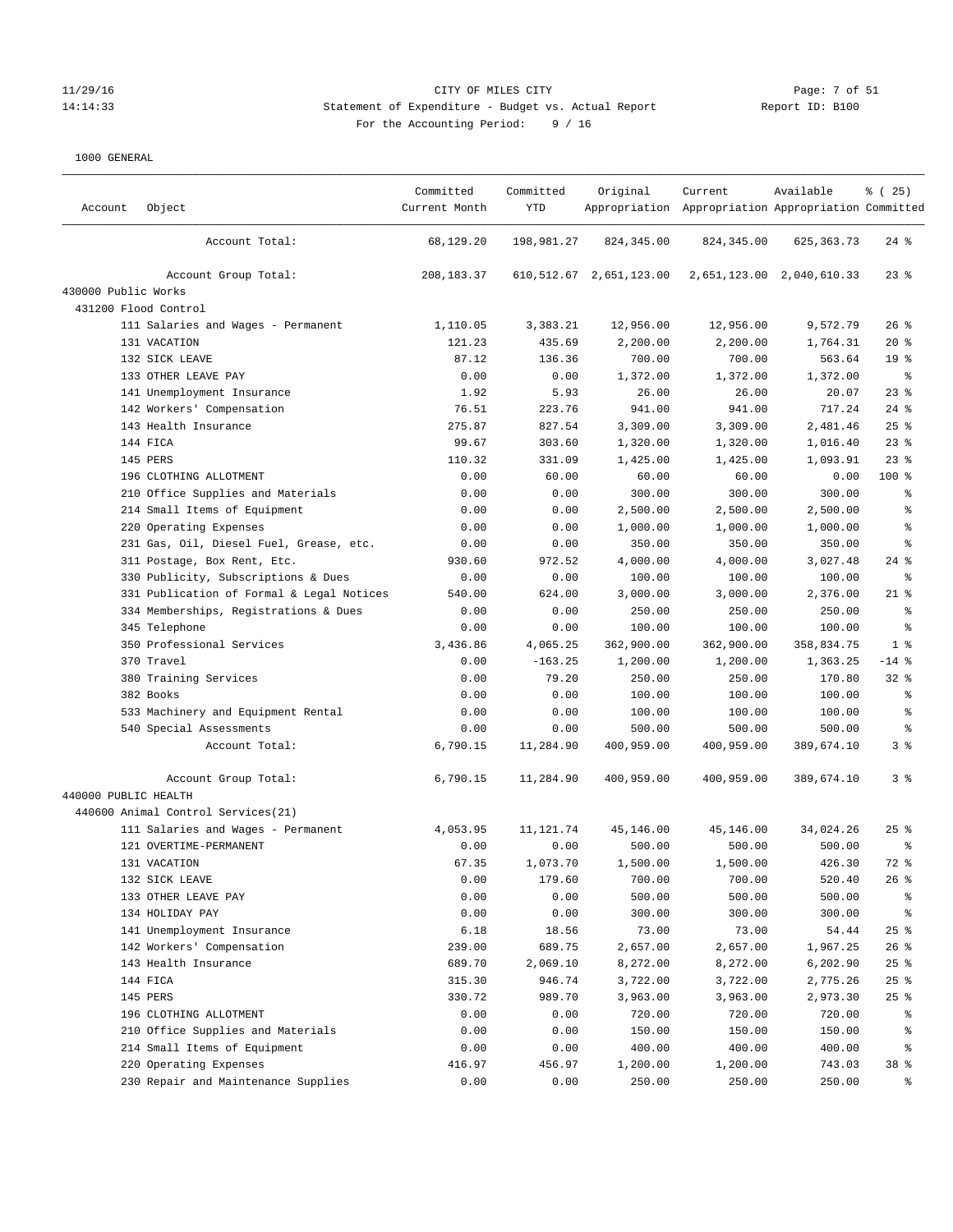# 11/29/16 CITY OF MILES CITY Page: 8 of 51 14:14:33 Statement of Expenditure - Budget vs. Actual Report Report ID: B100 For the Accounting Period: 9 / 16

| Account             | Object                                                | Committed<br>Current Month | Committed<br>YTD | Original         | Current<br>Appropriation Appropriation Appropriation Committed | Available        | % (25)          |
|---------------------|-------------------------------------------------------|----------------------------|------------------|------------------|----------------------------------------------------------------|------------------|-----------------|
|                     | 231 Gas, Oil, Diesel Fuel, Grease, etc.               | 61.82                      | 154.61           | 1,400.00         | 1,400.00                                                       | 1,245.39         | $11$ %          |
|                     | 311 Postage, Box Rent, Etc.                           | 24.00                      | 24.00            | 20.00            | 20.00                                                          | $-4.00$          | $120*$          |
|                     | 320 Printing, Duplicating, Typing &                   | 0.00                       | 0.00             | 25.00            | 25.00                                                          | 25.00            | ႜ               |
|                     | 330 Publicity, Subscriptions & Dues                   | 0.00                       | 0.00             | 25.00            | 25.00                                                          | 25.00            | နွ              |
|                     | 341 Electric Utility Services                         | 40.45                      | 165.52           | 529.00           | 529.00                                                         | 363.48           | $31$ %          |
|                     | 342 Water Utility Services                            | 22.16                      | 65.66            | 350.00           | 350.00                                                         | 284.34           | 19 <sup>°</sup> |
|                     | 343 Sewer Utility Services                            | 26.02                      | 77.04            | 150.00           | 150.00                                                         | 72.96            | $51$ %          |
|                     | 344 Gas Utility Service                               | 22.61                      | 64.77            | 635.00           | 635.00                                                         | 570.23           | $10*$           |
|                     | 345 Telephone                                         | 40.03                      | 120.09           | 500.00           | 500.00                                                         | 379.91           | $24$ %          |
|                     | 347 Internet                                          | 0.00                       | 0.00             | 20.00            | 20.00                                                          | 20.00            | နွ              |
|                     | 350 Professional Services                             | 431.00                     | 915.00           | 3,000.00         | 3,000.00                                                       | 2,085.00         | $31$ %          |
|                     | 366 R&M Vehicles - Police/Animal Control              | 0.00                       | 0.00             | 100.00           | 100.00                                                         | 100.00           | နွ              |
|                     | 370 Travel                                            | 0.00                       | 0.00             | 200.00           | 200.00                                                         | 200.00           | နွ              |
|                     | 380 Training Services                                 | 0.00                       | 0.00             | 100.00           | 100.00                                                         | 100.00           | နွ              |
|                     | 511 Insurance on Buildings                            | 0.00                       | 70.37            | 71.00            | 71.00                                                          | 0.63             | 99 <sup>8</sup> |
|                     | Account Total:                                        | 6,787.26                   | 19,202.92        | 77,178.00        | 77,178.00                                                      | 57,975.08        | $25$ %          |
|                     | Account Group Total:<br>460000 CULTURE AND RECREATION | 6,787.26                   | 19,202.92        | 77,178.00        | 77,178.00                                                      | 57,975.08        | $25$ %          |
| 460432 Lion Shelter |                                                       |                            |                  |                  |                                                                |                  |                 |
|                     | 230 Repair and Maintenance Supplies<br>Account Total: | 0.00<br>0.00               | 0.00<br>0.00     | 500.00<br>500.00 | 500.00<br>500.00                                               | 500.00<br>500.00 | နွ<br>៖         |
|                     | 460433 Park Operations(13)                            |                            |                  |                  |                                                                |                  |                 |
|                     | 111 Salaries and Wages - Permanent                    | 13,861.56                  | 38, 227. 21      | 148,394.00       | 148,394.00                                                     | 110,166.79       | $26$ %          |
|                     | 121 OVERTIME-PERMANENT                                | 893.58                     | 5,867.61         | 800.00           | 7,600.00                                                       | 1,732.39         | $77$ $%$        |
|                     | 131 VACATION                                          | 853.58                     | 4,538.95         | 10,000.00        | 10,000.00                                                      | 5,461.05         | $45$ %          |
|                     | 132 SICK LEAVE                                        | 36.18                      | 1,290.37         | 5,000.00         | 5,000.00                                                       | 3,709.63         | $26$ %          |
|                     | 133 OTHER LEAVE PAY                                   | 19.80                      | 19.80            | 1,085.00         | 1,085.00                                                       | 1,065.20         | 2 <sup>8</sup>  |
|                     | 134 HOLIDAY PAY                                       | 782.56                     | 3,390.58         | 400.00           | 3,800.00                                                       | 409.42           | 89 %            |
|                     | 141 Unemployment Insurance                            | 24.68                      | 80.77            | 248.00           | 248.00                                                         | 167.23           | 33%             |
|                     | 142 Workers' Compensation                             | 917.04                     | 2,795.97         | 9,068.00         | 9,068.00                                                       | 6,272.03         | $31$ %          |
|                     | 143 Health Insurance                                  | 2,200.14                   | 6,600.39         | 26,388.00        | 26,388.00                                                      | 19,787.61        | $25$ %          |
|                     | 144 FICA                                              | 1,203.72                   | 3,953.27         | 12,674.00        | 12,674.00                                                      | 8,720.73         | $31$ %          |
|                     | 145 PERS                                              | 1,155.68                   | 3,851.92         | 12,599.00        | 12,599.00                                                      | 8,747.08         | $31$ %          |
|                     | 196 CLOTHING ALLOTMENT                                | 0.00                       | 478.50           | 500.00           | 500.00                                                         | 21.50            | 96%             |
|                     | 210 Office Supplies and Materials                     | 0.00                       | 0.00             | 150.00           | 150.00                                                         | 150.00           | ႜ               |
|                     | 214 Small Items of Equipment                          | 0.00                       | 532.55           | 7,500.00         | 7,500.00                                                       | 6,967.45         | 7 %             |
|                     | 220 Operating Expenses                                | 132.00                     | 155.89           | 2,500.00         | 2,500.00                                                       | 2,344.11         | 6 %             |
|                     | 222 Chemicals, Lab & Med Supplies                     | 0.00                       | 201.00           | 9,000.00         | 9,000.00                                                       | 8,799.00         | $2$ $\approx$   |
|                     | 226 Clothing and Uniforms                             | 0.00                       | 0.00             | 500.00           | 500.00                                                         | 500.00           | ፟፟፟             |
|                     | 230 Repair and Maintenance Supplies                   | 554.75                     | 3,966.42         | 13,000.00        | 13,000.00                                                      | 9,033.58         | 31 %            |
|                     | 231 Gas, Oil, Diesel Fuel, Grease, etc.               | 668.31                     | 1,127.61         | 7,000.00         | 7,000.00                                                       | 5,872.39         | 16 <sup>°</sup> |
|                     | 334 Memberships, Registrations & Dues                 | 0.00                       | 0.00             | 500.00           | 500.00                                                         | 500.00           | ိ               |
|                     | 341 Electric Utility Services                         | 826.40                     | 2,641.35         | 10,000.00        | 10,000.00                                                      | 7,358.65         | 26%             |
|                     | 342 Water Utility Services                            | 4,661.65                   | 11,284.90        | 22,000.00        | 22,000.00                                                      | 10,715.10        | $51$ %          |
|                     | 343 Sewer Utility Services                            | 163.72                     | 489.48           | 1,000.00         | 1,000.00                                                       | 510.52           | 49 %            |
|                     | 344 Gas Utility Service                               | 37.31                      | 99.23            | 3,715.00         | 3,715.00                                                       | 3,615.77         | 3%              |
|                     | 345 Telephone                                         | 43.70                      | 125.09           | 500.00           | 500.00                                                         | 374.91           | 25%             |
|                     | 346 Garbage Service                                   | 237.06                     | 474.12           | 700.00           | 700.00                                                         | 225.88           | 68 %            |
|                     | 347 Internet                                          | 37.60                      | 112.80           | 450.00           | 450.00                                                         | 337.20           | $25$ %          |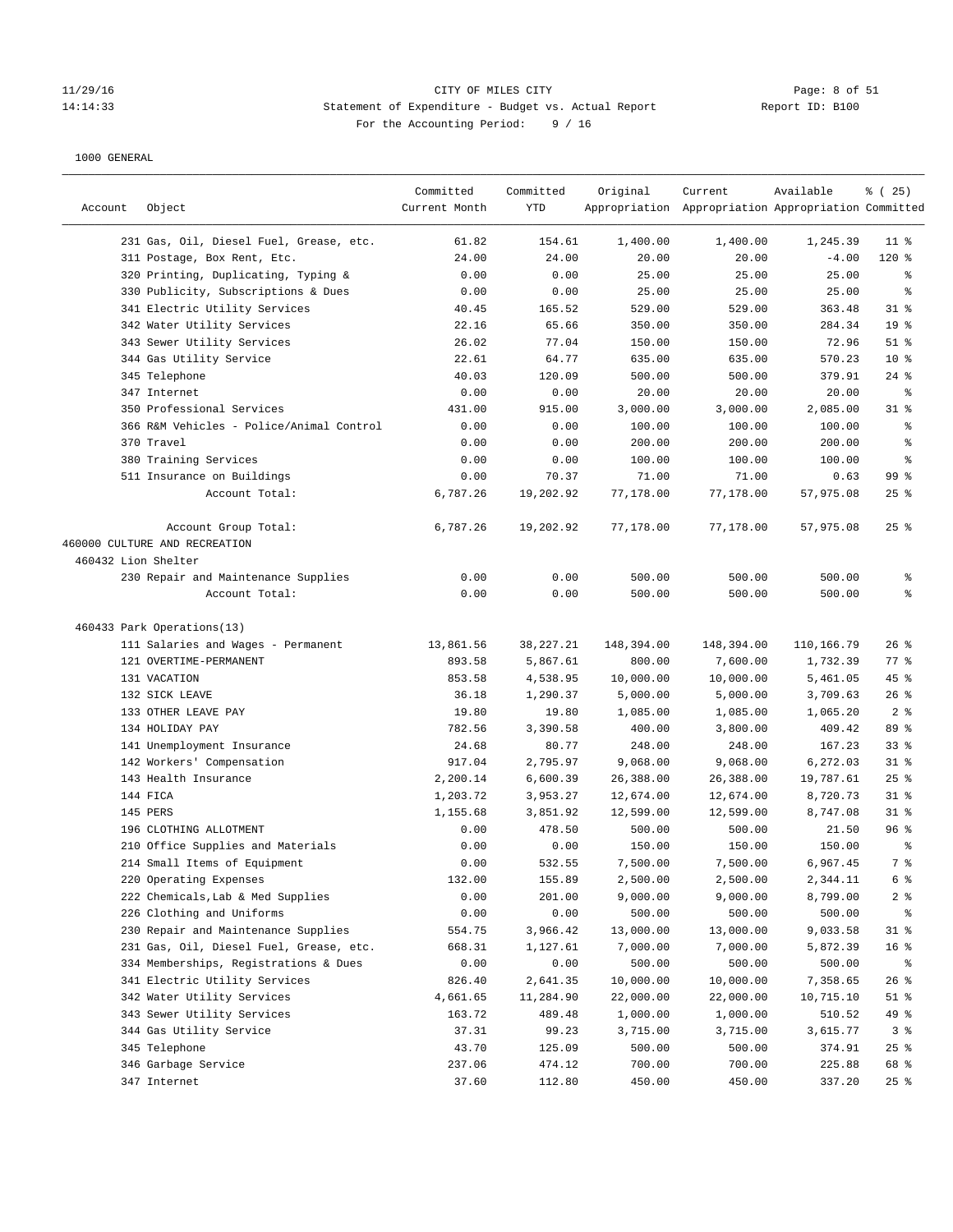### 11/29/16 CITY OF MILES CITY Page: 9 of 51 14:14:33 Statement of Expenditure - Budget vs. Actual Report Report ID: B100 For the Accounting Period: 9 / 16

| Account              | Object                                     | Committed<br>Current Month | Committed<br><b>YTD</b> | Original   | Current<br>Appropriation Appropriation Appropriation Committed | Available  | % (25)   |
|----------------------|--------------------------------------------|----------------------------|-------------------------|------------|----------------------------------------------------------------|------------|----------|
|                      | 350 Professional Services                  | 0.00                       | 5,136.61                | 20,000.00  | 20,000.00                                                      | 14,863.39  | $26$ %   |
|                      | 360 Contr R & M                            | 0.00                       | 0.00                    | 11,000.00  | 11,000.00                                                      | 11,000.00  | န့       |
|                      | 363 R&M Vehicles/Equip/Labor-PW            | 1,372.47                   | 1,372.47                | 15,000.00  | 15,000.00                                                      | 13,627.53  | 9 %      |
|                      | 370 Travel                                 | 0.00                       | 0.00                    | 600.00     | 600.00                                                         | 600.00     | န့       |
|                      | 380 Training Services                      | 0.00                       | 0.00                    | 600.00     | 600.00                                                         | 600.00     | န့       |
|                      | 511 Insurance on Buildings                 | 0.00                       | 3,039.21                | 3,040.00   | 3,040.00                                                       | 0.79       | 100 %    |
|                      | 512 Insurance on Vehicles & Equipment      | 0.00                       | 437.47                  | 438.00     | 438.00                                                         | 0.53       | $100*$   |
|                      | 514 Other Insurance (Boilers)              | 0.00                       | 0.00                    | 800.00     | 800.00                                                         | 800.00     | နွ       |
|                      | Account Total:                             | 30,683.49                  | 102,291.54              | 357,149.00 | 367, 349.00                                                    | 265,057.46 | $28$ %   |
|                      | 460435 Florence Stacy Fountain             |                            |                         |            |                                                                |            |          |
|                      | 350 Professional Services                  | 0.00                       | 0.00                    | 27,968.00  | 27,968.00                                                      | 27,968.00  | g,       |
|                      | Account Total:                             | 0.00                       | 0.00                    | 27,968.00  | 27,968.00                                                      | 27,968.00  | နွ       |
|                      | 460436 Denton Complex Upgrades             |                            |                         |            |                                                                |            |          |
|                      | 350 Professional Services                  | 0.00                       | 0.00                    | 83,206.00  | 83,206.00                                                      | 83,206.00  | ್ಠಿ      |
|                      | Account Total:                             | 0.00                       | 0.00                    | 83,206.00  | 83,206.00                                                      | 83,206.00  | ៖        |
|                      | 460437 Milwaukee Park Project              |                            |                         |            |                                                                |            |          |
|                      | 210 Office Supplies and Materials          | 0.00                       | 0.00                    | 18,217.00  | 18,217.00                                                      | 18,217.00  | g        |
|                      | 230 Repair and Maintenance Supplies        | 0.00                       | 0.00                    | 1.00       | 1.00                                                           | 1.00       | ి        |
|                      | 350 Professional Services                  | 0.00                       | 0.00                    | 1.00       | 1.00                                                           | 1.00       | န္       |
|                      | Account Total:                             | 0.00                       | 0.00                    | 18,219.00  | 18,219.00                                                      | 18,219.00  | g        |
|                      | 460439 Riverside Park Tennis Court Project |                            |                         |            |                                                                |            |          |
|                      | 230 Repair and Maintenance Supplies        | 0.00                       | 0.00                    | 200.00     | 200.00                                                         | 200.00     | ್ಠಿ      |
|                      | Account Total:                             | 0.00                       | 0.00                    | 200.00     | 200.00                                                         | 200.00     | န့       |
| 460445 Swimming Pool |                                            |                            |                         |            |                                                                |            |          |
|                      | 111 Salaries and Wages - Permanent         | 1,897.88                   | 35,974.14               | 49,904.00  | 49,904.00                                                      | 13,929.86  | 72 %     |
|                      | 141 Unemployment Insurance                 | 2.85                       | 53.94                   | 75.00      | 75.00                                                          | 21.06      | 72 %     |
|                      | 142 Workers' Compensation                  | 144.13                     | 2,005.08                | 2,725.00   | 2,725.00                                                       | 719.92     | 74 %     |
|                      | 144 FICA                                   | 145.19                     | 2,752.09                | 3,818.00   | 3,818.00                                                       | 1,065.91   | 72 %     |
|                      | 145 PERS                                   | 105.04                     | 525.20                  | 629.00     | 629.00                                                         | 103.80     | 83 %     |
|                      | 214 Small Items of Equipment               | 0.00                       | 0.00                    | 300.00     | 300.00                                                         | 300.00     | န့       |
|                      | 220 Operating Expenses                     | 0.00                       | 0.00                    | 1,000.00   | 1,000.00                                                       | 1,000.00   | န္       |
|                      | 222 Chemicals, Lab & Med Supplies          | 0.00                       | 1,300.00                | 3,500.00   | 3,500.00                                                       | 2,200.00   | 37%      |
|                      | 226 Clothing and Uniforms                  | 471.25                     | 471.25                  | 500.00     | 500.00                                                         | 28.75      | $94$ $%$ |
|                      | 230 Repair and Maintenance Supplies        | 0.00                       | 0.00                    | 1,000.00   | 1,000.00                                                       | 1,000.00   | ್ಠಿ      |
|                      | 341 Electric Utility Services              | 182.81                     | 788.92                  | 1,375.00   | 1,375.00                                                       | 586.08     | 57%      |
|                      | 342 Water Utility Services                 | 92.74                      | 204.76                  | 300.00     | 300.00                                                         | 95.24      | 68 %     |
|                      | 343 Sewer Utility Services                 | 42.86                      | 84.88                   | 100.00     | 100.00                                                         | 15.12      | 85 %     |
|                      | 345 Telephone                              | 0.00                       | 107.20                  | 200.00     | 200.00                                                         | 92.80      | 54 %     |
|                      | 350 Professional Services                  | 0.00                       | 0.00                    | 250.00     | 250.00                                                         | 250.00     | ್ಠಿ      |
|                      | 360 Contr R & M                            | 0.00                       | 0.00                    | 1,000.00   | 1,000.00                                                       | 1,000.00   | နွ       |
|                      | 363 R&M Vehicles/Equip/Labor-PW            | 0.00                       | 0.00                    | 1,000.00   | 1,000.00                                                       | 1,000.00   | ಿ        |
|                      | 380 Training Services                      | 0.00                       | 0.00                    | 1,200.00   | 1,200.00                                                       | 1,200.00   | န့       |
|                      | 540 Special Assessments                    | 0.00                       | 0.00                    | 700.00     | 700.00                                                         | 700.00     | ್ಠಿ      |
|                      | Account Total:                             | 3,084.75                   | 44,267.46               | 69,576.00  | 69,576.00                                                      | 25,308.54  | 64 %     |
|                      | Account Group Total:                       | 33,768.24                  | 146,559.00              | 556,818.00 | 567,018.00                                                     | 420,459.00 | 26%      |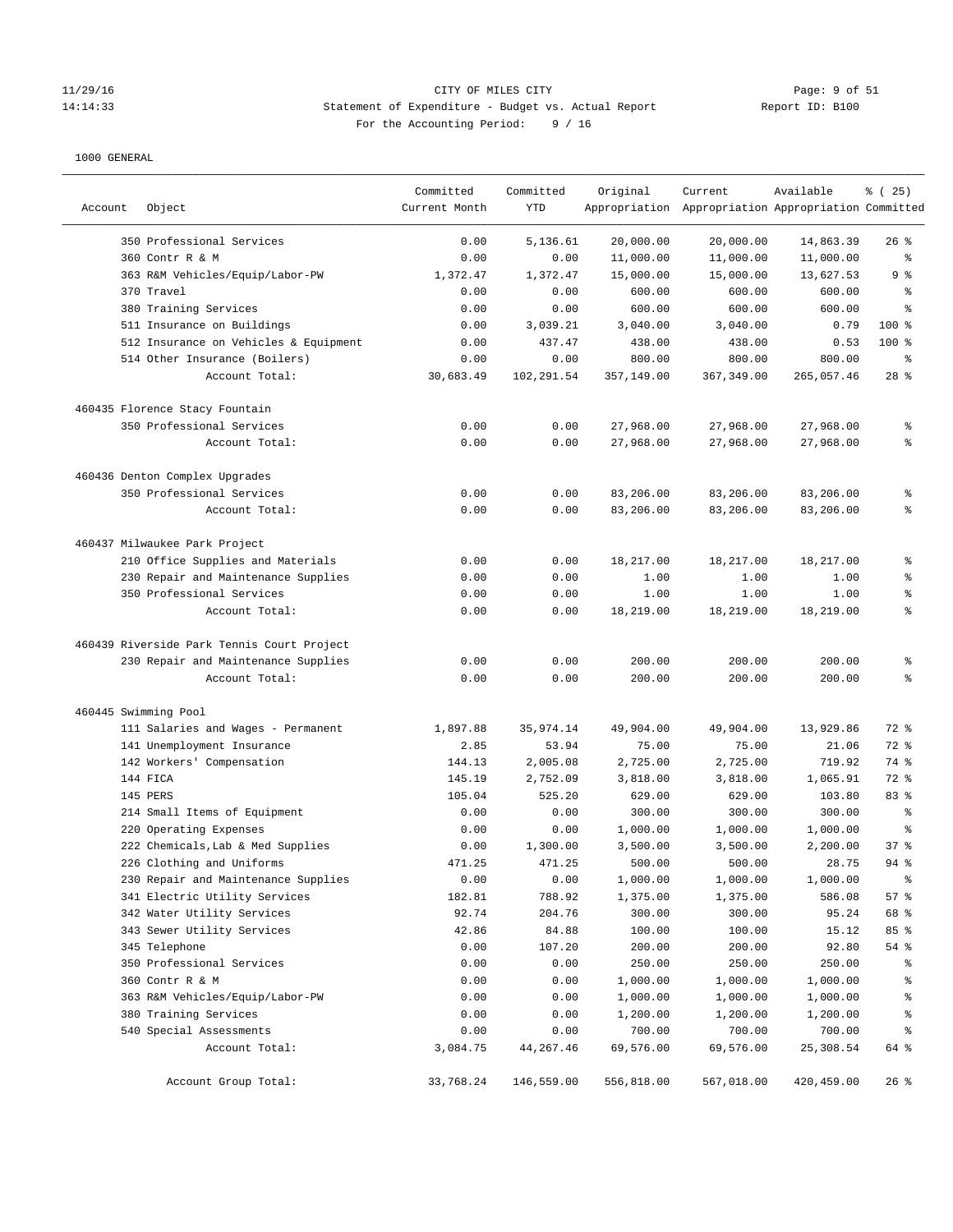### 11/29/16 CITY OF MILES CITY Page: 10 of 51 14:14:33 Statement of Expenditure - Budget vs. Actual Report Report ID: B100 For the Accounting Period: 9 / 16

|                                          | Committed     | Committed                  | Original      | Current    | Available                             | % (25)          |
|------------------------------------------|---------------|----------------------------|---------------|------------|---------------------------------------|-----------------|
| Object<br>Account                        | Current Month | <b>YTD</b>                 | Appropriation |            | Appropriation Appropriation Committed |                 |
| 470000 Housing and Community Development |               |                            |               |            |                                       |                 |
| 470300 Ecomonic Development              |               |                            |               |            |                                       |                 |
| 350 Professional Services                | 5,000.00      | 15,995.00                  | 15,995.00     | 15,995.00  | 0.00                                  | $100*$          |
| Account Total:                           | 5,000.00      | 15,995.00                  | 15,995.00     | 15,995.00  | 0.00                                  | $100$ %         |
| Account Group Total:                     | 5,000.00      | 15,995.00                  | 15,995.00     | 15,995.00  | 0.00                                  | $100*$          |
| 490000 DEBT SERVICE                      |               |                            |               |            |                                       |                 |
| 490500 Other Debt Service Payments       |               |                            |               |            |                                       |                 |
| 610 Principal-Police Cars                | 0.00          | 0.00                       | 4,800.00      | 4,800.00   | 4,800.00                              | ್ಠಿ             |
| 620 Interest-Police Cars                 | 0.00          | 0.00                       | 4,211.00      | 4,211.00   | 4,211.00                              | ి               |
| 652 Principle- Flood Study Loan          | 0.00          | 0.00                       | 11,000.00     | 11,000.00  | 11,000.00                             | ್ಠಿ             |
| 653 Interest- Flood Study Loan           | 0.00          | 0.00                       | 12,959.00     | 12,959.00  | 12,959.00                             | နွ              |
| Account Total:                           | 0.00          | 0.00                       | 32,970.00     | 32,970.00  | 32,970.00                             | နွ              |
| Account Group Total:                     | 0.00          | 0.00                       | 32,970.00     | 32,970.00  | 32,970.00                             | ి               |
| 520000 OTHER FINANCING USES              |               |                            |               |            |                                       |                 |
| 521000 Interfund Operating Transfers Out |               |                            |               |            |                                       |                 |
| 820 Transfers to Other Funds             | 24,483.00     | 73,449.00                  | 379,491.00    | 379,491.00 | 306,042.00                            | 19 <sup>°</sup> |
| Account Total:                           | 24,483.00     | 73,449.00                  | 379,491.00    | 379,491.00 | 306,042.00                            | 19 <sup>°</sup> |
| Account Group Total:                     | 24,483.00     | 73,449.00                  | 379,491.00    | 379,491.00 | 306,042.00                            | 19 <sup>°</sup> |
| Fund Total:                              |               | 346, 264.55 1, 086, 386.87 | 5,025,174.00  |            | 5,035,947.00 3,949,560.13             | $22$ $%$        |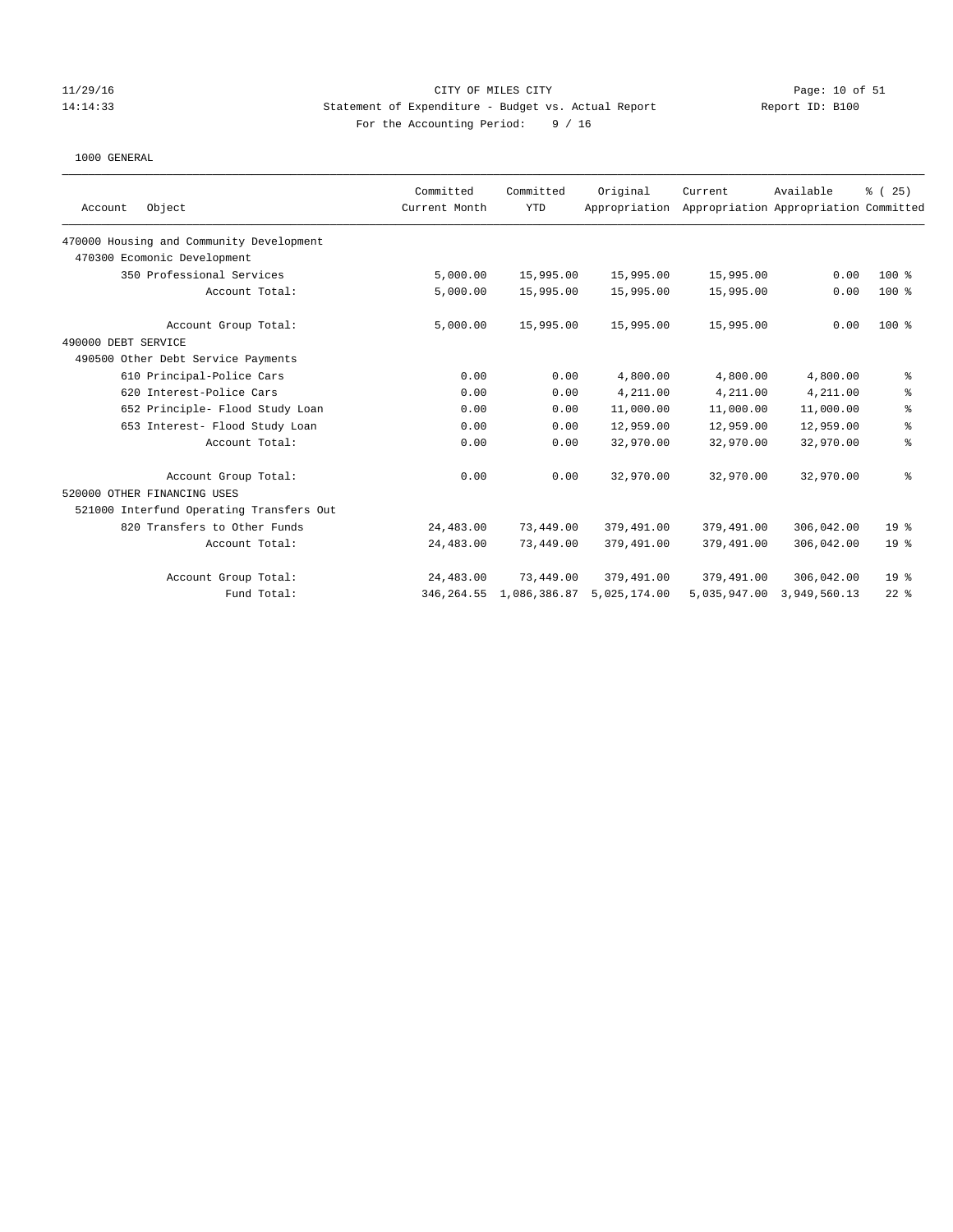#### 11/29/16 CITY OF MILES CITY Page: 11 of 51 14:14:33 Statement of Expenditure - Budget vs. Actual Report Report ID: B100 For the Accounting Period: 9 / 16

2220 LIBRARY

|         |                                                                          | Committed     | Committed  | Original   | Current                                             | Available  | % (25)          |
|---------|--------------------------------------------------------------------------|---------------|------------|------------|-----------------------------------------------------|------------|-----------------|
| Account | Object                                                                   | Current Month | <b>YTD</b> |            | Appropriation Appropriation Appropriation Committed |            |                 |
|         | 460000 CULTURE AND RECREATION                                            |               |            |            |                                                     |            |                 |
|         | 460100 Library Services(16)                                              |               |            |            |                                                     |            |                 |
|         | 111 Salaries and Wages - Permanent                                       | 12,430.94     | 38,423.85  | 177,608.00 | 177,608.00                                          | 139,184.15 | $22$ %          |
|         | 121 OVERTIME-PERMANENT                                                   | 0.00          | 0.00       | 600.00     | 600.00                                              | 600.00     | ៖               |
|         | 131 VACATION                                                             | 3,135.88      | 7,784.67   | 12,000.00  | 12,000.00                                           | 4,215.33   | 65 %            |
|         | 132 SICK LEAVE                                                           | 645.60        | 2,267.25   | 4,000.00   | 4,000.00                                            | 1,732.75   | 57%             |
|         | 133 OTHER LEAVE PAY                                                      | 0.00          | 149.09     | 3,860.00   | 3,860.00                                            | 3,710.91   | $4 \text{ }$    |
|         | 141 Unemployment Insurance                                               | 24.32         | 74.08      | 297.00     | 297.00                                              | 222.92     | 25%             |
|         | 142 Workers' Compensation                                                | 70.21         | 205.36     | 807.00     | 807.00                                              | 601.64     | 25%             |
|         | 143 Health Insurance                                                     | 3,447.80      | 10,343.40  | 41,361.00  | 41,361.00                                           | 31,017.60  | 25%             |
|         | 144 FICA                                                                 | 1,228.38      | 3,741.62   | 15,152.00  | 15,152.00                                           | 11,410.38  | 25%             |
|         | 145 PERS                                                                 | 1,356.96      | 4,069.84   | 16,578.00  | 16,578.00                                           | 12,508.16  | 25%             |
|         | 196 CLOTHING ALLOTMENT                                                   | 0.00          | 750.00     | 750.00     | 750.00                                              | 0.00       | 100 %           |
|         | 210 Office Supplies and Materials                                        | 124.36        | 129.16     | 1,000.00   | 1,000.00                                            | 870.84     | $13*$           |
|         | 214 Small Items of Equipment                                             | 0.00          | 0.00       | 3,000.00   | 3,000.00                                            | 3,000.00   | $\,$ 8          |
|         | 220 Operating Expenses                                                   | 0.00          | 0.00       | 1,000.00   | 1,000.00                                            | 1,000.00   | ៖               |
|         | 224 Janitorial Supplies                                                  | 83.75         | 83.75      | 1,200.00   | 1,200.00                                            | 1,116.25   | 7 %             |
|         | 311 Postage, Box Rent, Etc.                                              | 89.44         | 180.40     | 1,500.00   | 1,500.00                                            | 1,319.60   | $12*$           |
|         | 320 Printing, Duplicating, Typing &                                      | 59.71         | 366.62     | 2,351.00   | 2,351.00                                            | 1,984.38   | 16 <sup>8</sup> |
|         | 334 Memberships, Registrations & Dues                                    | 0.00          | 0.00       | 250.00     | 250.00                                              | 250.00     | နွ              |
|         | 341 Electric Utility Services                                            | 1,741.00      | 2,532.10   | 8,000.00   | 8,000.00                                            | 5,467.90   | $32*$           |
|         | 342 Water Utility Services                                               | 35.44         | 130.57     | 1,252.00   | 1,252.00                                            | 1,121.43   | $10*$           |
|         | 343 Sewer Utility Services                                               | 44.88         | 133.62     | 800.00     | 800.00                                              | 666.38     | 17.8            |
|         | 344 Gas Utility Service                                                  | 60.65         | 88.39      | 5,000.00   | 5,000.00                                            | 4,911.61   | 2 <sup>°</sup>  |
|         | 345 Telephone                                                            | 136.41        | 416.58     | 1,500.00   | 1,500.00                                            | 1,083.42   | 28 <sup>8</sup> |
|         | 346 Garbage Service                                                      | 0.00          | 0.00       | 500.00     | 500.00                                              | 500.00     | $\epsilon$      |
|         | 347 Internet                                                             | 216.10        | 638.30     | 2,000.00   | 2,000.00                                            | 1,361.70   | 32%             |
|         | 350 Professional Services                                                | 0.00          | 1,418.07   | 9,000.00   | 9,000.00                                            | 7,581.93   | 16 <sup>8</sup> |
|         | 360 Contr R & M                                                          | 325.00        | 1,800.85   | 9,500.00   | 9,500.00                                            | 7,699.15   | 19 <sup>°</sup> |
|         | 370 Travel                                                               | 0.00          | 0.00       | 2,000.00   | 2,000.00                                            | 2,000.00   | ៖               |
|         | 380 Training Services                                                    | 0.00          | 0.00       | 1,000.00   | 1,000.00                                            | 1,000.00   | $\,$ 8          |
|         | 382 Books                                                                | 426.70        | 426.70     | 15,000.00  | 15,000.00                                           | 14,573.30  | 3 <sup>8</sup>  |
|         | 511 Insurance on Buildings                                               | 0.00          | 2,881.28   | 2,882.00   | 2,882.00                                            | 0.72       | 100 %           |
|         | 513 Liability                                                            | 0.00          | 1,266.06   | 1,267.00   | 1,267.00                                            | 0.94       | 100 %           |
|         | Account Total:                                                           | 25,683.53     | 80,301.61  | 343,015.00 | 343,015.00                                          | 262,713.39 | $23$ %          |
|         | Account Group Total:                                                     | 25,683.53     | 80,301.61  | 343,015.00 | 343,015.00                                          | 262,713.39 | $23$ %          |
|         | 520000 OTHER FINANCING USES                                              |               |            |            |                                                     |            |                 |
|         |                                                                          |               |            |            |                                                     |            |                 |
|         | 521000 Interfund Operating Transfers Out<br>820 Transfers to Other Funds | 1,912.00      | 5,736.00   | 22,994.00  | 22,994.00                                           | 17,258.00  | 25%             |
|         | Account Total:                                                           |               |            |            |                                                     |            |                 |
|         |                                                                          | 1,912.00      | 5,736.00   | 22,994.00  | 22,994.00                                           | 17,258.00  | 25%             |
|         | Account Group Total:                                                     | 1,912.00      | 5,736.00   | 22,994.00  | 22,994.00                                           | 17,258.00  | $25$ %          |
|         | Fund Total:                                                              | 27,595.53     | 86,037.61  | 366,009.00 | 366,009.00                                          | 279,971.39 | 24%             |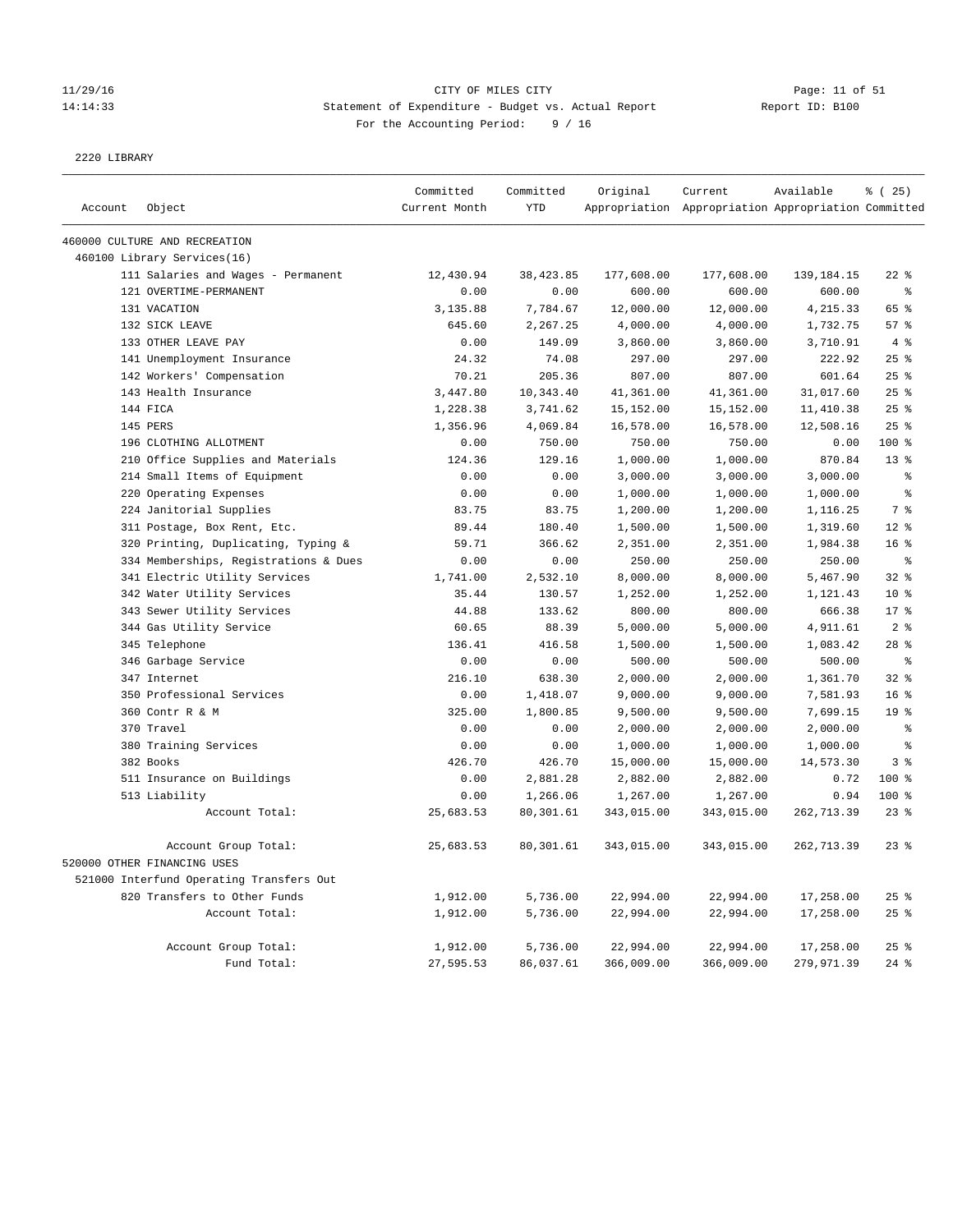### 11/29/16 CITY OF MILES CITY Page: 12 of 51 14:14:33 Statement of Expenditure - Budget vs. Actual Report Report ID: B100 For the Accounting Period: 9 / 16

#### 2270 Health

| Object<br>Account                  | Committed<br>Current Month | Committed<br>YTD | Original<br>Appropriation | Current   | Available<br>Appropriation Appropriation Committed | 8 (25) |
|------------------------------------|----------------------------|------------------|---------------------------|-----------|----------------------------------------------------|--------|
| 440000 PUBLIC HEALTH               |                            |                  |                           |           |                                                    |        |
| 440140 Registration and Inspection |                            |                  |                           |           |                                                    |        |
| 311 Postage, Box Rent, Etc.        | 0.00                       | 0.00             | 200.00                    | 200.00    | 200.00                                             | ま      |
| 350 Professional Services          | 0.00                       | 0.00             | 25,500.00                 | 25,500.00 | 25,500.00                                          | နွ     |
| Account Total:                     | 0.00                       | 0.00             | 25,700.00                 | 25,700.00 | 25,700.00                                          | ⊱      |
| Account Group Total:               | 0.00                       | 0.00             | 25,700.00                 | 25,700.00 | 25,700.00                                          | နွ     |
| Fund Total:                        | 0.00                       | 0.00             | 25,700.00                 | 25,700.00 | 25,700.00                                          | နွ     |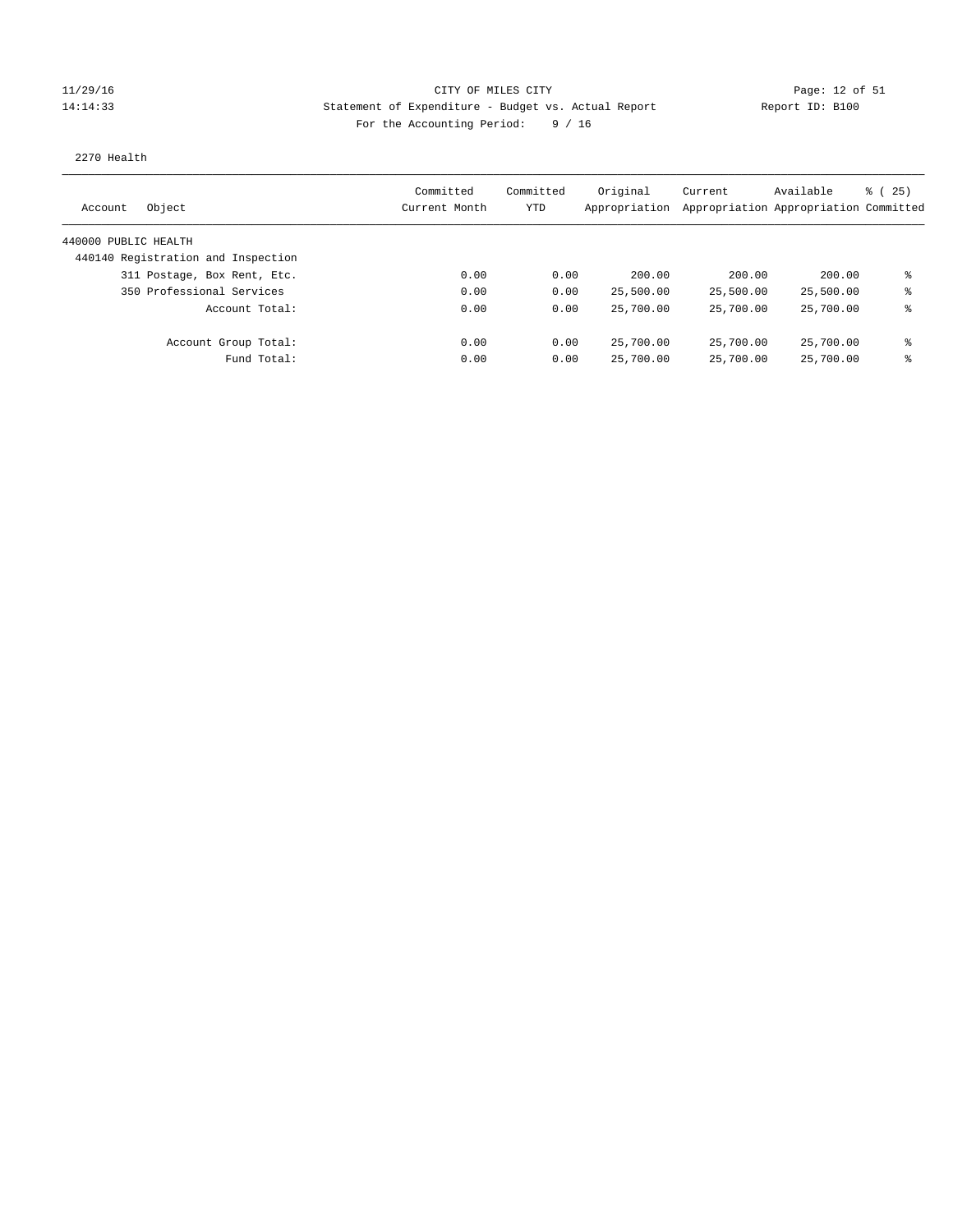### 11/29/16 CITY OF MILES CITY Page: 13 of 51 14:14:33 Statement of Expenditure - Budget vs. Actual Report Report ID: B100 For the Accounting Period: 9 / 16

### 2310 TIFD-Downtown

|                                                | Committed     | Committed  | Original      | Current                               | Available  | % (25)         |
|------------------------------------------------|---------------|------------|---------------|---------------------------------------|------------|----------------|
| Object<br>Account                              | Current Month | <b>YTD</b> | Appropriation | Appropriation Appropriation Committed |            |                |
| 460000 CULTURE AND RECREATION                  |               |            |               |                                       |            |                |
| 460462 Urban Renewal District                  |               |            |               |                                       |            |                |
| 350 Professional Services                      | 0.00          | 0.00       | 18,800.00     | 18,800.00                             | 18,800.00  | နွ             |
| 721 Redevelopment                              | 0.00          | 0.00       | 190,000.00    | 190,000.00                            | 190,000.00 | ್ಠಿ            |
| Account Total:                                 | 0.00          | 0.00       | 208,800.00    | 208,800.00                            | 208,800.00 | ి              |
| 460466 Historic Preservation- Montana Main St. |               |            |               |                                       |            |                |
| 730 Grants & Donations to Other                | 2,000.00      | 3,000.00   | 12,000.00     | 12,000.00                             | 9.000.00   | $25$ $%$       |
| Account Total:                                 | 2,000.00      | 3,000.00   | 12,000.00     | 12,000.00                             | 9,000.00   | 25%            |
| Account Group Total:                           | 2,000.00      | 3,000.00   | 220,800.00    | 220,800.00                            | 217,800.00 | 1 <sup>8</sup> |
| 520000 OTHER FINANCING USES                    |               |            |               |                                       |            |                |
| 521000 Interfund Operating Transfers Out       |               |            |               |                                       |            |                |
| 820 Transfers to Other Funds                   | 0.00          | 0.00       | 10,000.00     | 10,000.00                             | 10,000.00  | နွ             |
| Account Total:                                 | 0.00          | 0.00       | 10,000.00     | 10,000.00                             | 10,000.00  | る              |
| Account Group Total:                           | 0.00          | 0.00       | 10,000.00     | 10,000.00                             | 10,000.00  | နွ             |
| Fund Total:                                    | 2,000.00      | 3,000.00   | 230,800.00    | 230,800.00                            | 227,800.00 | 1 <sup>8</sup> |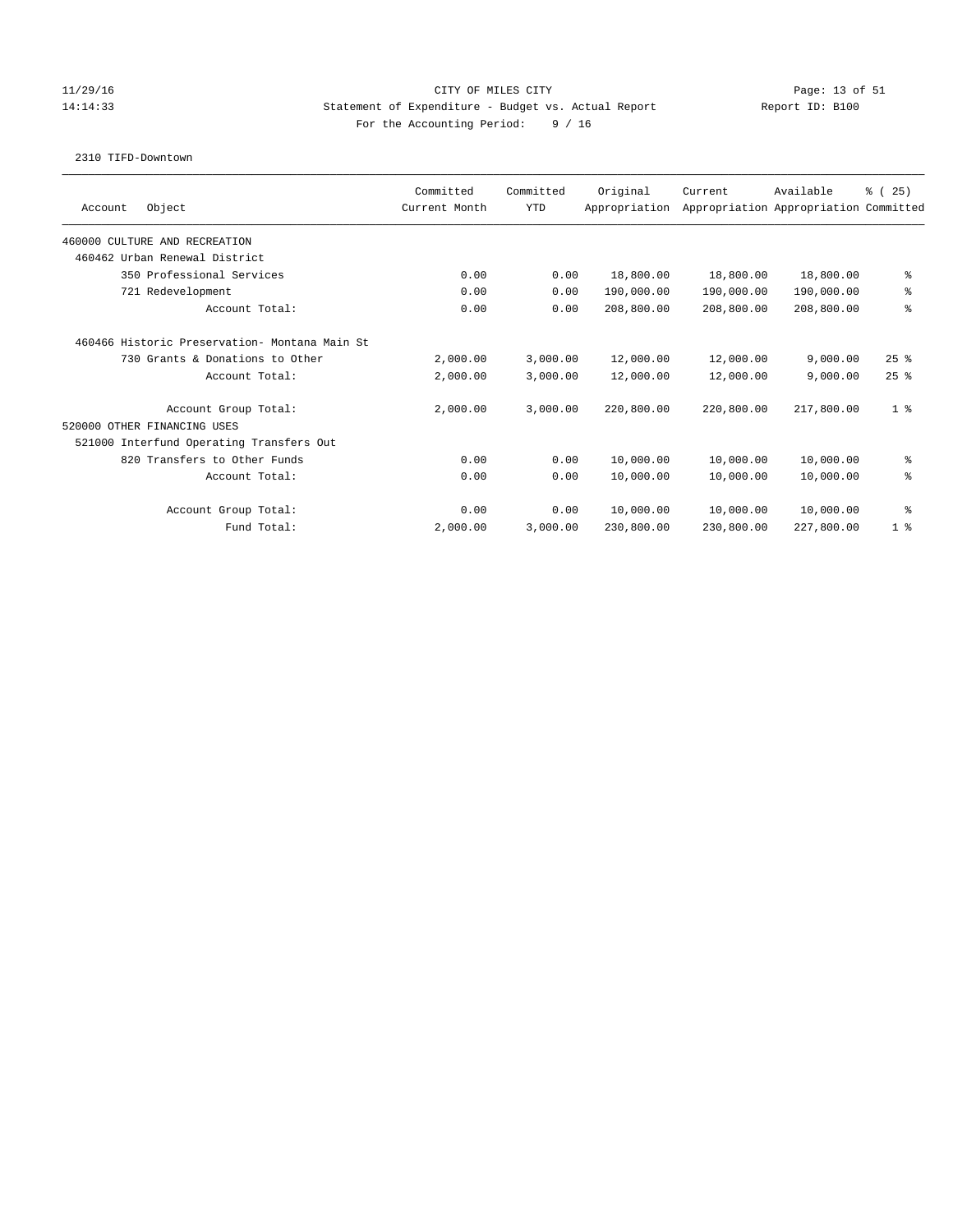# 11/29/16 CITY OF MILES CITY Page: 14 of 51 14:14:33 Statement of Expenditure - Budget vs. Actual Report Report ID: B100 For the Accounting Period: 9 / 16

2350 Local Government/Study Commission

| Object<br>Account                    | Committed<br>Current Month | Committed<br>YTD | Original<br>Appropriation | Current  | Available<br>Appropriation Appropriation Committed | % (25)    |
|--------------------------------------|----------------------------|------------------|---------------------------|----------|----------------------------------------------------|-----------|
| 410000 GENERAL GOVERNMENT            |                            |                  |                           |          |                                                    |           |
| 410130 Committees and Special Bodies |                            |                  |                           |          |                                                    |           |
| 210 Office Supplies and Materials    | 0.00                       | 1,190.73         | 500.00                    | 500.00   | $-690.73$                                          | $238$ $%$ |
| 311 Postage, Box Rent, Etc.          | 0.00                       | 1,201.30         | 2,000.00                  | 2,000.00 | 798.70                                             | 60 %      |
| 320 Printing, Duplicating, Typing &  | 5.17                       | 5.17             | 3,000.00                  | 3,000.00 | 2,994.83                                           | ႜ         |
| 350 Professional Services            | 0.00                       | 0.00             | 3,500.00                  | 3.500.00 | 3,500.00                                           | နွ        |
| 370 Travel                           | 0.00                       | 808.88           | 692.00                    | 692.00   | $-116.88$                                          | $117*$    |
| Account Total:                       | 5.17                       | 3,206.08         | 9,692.00                  | 9.692.00 | 6,485.92                                           | 338       |
| Account Group Total:                 | 5.17                       | 3,206.08         | 9,692.00                  | 9.692.00 | 6,485.92                                           | 338       |
| Fund Total:                          | 5.17                       | 3,206.08         | 9,692.00                  | 9,692.00 | 6,485.92                                           | 338       |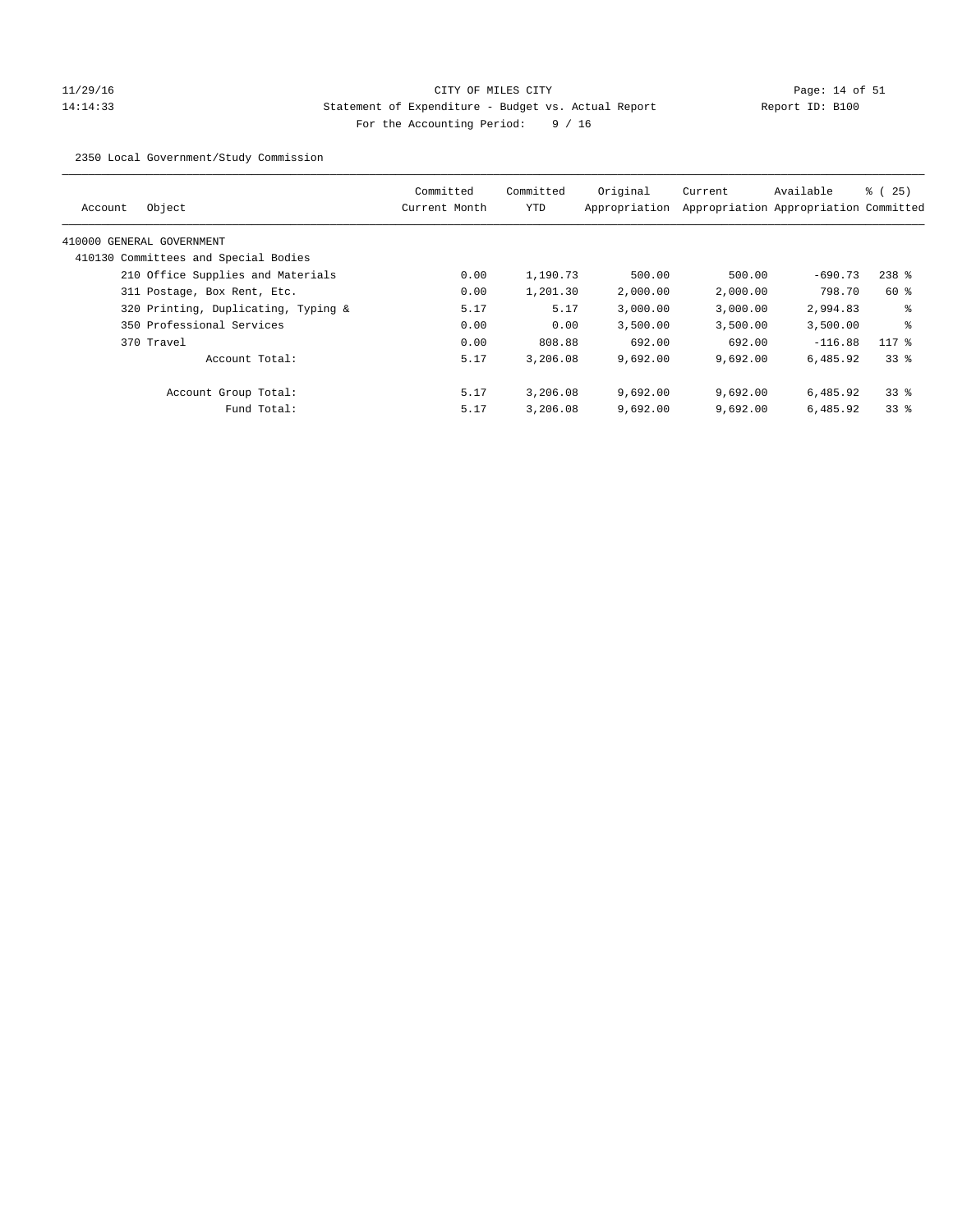# 11/29/16 CITY OF MILES CITY Page: 15 of 51 14:14:33 Statement of Expenditure - Budget vs. Actual Report Report ID: B100 For the Accounting Period: 9 / 16

2372 Permissive Medical Levy

| Object<br>Account                        | Committed<br>Current Month | Committed<br>YTD | Original<br>Appropriation | Current<br>Appropriation Appropriation Committed | Available  | 8 (25) |
|------------------------------------------|----------------------------|------------------|---------------------------|--------------------------------------------------|------------|--------|
| 520000 OTHER FINANCING USES              |                            |                  |                           |                                                  |            |        |
| 521000 Interfund Operating Transfers Out |                            |                  |                           |                                                  |            |        |
| 820 Transfers to Other Funds             | 0.00                       | 0.00             | 192,718.00                | 192,718.00                                       | 192,718.00 | နွ     |
| Account Total:                           | 0.00                       | 0.00             | 192,718.00                | 192,718.00                                       | 192,718.00 | နွ     |
| Account Group Total:                     | 0.00                       | 0.00             | 192,718.00                | 192,718.00                                       | 192,718.00 | နွ     |
| Fund Total:                              | 0.00                       | 0.00             | 192,718.00                | 192,718.00                                       | 192,718.00 | ⊱      |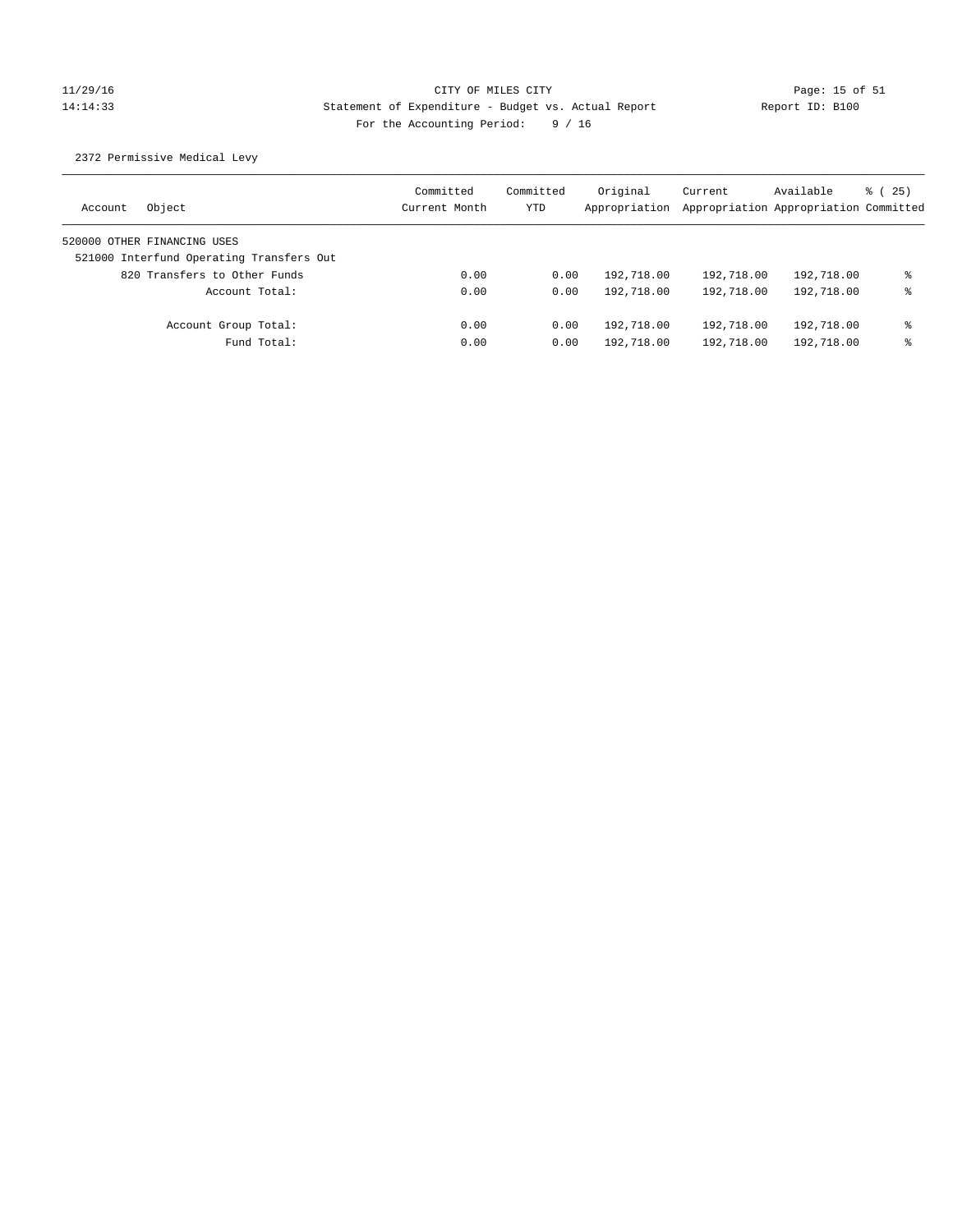### 11/29/16 CITY OF MILES CITY Page: 16 of 51 14:14:33 Statement of Expenditure - Budget vs. Actual Report Report ID: B100 For the Accounting Period: 9 / 16

2394 BUILDING CODE ENFORCEMENT

|                      |                                          | Committed     | Committed  | Original   | Current                                             | Available  | % (25)          |
|----------------------|------------------------------------------|---------------|------------|------------|-----------------------------------------------------|------------|-----------------|
| Account              | Object                                   | Current Month | <b>YTD</b> |            | Appropriation Appropriation Appropriation Committed |            |                 |
| 420000 PUBLIC SAFETY |                                          |               |            |            |                                                     |            |                 |
|                      | 420531 Building Inspection               |               |            |            |                                                     |            |                 |
|                      | 111 Salaries and Wages - Permanent       | 1,067.77      | 2,510.33   | 12,812.00  | 13,897.00                                           | 11,386.67  | 18 %            |
|                      | 121 OVERTIME-PERMANENT                   | 23.50         | 64.65      | 150.00     | 150.00                                              | 85.35      | 43%             |
|                      | 131 VACATION                             | 109.72        | 265.15     | 500.00     | 500.00                                              | 234.85     | 53%             |
|                      | 132 SICK LEAVE                           | 59.41         | 86.36      | 300.00     | 300.00                                              | 213.64     | 29%             |
|                      | 133 OTHER LEAVE PAY                      | 0.00          | 0.00       | 515.00     | 515.00                                              | 515.00     | $\epsilon$      |
|                      | 141 Unemployment Insurance               | 1.91          | 4.46       | 22.00      | 22.00                                               | 17.54      | 20%             |
|                      | 142 Workers' Compensation                | 30.71         | 79.66      | 460.00     | 472.00                                              | 392.34     | 17 <sup>8</sup> |
|                      | 143 Health Insurance                     | 206.90        | 551.76     | 2,896.00   | 2,896.00                                            | 2,344.24   | 19 <sup>°</sup> |
|                      | 144 FICA                                 | 96.03         | 225.08     | 1,093.00   | 1,175.00                                            | 949.92     | 19 <sup>°</sup> |
|                      | 145 PERS                                 | 105.52        | 244.97     | 1,195.00   | 1,286.00                                            | 1,041.03   | 19 <sup>°</sup> |
|                      | 196 CLOTHING ALLOTMENT                   | 0.00          | 30.00      | 30.00      | 30.00                                               | 0.00       | $100$ %         |
|                      | 210 Office Supplies and Materials        | 0.00          | 0.00       | 2,000.00   | 2,000.00                                            | 2,000.00   | နွ              |
|                      | 214 Small Items of Equipment             | 0.00          | 45.99      | 15,000.00  | 15,000.00                                           | 14,954.01  | $\epsilon$      |
|                      | 220 Operating Expenses                   | 35.41         | 35.41      | 600.00     | 600.00                                              | 564.59     | 6 <sup>8</sup>  |
|                      | 311 Postage, Box Rent, Etc.              | 1.82          | 16.80      | 400.00     | 400.00                                              | 383.20     | 4%              |
|                      | 320 Printing, Duplicating, Typing &      | 0.00          | 0.00       | 350.00     | 350.00                                              | 350.00     | $\epsilon$      |
|                      | 330 Publicity, Subscriptions & Dues      | 0.00          | 0.00       | 500.00     | 500.00                                              | 500.00     | $\approx$       |
|                      | 334 Memberships, Registrations & Dues    | 0.00          | 0.00       | 300.00     | 300.00                                              | 300.00     | $\approx$       |
|                      | 345 Telephone                            | 26.36         | 79.08      | 400.00     | 400.00                                              | 320.92     | 20%             |
|                      | 347 Internet                             | 0.00          | 0.00       | 200.00     | 200.00                                              | 200.00     | $\epsilon$      |
|                      | 350 Professional Services                | 4,367.70      | 23,699.78  | 95,000.00  | 95,000.00                                           | 71,300.22  | 25%             |
|                      | 360 Contr R & M                          | 152.25        | 456.76     | 1,866.00   | 1,866.00                                            | 1,409.24   | $24$ %          |
|                      | 380 Training Services                    | 0.00          | 0.00       | 2,000.00   | 2,000.00                                            | 2,000.00   | နွ              |
|                      | 382 Books                                | 0.00          | 0.00       | 5,000.00   | 5,000.00                                            | 5,000.00   | နွ              |
|                      | 540 Special Assessments                  | 0.00          | 613.54     | 800.00     | 800.00                                              | 186.46     | $77*$           |
|                      | Account Total:                           | 6,285.01      | 29,009.78  | 144,389.00 | 145,659.00                                          | 116,649.22 | $20*$           |
|                      | Account Group Total:                     | 6,285.01      | 29,009.78  | 144,389.00 | 145,659.00                                          | 116,649.22 | $20*$           |
| 510000 MISCELLANEOUS |                                          |               |            |            |                                                     |            |                 |
|                      | 510330 Comprehensive Liability Insurance |               |            |            |                                                     |            |                 |
|                      | 513 Liability                            | 0.00          | 51.72      | 52.00      | 52.00                                               | 0.28       | 99 %            |
|                      | Account Total:                           | 0.00          | 51.72      | 52.00      | 52.00                                               | 0.28       | 99 <sup>8</sup> |
|                      | Account Group Total:                     | 0.00          | 51.72      | 52.00      | 52.00                                               | 0.28       | 99 <sup>8</sup> |
|                      | 520000 OTHER FINANCING USES              |               |            |            |                                                     |            |                 |
|                      | 521000 Interfund Operating Transfers Out |               |            |            |                                                     |            |                 |
|                      | 820 Transfers to Other Funds             | 617.00        | 1,851.00   | 7,407.00   | 7,407.00                                            | 5,556.00   | 25%             |
|                      | Account Total:                           | 617.00        | 1,851.00   | 7,407.00   | 7,407.00                                            | 5,556.00   | 25%             |
|                      | Account Group Total:                     | 617.00        | 1,851.00   | 7,407.00   | 7,407.00                                            | 5,556.00   | $25$ $%$        |
|                      | Fund Total:                              | 6,902.01      | 30,912.50  | 151,848.00 | 153,118.00                                          | 122,205.50 | $20*$           |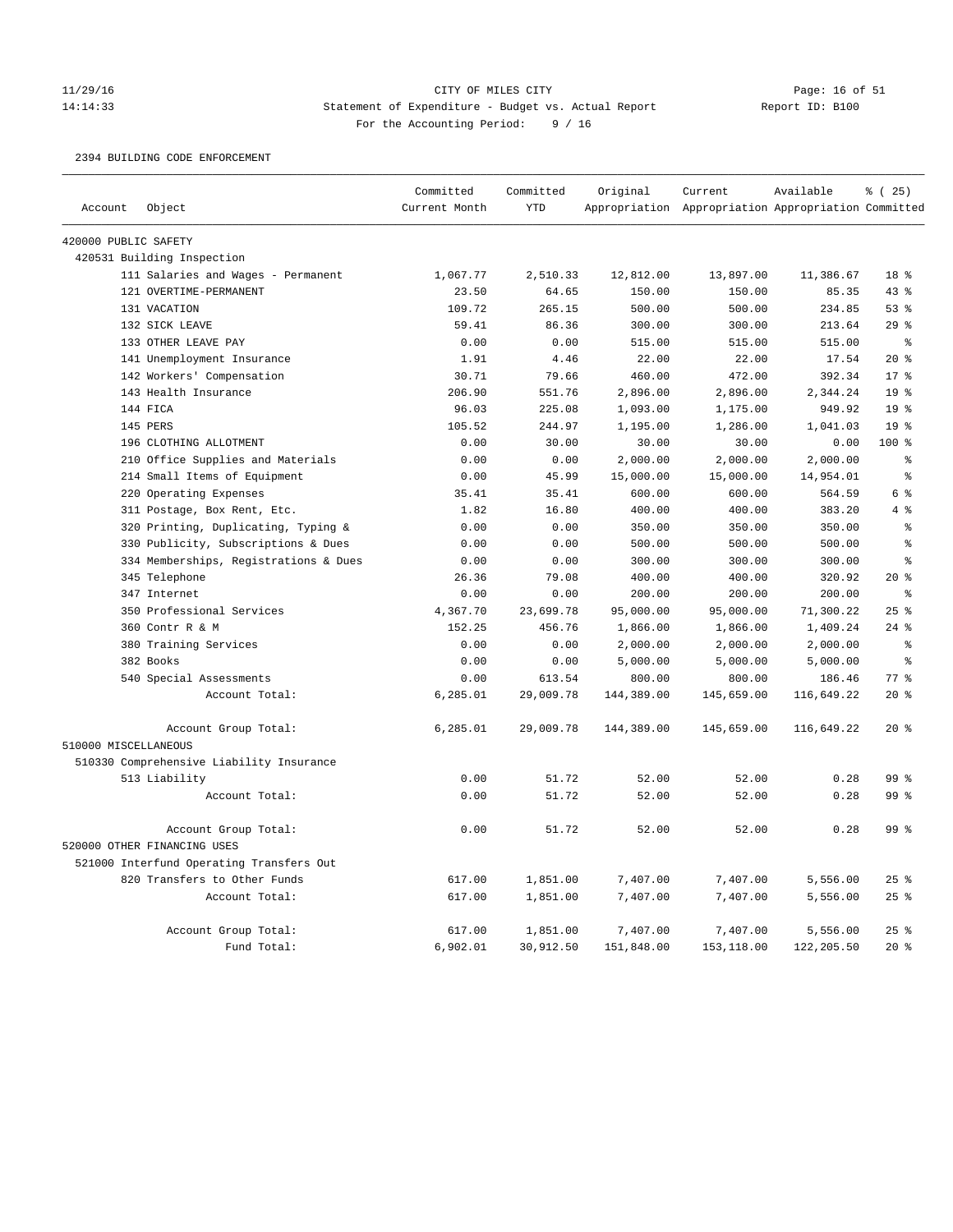### 11/29/16 CITY OF MILES CITY Page: 17 of 51 14:14:33 Statement of Expenditure - Budget vs. Actual Report Report ID: B100 For the Accounting Period: 9 / 16

2400 LTG M D#165-(Gen City)

|                                          | Committed     | Committed | Original      | Current    | Available                             | $\frac{1}{6}$ ( 25 ) |
|------------------------------------------|---------------|-----------|---------------|------------|---------------------------------------|----------------------|
| Object<br>Account                        | Current Month | YTD       | Appropriation |            | Appropriation Appropriation Committed |                      |
| 430000 Public Works                      |               |           |               |            |                                       |                      |
| 430263 STREET LIGHTING                   |               |           |               |            |                                       |                      |
| 341 Electric Utility Services            | 9,730.68      | 28,578.38 | 117,500.00    | 117,500.00 | 88,921.62                             | $24$ $%$             |
| 533 Machinery and Equipment Rental       | 5,090.20      | 15,069.55 | 47,000.00     | 47,000.00  | 31,930.45                             | $32*$                |
| Account Total:                           | 14,820.88     | 43,647.93 | 164,500.00    | 164,500.00 | 120,852.07                            | $27$ %               |
| Account Group Total:                     | 14,820.88     | 43,647.93 | 164,500.00    | 164,500.00 | 120,852.07                            | $27$ %               |
| 520000 OTHER FINANCING USES              |               |           |               |            |                                       |                      |
| 521000 Interfund Operating Transfers Out |               |           |               |            |                                       |                      |
| 820 Transfers to Other Funds             | 0.00          | 1,000.00  | 1,000.00      | 1,000.00   | 0.00                                  | $100$ %              |
| Account Total:                           | 0.00          | 1,000.00  | 1,000.00      | 1,000.00   | 0.00                                  | $100$ %              |
| Account Group Total:                     | 0.00          | 1,000.00  | 1,000.00      | 1,000.00   | 0.00                                  | $100$ %              |
| Fund Total:                              | 14,820.88     | 44,647.93 | 165,500.00    | 165,500.00 | 120,852.07                            | $27$ %               |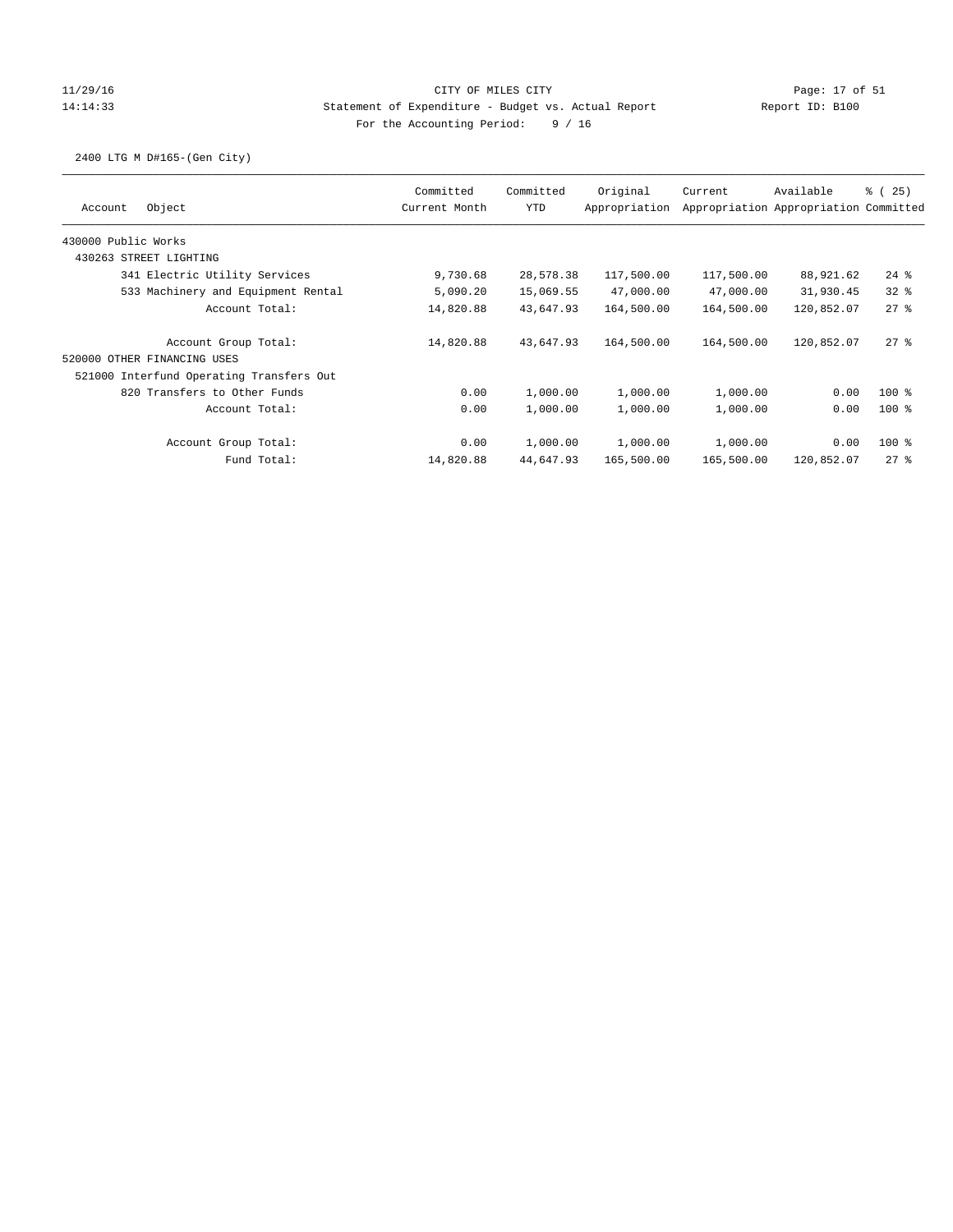## 11/29/16 CITY OF MILES CITY Page: 18 of 51 14:14:33 Statement of Expenditure - Budget vs. Actual Report Report ID: B100 For the Accounting Period: 9 / 16

### 2420 LTG M D#167-(MilesAddn Etc)

|                                          | Committed     | Committed | Original      | Current   | Available<br>Appropriation Appropriation Committed | % (25)   |
|------------------------------------------|---------------|-----------|---------------|-----------|----------------------------------------------------|----------|
| Object<br>Account                        | Current Month | YTD       | Appropriation |           |                                                    |          |
| 430000 Public Works                      |               |           |               |           |                                                    |          |
| 430263 STREET LIGHTING                   |               |           |               |           |                                                    |          |
| 341 Electric Utility Services            | 1,797.16      | 5,282.46  | 23,280.00     | 23,280.00 | 17,997.54                                          | $23$ %   |
| 360 Contr R & M                          | 0.00          | 0.00      | 9,000.00      | 9,000.00  | 9,000.00                                           | る        |
| 533 Machinery and Equipment Rental       | 663.35        | 1,990.05  | 0.00          | 0.00      | $-1,990.05$                                        | る        |
| Account Total:                           | 2,460.51      | 7,272.51  | 32,280.00     | 32,280.00 | 25,007.49                                          | $23$ %   |
| Account Group Total:                     | 2,460.51      | 7.272.51  | 32,280.00     | 32,280.00 | 25,007.49                                          | $23$ $%$ |
| 520000 OTHER FINANCING USES              |               |           |               |           |                                                    |          |
| 521000 Interfund Operating Transfers Out |               |           |               |           |                                                    |          |
| 820 Transfers to Other Funds             | 0.00          | 1,000.00  | 1,000.00      | 1,000.00  | 0.00                                               | $100$ %  |
| Account Total:                           | 0.00          | 1,000.00  | 1,000.00      | 1,000.00  | 0.00                                               | $100$ %  |
| Account Group Total:                     | 0.00          | 1,000.00  | 1,000.00      | 1,000.00  | 0.00                                               | $100$ %  |
| Fund Total:                              | 2,460.51      | 8,272.51  | 33,280.00     | 33,280.00 | 25,007.49                                          | $25$ %   |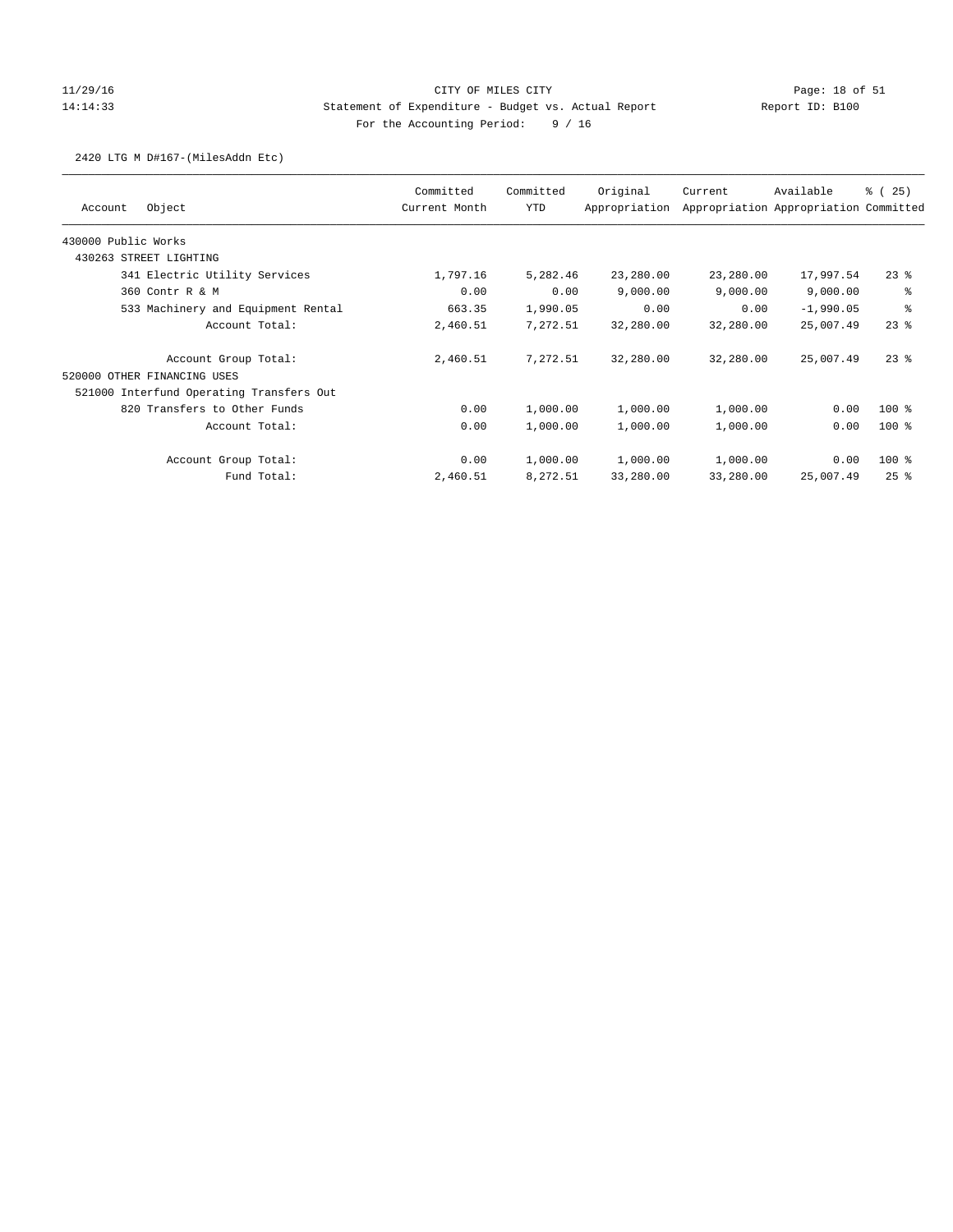## 11/29/16 CITY OF MILES CITY Page: 19 of 51 14:14:33 Statement of Expenditure - Budget vs. Actual Report Report ID: B100 For the Accounting Period: 9 / 16

### 2430 LTG M D#171-(Balsam Est)

| Object<br>Account                        | Committed<br>Current Month | Committed<br>YTD | Original<br>Appropriation | Current  | Available<br>Appropriation Appropriation Committed | % (25)  |
|------------------------------------------|----------------------------|------------------|---------------------------|----------|----------------------------------------------------|---------|
| 430000 Public Works                      |                            |                  |                           |          |                                                    |         |
| 430263 STREET LIGHTING                   |                            |                  |                           |          |                                                    |         |
| 230 Repair and Maintenance Supplies      | 0.00                       | 158.09           | 850.00                    | 850.00   | 691.91                                             | $19*$   |
| 341 Electric Utility Services            | 126.73                     | 372.08           | 1,801.00                  | 1,801.00 | 1,428.92                                           | $21$ %  |
| 360 Contr R & M                          | 0.00                       | 193.50           | 1,500.00                  | 1,500.00 | 1,306.50                                           | $13*$   |
| Account Total:                           | 126.73                     | 723.67           | 4,151.00                  | 4,151.00 | 3,427.33                                           | $17*$   |
| Account Group Total:                     | 126.73                     | 723.67           | 4,151.00                  | 4,151.00 | 3,427.33                                           | $17*$   |
| 520000 OTHER FINANCING USES              |                            |                  |                           |          |                                                    |         |
| 521000 Interfund Operating Transfers Out |                            |                  |                           |          |                                                    |         |
| 820 Transfers to Other Funds             | 0.00                       | 1,000.00         | 1,000.00                  | 1,000.00 | 0.00                                               | $100$ % |
| Account Total:                           | 0.00                       | 1,000.00         | 1,000.00                  | 1,000.00 | 0.00                                               | $100$ % |
| Account Group Total:                     | 0.00                       | 1,000.00         | 1,000.00                  | 1,000.00 | 0.00                                               | $100$ % |
| Fund Total:                              | 126.73                     | 1,723.67         | 5,151.00                  | 5,151.00 | 3,427.33                                           | 338     |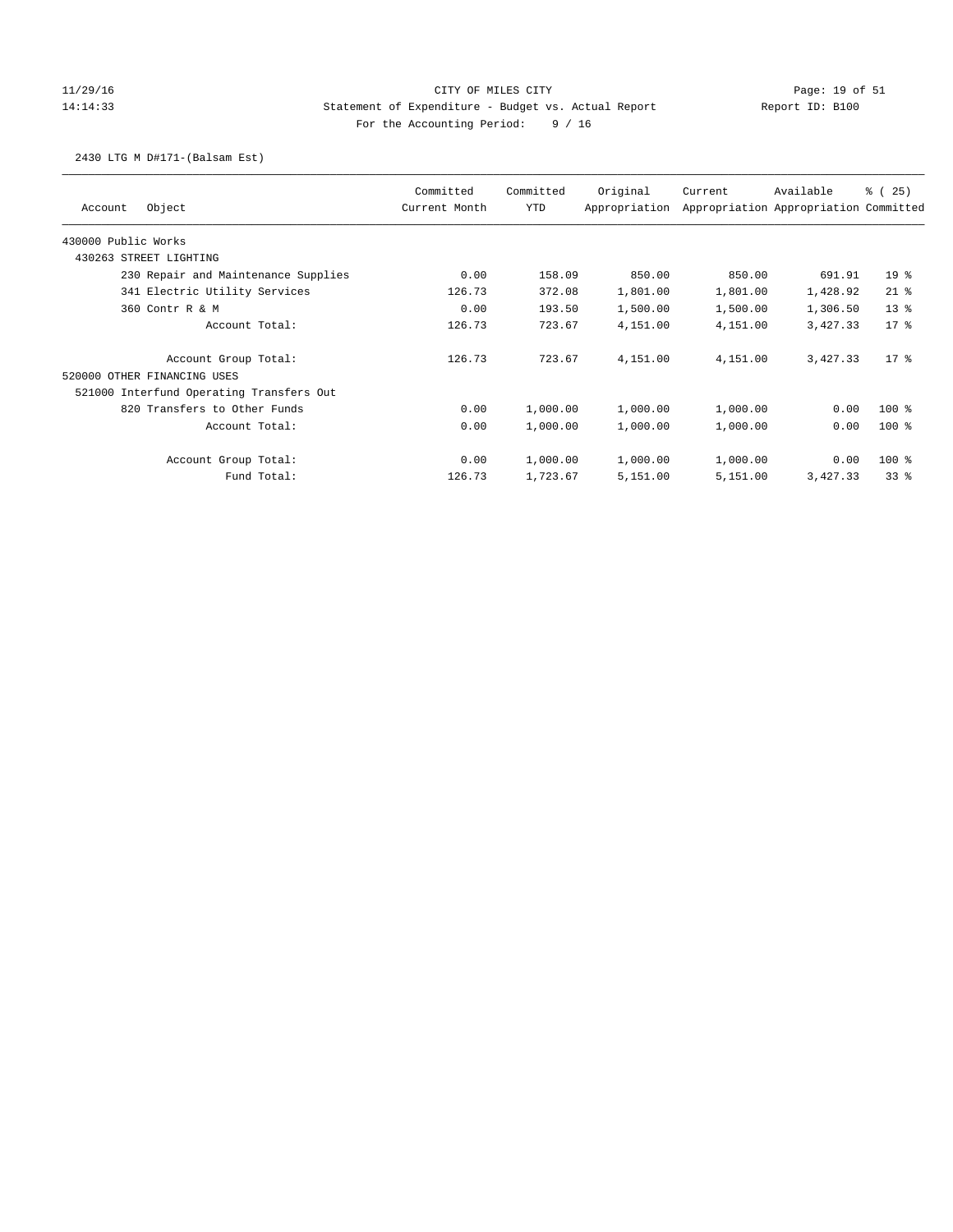## 11/29/16 CITY OF MILES CITY Page: 20 of 51 14:14:33 Statement of Expenditure - Budget vs. Actual Report Report ID: B100 For the Accounting Period: 9 / 16

## 2440 LTG M D#172-(Main Str)

| Object<br>Account                        | Committed<br>Current Month | Committed<br><b>YTD</b> | Original<br>Appropriation | Current   | Available<br>Appropriation Appropriation Committed | % (25)  |
|------------------------------------------|----------------------------|-------------------------|---------------------------|-----------|----------------------------------------------------|---------|
| 430000 Public Works                      |                            |                         |                           |           |                                                    |         |
| 430263 STREET LIGHTING                   |                            |                         |                           |           |                                                    |         |
| 230 Repair and Maintenance Supplies      | 0.00                       | 0.00                    | 3,000.00                  | 3,000.00  | 3,000.00                                           | ႜ       |
| 341 Electric Utility Services            | 1,158.21                   | 3,358.33                | 14,890.00                 | 14,890.00 | 11,531.67                                          | $23$ %  |
| 360 Contr R & M                          | 0.00                       | 0.00                    | 1,700.00                  | 1,700.00  | 1,700.00                                           | နွ      |
| Account Total:                           | 1,158.21                   | 3,358.33                | 19,590.00                 | 19,590.00 | 16, 231.67                                         | $17*$   |
| Account Group Total:                     | 1,158.21                   | 3,358.33                | 19,590.00                 | 19,590.00 | 16,231.67                                          | $17*$   |
| 520000 OTHER FINANCING USES              |                            |                         |                           |           |                                                    |         |
| 521000 Interfund Operating Transfers Out |                            |                         |                           |           |                                                    |         |
| 820 Transfers to Other Funds             | 0.00                       | 1,000.00                | 1,000.00                  | 1,000.00  | 0.00                                               | $100$ % |
| Account Total:                           | 0.00                       | 1,000.00                | 1,000.00                  | 1,000.00  | 0.00                                               | $100*$  |
| Account Group Total:                     | 0.00                       | 1,000.00                | 1,000.00                  | 1,000.00  | 0.00                                               | $100$ % |
| Fund Total:                              | 1,158.21                   | 4,358.33                | 20,590.00                 | 20,590.00 | 16,231.67                                          | $21$ %  |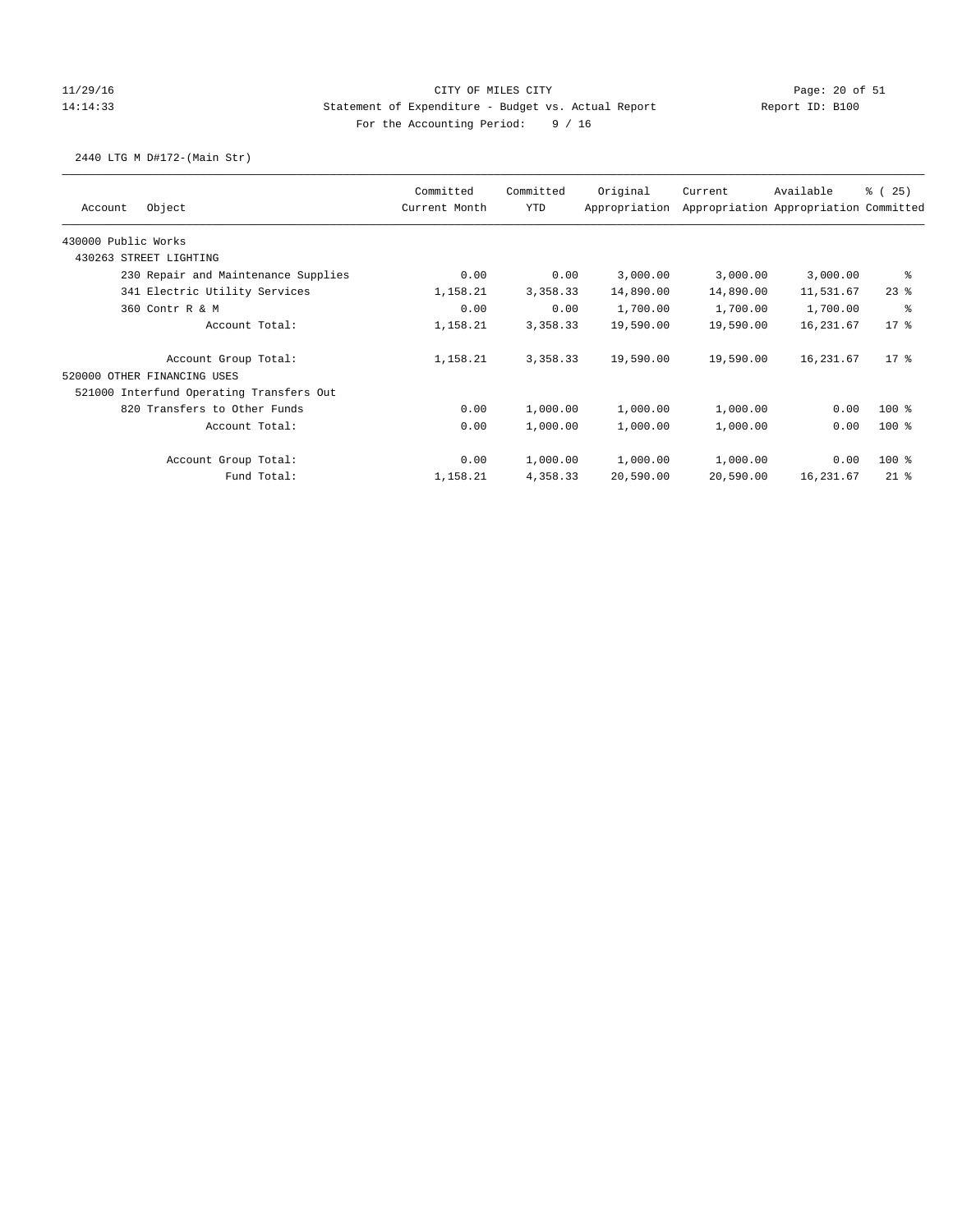# 11/29/16 CITY OF MILES CITY Page: 21 of 51 14:14:33 Statement of Expenditure - Budget vs. Actual Report Report ID: B100 For the Accounting Period: 9 / 16

### 2450 LTG M D#195-(SG-Trico)

| Object<br>Account                        | Committed<br>Current Month | Committed<br>YTD | Original<br>Appropriation | Current  | Available<br>Appropriation Appropriation Committed | % (25)   |
|------------------------------------------|----------------------------|------------------|---------------------------|----------|----------------------------------------------------|----------|
| 430000 Public Works                      |                            |                  |                           |          |                                                    |          |
| 430263 STREET LIGHTING                   |                            |                  |                           |          |                                                    |          |
| 341 Electric Utility Services            | 401.84                     | 1,205.52         | 5,505.00                  | 5,505.00 | 4,299.48                                           | $22$ $%$ |
| Account Total:                           | 401.84                     | 1,205.52         | 5,505.00                  | 5,505.00 | 4,299.48                                           | $22$ $%$ |
| Account Group Total:                     | 401.84                     | 1,205.52         | 5,505.00                  | 5,505.00 | 4,299.48                                           | $22$ $%$ |
| 520000 OTHER FINANCING USES              |                            |                  |                           |          |                                                    |          |
| 521000 Interfund Operating Transfers Out |                            |                  |                           |          |                                                    |          |
| 820 Transfers to Other Funds             | 0.00                       | 1,000.00         | 1,000.00                  | 1,000.00 | 0.00                                               | $100*$   |
| Account Total:                           | 0.00                       | 1,000.00         | 1,000.00                  | 1,000.00 | 0.00                                               | $100*$   |
| Account Group Total:                     | 0.00                       | 1,000.00         | 1,000.00                  | 1,000.00 | 0.00                                               | $100*$   |
| Fund Total:                              | 401.84                     | 2,205.52         | 6,505.00                  | 6,505.00 | 4,299.48                                           | $34$ $%$ |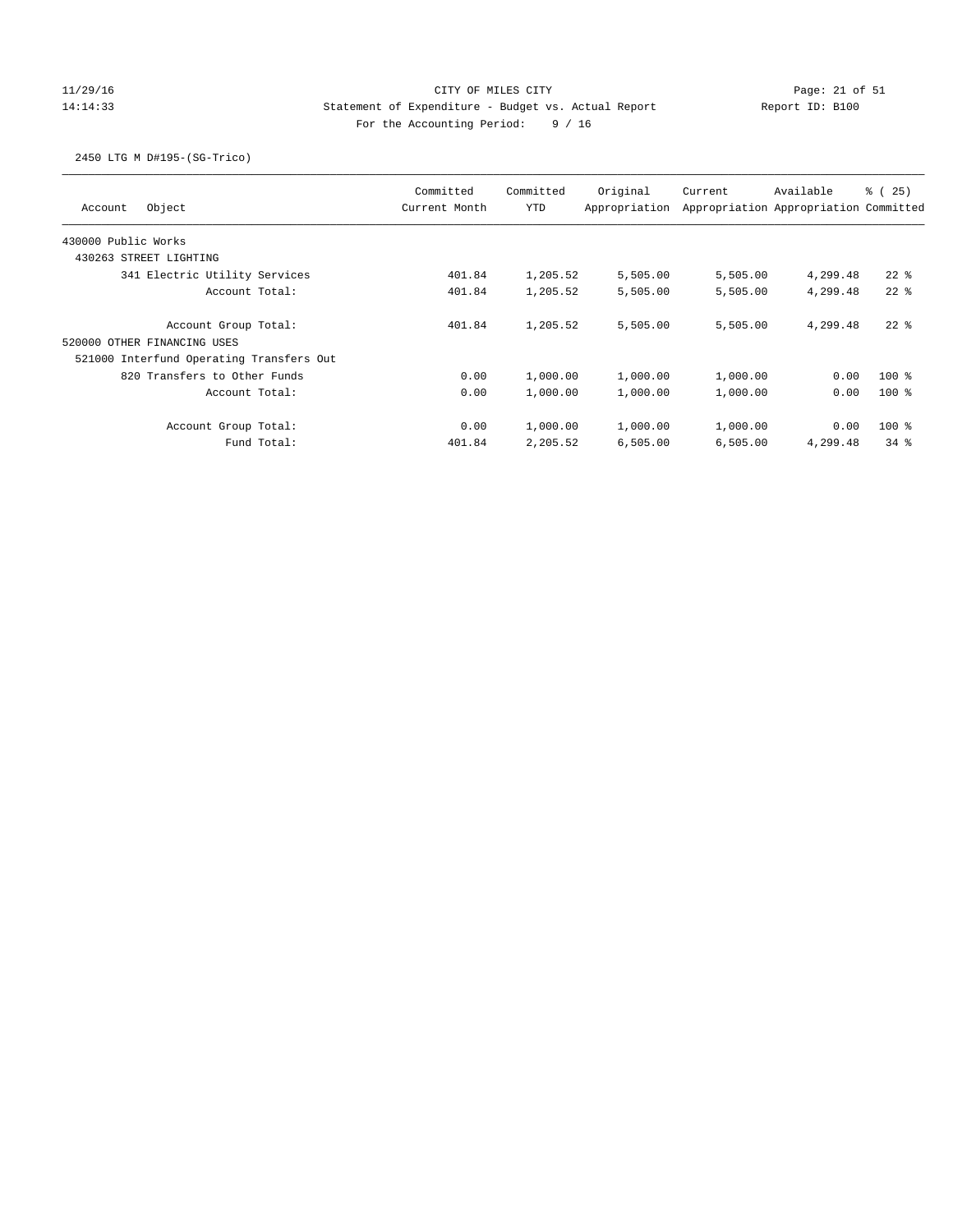## 11/29/16 CITY OF MILES CITY Page: 22 of 51 14:14:33 Statement of Expenditure - Budget vs. Actual Report Report ID: B100 For the Accounting Period: 9 / 16

### 2470 LTG M D#202-(SG-MDU&NV)

| Object<br>Account                        | Committed<br>Current Month | Committed<br>YTD | Original<br>Appropriation | Current  | Available<br>Appropriation Appropriation Committed | <sub>ර</sub> ි (25) |
|------------------------------------------|----------------------------|------------------|---------------------------|----------|----------------------------------------------------|---------------------|
| 430000 Public Works                      |                            |                  |                           |          |                                                    |                     |
| 430263 STREET LIGHTING                   |                            |                  |                           |          |                                                    |                     |
| 341 Electric Utility Services            | 273.50                     | 803.94           | 3,809.00                  | 3,809.00 | 3,005.06                                           | $21$ %              |
| 533 Machinery and Equipment Rental       | 304.12                     | 912.36           | 3,200.00                  | 3,200.00 | 2,287.64                                           | 29%                 |
| Account Total:                           | 577.62                     | 1,716.30         | 7,009.00                  | 7,009.00 | 5,292.70                                           | $24$ $%$            |
| Account Group Total:                     | 577.62                     | 1,716.30         | 7,009.00                  | 7,009.00 | 5,292.70                                           | $24$ $%$            |
| 520000<br>OTHER FINANCING USES           |                            |                  |                           |          |                                                    |                     |
| 521000 Interfund Operating Transfers Out |                            |                  |                           |          |                                                    |                     |
| 820 Transfers to Other Funds             | 0.00                       | 1,000.00         | 1,000.00                  | 1,000.00 | 0.00                                               | $100$ %             |
| Account Total:                           | 0.00                       | 1,000.00         | 1,000.00                  | 1,000.00 | 0.00                                               | $100*$              |
| Account Group Total:                     | 0.00                       | 1,000.00         | 1,000.00                  | 1,000.00 | 0.00                                               | $100$ %             |
| Fund Total:                              | 577.62                     | 2,716.30         | 8,009.00                  | 8,009.00 | 5,292.70                                           | $34$ $%$            |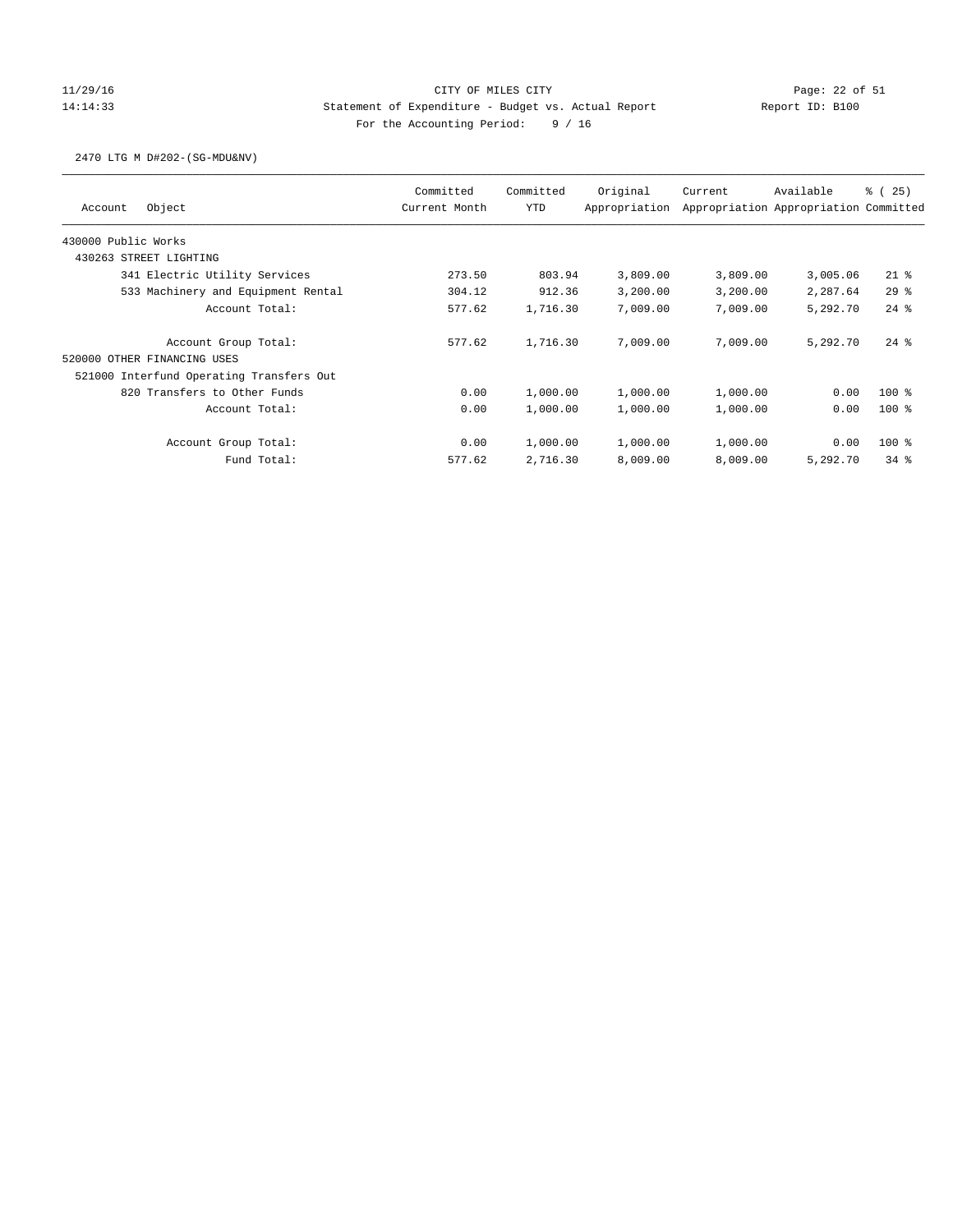# 11/29/16 CITY OF MILES CITY Page: 23 of 51 14:14:33 Statement of Expenditure - Budget vs. Actual Report Report ID: B100 For the Accounting Period: 9 / 16

### 2480 LTG M M#173-(Milestown Estates)

| Object<br>Account                        | Committed<br>Current Month | Committed<br>YTD | Original<br>Appropriation | Current  | Available<br>Appropriation Appropriation Committed | % (25)          |
|------------------------------------------|----------------------------|------------------|---------------------------|----------|----------------------------------------------------|-----------------|
| 430000 Public Works                      |                            |                  |                           |          |                                                    |                 |
| 430263 STREET LIGHTING                   |                            |                  |                           |          |                                                    |                 |
| 230 Repair and Maintenance Supplies      | 0.00                       | 0.00             | 460.00                    | 460.00   | 460.00                                             | နွ              |
| 341 Electric Utility Services            | 111.50                     | 307.98           | 1,400.00                  | 1,400.00 | 1,092.02                                           | $22$ $%$        |
| 360 Contr R & M                          | 0.00                       | 0.00             | 100.00                    | 100.00   | 100.00                                             | る               |
| Account Total:                           | 111.50                     | 307.98           | 1,960.00                  | 1,960.00 | 1,652.02                                           | 16 <sup>8</sup> |
| Account Group Total:                     | 111.50                     | 307.98           | 1,960.00                  | 1,960.00 | 1,652.02                                           | 16 <sup>8</sup> |
| 520000 OTHER FINANCING USES              |                            |                  |                           |          |                                                    |                 |
| 521000 Interfund Operating Transfers Out |                            |                  |                           |          |                                                    |                 |
| 820 Transfers to Other Funds             | 0.00                       | 250.00           | 250.00                    | 250.00   | 0.00                                               | $100$ %         |
| Account Total:                           | 0.00                       | 250.00           | 250.00                    | 250.00   | 0.00                                               | $100$ %         |
| Account Group Total:                     | 0.00                       | 250.00           | 250.00                    | 250.00   | 0.00                                               | $100$ %         |
| Fund Total:                              | 111.50                     | 557.98           | 2,210.00                  | 2,210.00 | 1,652.02                                           | $25$ $%$        |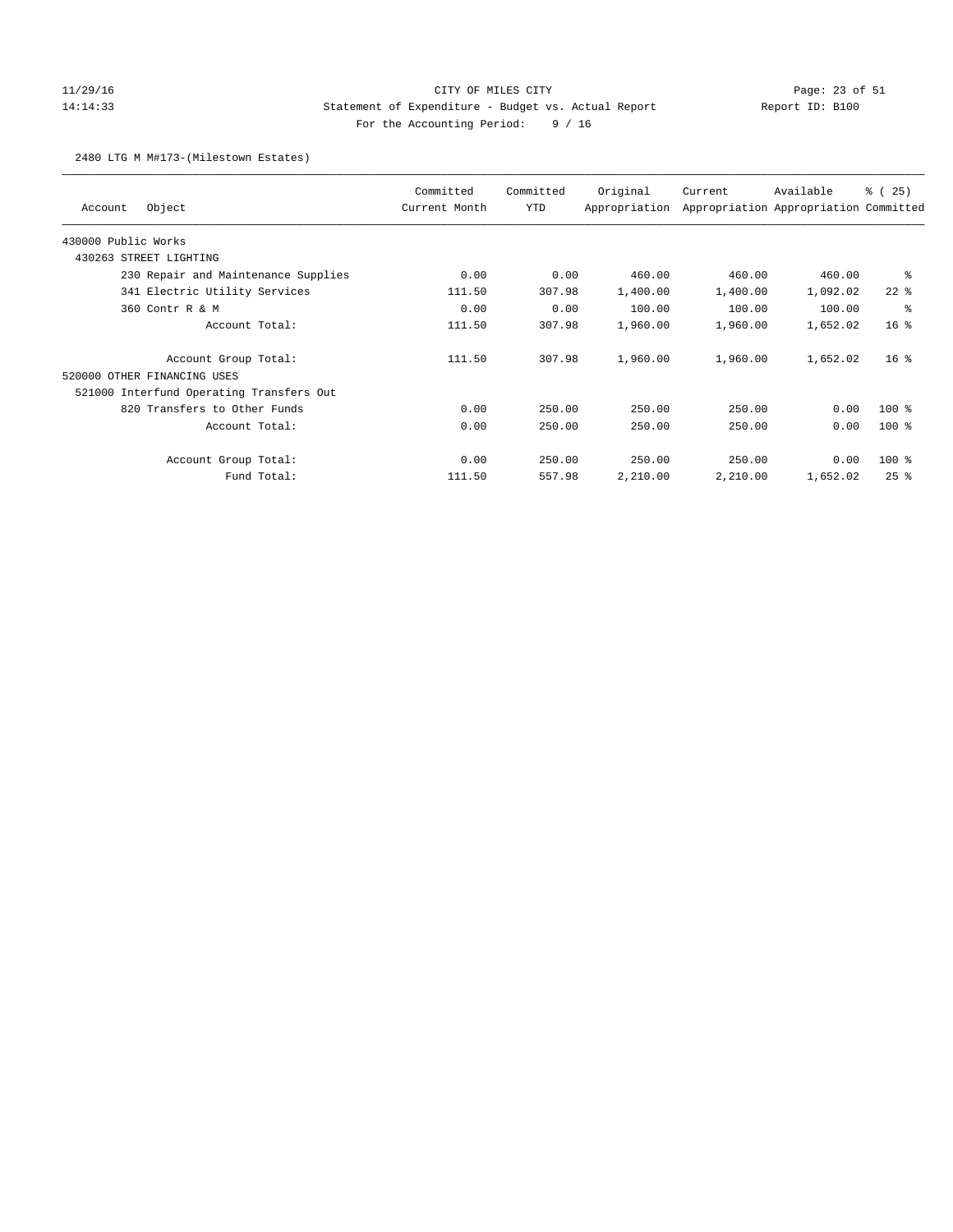# 11/29/16 Page: 24 of 51 14:14:33 Statement of Expenditure - Budget vs. Actual Report Changer Report ID: B100 For the Accounting Period: 9 / 16

| Account             | Object                                        | Committed<br>Current Month | Committed<br><b>YTD</b> | Original             | Current<br>Appropriation Appropriation Appropriation Committed | Available              | % (25)          |
|---------------------|-----------------------------------------------|----------------------------|-------------------------|----------------------|----------------------------------------------------------------|------------------------|-----------------|
| 430000 Public Works |                                               |                            |                         |                      |                                                                |                        |                 |
| 430220 Operations   |                                               |                            |                         |                      |                                                                |                        |                 |
|                     | 111 Salaries and Wages - Permanent            | 18,965.46                  | 53,994.85               | 240,512.00           | 243,880.00                                                     | 189,885.15             | $22$ %          |
|                     | 121 OVERTIME-PERMANENT                        | 249.21                     | 2,278.88                | 800.00               | 6,800.00                                                       | 4,521.12               | $34$ $%$        |
|                     | 131 VACATION                                  | 2,000.74                   | 7,232.54                | 10,000.00            | 10,000.00                                                      | 2,767.46               | 72 %            |
|                     | 132 SICK LEAVE                                | 1,016.16                   | 2,916.46                | 5,000.00             | 5,000.00                                                       | 2,083.54               | 58 %            |
|                     | 133 OTHER LEAVE PAY                           | 60.43                      | 60.43                   | 4,135.00             | 4,135.00                                                       | 4,074.57               | 1 <sup>8</sup>  |
|                     | 134 HOLIDAY PAY                               | 113.23                     | 275.49                  | 400.00               | 1,296.00                                                       | 1,020.51               | $21$ %          |
|                     | 141 Unemployment Insurance                    | 33.65                      | 101.43                  | 392.00               | 403.00                                                         | 301.57                 | 25%             |
|                     | 142 Workers' Compensation                     | 1,317.71                   | 3,809.99                | 14,008.00            | 14,458.00                                                      | 10,648.01              | 26%             |
|                     | 143 Health Insurance                          | 3,828.04                   | 11,221.72               | 45,456.00            | 45,456.00                                                      | 34, 234. 28            | 25%             |
|                     | 144 FICA                                      | 1,648.49                   | 4,969.78                | 19,955.00            | 20,555.00                                                      | 15,585.22              | $24$ %          |
|                     | 145 PERS                                      | 1,875.29                   | 5,587.60                | 21,833.00            | 22,490.00                                                      | 16,902.40              | $25$ %          |
|                     | 196 CLOTHING ALLOTMENT                        | 0.00                       | 775.50                  | 800.00               | 800.00                                                         | 24.50                  | 97%             |
|                     | 210 Office Supplies and Materials             | 0.00                       | 193.09                  | 500.00               | 500.00                                                         | 306.91                 | 39 %            |
|                     | 214 Small Items of Equipment                  | 0.00                       | 91.98                   | 7,000.00             | 7,000.00                                                       | 6,908.02               | 1 <sup>8</sup>  |
|                     | 220 Operating Expenses                        | 136.10                     | 211.91                  | 15,000.00            | 15,000.00                                                      | 14,788.09              | 1 <sup>8</sup>  |
|                     | 222 Chemicals, Lab & Med Supplies             | 0.00                       | 0.00                    | 600.00               | 600.00                                                         | 600.00                 | $\epsilon$      |
|                     | 226 Clothing and Uniforms                     | 0.00                       | 115.99                  | 700.00               | 700.00                                                         | 584.01                 | 17.8            |
|                     | 230 Repair and Maintenance Supplies           | 1,170.44                   | 4,224.21                | 18,000.00            | 18,000.00                                                      | 13,775.79              | $23$ $%$        |
|                     | 231 Gas, Oil, Diesel Fuel, Grease, etc.       | 1,920.94                   | 5,986.84                | 36,000.00            | 36,000.00                                                      | 30,013.16              | $17*$           |
|                     | 241 Consumable Tools                          | 0.00                       | 0.00                    | 50.00                | 50.00                                                          | 50.00                  | နွ              |
|                     | 242 Sign Parts and Supplies                   | 686.41                     | 1,857.21                | 8,000.00             | 8,000.00                                                       | 6,142.79               | $23$ %          |
|                     | 311 Postage, Box Rent, Etc.                   | 0.00                       | 0.00                    | 75.00                | 75.00                                                          | 75.00                  | နွ              |
|                     | 320 Printing, Duplicating, Typing &           | 0.00                       | 0.00                    | 100.00               | 100.00                                                         | 100.00                 | $\epsilon$      |
|                     | 330 Publicity, Subscriptions & Dues           | 24.00                      | 24.00                   | 500.00               | 500.00                                                         | 476.00                 | 5 <sup>8</sup>  |
|                     | 334 Memberships, Registrations & Dues         | 0.00                       | 0.00                    | 250.00               | 250.00                                                         | 250.00                 | နွ              |
|                     | 341 Electric Utility Services                 | 78.58                      | 218.90                  | 1,060.00             | 1,060.00                                                       | 841.10                 | $21$ %          |
|                     | 344 Gas Utility Service                       | 0.00                       | 41.72                   | 1,050.00             | 1,050.00                                                       | 1,008.28               | 4%              |
|                     | 345 Telephone                                 | 118.78                     | 301.93                  | 2,000.00             | 2,000.00                                                       | 1,698.07               | 15 <sup>°</sup> |
|                     | 346 Garbage Service                           | 0.00                       | 0.00                    | 175.00               | 175.00                                                         | 175.00                 | နွ              |
|                     | 347 Internet                                  | 0.00                       | 0.00                    | 200.00               | 200.00                                                         | 200.00                 | နွ              |
|                     | 350 Professional Services                     | 80.00                      | 5,430.00                | 20,000.00            | 20,000.00                                                      | 14,570.00              | $27$ %          |
|                     | 360 Contr R & M                               | 4,510.95                   | 4,717.85                | 10,453.00            | 10,453.00                                                      | 5,735.15               | 45 %            |
|                     | 363 R&M Vehicles/Equip/Labor-PW               | 19,011.75                  | 24,985.45               | 80,000.00            | 80,000.00                                                      | 55,014.55              | $31$ %          |
|                     | 370 Travel                                    | 0.00                       | 0.00                    | 1,000.00             | 1,000.00                                                       | 1,000.00               | $\epsilon$      |
|                     | 380 Training Services                         | 200.00                     | 200.00                  | 1,000.00             | 1,000.00                                                       | 800.00                 | 20%             |
|                     | 382 Books                                     | 0.00                       | 0.00                    | 200.00               | 200.00                                                         | 200.00                 | ま               |
|                     |                                               |                            |                         |                      |                                                                |                        |                 |
|                     | 511 Insurance on Buildings                    | 0.00                       | 747.55                  | 748.00               | 748.00                                                         | 0.45                   | 100 %<br>100 %  |
|                     | 512 Insurance on Vehicles & Equipment         | 0.00                       | 3,033.77                | 3,034.00             | 3,034.00<br>3,271.00                                           | 0.23                   |                 |
|                     | 513 Liability<br>531 Building & Office Rental | 0.00                       | 3,270.43                | 3,271.00             |                                                                | 0.57<br>3,150.00       | 100 %           |
|                     | 532 Land Rental                               | 350.00                     | 1,050.00<br>4,983.24    | 4,200.00<br>8,100.00 | 4,200.00<br>8,100.00                                           |                        | 25%             |
|                     | Account Total:                                | 0.00<br>59,396.36          | 154,910.74              | 586,557.00           | 598,539.00                                                     | 3,116.76<br>443,628.26 | 62 %<br>26%     |
|                     | 430233 Roadway/Re-surfacing                   |                            |                         |                      |                                                                |                        |                 |
|                     | 350 Professional Services                     | 0.00                       | 1,620.25                | 200,000.00           | 200,000.00                                                     | 198,379.75             | 1 <sup>8</sup>  |
|                     | Account Total:                                | 0.00                       | 1,620.25                | 200,000.00           | 200,000.00                                                     | 198,379.75             | 1 <sup>8</sup>  |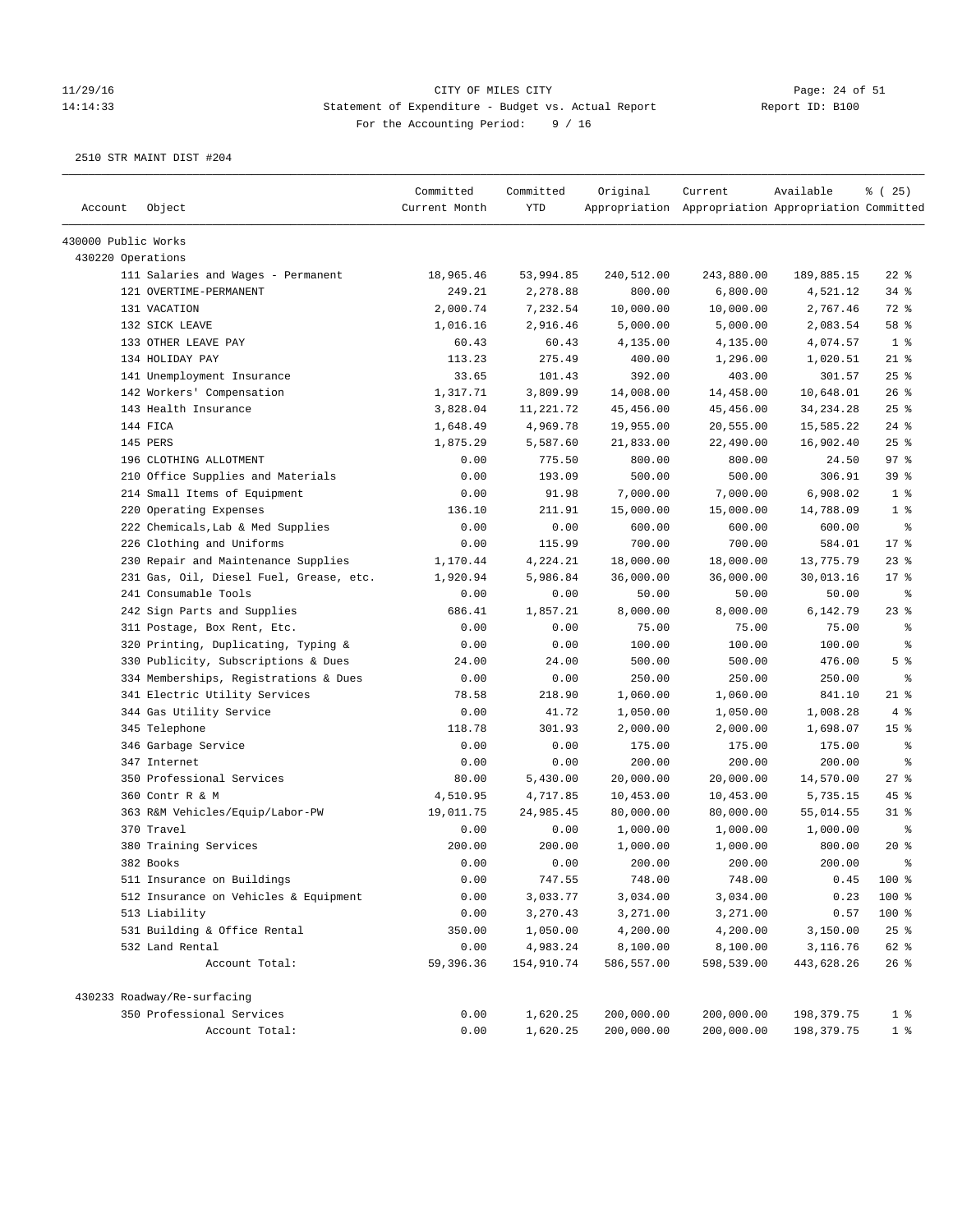### 11/29/16 CITY OF MILES CITY Page: 25 of 51 14:14:33 Statement of Expenditure - Budget vs. Actual Report Report ID: B100 For the Accounting Period: 9 / 16

|                                          | Committed     | Committed  | Original                | Current      | Available                             | % (25)          |
|------------------------------------------|---------------|------------|-------------------------|--------------|---------------------------------------|-----------------|
| Object<br>Account                        | Current Month | <b>YTD</b> | Appropriation           |              | Appropriation Appropriation Committed |                 |
| 430234 CURB AND GUTTER                   |               |            |                         |              |                                       |                 |
| 350 Professional Services                | 9,917.50      | 21,684.61  | 110,000.00              | 110,000.00   | 88, 315.39                            | $20*$           |
| Account Total:                           | 9,917.50      | 21,684.61  | 110,000.00              | 110,000.00   | 88, 315.39                            | $20*$           |
| 430235 Storm Drain & Culvert Maintenance |               |            |                         |              |                                       |                 |
| 230 Repair and Maintenance Supplies      | 2,605.32      | 16, 343.35 | 300,000.00              | 300,000.00   | 283,656.65                            | 5 <sup>8</sup>  |
| 350 Professional Services                | 3,952.24      | 13,138.97  | 80,000.00               | 80,000.00    | 66,861.03                             | 16 <sup>8</sup> |
| Account Total:                           | 6,557.56      | 29,482.32  | 380,000.00              | 380,000.00   | 350, 517.68                           | 8 %             |
| Account Group Total:                     | 75,871.42     |            | 207,697.92 1,276,557.00 |              | 1,288,539.00 1,080,841.08             | 16 <sup>8</sup> |
| 520000 OTHER FINANCING USES              |               |            |                         |              |                                       |                 |
| 521000 Interfund Operating Transfers Out |               |            |                         |              |                                       |                 |
| 820 Transfers to Other Funds             | 2,319.00      | 6,957.00   | 105,690.00              | 105,690.00   | 98,733.00                             | 7 %             |
| Account Total:                           | 2,319.00      | 6,957.00   | 105,690.00              | 105,690.00   | 98,733.00                             | 7 %             |
| Account Group Total:                     | 2,319.00      | 6,957.00   | 105,690.00              | 105,690.00   | 98,733.00                             | 7 %             |
| Fund Total:                              | 78,190.42     | 214,654.92 | 1,382,247.00            | 1,394,229.00 | 1,179,574.08                          | 15 <sup>°</sup> |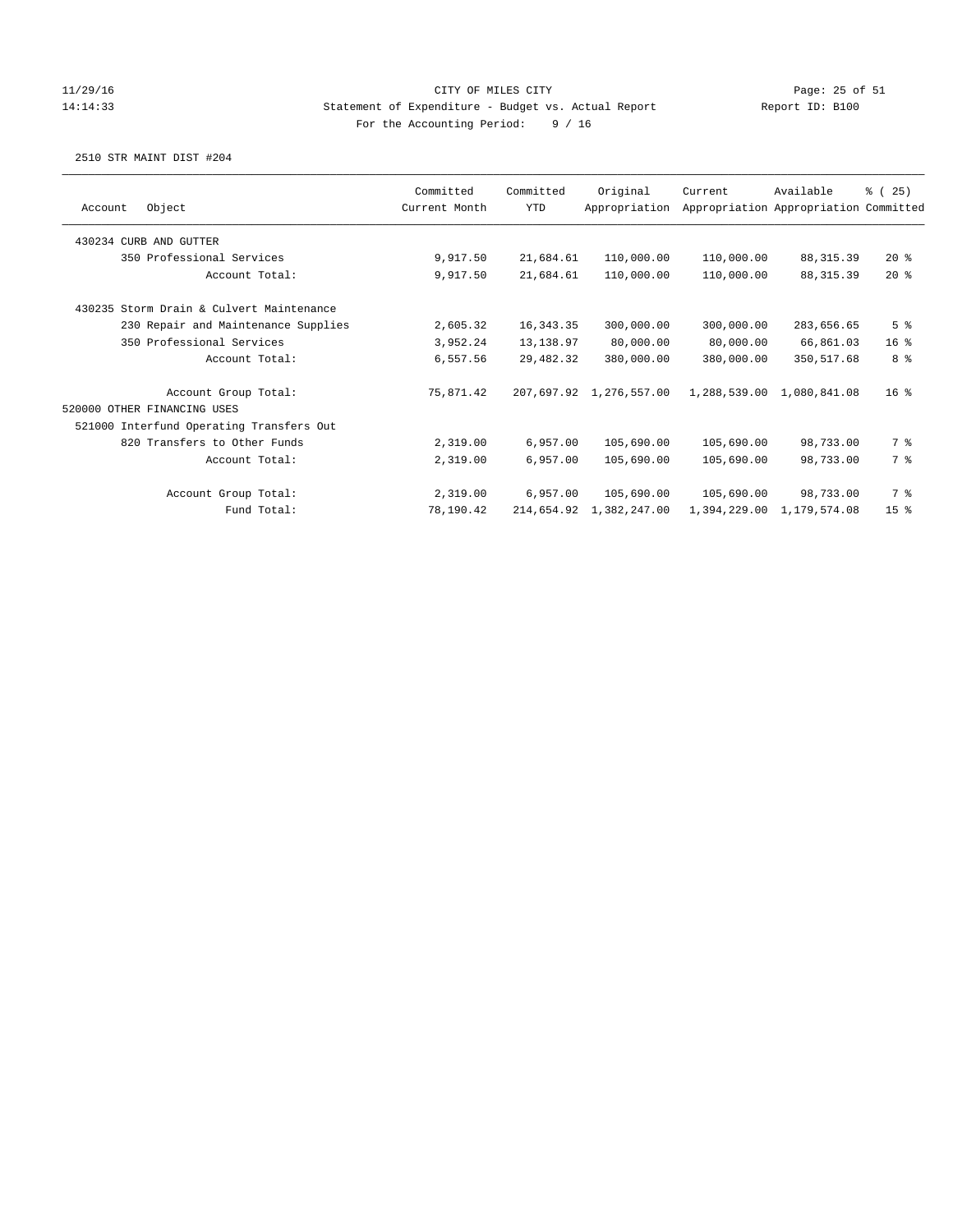# 11/29/16 Page: 26 of 51 14:14:33 Statement of Expenditure - Budget vs. Actual Report Changer Report ID: B100 For the Accounting Period: 9 / 16

|                     |                                          | Committed     | Committed   | Original   | Current                                             | Available  | % (25)          |
|---------------------|------------------------------------------|---------------|-------------|------------|-----------------------------------------------------|------------|-----------------|
| Account             | Object                                   | Current Month | <b>YTD</b>  |            | Appropriation Appropriation Appropriation Committed |            |                 |
| 430000 Public Works |                                          |               |             |            |                                                     |            |                 |
| 430220 Operations   |                                          |               |             |            |                                                     |            |                 |
|                     | 111 Salaries and Wages - Permanent       | 5,580.70      | 15,687.94   | 62,903.00  | 63,825.00                                           | 48,137.06  | $25$ %          |
|                     | 121 OVERTIME-PERMANENT                   | 76.92         | 622.25      | 800.00     | 2,900.00                                            | 2,277.75   | $21$ %          |
|                     | 131 VACATION                             | 611.29        | 2,170.41    | 10,000.00  | 10,000.00                                           | 7,829.59   | $22$ %          |
|                     | 132 SICK LEAVE                           | 278.16        | 869.80      | 5,000.00   | 5,000.00                                            | 4,130.20   | $17$ %          |
|                     | 133 OTHER LEAVE PAY                      | 22.92         | 22.92       | 1,463.00   | 1,463.00                                            | 1,440.08   | 2 <sub>8</sub>  |
|                     | 134 HOLIDAY PAY                          | 28.72         | 69.90       | 400.00     | 400.00                                              | 330.10     | 17.8            |
|                     | 141 Unemployment Insurance               | 9.89          | 29.52       | 122.00     | 125.00                                              | 95.48      | $24$ %          |
|                     | 142 Workers' Compensation                | 361.06        | 1,041.82    | 4,147.00   | 4,147.00                                            | 3,105.18   | 25%             |
|                     | 143 Health Insurance                     | 1,096.60      | 3,241.54    | 13, 153.00 | 13,153.00                                           | 9,911.46   | 25%             |
|                     | 144 FICA                                 | 485.00        | 1,445.54    | 6,164.00   | 6,164.00                                            | 4,718.46   | 23%             |
|                     | 145 PERS                                 | 552.32        | 1,627.40    | 6,744.00   | 6,744.00                                            | 5,116.60   | $24$ %          |
|                     | 196 CLOTHING ALLOTMENT                   | 0.00          | 228.00      | 250.00     | 250.00                                              | 22.00      | $91$ %          |
|                     | 210 Office Supplies and Materials        | 0.00          | 48.27       | 200.00     | 200.00                                              | 151.73     | 24%             |
|                     | 214 Small Items of Equipment             | 0.00          | 23.00       | 3,000.00   | 3,000.00                                            | 2,977.00   | 1 <sup>8</sup>  |
|                     | 220 Operating Expenses                   | 34.04         | 52.99       | 3,500.00   | 3,500.00                                            | 3,447.01   | 2 <sup>8</sup>  |
|                     | 222 Chemicals, Lab & Med Supplies        | 0.00          | 0.00        | 500.00     | 500.00                                              | 500.00     | る               |
|                     | 226 Clothing and Uniforms                | 0.00          | 29.00       | 200.00     | 200.00                                              | 171.00     | 15 <sup>°</sup> |
|                     | 230 Repair and Maintenance Supplies      | 175.09        | 438.53      | 5,000.00   | 5,000.00                                            | 4,561.47   | 9 <sup>8</sup>  |
|                     | 231 Gas, Oil, Diesel Fuel, Grease, etc.  | 480.24        | 1,496.70    | 10,000.00  | 10,000.00                                           | 8,503.30   | 15 %            |
|                     | 242 Sign Parts and Supplies              | 171.60        | 464.30      | 2,500.00   | 2,500.00                                            | 2,035.70   | 19 <sup>°</sup> |
|                     | 311 Postage, Box Rent, Etc.              | 0.00          | 0.00        | 40.00      | 40.00                                               | 40.00      | နွ              |
|                     | 330 Publicity, Subscriptions & Dues      | 6.00          | 6.00        | 150.00     | 150.00                                              | 144.00     | 4%              |
|                     | 334 Memberships, Registrations & Dues    | 0.00          | 0.00        | 50.00      | 50.00                                               | 50.00      | $\,$ $\,$ $\,$  |
|                     | 341 Electric Utility Services            | 0.00          | 0.00        | 150.00     | 150.00                                              | 150.00     | $\epsilon$      |
|                     | 344 Gas Utility Service                  | 0.00          | 0.00        | 200.00     | 200.00                                              | 200.00     | နွ              |
|                     | 345 Telephone                            | 47.80         | 125.29      | 750.00     | 750.00                                              | 624.71     | $17*$           |
|                     | 350 Professional Services                | 0.00          | 0.00        | 1,000.00   | 1,000.00                                            | 1,000.00   | ి               |
|                     | 360 Contr R & M                          | 55.37         | 166.11      | 1,242.00   | 1,242.00                                            | 1,075.89   | $13*$           |
|                     | 363 R&M Vehicles/Equip/Labor-PW          | 7,842.71      | 9,312.51    | 35,000.00  | 35,000.00                                           | 25,687.49  | $27$ %          |
|                     | 370 Travel                               | 0.00          | 0.00        | 250.00     | 250.00                                              | 250.00     | ႜ               |
|                     | 380 Training Services                    | 50.00         | 50.00       | 200.00     | 200.00                                              | 150.00     | $25$ %          |
|                     | 382 Books                                | 0.00          | 0.00        | 100.00     | 100.00                                              | 100.00     | နွ              |
|                     | 511 Insurance on Buildings               | 0.00          | 186.88      | 187.00     | 187.00                                              | 0.12       | 100 %           |
|                     | 512 Insurance on Vehicles & Equipment    | 0.00          | 760.96      | 761.00     | 761.00                                              | 0.04       | 100 %           |
|                     | 513 Liability                            | 0.00          | 460.89      | 461.00     | 461.00                                              | 0.11       | $100$ %         |
|                     | 531 Building & Office Rental             | 166.66        | 499.98      | 2,000.00   | 2,000.00                                            | 1,500.02   | 25%             |
|                     | 532 Land Rental                          | 0.00          | 0.00        | 1,500.00   | 1,500.00                                            | 1,500.00   | $\,$ $\,$ $\,$  |
|                     | Account Total:                           | 18, 133.09    | 41, 178. 45 | 180,087.00 | 183, 112.00                                         | 141,933.55 | $22$ %          |
|                     |                                          |               |             |            |                                                     |            |                 |
|                     | 430233 Roadway/Re-surfacing              |               |             |            |                                                     |            |                 |
|                     | 350 Professional Services                | 4,676.20      | 6,803.82    | 375,000.00 | 115,706.00                                          | 108,902.18 | 6 <sup>8</sup>  |
|                     | Account Total:                           | 4,676.20      | 6,803.82    | 375,000.00 | 115,706.00                                          | 108,902.18 | 6 %             |
|                     | 430235 Storm Drain & Culvert Maintenance |               |             |            |                                                     |            |                 |
|                     | 230 Repair and Maintenance Supplies      | 0.00          | 0.00        | 20,000.00  | 20,000.00                                           | 20,000.00  | ိစ              |
|                     | Account Total:                           | 0.00          | 0.00        | 20,000.00  | 20,000.00                                           | 20,000.00  | နွ              |
|                     | Account Group Total:                     | 22,809.29     | 47,982.27   | 575,087.00 | 318,818.00                                          | 270,835.73 | 15 <sup>8</sup> |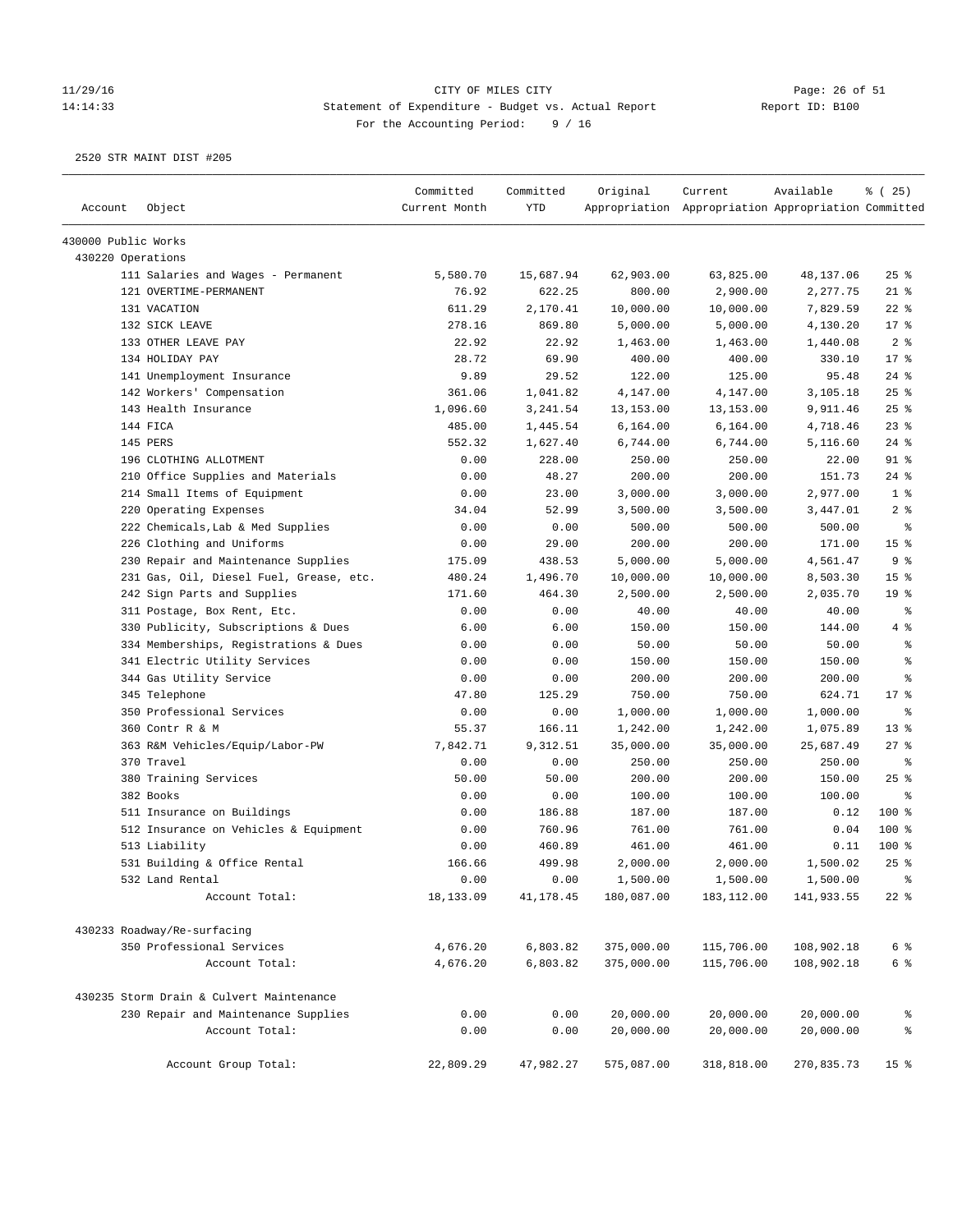### 11/29/16 CITY OF MILES CITY Page: 27 of 51 14:14:33 Statement of Expenditure - Budget vs. Actual Report Report ID: B100 For the Accounting Period: 9 / 16

| Object<br>Account                        | Committed<br>Current Month | Committed<br>YTD | Original<br>Appropriation | Current    | Available<br>Appropriation Appropriation Committed | 8 (25)          |
|------------------------------------------|----------------------------|------------------|---------------------------|------------|----------------------------------------------------|-----------------|
| 520000 OTHER FINANCING USES              |                            |                  |                           |            |                                                    |                 |
| 521000 Interfund Operating Transfers Out |                            |                  |                           |            |                                                    |                 |
| 820 Transfers to Other Funds             | 1,229.00                   | 3,687.00         | 34,207.00                 | 34,207.00  | 30,520.00                                          | $11$ %          |
| Account Total:                           | 1,229.00                   | 3,687.00         | 34,207.00                 | 34,207.00  | 30,520.00                                          | 11 <sup>8</sup> |
| Account Group Total:                     | 1,229.00                   | 3,687.00         | 34,207.00                 | 34,207.00  | 30,520.00                                          | $11$ %          |
| Fund Total:                              | 24,038.29                  | 51,669.27        | 609,294.00                | 353,025.00 | 301, 355.73                                        | 15 <sup>8</sup> |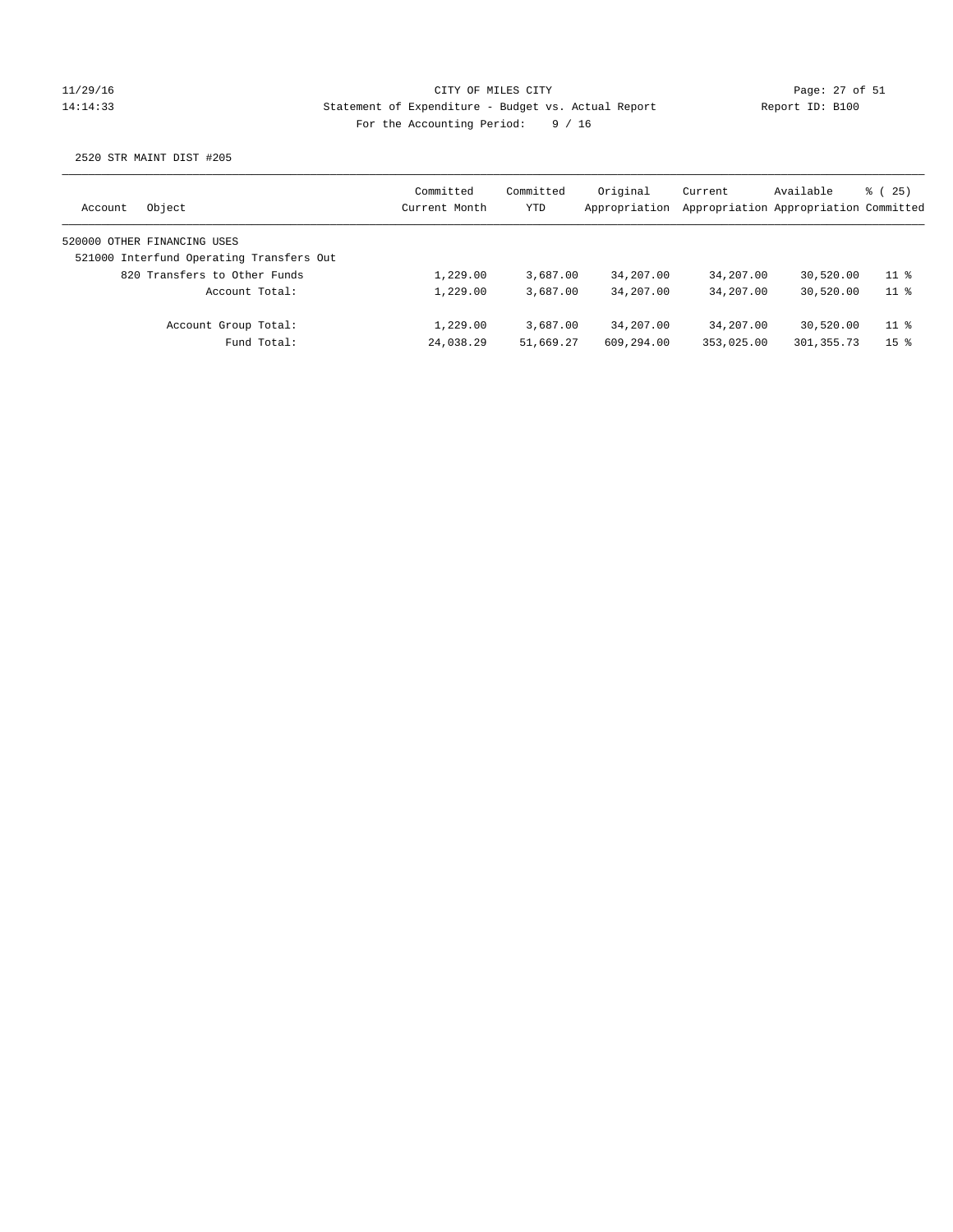### 11/29/16 CITY OF MILES CITY Page: 28 of 51 14:14:33 Statement of Expenditure - Budget vs. Actual Report Report ID: B100 For the Accounting Period: 9 / 16

#### 2540 STR MAINT DIST#207-(MILESTOWN ESTATES)

| Account              | Object                                   | Committed<br>Current Month | Committed<br><b>YTD</b> | Original | Current<br>Appropriation Appropriation Appropriation Committed | Available | % (25)          |
|----------------------|------------------------------------------|----------------------------|-------------------------|----------|----------------------------------------------------------------|-----------|-----------------|
|                      |                                          |                            |                         |          |                                                                |           |                 |
| 430000 Public Works  |                                          |                            |                         |          |                                                                |           |                 |
| 430220 Operations    |                                          |                            |                         |          |                                                                |           |                 |
|                      | 111 Salaries and Wages - Permanent       | 280.70                     | 805.71                  | 3,322.00 | 3,322.00                                                       | 2,516.29  | $24$ %          |
|                      | 121 OVERTIME-PERMANENT                   | 4.16                       | 37.84                   | 100.00   | 100.00                                                         | 62.16     | 38 %            |
|                      | 131 VACATION                             | 31.19                      | 106.77                  | 300.00   | 300.00                                                         | 193.23    | 36%             |
|                      | 132 SICK LEAVE                           | 13.94                      | 44.49                   | 100.00   | 100.00                                                         | 55.51     | 44 %            |
|                      | 133 OTHER LEAVE PAY                      | 1.04                       | 1.04                    | 58.00    | 58.00                                                          | 56.96     | 2 <sup>8</sup>  |
|                      | 134 HOLIDAY PAY                          | 1.65                       | 4.13                    | 20.00    | 20.00                                                          | 15.87     | $21$ %          |
|                      | 141 Unemployment Insurance               | 0.49                       | 1.43                    | 6.00     | 6.00                                                           | 4.57      | $24$ %          |
|                      | 142 Workers' Compensation                | 17.93                      | 53.03                   | 199.00   | 199.00                                                         | 145.97    | $27$ $%$        |
|                      | 143 Health Insurance                     | 55.01                      | 165.29                  | 662.00   | 662.00                                                         | 496.71    | 25%             |
|                      | 144 FICA                                 | 24.51                      | 74.51                   | 300.00   | 300.00                                                         | 225.49    | 25%             |
|                      | 145 PERS                                 | 27.88                      | 83.74                   | 326.00   | 326.00                                                         | 242.26    | 26%             |
|                      | 196 CLOTHING ALLOTMENT                   | 0.00                       | 12.00                   | 20.00    | 20.00                                                          | 8.00      | 60 %            |
|                      | 350 Professional Services                | 0.00                       | 0.00                    | 1,000.00 | 1,000.00                                                       | 1,000.00  | နွ              |
|                      | Account Total:                           | 458.50                     | 1,389.98                | 6,413.00 | 6,413.00                                                       | 5,023.02  | $22$ %          |
|                      | Account Group Total:                     | 458.50                     | 1,389.98                | 6,413.00 | 6,413.00                                                       | 5,023.02  | $22$ %          |
| 510000 MISCELLANEOUS |                                          |                            |                         |          |                                                                |           |                 |
|                      | 510330 Comprehensive Liability Insurance |                            |                         |          |                                                                |           |                 |
|                      | 513 Liability                            | 0.00                       | 24.39                   | 25.00    | 25.00                                                          | 0.61      | 98 <sup>8</sup> |
|                      | Account Total:                           | 0.00                       | 24.39                   | 25.00    | 25.00                                                          | 0.61      | 98 %            |
|                      | Account Group Total:                     | 0.00                       | 24.39                   | 25.00    | 25.00                                                          | 0.61      | 98 <sup>8</sup> |
|                      | Fund Total:                              | 458.50                     | 1,414.37                | 6,438.00 | 6,438.00                                                       | 5,023.63  | $22$ %          |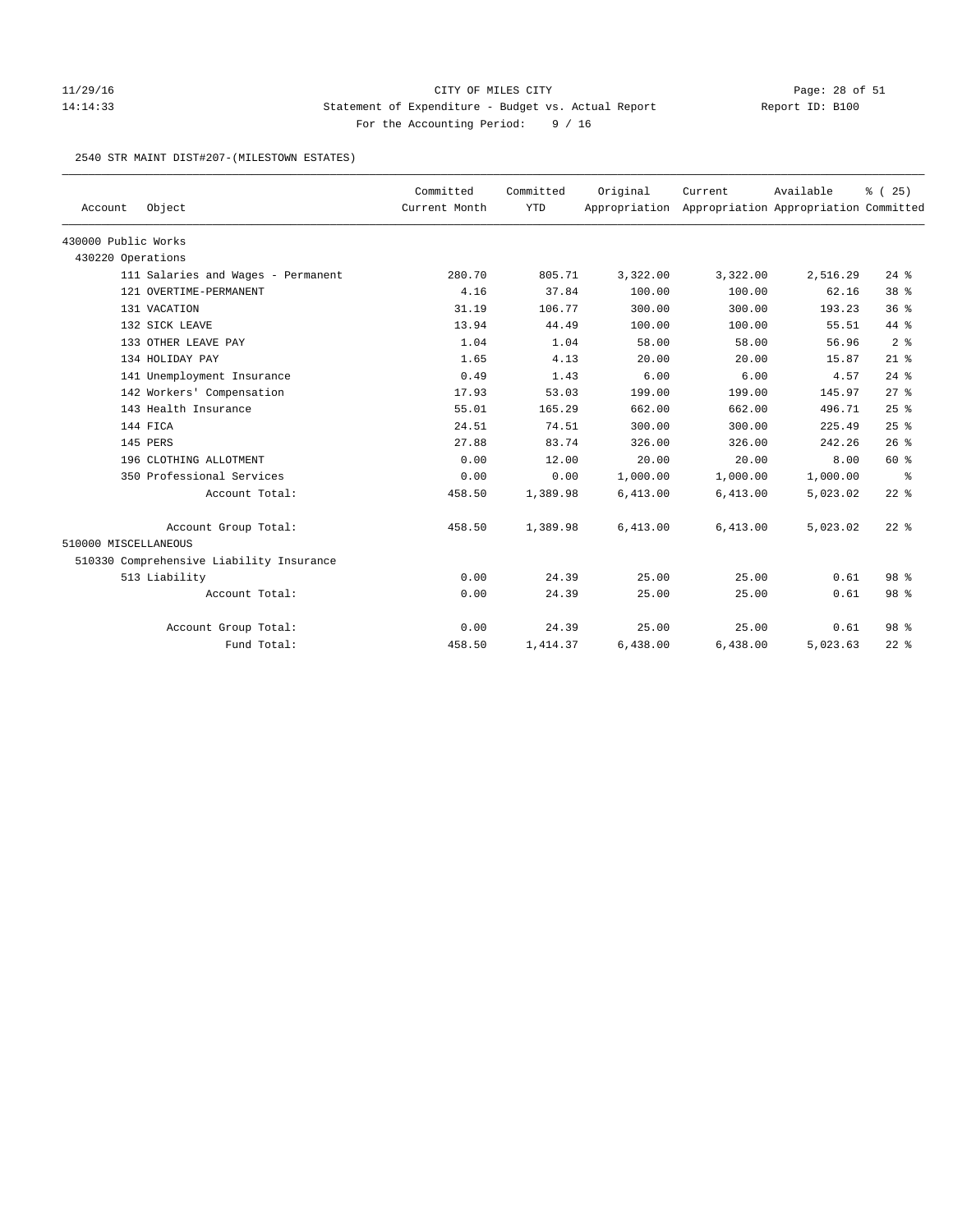### 11/29/16 CITY OF MILES CITY Page: 29 of 51 14:14:33 Statement of Expenditure - Budget vs. Actual Report Report ID: B100 For the Accounting Period: 9 / 16

#### 2820 GAS TAX

| Object<br>Account                        | Committed<br>Current Month | Committed<br><b>YTD</b> | Original<br>Appropriation | Current    | Available<br>Appropriation Appropriation Committed | % (25)         |
|------------------------------------------|----------------------------|-------------------------|---------------------------|------------|----------------------------------------------------|----------------|
| 520000 OTHER FINANCING USES              |                            |                         |                           |            |                                                    |                |
| 521000 Interfund Operating Transfers Out |                            |                         |                           |            |                                                    |                |
| 820 Transfers to Other Funds             | 557.00                     | 1,671.00                | 6,686.00                  | 6,686.00   | 5,015.00                                           | $25$ %         |
| Account Total:                           | 557.00                     | 1,671.00                | 6,686.00                  | 6,686.00   | 5,015.00                                           | 25%            |
| 521204 TRANSFER:<br>SID 204              |                            |                         |                           |            |                                                    |                |
| 820 Transfers to Other Funds             | 0.00                       | 0.00                    | 86,220.00                 | 86,220.00  | 86,220.00                                          | ి              |
| Account Total:                           | 0.00                       | 0.00                    | 86,220.00                 | 86,220.00  | 86,220.00                                          | ి              |
| 521205 TRANSFER:<br>SID 205              |                            |                         |                           |            |                                                    |                |
| 820 Transfers to Other Funds             | 0.00                       | 0.00                    | 86,219.00                 | 86,219.00  | 86,219.00                                          | ႜ              |
| Account Total:                           | 0.00                       | 0.00                    | 86,219.00                 | 86,219.00  | 86,219.00                                          | 昙              |
| Account Group Total:                     | 557.00                     | 1,671.00                | 179,125.00                | 179,125.00 | 177,454.00                                         | 1 <sup>8</sup> |
| Fund Total:                              | 557.00                     | 1,671.00                | 179,125.00                | 179,125.00 | 177,454.00                                         | 1 <sup>8</sup> |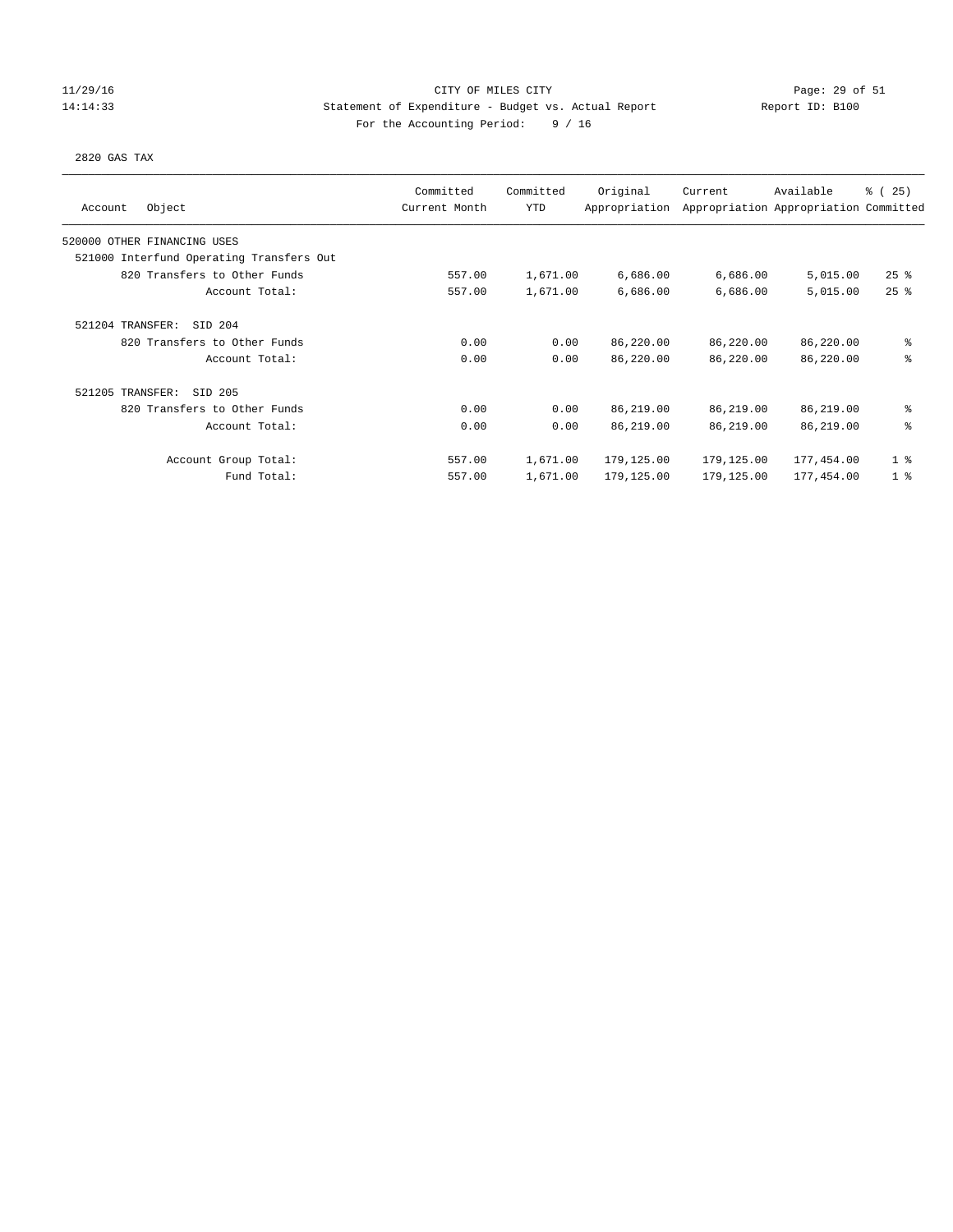### 11/29/16 CITY OF MILES CITY Page: 30 of 51 14:14:33 Statement of Expenditure - Budget vs. Actual Report Report ID: B100 For the Accounting Period: 9 / 16

2850 911 EMERGENCY

| Account              | Object                                     | Committed<br>Current Month | Committed<br><b>YTD</b> | Original   | Current<br>Appropriation Appropriation Appropriation Committed | Available   | % (25)          |
|----------------------|--------------------------------------------|----------------------------|-------------------------|------------|----------------------------------------------------------------|-------------|-----------------|
| 420000 PUBLIC SAFETY |                                            |                            |                         |            |                                                                |             |                 |
|                      | 420140 Crime Control and Investigation(05) |                            |                         |            |                                                                |             |                 |
|                      | 210 Office Supplies and Materials          | 0.00                       | 129.38                  | 1,000.00   | 1,000.00                                                       | 870.62      | $13*$           |
|                      | 214 Small Items of Equipment               | 0.00                       | 0.00                    | 2,000.00   | 2,000.00                                                       | 2,000.00    | ႜ               |
|                      | 220 Operating Expenses                     | 0.00                       | 38.05                   | 2,000.00   | 2,000.00                                                       | 1,961.95    | 2 <sup>8</sup>  |
|                      | 311 Postage, Box Rent, Etc.                | 0.00                       | 6.70                    | 100.00     | 100.00                                                         | 93.30       | 7 %             |
|                      | 320 Printing, Duplicating, Typing &        | 0.00                       | 0.00                    | 100.00     | 100.00                                                         | 100.00      | နွ              |
|                      | 334 Memberships, Registrations & Dues      | 0.00                       | 0.00                    | 100.00     | 100.00                                                         | 100.00      | နွ              |
|                      | 341 Electric Utility Services              | 44.12                      | 133.58                  | 600.00     | 600.00                                                         | 466.42      | $22$ $%$        |
|                      | 345 Telephone                              | 1,165.79                   | 8,262.00                | 25,250.00  | 25,250.00                                                      | 16,988.00   | 33%             |
|                      | 350 Professional Services                  | 2,830.87                   | 16,552.89               | 60,000.00  | 60,000.00                                                      | 43, 447. 11 | $28$ %          |
|                      | 370 Travel                                 | 0.00                       | 0.00                    | 500.00     | 500.00                                                         | 500.00      | ႜ               |
|                      | 380 Training Services                      | 0.00                       | 0.00                    | 2,000.00   | 2,000.00                                                       | 2,000.00    | နွ              |
|                      | 512 Insurance on Vehicles & Equipment      | 0.00                       | 152.93                  | 153.00     | 153.00                                                         | 0.07        | 100 %           |
|                      | 940 Machinery & Equipment                  | 0.00                       | 0.00                    | 115,000.00 | 115,000.00                                                     | 115,000.00  | နွ              |
|                      | 941 911 Eq & Software (2/01)               | 0.00                       | 0.00                    | 82,000.00  | 82,000.00                                                      | 82,000.00   | နွ              |
|                      | Account Total:                             | 4,040.78                   | 25, 275.53              | 290,803.00 | 290,803.00                                                     | 265,527.47  | 9%              |
|                      | Account Group Total:                       | 4,040.78                   | 25, 275.53              | 290,803.00 | 290,803.00                                                     | 265,527.47  | 9%              |
|                      | 520000 OTHER FINANCING USES                |                            |                         |            |                                                                |             |                 |
|                      | 521000 Interfund Operating Transfers Out   |                            |                         |            |                                                                |             |                 |
|                      | 820 Transfers to Other Funds               | 12,834.00                  | 12,834.00               | 56,000.00  | 56,000.00                                                      | 43,166.00   | $23$ %          |
|                      | Account Total:                             | 12,834.00                  | 12,834.00               | 56,000.00  | 56,000.00                                                      | 43,166.00   | $23$ %          |
|                      | Account Group Total:                       | 12,834.00                  | 12,834.00               | 56,000.00  | 56,000.00                                                      | 43,166.00   | $23$ %          |
|                      | Fund Total:                                | 16,874.78                  | 38,109.53               | 346,803.00 | 346,803.00                                                     | 308,693.47  | 11 <sup>8</sup> |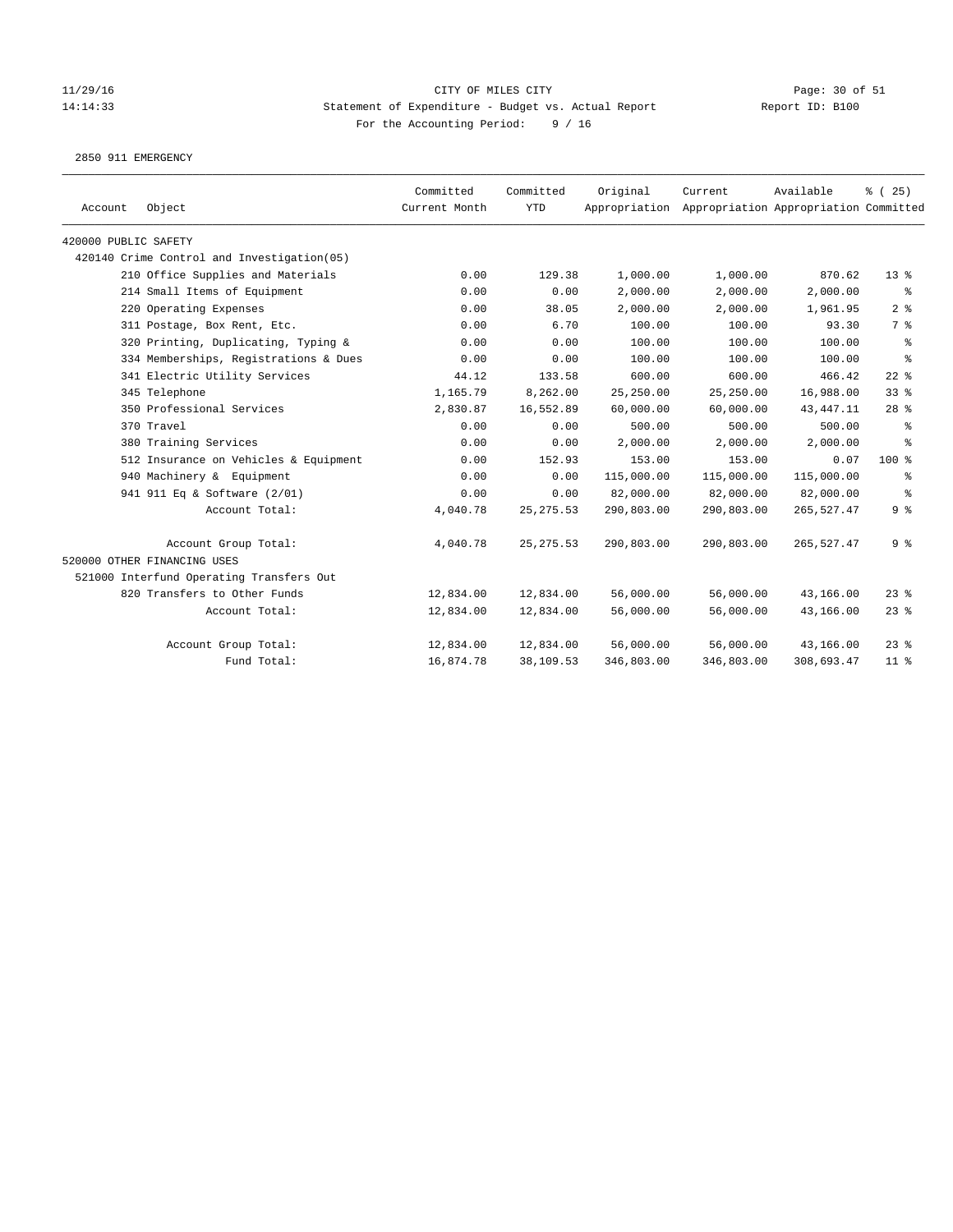### 11/29/16 CITY OF MILES CITY Page: 31 of 51 14:14:33 Statement of Expenditure - Budget vs. Actual Report Report ID: B100 For the Accounting Period: 9 / 16

2880 LIBRARY GRANTS

| Object<br>Account                 | Committed<br>Current Month | Committed<br>YTD | Original<br>Appropriation | Current   | Available<br>Appropriation Appropriation Committed | $\frac{3}{2}$ ( 25 ) |
|-----------------------------------|----------------------------|------------------|---------------------------|-----------|----------------------------------------------------|----------------------|
| 460000 CULTURE AND RECREATION     |                            |                  |                           |           |                                                    |                      |
| 460100 Library Services(16)       |                            |                  |                           |           |                                                    |                      |
| 210 Office Supplies and Materials | 0.00                       | 0.00             | 1,350.00                  | 1,350.00  | 1,350.00                                           | ႜ                    |
| 311 Postage, Box Rent, Etc.       | 232.50                     | 467.50           | 4,900.00                  | 4,900.00  | 4,432.50                                           | $10*$                |
| 350 Professional Services         | 0.00                       | 450.00           | 16,053.00                 | 16,053.00 | 15,603.00                                          | 3 <sup>8</sup>       |
| 370 Travel                        | 0.00                       | 0.00             | 3,000.00                  | 3.000.00  | 3.000.00                                           | ి                    |
| 380 Training Services             | 0.00                       | 0.00             | 1,000.00                  | 1,000.00  | 1,000.00                                           | ి                    |
| 382 Books                         | 0.00                       | 0.00             | 100.00                    | 100.00    | 100.00                                             | ి                    |
| Account Total:                    | 232.50                     | 917.50           | 26,403.00                 | 26,403.00 | 25,485.50                                          | 3%                   |
| Account Group Total:              | 232.50                     | 917.50           | 26,403.00                 | 26,403.00 | 25,485.50                                          | 3 <sup>8</sup>       |
| Fund Total:                       | 232.50                     | 917.50           | 26,403.00                 | 26,403.00 | 25,485.50                                          | 38                   |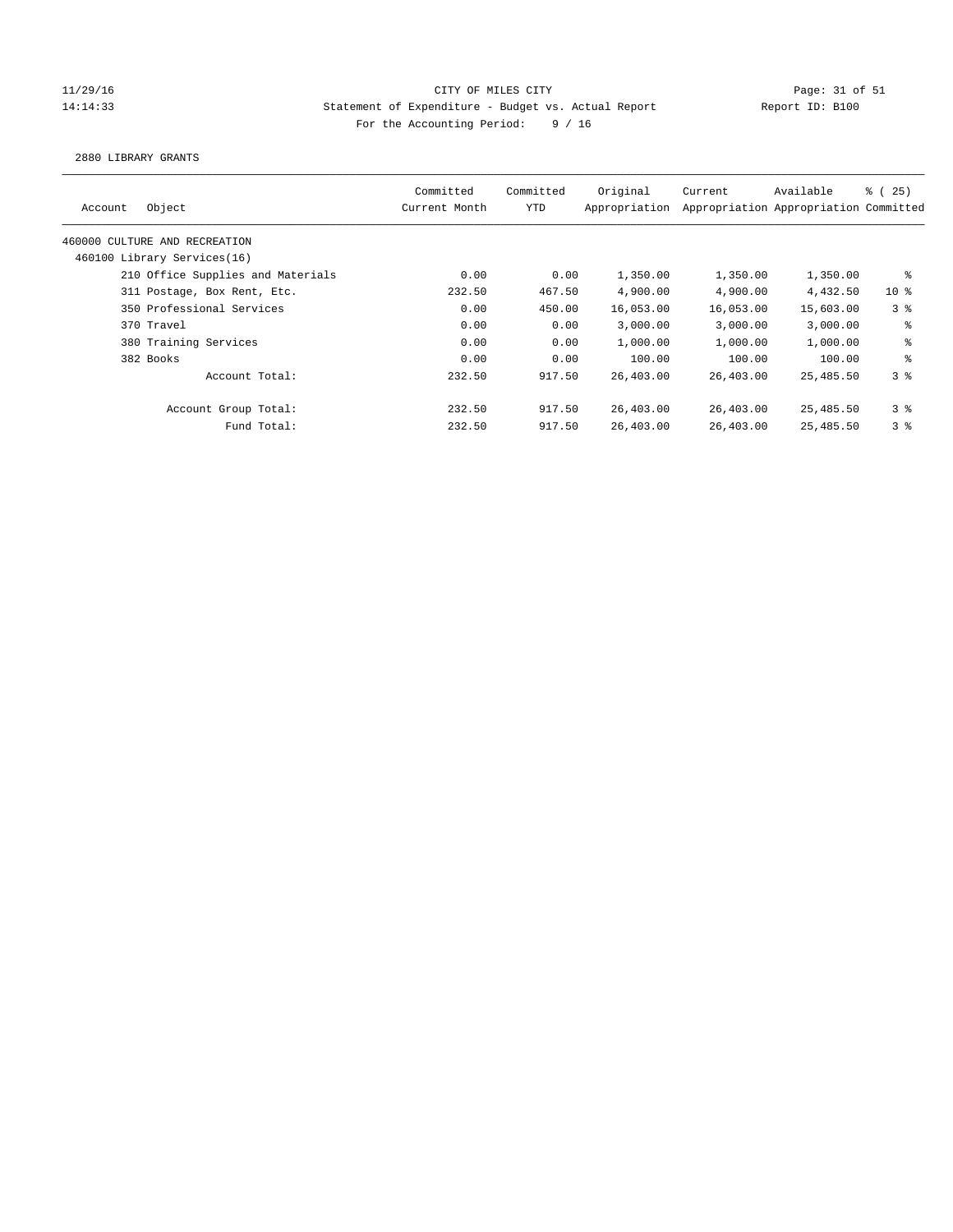# 11/29/16 Page: 32 of 51 14:14:33 Statement of Expenditure - Budget vs. Actual Report Report ID: B100 For the Accounting Period: 9 / 16

2935 Historic Preservation

| Account | Object                                      | Committed<br>Current Month | Committed<br><b>YTD</b> | Original<br>Appropriation | Current   | Available<br>Appropriation Appropriation Committed | % (25)          |
|---------|---------------------------------------------|----------------------------|-------------------------|---------------------------|-----------|----------------------------------------------------|-----------------|
|         | 460000 CULTURE AND RECREATION               |                            |                         |                           |           |                                                    |                 |
|         | 460461 Historic Preservation-Administration |                            |                         |                           |           |                                                    |                 |
|         | 111 Salaries and Wages - Permanent          | 136.46                     | 409.11                  | 4,254.00                  | 4,254.00  | 3,844.89                                           | 10 <sup>8</sup> |
|         | 131 VACATION                                | 35.50                      | 78.80                   | 64.00                     | 64.00     | $-14.80$                                           | $123$ $%$       |
|         | 132 SICK LEAVE                              | 11.34                      | 59.58                   | 66.00                     | 66.00     | 6.42                                               | 90%             |
|         | 133 OTHER LEAVE PAY                         | 0.00                       | 0.48                    | 380.00                    | 380.00    | 379.52                                             | ႜ               |
|         | 141 Unemployment Insurance                  | 0.28                       | 0.82                    | 8.00                      | 8.00      | 7.18                                               | 10 <sup>8</sup> |
|         | 142 Workers' Compensation                   | 2.35                       | 6.86                    | 58.00                     | 58.00     | 51.14                                              | $12*$           |
|         | 143 Health Insurance                        | 3.02                       | 9.01                    | 0.00                      | 0.00      | $-9.01$                                            | ႜ               |
|         | 144 FICA                                    | 14.01                      | 42.65                   | 364.00                    | 364.00    | 321.35                                             | $12*$           |
|         | 145 PERS                                    | 15.34                      | 45.87                   | 398.00                    | 398.00    | 352.13                                             | $12*$           |
|         | 196 CLOTHING ALLOTMENT                      | 0.00                       | 9.75                    | 10.00                     | 10.00     | 0.25                                               | 98 %            |
|         | 210 Office Supplies and Materials           | 14.92                      | 61.06                   | 1,000.00                  | 1,000.00  | 938.94                                             | 6 %             |
|         | 220 Operating Expenses                      | 0.00                       | 0.00                    | 1,000.00                  | 1,000.00  | 1,000.00                                           | ႜ               |
|         | 311 Postage, Box Rent, Etc.                 | 0.92                       | 2.27                    | 200.00                    | 200.00    | 197.73                                             | 1 <sup>8</sup>  |
|         | 320 Printing, Duplicating, Typing &         | 0.00                       | 0.00                    | 750.00                    | 750.00    | 750.00                                             | ႜ               |
|         | 330 Publicity, Subscriptions & Dues         | 0.00                       | 136.00                  | 250.00                    | 250.00    | 114.00                                             | $54$ %          |
|         | 350 Professional Services                   | 0.00                       | 0.00                    | 4,162.00                  | 4,162.00  | 4,162.00                                           | နွ              |
|         | 360 Contr R & M                             | 0.00                       | 72.85                   | 0.00                      | 0.00      | $-72.85$                                           | ి               |
|         | 370 Travel                                  | 0.00                       | 0.00                    | 1,000.00                  | 1,000.00  | 1,000.00                                           | ႜ               |
|         | Account Total:                              | 234.14                     | 935.11                  | 13,964.00                 | 13,964.00 | 13,028.89                                          | 7 %             |
|         | Account Group Total:                        | 234.14                     | 935.11                  | 13,964.00                 | 13,964.00 | 13,028.89                                          | 7 %             |
|         | Fund Total:                                 | 234.14                     | 935.11                  | 13,964.00                 | 13,964.00 | 13,028.89                                          | 7 %             |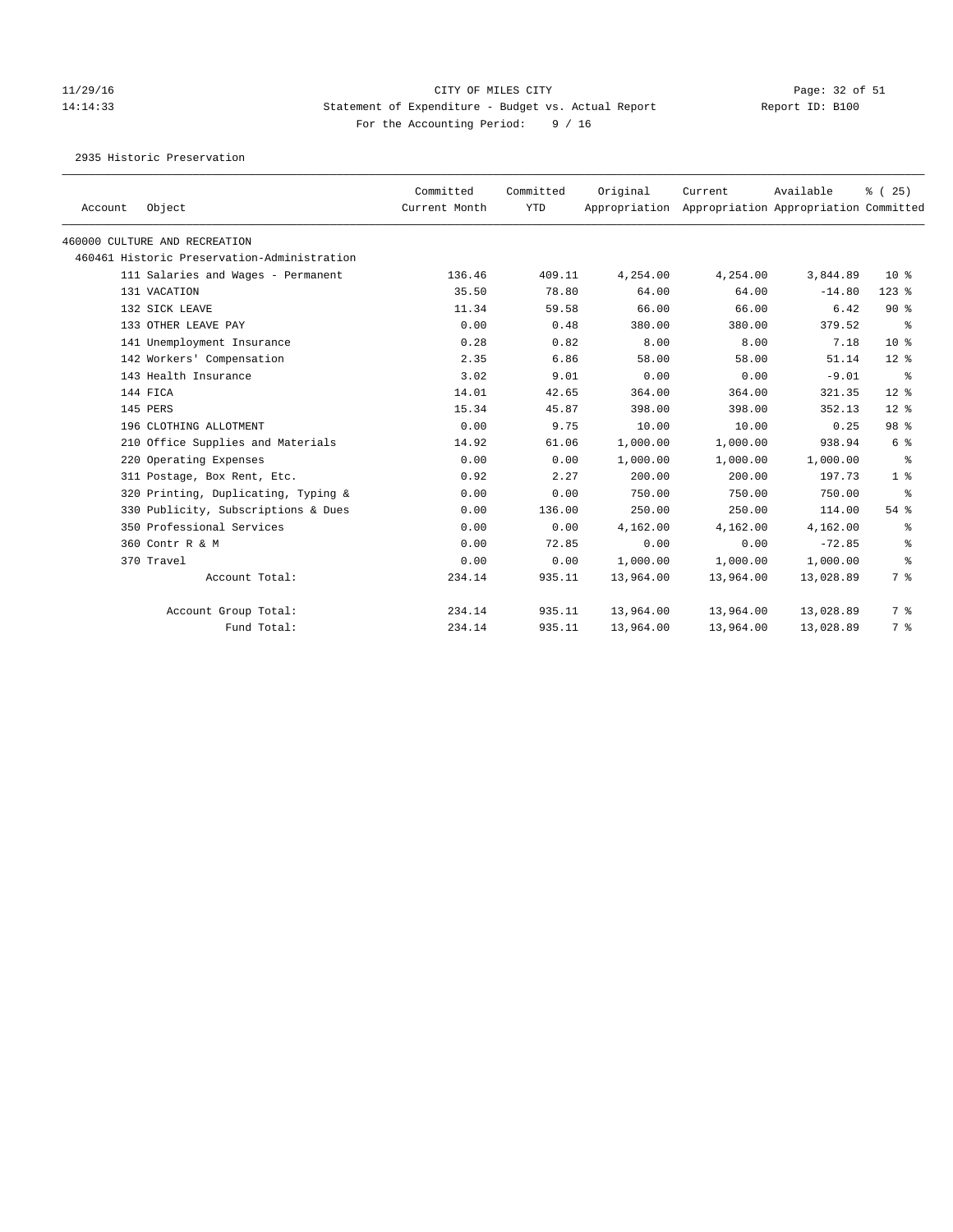### 11/29/16 CITY OF MILES CITY Page: 33 of 51 14:14:33 Statement of Expenditure - Budget vs. Actual Report Report ID: B100 For the Accounting Period: 9 / 16

2985 RETIRED SENIOR VOLUNTEER PROG (RSVP)

| Account<br>Object<br><b>YTD</b><br>Appropriation Appropriation Appropriation Committed<br>Current Month<br>450000 Social and Economic Services<br>450330 RSVP Non-Federal<br>210 Office Supplies and Materials<br>0.00<br>0.00<br>2,000.00<br>2,000.00<br>2,000.00<br>$\epsilon$<br>220 Operating Expenses<br>29%<br>174.07<br>1,639.06<br>5,558.00<br>5,558.00<br>3,918.94<br>230 Repair and Maintenance Supplies<br>0.00<br>135.59<br>0.00<br>0.00<br>$-135.59$<br>နွ<br>27%<br>311 Postage, Box Rent, Etc.<br>71.77<br>204.44<br>750.00<br>750.00<br>545.56<br>370 Travel<br>0.00<br>0.00<br>300.00<br>300.00<br>300.00<br>$\epsilon$<br>379 Other Travel<br>37.50<br>95.00<br>878.00<br>878.00<br>783.00<br>11 <sup>8</sup><br>512 Insurance on Vehicles & Equipment<br>0.00<br>0.00<br>671.00<br>671.00<br>671.00<br>g<br>$\approx$<br>513 Liability<br>0.00<br>0.00<br>656.00<br>656.00<br>656.00<br>530 Rent<br>450.00<br>$\epsilon$<br>0.00<br>0.00<br>450.00<br>450.00<br>2,074.09<br>11,263.00<br>11,263.00<br>18 <sup>8</sup><br>Account Total:<br>283.34<br>9,188.91<br>450340 RSVP FEDERAL GRANT- FALLON/CUSTER<br>111 Salaries and Wages - Permanent<br>3,540.23<br>9,515.73<br>48,000.00<br>48,000.00<br>38,484.27<br>$20*$<br>131 VACATION<br>367.82<br>1,002.19<br>0.00<br>0.00<br>$-1,002.19$<br>ి<br>0.00<br>0.00<br>$\epsilon$<br>132 SICK LEAVE<br>91.95<br>215.65<br>$-215.65$<br>0.00<br>0.00<br>133 OTHER LEAVE PAY<br>0.00<br>158.73<br>$-158.73$<br>$\approx$<br>216.00<br>216.00<br>8 <sup>8</sup><br>141 Unemployment Insurance<br>6.00<br>16.35<br>199.65<br>51.10<br>134.13<br>596.00<br>596.00<br>461.87<br>$23$ %<br>142 Workers' Compensation<br>143 Health Insurance<br>689.35<br>1,993.30<br>8,272.00<br>8,272.00<br>6,278.70<br>$24$ %<br>144 FICA<br>306.00<br>849.91<br>3,672.00<br>3,672.00<br>2,822.09<br>23%<br>145 PERS<br>334.80<br>912.48<br>3,312.00<br>2,399.52<br>$28$ %<br>3,312.00<br>43%<br>210 Office Supplies and Materials<br>890.98<br>890.98<br>2,073.00<br>2,073.00<br>1,182.02<br>220 Operating Expenses<br>$21$ %<br>0.00<br>400.84<br>1,875.00<br>1,875.00<br>1,474.16<br>86 %<br>311 Postage, Box Rent, Etc.<br>94.00<br>216.15<br>250.00<br>250.00<br>33.85<br>106 %<br>330 Publicity, Subscriptions & Dues<br>0.00<br>148.20<br>140.00<br>140.00<br>$-8.20$<br>250.00<br>250.00<br>$30*$<br>334 Memberships, Registrations & Dues<br>25.00<br>75.00<br>175.00<br>345 Telephone<br>0.00<br>146.72<br>1,680.00<br>1,680.00<br>1,533.28<br>9%<br>370 Travel<br>0.00<br>1,839.12<br>7,066.00<br>5,226.88<br>26%<br>7,066.00<br>530 Rent<br>1,252.50<br>2,505.00<br>5,010.00<br>5,010.00<br>2,505.00<br>50%<br>Account Total:<br>7,649.73<br>21,020.48<br>82,412.00<br>82, 412.00<br>61,391.52<br>$26$ $%$<br>450351 RSVP-Excess<br>111 Salaries and Wages - Permanent<br>1,997.00<br>335.45<br>83 %<br>0.00<br>1,661.55<br>1,997.00<br>141 Unemployment Insurance<br>0.00<br>2.48<br>9.00<br>9.00<br>6.52<br>$28$ %<br>20.00<br>27.00<br>7.00<br>74 %<br>142 Workers' Compensation<br>0.13<br>27.00<br>143 Health Insurance<br>0.00<br>74.75<br>0.00<br>0.00<br>$-74.75$<br>န့<br>144 FICA<br>0.00<br>110.46<br>153.00<br>153.00<br>42.54<br>72 %<br>100%<br>145 PERS<br>0.00<br>138.28<br>138.00<br>138.00<br>$-0.28$<br>86 %<br>0.13<br>2,007.52<br>2,324.00<br>2,324.00<br>316.48<br>Account Total:<br>7,933.20<br>25,102.09<br>95,999.00<br>95,999.00<br>70,896.91<br>$26$ %<br>Account Group Total: |             | Committed | Committed | Original  | Current   | Available | % (25) |
|--------------------------------------------------------------------------------------------------------------------------------------------------------------------------------------------------------------------------------------------------------------------------------------------------------------------------------------------------------------------------------------------------------------------------------------------------------------------------------------------------------------------------------------------------------------------------------------------------------------------------------------------------------------------------------------------------------------------------------------------------------------------------------------------------------------------------------------------------------------------------------------------------------------------------------------------------------------------------------------------------------------------------------------------------------------------------------------------------------------------------------------------------------------------------------------------------------------------------------------------------------------------------------------------------------------------------------------------------------------------------------------------------------------------------------------------------------------------------------------------------------------------------------------------------------------------------------------------------------------------------------------------------------------------------------------------------------------------------------------------------------------------------------------------------------------------------------------------------------------------------------------------------------------------------------------------------------------------------------------------------------------------------------------------------------------------------------------------------------------------------------------------------------------------------------------------------------------------------------------------------------------------------------------------------------------------------------------------------------------------------------------------------------------------------------------------------------------------------------------------------------------------------------------------------------------------------------------------------------------------------------------------------------------------------------------------------------------------------------------------------------------------------------------------------------------------------------------------------------------------------------------------------------------------------------------------------------------------------------------------------------------------------------------------------------------------------------------------------------------------------------------------------------------------------------------------------------------------------------------------------------------------------------------------------------------------------------------------------------------------------------------------------------------------------------------------------------------------|-------------|-----------|-----------|-----------|-----------|-----------|--------|
|                                                                                                                                                                                                                                                                                                                                                                                                                                                                                                                                                                                                                                                                                                                                                                                                                                                                                                                                                                                                                                                                                                                                                                                                                                                                                                                                                                                                                                                                                                                                                                                                                                                                                                                                                                                                                                                                                                                                                                                                                                                                                                                                                                                                                                                                                                                                                                                                                                                                                                                                                                                                                                                                                                                                                                                                                                                                                                                                                                                                                                                                                                                                                                                                                                                                                                                                                                                                                                                                    |             |           |           |           |           |           |        |
|                                                                                                                                                                                                                                                                                                                                                                                                                                                                                                                                                                                                                                                                                                                                                                                                                                                                                                                                                                                                                                                                                                                                                                                                                                                                                                                                                                                                                                                                                                                                                                                                                                                                                                                                                                                                                                                                                                                                                                                                                                                                                                                                                                                                                                                                                                                                                                                                                                                                                                                                                                                                                                                                                                                                                                                                                                                                                                                                                                                                                                                                                                                                                                                                                                                                                                                                                                                                                                                                    |             |           |           |           |           |           |        |
|                                                                                                                                                                                                                                                                                                                                                                                                                                                                                                                                                                                                                                                                                                                                                                                                                                                                                                                                                                                                                                                                                                                                                                                                                                                                                                                                                                                                                                                                                                                                                                                                                                                                                                                                                                                                                                                                                                                                                                                                                                                                                                                                                                                                                                                                                                                                                                                                                                                                                                                                                                                                                                                                                                                                                                                                                                                                                                                                                                                                                                                                                                                                                                                                                                                                                                                                                                                                                                                                    |             |           |           |           |           |           |        |
|                                                                                                                                                                                                                                                                                                                                                                                                                                                                                                                                                                                                                                                                                                                                                                                                                                                                                                                                                                                                                                                                                                                                                                                                                                                                                                                                                                                                                                                                                                                                                                                                                                                                                                                                                                                                                                                                                                                                                                                                                                                                                                                                                                                                                                                                                                                                                                                                                                                                                                                                                                                                                                                                                                                                                                                                                                                                                                                                                                                                                                                                                                                                                                                                                                                                                                                                                                                                                                                                    |             |           |           |           |           |           |        |
|                                                                                                                                                                                                                                                                                                                                                                                                                                                                                                                                                                                                                                                                                                                                                                                                                                                                                                                                                                                                                                                                                                                                                                                                                                                                                                                                                                                                                                                                                                                                                                                                                                                                                                                                                                                                                                                                                                                                                                                                                                                                                                                                                                                                                                                                                                                                                                                                                                                                                                                                                                                                                                                                                                                                                                                                                                                                                                                                                                                                                                                                                                                                                                                                                                                                                                                                                                                                                                                                    |             |           |           |           |           |           |        |
|                                                                                                                                                                                                                                                                                                                                                                                                                                                                                                                                                                                                                                                                                                                                                                                                                                                                                                                                                                                                                                                                                                                                                                                                                                                                                                                                                                                                                                                                                                                                                                                                                                                                                                                                                                                                                                                                                                                                                                                                                                                                                                                                                                                                                                                                                                                                                                                                                                                                                                                                                                                                                                                                                                                                                                                                                                                                                                                                                                                                                                                                                                                                                                                                                                                                                                                                                                                                                                                                    |             |           |           |           |           |           |        |
|                                                                                                                                                                                                                                                                                                                                                                                                                                                                                                                                                                                                                                                                                                                                                                                                                                                                                                                                                                                                                                                                                                                                                                                                                                                                                                                                                                                                                                                                                                                                                                                                                                                                                                                                                                                                                                                                                                                                                                                                                                                                                                                                                                                                                                                                                                                                                                                                                                                                                                                                                                                                                                                                                                                                                                                                                                                                                                                                                                                                                                                                                                                                                                                                                                                                                                                                                                                                                                                                    |             |           |           |           |           |           |        |
|                                                                                                                                                                                                                                                                                                                                                                                                                                                                                                                                                                                                                                                                                                                                                                                                                                                                                                                                                                                                                                                                                                                                                                                                                                                                                                                                                                                                                                                                                                                                                                                                                                                                                                                                                                                                                                                                                                                                                                                                                                                                                                                                                                                                                                                                                                                                                                                                                                                                                                                                                                                                                                                                                                                                                                                                                                                                                                                                                                                                                                                                                                                                                                                                                                                                                                                                                                                                                                                                    |             |           |           |           |           |           |        |
|                                                                                                                                                                                                                                                                                                                                                                                                                                                                                                                                                                                                                                                                                                                                                                                                                                                                                                                                                                                                                                                                                                                                                                                                                                                                                                                                                                                                                                                                                                                                                                                                                                                                                                                                                                                                                                                                                                                                                                                                                                                                                                                                                                                                                                                                                                                                                                                                                                                                                                                                                                                                                                                                                                                                                                                                                                                                                                                                                                                                                                                                                                                                                                                                                                                                                                                                                                                                                                                                    |             |           |           |           |           |           |        |
|                                                                                                                                                                                                                                                                                                                                                                                                                                                                                                                                                                                                                                                                                                                                                                                                                                                                                                                                                                                                                                                                                                                                                                                                                                                                                                                                                                                                                                                                                                                                                                                                                                                                                                                                                                                                                                                                                                                                                                                                                                                                                                                                                                                                                                                                                                                                                                                                                                                                                                                                                                                                                                                                                                                                                                                                                                                                                                                                                                                                                                                                                                                                                                                                                                                                                                                                                                                                                                                                    |             |           |           |           |           |           |        |
|                                                                                                                                                                                                                                                                                                                                                                                                                                                                                                                                                                                                                                                                                                                                                                                                                                                                                                                                                                                                                                                                                                                                                                                                                                                                                                                                                                                                                                                                                                                                                                                                                                                                                                                                                                                                                                                                                                                                                                                                                                                                                                                                                                                                                                                                                                                                                                                                                                                                                                                                                                                                                                                                                                                                                                                                                                                                                                                                                                                                                                                                                                                                                                                                                                                                                                                                                                                                                                                                    |             |           |           |           |           |           |        |
|                                                                                                                                                                                                                                                                                                                                                                                                                                                                                                                                                                                                                                                                                                                                                                                                                                                                                                                                                                                                                                                                                                                                                                                                                                                                                                                                                                                                                                                                                                                                                                                                                                                                                                                                                                                                                                                                                                                                                                                                                                                                                                                                                                                                                                                                                                                                                                                                                                                                                                                                                                                                                                                                                                                                                                                                                                                                                                                                                                                                                                                                                                                                                                                                                                                                                                                                                                                                                                                                    |             |           |           |           |           |           |        |
|                                                                                                                                                                                                                                                                                                                                                                                                                                                                                                                                                                                                                                                                                                                                                                                                                                                                                                                                                                                                                                                                                                                                                                                                                                                                                                                                                                                                                                                                                                                                                                                                                                                                                                                                                                                                                                                                                                                                                                                                                                                                                                                                                                                                                                                                                                                                                                                                                                                                                                                                                                                                                                                                                                                                                                                                                                                                                                                                                                                                                                                                                                                                                                                                                                                                                                                                                                                                                                                                    |             |           |           |           |           |           |        |
|                                                                                                                                                                                                                                                                                                                                                                                                                                                                                                                                                                                                                                                                                                                                                                                                                                                                                                                                                                                                                                                                                                                                                                                                                                                                                                                                                                                                                                                                                                                                                                                                                                                                                                                                                                                                                                                                                                                                                                                                                                                                                                                                                                                                                                                                                                                                                                                                                                                                                                                                                                                                                                                                                                                                                                                                                                                                                                                                                                                                                                                                                                                                                                                                                                                                                                                                                                                                                                                                    |             |           |           |           |           |           |        |
|                                                                                                                                                                                                                                                                                                                                                                                                                                                                                                                                                                                                                                                                                                                                                                                                                                                                                                                                                                                                                                                                                                                                                                                                                                                                                                                                                                                                                                                                                                                                                                                                                                                                                                                                                                                                                                                                                                                                                                                                                                                                                                                                                                                                                                                                                                                                                                                                                                                                                                                                                                                                                                                                                                                                                                                                                                                                                                                                                                                                                                                                                                                                                                                                                                                                                                                                                                                                                                                                    |             |           |           |           |           |           |        |
|                                                                                                                                                                                                                                                                                                                                                                                                                                                                                                                                                                                                                                                                                                                                                                                                                                                                                                                                                                                                                                                                                                                                                                                                                                                                                                                                                                                                                                                                                                                                                                                                                                                                                                                                                                                                                                                                                                                                                                                                                                                                                                                                                                                                                                                                                                                                                                                                                                                                                                                                                                                                                                                                                                                                                                                                                                                                                                                                                                                                                                                                                                                                                                                                                                                                                                                                                                                                                                                                    |             |           |           |           |           |           |        |
|                                                                                                                                                                                                                                                                                                                                                                                                                                                                                                                                                                                                                                                                                                                                                                                                                                                                                                                                                                                                                                                                                                                                                                                                                                                                                                                                                                                                                                                                                                                                                                                                                                                                                                                                                                                                                                                                                                                                                                                                                                                                                                                                                                                                                                                                                                                                                                                                                                                                                                                                                                                                                                                                                                                                                                                                                                                                                                                                                                                                                                                                                                                                                                                                                                                                                                                                                                                                                                                                    |             |           |           |           |           |           |        |
|                                                                                                                                                                                                                                                                                                                                                                                                                                                                                                                                                                                                                                                                                                                                                                                                                                                                                                                                                                                                                                                                                                                                                                                                                                                                                                                                                                                                                                                                                                                                                                                                                                                                                                                                                                                                                                                                                                                                                                                                                                                                                                                                                                                                                                                                                                                                                                                                                                                                                                                                                                                                                                                                                                                                                                                                                                                                                                                                                                                                                                                                                                                                                                                                                                                                                                                                                                                                                                                                    |             |           |           |           |           |           |        |
|                                                                                                                                                                                                                                                                                                                                                                                                                                                                                                                                                                                                                                                                                                                                                                                                                                                                                                                                                                                                                                                                                                                                                                                                                                                                                                                                                                                                                                                                                                                                                                                                                                                                                                                                                                                                                                                                                                                                                                                                                                                                                                                                                                                                                                                                                                                                                                                                                                                                                                                                                                                                                                                                                                                                                                                                                                                                                                                                                                                                                                                                                                                                                                                                                                                                                                                                                                                                                                                                    |             |           |           |           |           |           |        |
|                                                                                                                                                                                                                                                                                                                                                                                                                                                                                                                                                                                                                                                                                                                                                                                                                                                                                                                                                                                                                                                                                                                                                                                                                                                                                                                                                                                                                                                                                                                                                                                                                                                                                                                                                                                                                                                                                                                                                                                                                                                                                                                                                                                                                                                                                                                                                                                                                                                                                                                                                                                                                                                                                                                                                                                                                                                                                                                                                                                                                                                                                                                                                                                                                                                                                                                                                                                                                                                                    |             |           |           |           |           |           |        |
|                                                                                                                                                                                                                                                                                                                                                                                                                                                                                                                                                                                                                                                                                                                                                                                                                                                                                                                                                                                                                                                                                                                                                                                                                                                                                                                                                                                                                                                                                                                                                                                                                                                                                                                                                                                                                                                                                                                                                                                                                                                                                                                                                                                                                                                                                                                                                                                                                                                                                                                                                                                                                                                                                                                                                                                                                                                                                                                                                                                                                                                                                                                                                                                                                                                                                                                                                                                                                                                                    |             |           |           |           |           |           |        |
|                                                                                                                                                                                                                                                                                                                                                                                                                                                                                                                                                                                                                                                                                                                                                                                                                                                                                                                                                                                                                                                                                                                                                                                                                                                                                                                                                                                                                                                                                                                                                                                                                                                                                                                                                                                                                                                                                                                                                                                                                                                                                                                                                                                                                                                                                                                                                                                                                                                                                                                                                                                                                                                                                                                                                                                                                                                                                                                                                                                                                                                                                                                                                                                                                                                                                                                                                                                                                                                                    |             |           |           |           |           |           |        |
|                                                                                                                                                                                                                                                                                                                                                                                                                                                                                                                                                                                                                                                                                                                                                                                                                                                                                                                                                                                                                                                                                                                                                                                                                                                                                                                                                                                                                                                                                                                                                                                                                                                                                                                                                                                                                                                                                                                                                                                                                                                                                                                                                                                                                                                                                                                                                                                                                                                                                                                                                                                                                                                                                                                                                                                                                                                                                                                                                                                                                                                                                                                                                                                                                                                                                                                                                                                                                                                                    |             |           |           |           |           |           |        |
|                                                                                                                                                                                                                                                                                                                                                                                                                                                                                                                                                                                                                                                                                                                                                                                                                                                                                                                                                                                                                                                                                                                                                                                                                                                                                                                                                                                                                                                                                                                                                                                                                                                                                                                                                                                                                                                                                                                                                                                                                                                                                                                                                                                                                                                                                                                                                                                                                                                                                                                                                                                                                                                                                                                                                                                                                                                                                                                                                                                                                                                                                                                                                                                                                                                                                                                                                                                                                                                                    |             |           |           |           |           |           |        |
|                                                                                                                                                                                                                                                                                                                                                                                                                                                                                                                                                                                                                                                                                                                                                                                                                                                                                                                                                                                                                                                                                                                                                                                                                                                                                                                                                                                                                                                                                                                                                                                                                                                                                                                                                                                                                                                                                                                                                                                                                                                                                                                                                                                                                                                                                                                                                                                                                                                                                                                                                                                                                                                                                                                                                                                                                                                                                                                                                                                                                                                                                                                                                                                                                                                                                                                                                                                                                                                                    |             |           |           |           |           |           |        |
|                                                                                                                                                                                                                                                                                                                                                                                                                                                                                                                                                                                                                                                                                                                                                                                                                                                                                                                                                                                                                                                                                                                                                                                                                                                                                                                                                                                                                                                                                                                                                                                                                                                                                                                                                                                                                                                                                                                                                                                                                                                                                                                                                                                                                                                                                                                                                                                                                                                                                                                                                                                                                                                                                                                                                                                                                                                                                                                                                                                                                                                                                                                                                                                                                                                                                                                                                                                                                                                                    |             |           |           |           |           |           |        |
|                                                                                                                                                                                                                                                                                                                                                                                                                                                                                                                                                                                                                                                                                                                                                                                                                                                                                                                                                                                                                                                                                                                                                                                                                                                                                                                                                                                                                                                                                                                                                                                                                                                                                                                                                                                                                                                                                                                                                                                                                                                                                                                                                                                                                                                                                                                                                                                                                                                                                                                                                                                                                                                                                                                                                                                                                                                                                                                                                                                                                                                                                                                                                                                                                                                                                                                                                                                                                                                                    |             |           |           |           |           |           |        |
|                                                                                                                                                                                                                                                                                                                                                                                                                                                                                                                                                                                                                                                                                                                                                                                                                                                                                                                                                                                                                                                                                                                                                                                                                                                                                                                                                                                                                                                                                                                                                                                                                                                                                                                                                                                                                                                                                                                                                                                                                                                                                                                                                                                                                                                                                                                                                                                                                                                                                                                                                                                                                                                                                                                                                                                                                                                                                                                                                                                                                                                                                                                                                                                                                                                                                                                                                                                                                                                                    |             |           |           |           |           |           |        |
|                                                                                                                                                                                                                                                                                                                                                                                                                                                                                                                                                                                                                                                                                                                                                                                                                                                                                                                                                                                                                                                                                                                                                                                                                                                                                                                                                                                                                                                                                                                                                                                                                                                                                                                                                                                                                                                                                                                                                                                                                                                                                                                                                                                                                                                                                                                                                                                                                                                                                                                                                                                                                                                                                                                                                                                                                                                                                                                                                                                                                                                                                                                                                                                                                                                                                                                                                                                                                                                                    |             |           |           |           |           |           |        |
|                                                                                                                                                                                                                                                                                                                                                                                                                                                                                                                                                                                                                                                                                                                                                                                                                                                                                                                                                                                                                                                                                                                                                                                                                                                                                                                                                                                                                                                                                                                                                                                                                                                                                                                                                                                                                                                                                                                                                                                                                                                                                                                                                                                                                                                                                                                                                                                                                                                                                                                                                                                                                                                                                                                                                                                                                                                                                                                                                                                                                                                                                                                                                                                                                                                                                                                                                                                                                                                                    |             |           |           |           |           |           |        |
|                                                                                                                                                                                                                                                                                                                                                                                                                                                                                                                                                                                                                                                                                                                                                                                                                                                                                                                                                                                                                                                                                                                                                                                                                                                                                                                                                                                                                                                                                                                                                                                                                                                                                                                                                                                                                                                                                                                                                                                                                                                                                                                                                                                                                                                                                                                                                                                                                                                                                                                                                                                                                                                                                                                                                                                                                                                                                                                                                                                                                                                                                                                                                                                                                                                                                                                                                                                                                                                                    |             |           |           |           |           |           |        |
|                                                                                                                                                                                                                                                                                                                                                                                                                                                                                                                                                                                                                                                                                                                                                                                                                                                                                                                                                                                                                                                                                                                                                                                                                                                                                                                                                                                                                                                                                                                                                                                                                                                                                                                                                                                                                                                                                                                                                                                                                                                                                                                                                                                                                                                                                                                                                                                                                                                                                                                                                                                                                                                                                                                                                                                                                                                                                                                                                                                                                                                                                                                                                                                                                                                                                                                                                                                                                                                                    |             |           |           |           |           |           |        |
|                                                                                                                                                                                                                                                                                                                                                                                                                                                                                                                                                                                                                                                                                                                                                                                                                                                                                                                                                                                                                                                                                                                                                                                                                                                                                                                                                                                                                                                                                                                                                                                                                                                                                                                                                                                                                                                                                                                                                                                                                                                                                                                                                                                                                                                                                                                                                                                                                                                                                                                                                                                                                                                                                                                                                                                                                                                                                                                                                                                                                                                                                                                                                                                                                                                                                                                                                                                                                                                                    |             |           |           |           |           |           |        |
|                                                                                                                                                                                                                                                                                                                                                                                                                                                                                                                                                                                                                                                                                                                                                                                                                                                                                                                                                                                                                                                                                                                                                                                                                                                                                                                                                                                                                                                                                                                                                                                                                                                                                                                                                                                                                                                                                                                                                                                                                                                                                                                                                                                                                                                                                                                                                                                                                                                                                                                                                                                                                                                                                                                                                                                                                                                                                                                                                                                                                                                                                                                                                                                                                                                                                                                                                                                                                                                                    |             |           |           |           |           |           |        |
|                                                                                                                                                                                                                                                                                                                                                                                                                                                                                                                                                                                                                                                                                                                                                                                                                                                                                                                                                                                                                                                                                                                                                                                                                                                                                                                                                                                                                                                                                                                                                                                                                                                                                                                                                                                                                                                                                                                                                                                                                                                                                                                                                                                                                                                                                                                                                                                                                                                                                                                                                                                                                                                                                                                                                                                                                                                                                                                                                                                                                                                                                                                                                                                                                                                                                                                                                                                                                                                                    |             |           |           |           |           |           |        |
|                                                                                                                                                                                                                                                                                                                                                                                                                                                                                                                                                                                                                                                                                                                                                                                                                                                                                                                                                                                                                                                                                                                                                                                                                                                                                                                                                                                                                                                                                                                                                                                                                                                                                                                                                                                                                                                                                                                                                                                                                                                                                                                                                                                                                                                                                                                                                                                                                                                                                                                                                                                                                                                                                                                                                                                                                                                                                                                                                                                                                                                                                                                                                                                                                                                                                                                                                                                                                                                                    |             |           |           |           |           |           |        |
|                                                                                                                                                                                                                                                                                                                                                                                                                                                                                                                                                                                                                                                                                                                                                                                                                                                                                                                                                                                                                                                                                                                                                                                                                                                                                                                                                                                                                                                                                                                                                                                                                                                                                                                                                                                                                                                                                                                                                                                                                                                                                                                                                                                                                                                                                                                                                                                                                                                                                                                                                                                                                                                                                                                                                                                                                                                                                                                                                                                                                                                                                                                                                                                                                                                                                                                                                                                                                                                                    |             |           |           |           |           |           |        |
|                                                                                                                                                                                                                                                                                                                                                                                                                                                                                                                                                                                                                                                                                                                                                                                                                                                                                                                                                                                                                                                                                                                                                                                                                                                                                                                                                                                                                                                                                                                                                                                                                                                                                                                                                                                                                                                                                                                                                                                                                                                                                                                                                                                                                                                                                                                                                                                                                                                                                                                                                                                                                                                                                                                                                                                                                                                                                                                                                                                                                                                                                                                                                                                                                                                                                                                                                                                                                                                                    |             |           |           |           |           |           |        |
|                                                                                                                                                                                                                                                                                                                                                                                                                                                                                                                                                                                                                                                                                                                                                                                                                                                                                                                                                                                                                                                                                                                                                                                                                                                                                                                                                                                                                                                                                                                                                                                                                                                                                                                                                                                                                                                                                                                                                                                                                                                                                                                                                                                                                                                                                                                                                                                                                                                                                                                                                                                                                                                                                                                                                                                                                                                                                                                                                                                                                                                                                                                                                                                                                                                                                                                                                                                                                                                                    |             |           |           |           |           |           |        |
|                                                                                                                                                                                                                                                                                                                                                                                                                                                                                                                                                                                                                                                                                                                                                                                                                                                                                                                                                                                                                                                                                                                                                                                                                                                                                                                                                                                                                                                                                                                                                                                                                                                                                                                                                                                                                                                                                                                                                                                                                                                                                                                                                                                                                                                                                                                                                                                                                                                                                                                                                                                                                                                                                                                                                                                                                                                                                                                                                                                                                                                                                                                                                                                                                                                                                                                                                                                                                                                                    |             |           |           |           |           |           |        |
|                                                                                                                                                                                                                                                                                                                                                                                                                                                                                                                                                                                                                                                                                                                                                                                                                                                                                                                                                                                                                                                                                                                                                                                                                                                                                                                                                                                                                                                                                                                                                                                                                                                                                                                                                                                                                                                                                                                                                                                                                                                                                                                                                                                                                                                                                                                                                                                                                                                                                                                                                                                                                                                                                                                                                                                                                                                                                                                                                                                                                                                                                                                                                                                                                                                                                                                                                                                                                                                                    |             |           |           |           |           |           |        |
|                                                                                                                                                                                                                                                                                                                                                                                                                                                                                                                                                                                                                                                                                                                                                                                                                                                                                                                                                                                                                                                                                                                                                                                                                                                                                                                                                                                                                                                                                                                                                                                                                                                                                                                                                                                                                                                                                                                                                                                                                                                                                                                                                                                                                                                                                                                                                                                                                                                                                                                                                                                                                                                                                                                                                                                                                                                                                                                                                                                                                                                                                                                                                                                                                                                                                                                                                                                                                                                                    | Fund Total: | 7,933.20  | 25,102.09 | 95,999.00 | 95,999.00 | 70,896.91 | 26%    |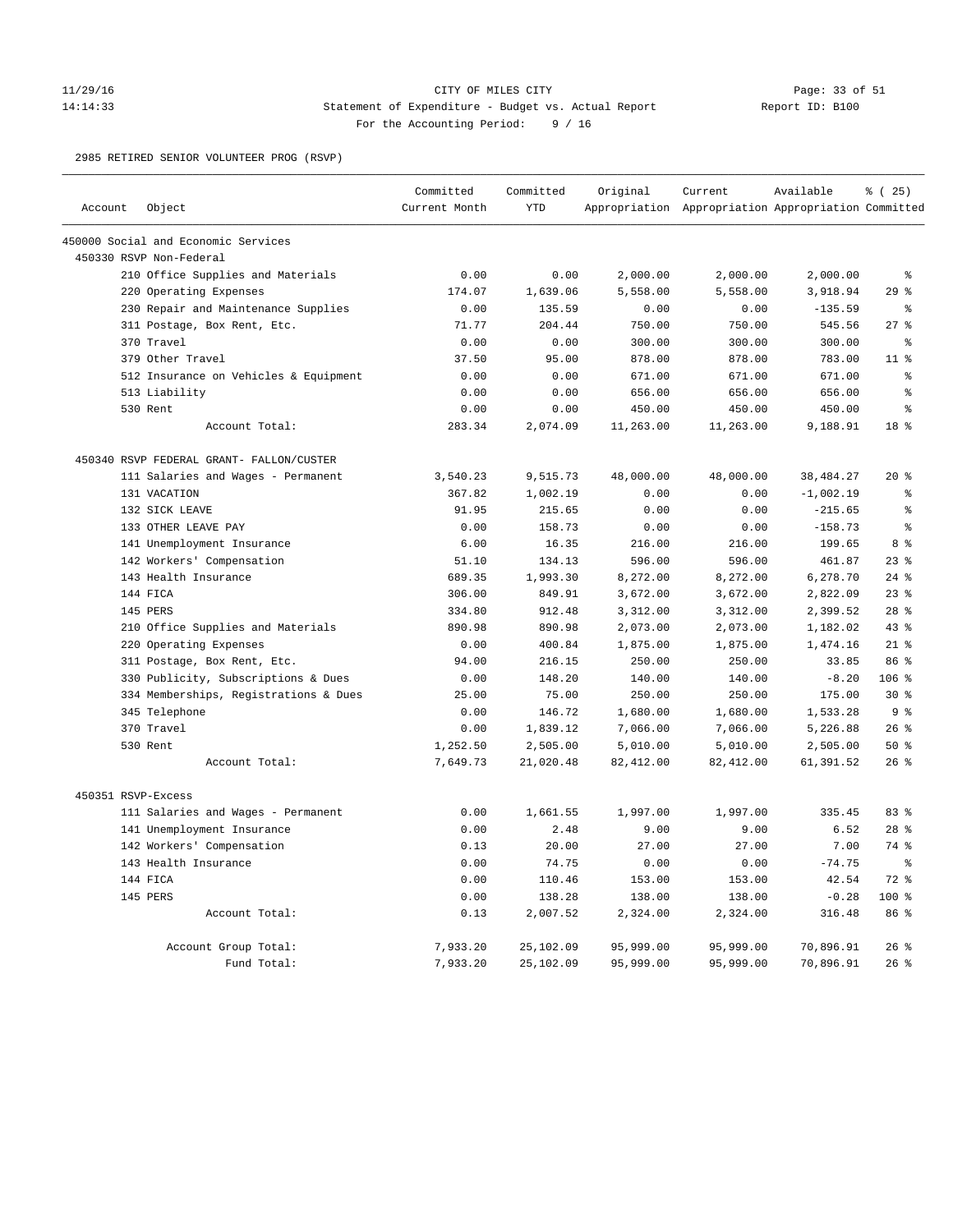### 11/29/16 CITY OF MILES CITY Page: 34 of 51 14:14:33 Statement of Expenditure - Budget vs. Actual Report Report ID: B100 For the Accounting Period: 9 / 16

3670 SID 211

| Object<br>Account                  | Committed<br>Current Month | Committed<br>YTD | Original<br>Appropriation | Current  | Available<br>Appropriation Appropriation Committed | 8 (25) |
|------------------------------------|----------------------------|------------------|---------------------------|----------|----------------------------------------------------|--------|
| 490000 DEBT SERVICE                |                            |                  |                           |          |                                                    |        |
| 490500 Other Debt Service Payments |                            |                  |                           |          |                                                    |        |
| 643 Principal- SID 211             | 0.00                       | 1,829.29         | 3,667.00                  | 3,667.00 | 1,837.71                                           | 50 %   |
| 644 Interest- SID 211              | 0.00                       | 446.89           | 884.00                    | 884.00   | 437.11                                             | $51$ % |
| Account Total:                     | 0.00                       | 2,276.18         | 4,551.00                  | 4,551.00 | 2, 274, 82                                         | $50*$  |
| Account Group Total:               | 0.00                       | 2,276.18         | 4,551.00                  | 4,551.00 | 2,274.82                                           | $50*$  |
| Fund Total:                        | 0.00                       | 2,276.18         | 4,551.00                  | 4,551.00 | 2, 274, 82                                         | $50*$  |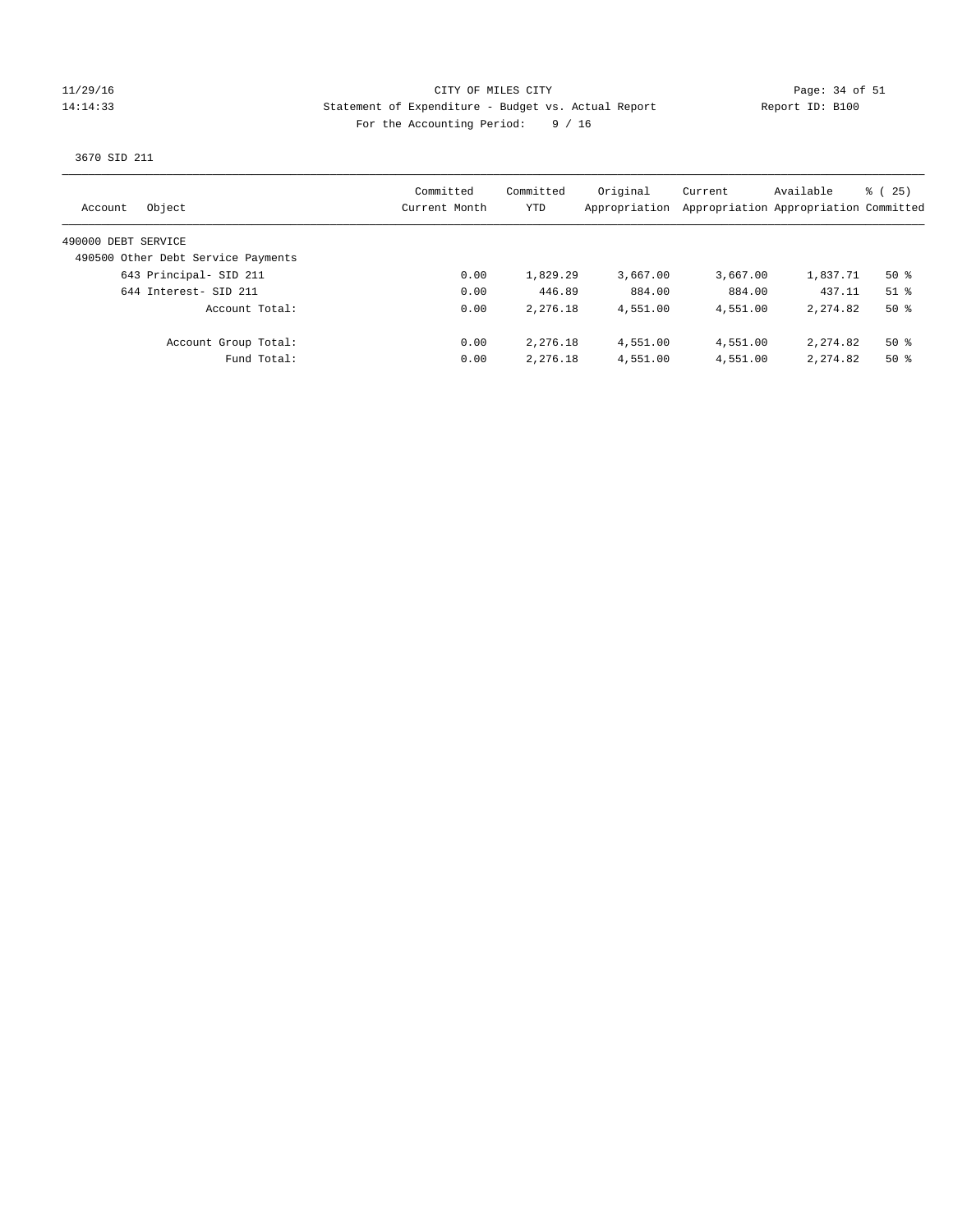# 11/29/16 CITY OF MILES CITY Page: 35 of 51 14:14:33 Statement of Expenditure - Budget vs. Actual Report Report ID: B100 For the Accounting Period: 9 / 16

4000 General Fund Capitol Improvement Fund

| Object<br>Account               | Committed<br>Current Month | Committed<br>YTD | Original<br>Appropriation | Current<br>Appropriation Appropriation Committed | Available | 8 (25) |
|---------------------------------|----------------------------|------------------|---------------------------|--------------------------------------------------|-----------|--------|
| 410000 GENERAL GOVERNMENT       |                            |                  |                           |                                                  |           |        |
| 410100 Legislative Services(02) |                            |                  |                           |                                                  |           |        |
| 940 Machinery &<br>Equipment    | 0.00                       | 0.00             | 40,000.00                 | 40,000.00                                        | 40,000.00 | ⊱      |
| Account Total:                  | 0.00                       | 0.00             | 40,000.00                 | 40,000.00                                        | 40,000.00 | နွ     |
| Account Group Total:            | 0.00                       | 0.00             | 40,000.00                 | 40,000.00                                        | 40,000.00 | နွ     |
| Fund Total:                     | 0.00                       | 0.00             | 40,000.00                 | 40,000.00                                        | 40,000.00 | နွ     |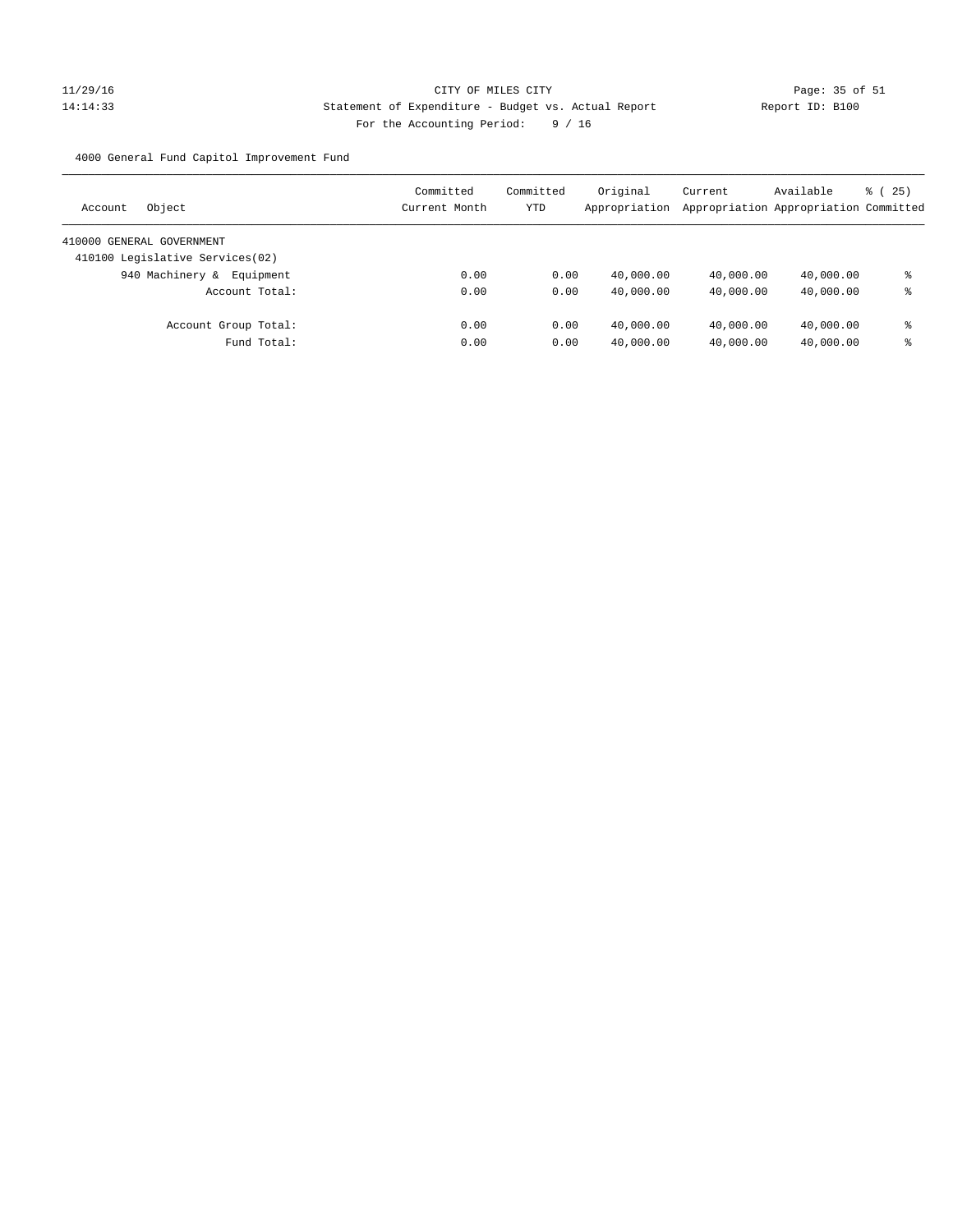# 11/29/16 Page: 36 of 51 14:14:33 Statement of Expenditure - Budget vs. Actual Report Report ID: B100 For the Accounting Period: 9 / 16

4050 Ambulance Capital Improvement Fund

| Object<br>Account                           | Committed<br>Current Month | Committed<br>YTD | Original<br>Appropriation | Current<br>Appropriation Appropriation Committed | Available | 8 (25) |
|---------------------------------------------|----------------------------|------------------|---------------------------|--------------------------------------------------|-----------|--------|
| 420000 PUBLIC SAFETY                        |                            |                  |                           |                                                  |           |        |
| 420730 Emergency Medical Services-Ambulance |                            |                  |                           |                                                  |           |        |
| 940 Machinery &<br>Equipment                | 0.00                       | 0.00             | 13,779.00                 | 13,779.00                                        | 13,779.00 | ి      |
| Account Total:                              | 0.00                       | 0.00             | 13,779.00                 | 13,779.00                                        | 13,779.00 | နွ     |
| Account Group Total:                        | 0.00                       | 0.00             | 13,779.00                 | 13,779.00                                        | 13,779.00 | နွ     |
| Fund Total:                                 | 0.00                       | 0.00             | 13,779.00                 | 13,779.00                                        | 13,779.00 | ి      |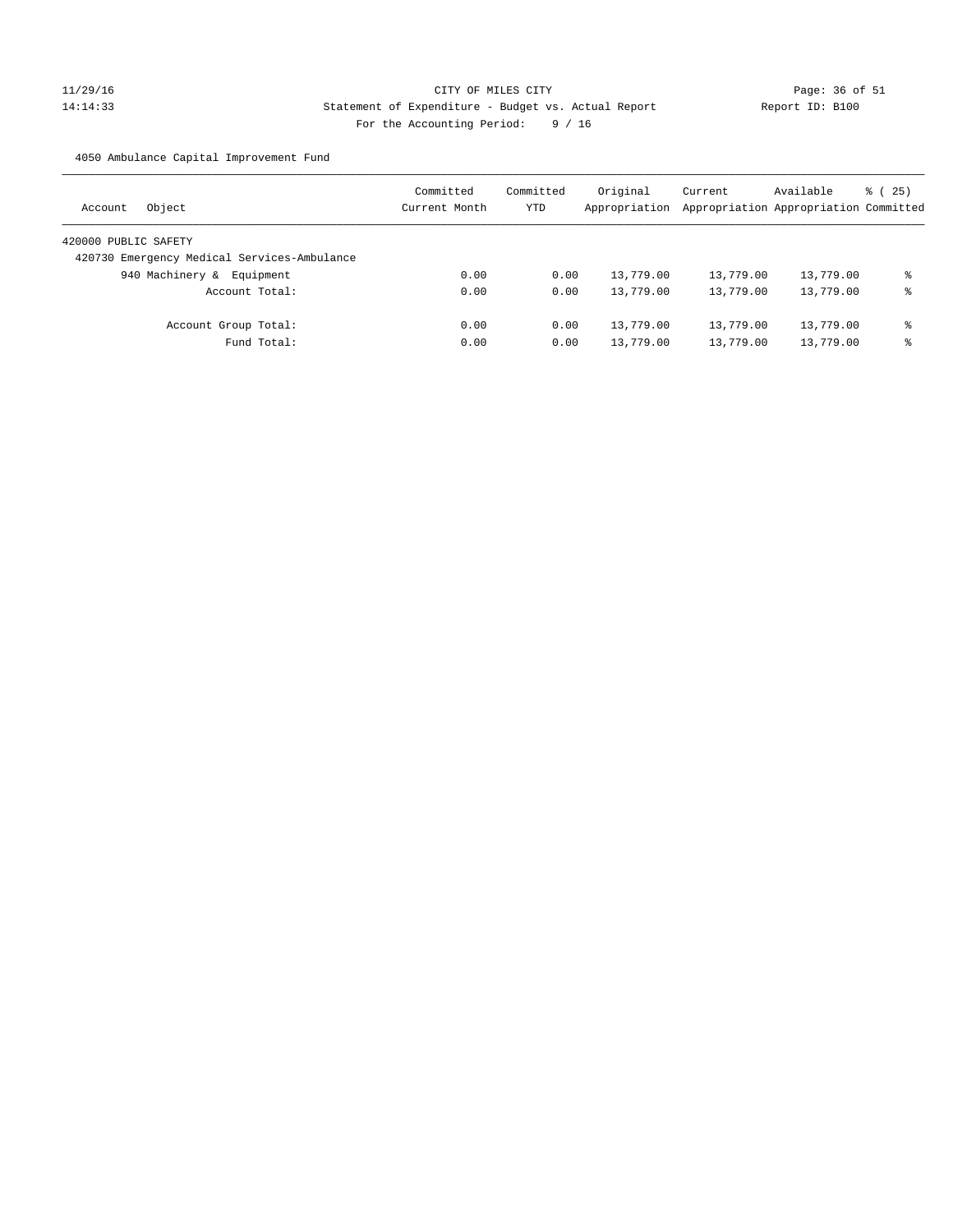# 11/29/16 Page: 37 of 51 14:14:33 Statement of Expenditure - Budget vs. Actual Report Report ID: B100 For the Accounting Period: 9 / 16

4056 Airport- Capital Improvement Plan

| Account             | Object                              | Committed<br>Current Month | Committed<br>YTD | Original<br>Appropriation | Current   | Available<br>Appropriation Appropriation Committed | 8 (25) |
|---------------------|-------------------------------------|----------------------------|------------------|---------------------------|-----------|----------------------------------------------------|--------|
| 430000 Public Works |                                     |                            |                  |                           |           |                                                    |        |
| 430300 Airport (87) |                                     |                            |                  |                           |           |                                                    |        |
|                     | 230 Repair and Maintenance Supplies | 0.00                       | 0.00             | 1,000.00                  | 1,000.00  | 1,000.00                                           | နွ     |
|                     | 360 Contr R & M                     | 0.00                       | 0.00             | 50,000.00                 | 50,000.00 | 50,000.00                                          | နွ     |
|                     | Account Total:                      | 0.00                       | 0.00             | 51,000.00                 | 51,000.00 | 51,000.00                                          | နွ     |
|                     | Account Group Total:                | 0.00                       | 0.00             | 51,000.00                 | 51,000.00 | 51,000.00                                          | နွ     |
|                     | Fund Total:                         | 0.00                       | 0.00             | 51,000.00                 | 51,000.00 | 51,000.00                                          | နွ     |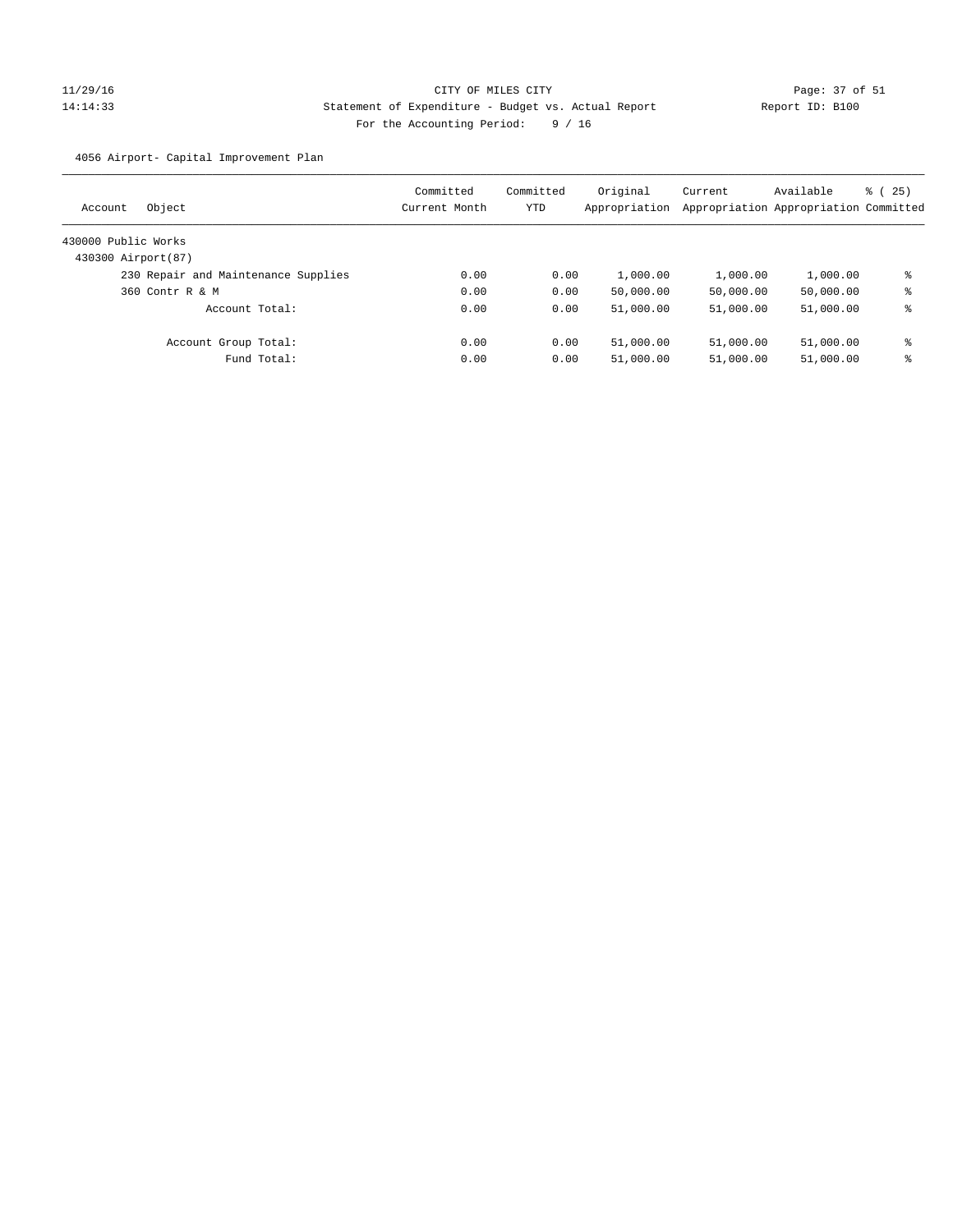# 11/29/16 CITY OF MILES CITY Page: 38 of 51 14:14:33 Statement of Expenditure - Budget vs. Actual Report Report ID: B100 For the Accounting Period: 9 / 16

4060 CAPITAL IMPROV-PUBLIC WORKS

| Object<br>Account            | Committed<br>Current Month | Committed<br>YTD | Original<br>Appropriation | Current   | Available<br>Appropriation Appropriation Committed | $\frac{3}{2}$ ( 25 ) |
|------------------------------|----------------------------|------------------|---------------------------|-----------|----------------------------------------------------|----------------------|
| 430000 Public Works          |                            |                  |                           |           |                                                    |                      |
| 430233 Roadway/Re-surfacing  |                            |                  |                           |           |                                                    |                      |
| 940 Machinery &<br>Equipment | 0.00                       | 0.00             | 75,000.00                 | 75,000.00 | 75,000.00                                          | ి                    |
| Account Total:               | 0.00                       | 0.00             | 75,000.00                 | 75,000.00 | 75,000.00                                          | ႜ                    |
| Account Group Total:         | 0.00                       | 0.00             | 75,000.00                 | 75,000.00 | 75,000.00                                          | နွ                   |
| Fund Total:                  | 0.00                       | 0.00             | 75,000.00                 | 75,000.00 | 75,000.00                                          | ి                    |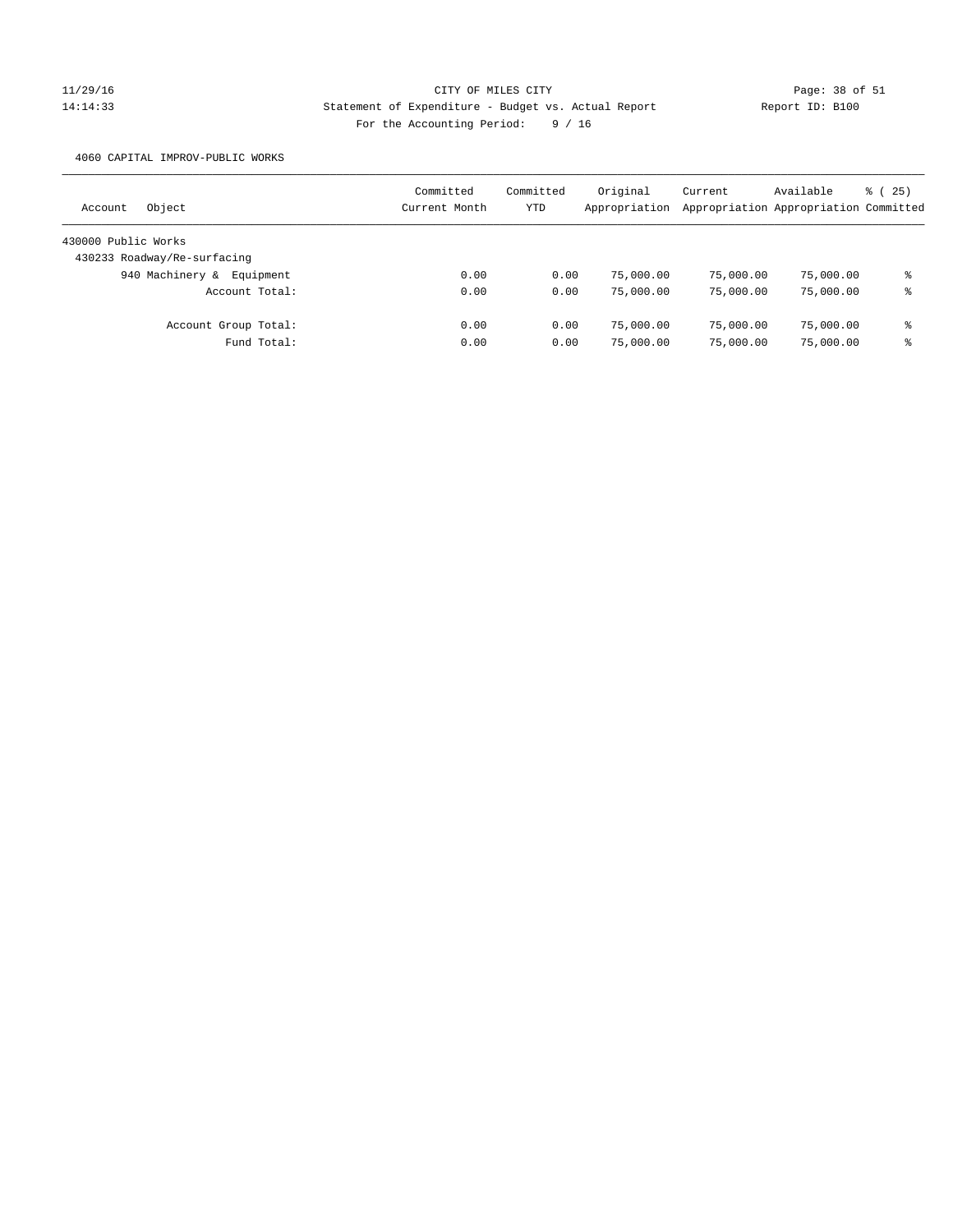# 11/29/16 Page: 39 of 51 14:14:33 Statement of Expenditure - Budget vs. Actual Report Report ID: B100 For the Accounting Period: 9 / 16

| Account             | Object                                        | Committed<br>Current Month | Committed<br>YTD | Original   | Current<br>Appropriation Appropriation Appropriation Committed | Available   | % (25)                   |
|---------------------|-----------------------------------------------|----------------------------|------------------|------------|----------------------------------------------------------------|-------------|--------------------------|
| 430000 Public Works |                                               |                            |                  |            |                                                                |             |                          |
|                     | 430510 Water Administration (25)              |                            |                  |            |                                                                |             |                          |
|                     | 111 Salaries and Wages - Permanent            | 2,106.19                   | 5,662.19         | 25,762.00  | 25,762.00                                                      | 20,099.81   | $22$ %                   |
|                     | 121 OVERTIME-PERMANENT                        | 0.00                       | 0.00             | 250.00     | 250.00                                                         | 250.00      | နွ                       |
|                     | 131 VACATION                                  | 91.07                      | 901.00           | 1,500.00   | 1,500.00                                                       | 599.00      | 60 %                     |
|                     | 132 SICK LEAVE                                | 31.53                      | 46.84            | 1,000.00   | 1,000.00                                                       | 953.16      | 5 <sup>8</sup>           |
|                     | 141 Unemployment Insurance                    | 3.34                       | 10.02            | 39.00      | 39.00                                                          | 28.98       | $26$ %                   |
|                     | 142 Workers' Compensation                     | 28.43                      | 82.03            | 312.00     | 312.00                                                         | 229.97      | $26$ %                   |
|                     | 143 Health Insurance                          | 362.11                     | 1,069.12         | 4,136.00   | 4,136.00                                                       | 3,066.88    | 26%                      |
|                     | 144 FICA                                      | 169.22                     | 507.54           | 1,985.00   | 1,985.00                                                       | 1,477.46    | 26%                      |
|                     | 145 PERS                                      | 124.91                     | 337.56           | 2,171.00   | 2,171.00                                                       | 1,833.44    | 16 <sup>8</sup>          |
|                     | 196 CLOTHING ALLOTMENT                        | 0.00                       | 75.00            | 150.00     | 150.00                                                         | 75.00       | 50%                      |
|                     | 210 Office Supplies and Materials             | 0.00                       | 0.00             | 2,000.00   | 2,000.00                                                       | 2,000.00    | ႜ                        |
|                     | 214 Small Items of Equipment                  | 39.70                      | 39.70            | 3,000.00   | 3,000.00                                                       | 2,960.30    | 1 <sup>8</sup>           |
|                     | 220 Operating Expenses                        | 427.59                     | 732.73           | 2,200.00   | 2,200.00                                                       | 1,467.27    | $33$ $%$                 |
|                     | 230 Repair and Maintenance Supplies           | 0.00                       | 0.00             | 500.00     | 500.00                                                         | 500.00      | နွ                       |
|                     | 311 Postage, Box Rent, Etc.                   | 576.17                     | 1,724.04         | 10,000.00  | 10,000.00                                                      | 8,275.96    | $17*$                    |
|                     | 320 Printing, Duplicating, Typing &           | 68.54                      | 68.54            | 2,300.00   | 2,300.00                                                       | 2,231.46    | 3 <sup>°</sup>           |
|                     | 330 Publicity, Subscriptions & Dues           | 383.27                     | 383.27           | 1,000.00   | 1,000.00                                                       | 616.73      | $38*$                    |
|                     | 345 Telephone                                 | 50.04                      | 144.11           | 600.00     | 600.00                                                         | 455.89      | $24$ %                   |
|                     | 347 Internet                                  | 15.96                      | 41.87            | 200.00     | 200.00                                                         | 158.13      | $21$ %                   |
|                     | 350 Professional Services                     | 289.11                     | 2,207.57         | 2,500.00   | 2,500.00                                                       | 292.43      | 88 %                     |
|                     | 360 Contr R & M                               | 136.78                     | 7,122.66         | 8,099.00   | 8,099.00                                                       | 976.34      | 88 %                     |
|                     | 370 Travel                                    | 0.00                       | 0.00             | 500.00     | 500.00                                                         | 500.00      | $\epsilon$               |
|                     | 380 Training Services                         | 0.00                       | 0.00             | 500.00     | 500.00                                                         | 500.00      | $\epsilon$               |
|                     | 382 Books                                     | 0.00                       | 0.00             | 100.00     | 100.00                                                         | 100.00      | နွ                       |
|                     | 513 Liability                                 | 7,878.00                   | 12,289.86        | 4,412.00   | 4,412.00                                                       | $-7,877.86$ | $279$ $%$                |
|                     | 531 Building & Office Rental                  | 500.00                     | 1,500.00         | 6,000.00   | 6,000.00                                                       | 4,500.00    | 25%                      |
|                     | 810 Losses (Bad debt expense - Enterprise     | 0.00                       | 0.00             | 500.00     | 500.00                                                         | 500.00      | $\,{}^{\circ}\!\!\delta$ |
|                     | Account Total:                                | 13,281.96                  | 34,945.65        | 81,716.00  | 81,716.00                                                      | 46,770.35   | 43%                      |
|                     | 430530 Water Source of Supply and Pumping(22) |                            |                  |            |                                                                |             |                          |
|                     | 111 Salaries and Wages - Permanent            | 20,621.35                  | 61,532.54        | 242,361.00 | 242,361.00                                                     | 180,828.46  | 25%                      |
|                     | 121 OVERTIME-PERMANENT                        | 648.56                     | 3,098.95         | 16,709.00  | 16,709.00                                                      | 13,610.05   | 19 <sup>°</sup>          |
|                     | 131 VACATION                                  | 1,783.47                   | 5,635.00         | 15,773.00  | 15,773.00                                                      | 10,138.00   | 36%                      |
|                     | 132 SICK LEAVE                                | 537.23                     | 1,433.92         | 7,093.00   | 7,093.00                                                       | 5,659.08    | 20%                      |
|                     | 133 OTHER LEAVE PAY                           | 564.77                     | 757.69           | 4,090.00   | 4,090.00                                                       | 3,332.31    | 19 <sup>°</sup>          |
|                     | 134 HOLIDAY PAY                               | 654.71                     | 1,328.46         | 5,002.00   | 5,002.00                                                       | 3,673.54    | $27$ $%$                 |
|                     | 141 Unemployment Insurance                    | 37.22                      | 111.94           | 436.00     | 436.00                                                         | 324.06      | 26%                      |
|                     | 142 Workers' Compensation                     | 1,597.73                   | 4,616.76         | 15,893.00  | 15,893.00                                                      | 11,276.24   | 29%                      |
|                     | 143 Health Insurance                          | 4,192.98                   | 12,259.76        | 46,324.00  | 46,324.00                                                      | 34,064.24   | 26%                      |
|                     | 144 FICA                                      | 1,797.13                   | 5,436.03         | 22,264.00  | 22, 264.00                                                     | 16,827.97   | $24$ %                   |
|                     | 145 PERS                                      | 2,445.38                   | 5,962.55         | 24,359.00  | 24,359.00                                                      | 18,396.45   | $24$ %                   |
|                     | 196 CLOTHING ALLOTMENT                        | 0.00                       | 840.00           | 840.00     | 840.00                                                         | 0.00        | 100 %                    |
|                     | 210 Office Supplies and Materials             | 35.78                      | 105.53           | 250.00     | 250.00                                                         | 144.47      | 42 %                     |
|                     | 214 Small Items of Equipment                  | 0.00                       | 1,534.00         | 5,950.00   | 5,950.00                                                       | 4,416.00    | 26%                      |
|                     | 220 Operating Expenses                        | 51.39                      | 378.20           | 2,000.00   | 2,000.00                                                       | 1,621.80    | 19 %                     |
|                     | 222 Chemicals, Lab & Med Supplies             | 0.00                       | 0.00             | 150.00     | 150.00                                                         | 150.00      | ႜ                        |
|                     | 226 Clothing and Uniforms                     | 0.00                       | 83.80            | 500.00     | 500.00                                                         | 416.20      | $17$ %                   |
|                     | 230 Repair and Maintenance Supplies           | 117.27                     | 3,567.90         | 12,000.00  | 12,000.00                                                      | 8,432.10    | $30*$                    |
|                     | 231 Gas, Oil, Diesel Fuel, Grease, etc.       | 111.08                     | 204.12           | 1,500.00   | 1,500.00                                                       | 1,295.88    | $14$ %                   |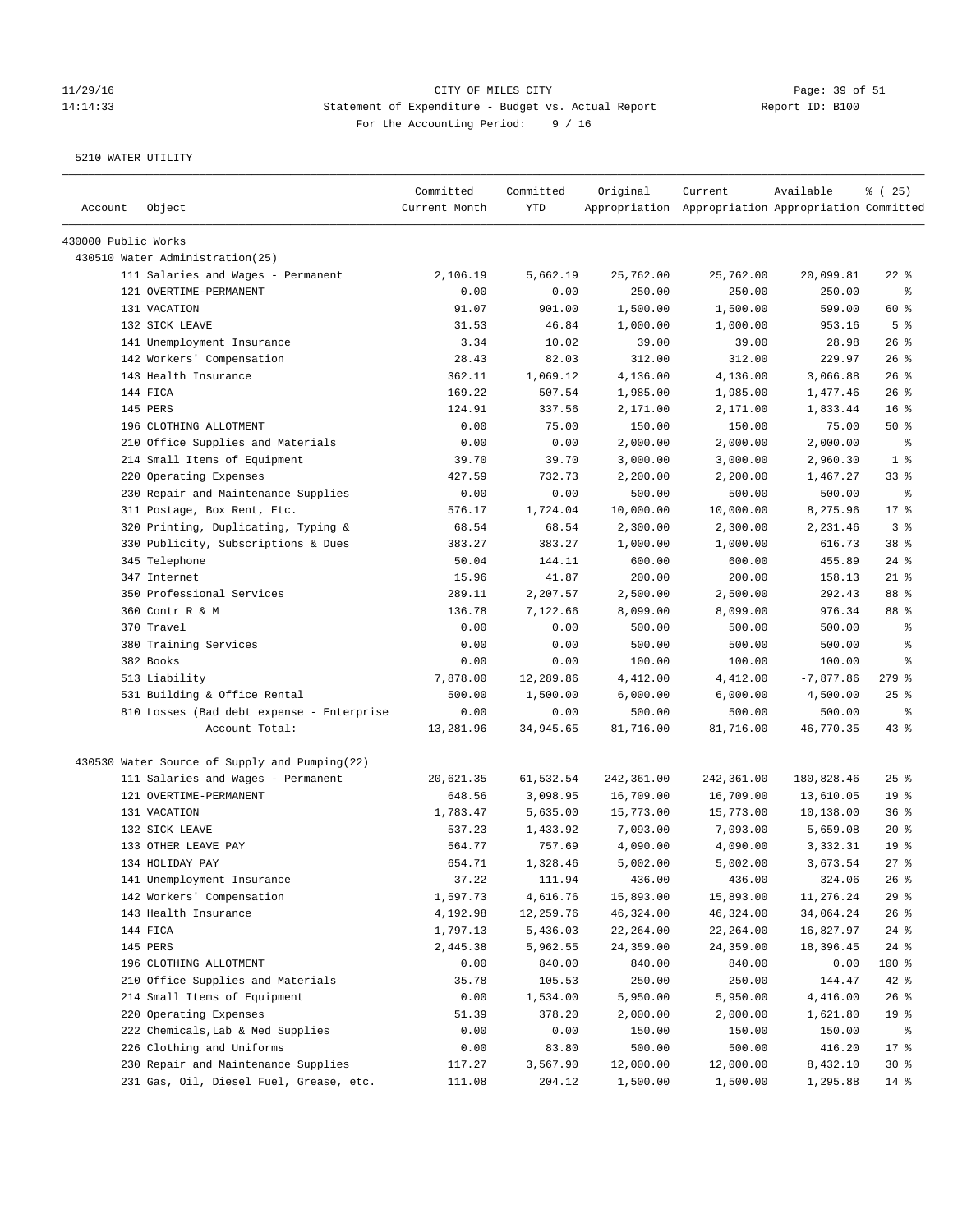# 11/29/16 Page: 40 of 51<br>
Statement of Expenditure - Budget vs. Actual Report Page: 10 of 51<br>
Statement of Expenditure - Budget vs. Actual Report Page of Report ID: B100 14:14:33 Statement of Expenditure - Budget vs. Actual Report For the Accounting Period: 9 / 16

| Account | Object                                  | Committed<br>Current Month | Committed<br>YTD | Original   | Current<br>Appropriation Appropriation Appropriation Committed | Available  | % (25)         |
|---------|-----------------------------------------|----------------------------|------------------|------------|----------------------------------------------------------------|------------|----------------|
|         | 241 Consumable Tools                    | 0.00                       | 0.00             | 200.00     | 200.00                                                         | 200.00     | ႜ              |
|         | 311 Postage, Box Rent, Etc.             | 0.00                       | 0.00             | 50.00      | 50.00                                                          | 50.00      | ి              |
|         | 330 Publicity, Subscriptions & Dues     | 0.00                       | 0.00             | 250.00     | 250.00                                                         | 250.00     | ႜ              |
|         | 334 Memberships, Registrations & Dues   | 0.00                       | 0.00             | 400.00     | 400.00                                                         | 400.00     | ್ಠಿ            |
|         | 341 Electric Utility Services           | 5,763.41                   | 23,040.48        | 55,000.00  | 55,000.00                                                      | 31,959.52  | $42$ %         |
|         | 344 Gas Utility Service                 | 55.74                      | 164.27           | 20,000.00  | 20,000.00                                                      | 19,835.73  | 1 <sup>8</sup> |
|         | 345 Telephone                           | 79.15                      | 231.44           | 1,000.00   | 1,000.00                                                       | 768.56     | $23$ $%$       |
|         | 346 Garbage Service                     | 71.12                      | 362.24           | 300.00     | 300.00                                                         | $-62.24$   | 121 %          |
|         | 347 Internet                            | 80.25                      | 240.75           | 1,000.00   | 1,000.00                                                       | 759.25     | 24%            |
|         | 350 Professional Services               | 0.00                       | 0.00             | 500.00     | 500.00                                                         | 500.00     | ್ಠಿ            |
|         | 352 Wtr/Swr Lab Testing                 | 0.00                       | 0.00             | 1,000.00   | 1,000.00                                                       | 1,000.00   | ್ಠಿ            |
|         | 357 Architectual, Engineering Serv Etc. | 0.00                       | 0.00             | 10,000.00  | 10,000.00                                                      | 10,000.00  | ್ಠಿ            |
|         | 360 Contr R & M                         | 23.50                      | 536.50           | 40,000.00  | 40,000.00                                                      | 39,463.50  | 1 <sup>8</sup> |
|         | 363 R&M Vehicles/Equip/Labor-PW         | 1,524.34                   | 1,626.58         | 3,000.00   | 3,000.00                                                       | 1,373.42   | $54$ $%$       |
|         | 369 Other Repair and Maintenance        | 0.00                       | 0.00             | 2,000.00   | 2,000.00                                                       | 2,000.00   | ್ಠಿ            |
|         | 370 Travel                              | 0.00                       | 0.00             | 1,000.00   | 1,000.00                                                       | 1,000.00   | ್ಠಿ            |
|         | 380 Training Services                   | 66.74                      | 66.74            | 1,500.00   | 1,500.00                                                       | 1,433.26   | 4 %            |
|         | 382 Books                               | 0.00                       | 0.00             | 200.00     | 200.00                                                         | 200.00     | နွ             |
|         | 400 BUILDING MATERIALS                  | 0.00                       | 0.00             | 500.00     | 500.00                                                         | 500.00     | ್ಠಿ            |
|         | 511 Insurance on Buildings              | 0.00                       | 11,965.84        | 11,966.00  | 11,966.00                                                      | 0.16       | 100 %          |
|         | 512 Insurance on Vehicles & Equipment   | 0.00                       | 292.31           | 293.00     | 293.00                                                         | 0.69       | $100$ %        |
|         | 940 Machinery & Equipment               | 0.00                       | 0.00             | 130,000.00 | 130,000.00                                                     | 130,000.00 | နွ             |
|         | Account Total:                          | 42,860.30                  | 147,414.30       | 703,653.00 | 703,653.00                                                     | 556,238.70 | $21$ %         |
|         | 430540 Water Purification and Treatment |                            |                  |            |                                                                |            |                |
|         | 210 Office Supplies and Materials       | 0.00                       | 33.90            | 200.00     | 200.00                                                         | 166.10     | $17*$          |
|         | 214 Small Items of Equipment            | 0.00                       | 6,570.81         | 13,700.00  | 13,700.00                                                      | 7,129.19   | 48 %           |
|         | 220 Operating Expenses                  | 92.00                      | 1,269.54         | 3,000.00   | 3,000.00                                                       | 1,730.46   | $42$ %         |
|         | 222 Chemicals, Lab & Med Supplies       | 1,008.65                   | 18,110.70        | 58,350.00  | 58,350.00                                                      | 40,239.30  | $31$ %         |
|         | 226 Clothing and Uniforms               | 0.00                       | 83.80            | 500.00     | 500.00                                                         | 416.20     | $17$ %         |
|         | 230 Repair and Maintenance Supplies     | 107.55                     | 243.11           | 9,500.00   | 9,500.00                                                       | 9,256.89   | 3 <sup>°</sup> |
|         | 231 Gas, Oil, Diesel Fuel, Grease, etc. | 74.06                      | 136.09           | 1,000.00   | 1,000.00                                                       | 863.91     | $14$ %         |
|         | 241 Consumable Tools                    | 0.00                       | 0.00             | 150.00     | 150.00                                                         | 150.00     | နွ             |
|         | 311 Postage, Box Rent, Etc.             | 3.75                       | 7.09             | 150.00     | 150.00                                                         | 142.91     | 5 <sup>8</sup> |
|         | 320 Printing, Duplicating, Typing &     | 0.00                       | 0.00             | 100.00     | 100.00                                                         | 100.00     | ್ಠಿ            |
|         | 330 Publicity, Subscriptions & Dues     | 0.00                       | 0.00             | 400.00     | 400.00                                                         | 400.00     | ್ಠಿ            |
|         | 334 Memberships, Registrations & Dues   | 0.00                       | 0.00             | 450.00     | 450.00                                                         | 450.00     | ್ಠಿ            |
|         | 352 Wtr/Swr Lab Testing                 | 760.00                     | 760.00           | 10,000.00  | 10,000.00                                                      | 9,240.00   | 8 %            |
|         | 357 Architectual, Engineering Serv Etc. | 0.00                       | 0.00             | 12,000.00  | 12,000.00                                                      | 12,000.00  | ိစ             |
|         | 360 Contr R & M                         | 0.00                       | 82.50            | 6,000.00   | 6,000.00                                                       | 5,917.50   | $1$ %          |
|         | 369 Other Repair and Maintenance        | 0.00                       | 0.00             | 1,500.00   | 1,500.00                                                       | 1,500.00   | န့             |
|         | 370 Travel                              | 0.00                       | 0.00             | 1,500.00   | 1,500.00                                                       | 1,500.00   | ိစ             |
|         | 380 Training Services                   | 47.68                      | 47.68            | 1,250.00   | 1,250.00                                                       | 1,202.32   | 4%             |
|         | 382 Books                               | 0.00                       | 0.00             | 200.00     | 200.00                                                         | 200.00     | ိစ             |
|         | 533 Machinery and Equipment Rental      | 0.00                       | 0.00             | 1,000.00   | 1,000.00                                                       | 1,000.00   | န့             |
|         | 930 Improvements Other than Buildings   | 0.00                       | 0.00             | 15,500.00  | 15,500.00                                                      | 15,500.00  | န့             |
|         | Account Total:                          | 2,093.69                   | 27, 345.22       | 136,450.00 | 136,450.00                                                     | 109,104.78 | $20*$          |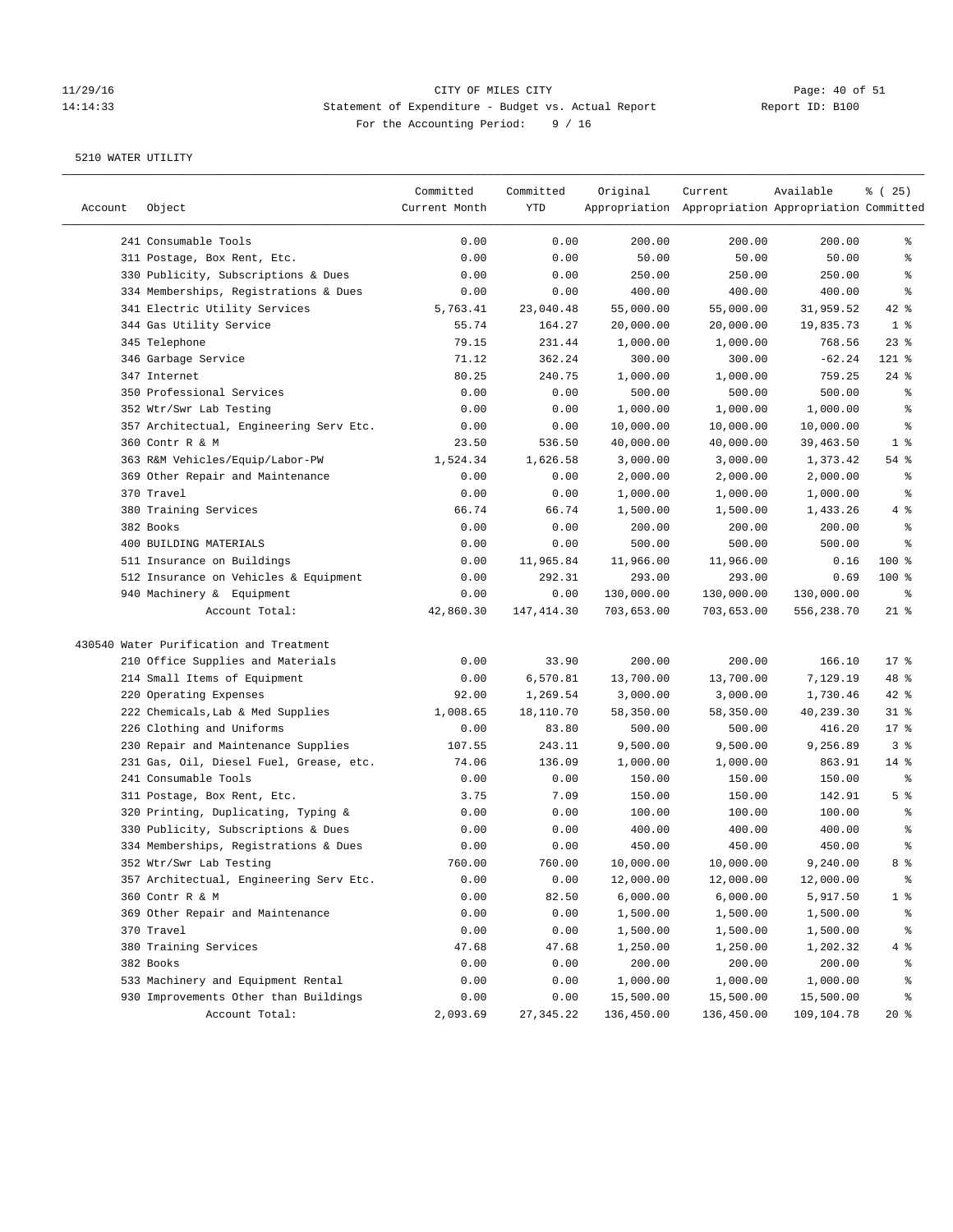## 11/29/16 Page: 41 of 51 14:14:33 Statement of Expenditure - Budget vs. Actual Report Changery Report ID: B100 For the Accounting Period: 9 / 16

| Account | Object                                   | Committed<br>Current Month | Committed<br>YTD | Original                | Current<br>Appropriation Appropriation Appropriation Committed | Available                 | % (25)                   |
|---------|------------------------------------------|----------------------------|------------------|-------------------------|----------------------------------------------------------------|---------------------------|--------------------------|
|         | 430550 Transmission and Distribution(23) |                            |                  |                         |                                                                |                           |                          |
|         | 111 Salaries and Wages - Permanent       | 12,181.29                  | 36,465.02        | 137,531.00              | 137,531.00                                                     | 101,065.98                | $27$ %                   |
|         | 121 OVERTIME-PERMANENT                   | 729.05                     | 2,182.77         | 10,599.00               | 10,599.00                                                      | 8,416.23                  | $21$ %                   |
|         | 131 VACATION                             | 817.72                     | 2,608.67         | 15,773.00               | 15,773.00                                                      | 13, 164. 33               | $17*$                    |
|         | 132 SICK LEAVE                           | 125.33                     | 1,049.91         | 7,093.00                | 7,093.00                                                       | 6,043.09                  | 15 <sup>°</sup>          |
|         | 133 OTHER LEAVE PAY                      | 0.00                       | 0.00             | 2,243.00                | 2,243.00                                                       | 2,243.00                  | နွ                       |
|         | 134 HOLIDAY PAY                          | 79.76                      | 955.42           | 4,558.00                | 4,558.00                                                       | 3,602.58                  | $21$ %                   |
|         | 141 Unemployment Insurance               | 20.92                      | 65.80            | 267.00                  | 267.00                                                         | 201.20                    | $25$ %                   |
|         | 142 Workers' Compensation                | 787.24                     | 2,374.32         | 9,573.00                | 9,573.00                                                       | 7,198.68                  | 25%                      |
|         | 143 Health Insurance                     | 2,468.77                   | 7,592.52         | 29,615.00               | 29,615.00                                                      | 22,022.48                 | 26%                      |
|         | 144 FICA                                 | 1,059.48                   | 3,334.53         | 13,602.00               | 13,602.00                                                      | 10,267.47                 | 25%                      |
|         | 145 PERS                                 | 1,166.20                   | 3,620.98         | 14,882.00               | 14,882.00                                                      | 11,261.02                 | $24$ %                   |
|         | 196 CLOTHING ALLOTMENT                   | 0.00                       | 577.50           | 650.00                  | 650.00                                                         | 72.50                     | 89 %                     |
|         | 210 Office Supplies and Materials        | 0.00                       | 0.00             | 500.00                  | 500.00                                                         | 500.00                    | ್ಠಿ                      |
|         | 214 Small Items of Equipment             | 0.00                       | 0.00             | 19,500.00               | 19,500.00                                                      | 19,500.00                 | ್ಠಿ                      |
|         | 220 Operating Expenses                   | 1,060.56                   | 1,757.60         | 35,000.00               | 35,000.00                                                      | 33, 242.40                | 5 <sup>8</sup>           |
|         | 222 Chemicals, Lab & Med Supplies        | 0.00                       | 0.00             | 200.00                  | 200.00                                                         | 200.00                    | ್ಠಿ                      |
|         | 226 Clothing and Uniforms                | 47.96                      | 47.96            | 700.00                  | 700.00                                                         | 652.04                    | 7 %                      |
|         | 230 Repair and Maintenance Supplies      | 13,519.32                  | 14,619.77        | 40,000.00               | 40,000.00                                                      | 25,380.23                 | 37%                      |
|         | 231 Gas, Oil, Diesel Fuel, Grease, etc.  | 763.75                     | 2,331.74         | 10,000.00               | 10,000.00                                                      | 7,668.26                  | $23$ $%$                 |
|         | 233 Water/Sewer Main Replacement and     | 0.00                       | 0.00             | 10,000.00               | 10,000.00                                                      | 10,000.00                 | နွ                       |
|         | 234 Hydrant/Manhole Replacement, Valves  |                            | 11,656.85        | 45,000.00               | 45,000.00                                                      |                           | $26$ %                   |
|         | 235 Curb Stop Replacement                | 9,241.63                   | 5,846.34         | 18,000.00               |                                                                | 33, 343. 15               |                          |
|         |                                          | 4,237.33                   |                  |                         | 18,000.00                                                      | 12, 153.66                | $32$ $%$                 |
|         | 241 Consumable Tools                     | 0.00                       | 0.00             | 200.00                  | 200.00                                                         | 200.00                    | ್ಠಿ<br>್ಠಿ               |
|         | 311 Postage, Box Rent, Etc.              | 0.00                       | 0.00             | 100.00                  | 100.00                                                         | 100.00                    |                          |
|         | 320 Printing, Duplicating, Typing &      | 0.00                       | 0.00             | 100.00                  | 100.00                                                         | 100.00                    | ి                        |
|         | 330 Publicity, Subscriptions & Dues      | 0.00                       | 0.00             | 250.00                  | 250.00                                                         | 250.00                    | ి                        |
|         | 334 Memberships, Registrations & Dues    | 0.00                       | 125.00           | 325.00                  | 325.00                                                         | 200.00                    | 38 <sup>8</sup>          |
|         | 341 Electric Utility Services            | 54.59                      | 159.90           | 650.00                  | 650.00                                                         | 490.10                    | 25%                      |
|         | 344 Gas Utility Service                  | 0.00                       | 39.04            | 450.00                  | 450.00                                                         | 410.96                    | 9%                       |
|         | 345 Telephone                            | 52.19                      | 146.81           | 600.00                  | 600.00                                                         | 453.19                    | $24$ %                   |
|         | 347 Internet                             | 11.40                      | 34.20            | 200.00                  | 200.00                                                         | 165.80                    | $17*$                    |
|         | 350 Professional Services                | 0.00                       | 412.90           | 8,400.00                | 8,400.00                                                       | 7,987.10                  | 5 <sup>8</sup>           |
|         | 357 Architectual, Engineering Serv Etc.  | 77.00                      | 77.00            | 70,000.00               | 70,000.00                                                      | 69,923.00                 | ್ಠಿ                      |
|         | 360 Contr R & M                          | 144.24                     | 1,899.72         | 18,500.00               | 18,500.00                                                      | 16,600.28                 | $10*$                    |
|         | 363 R&M Vehicles/Equip/Labor-PW          | 10,148.41                  | 11,517.48        | 29,000.00               | 29,000.00                                                      | 17,482.52                 | $40*$                    |
|         | 369 Other Repair and Maintenance         | 0.00                       | 0.00             | 1,000.00                | 1,000.00                                                       | 1,000.00                  | ್ಠಿ                      |
|         | 370 Travel                               | 0.00                       | 0.00             | 750.00                  | 750.00                                                         | 750.00                    | ి                        |
|         | 380 Training Services                    | 0.00                       | 0.00             | 700.00                  | 700.00                                                         | 700.00                    | န့                       |
|         | 382 Books                                | 0.00                       | 0.00             | 200.00                  | 200.00                                                         | 200.00                    | $\,{}^{\circ}\!\!\delta$ |
|         | 400 BUILDING MATERIALS                   | 0.00                       | 110.14           | 500.00                  | 500.00                                                         | 389.86                    | $22$ %                   |
|         | 511 Insurance on Buildings               | 0.00                       | 2,998.30         | 2,999.00                | 2,999.00                                                       | 0.70                      | 100 %                    |
|         | 512 Insurance on Vehicles & Equipment    | 0.00                       | 716.97           | 717.00                  | 717.00                                                         | 0.03                      | 100 %                    |
|         | 532 Land Rental                          | 0.00                       | 176.86           | 1,500.00                | 1,500.00                                                       | 1,323.14                  | $12$ %                   |
|         | 533 Machinery and Equipment Rental       | 0.00                       | 0.00             | 1,000.00                | 1,000.00                                                       | 1,000.00                  | ွေ                       |
|         | 940 Machinery & Equipment                | 6,258.34                   | 15,531.72        | 2,005,000.00            | 2,005,000.00                                                   | 1,989,468.28              | 1 <sup>8</sup>           |
|         | Account Total:                           | 65,052.48                  |                  | 131,033.74 2,568,427.00 |                                                                | 2,568,427.00 2,437,393.26 | 5 <sup>8</sup>           |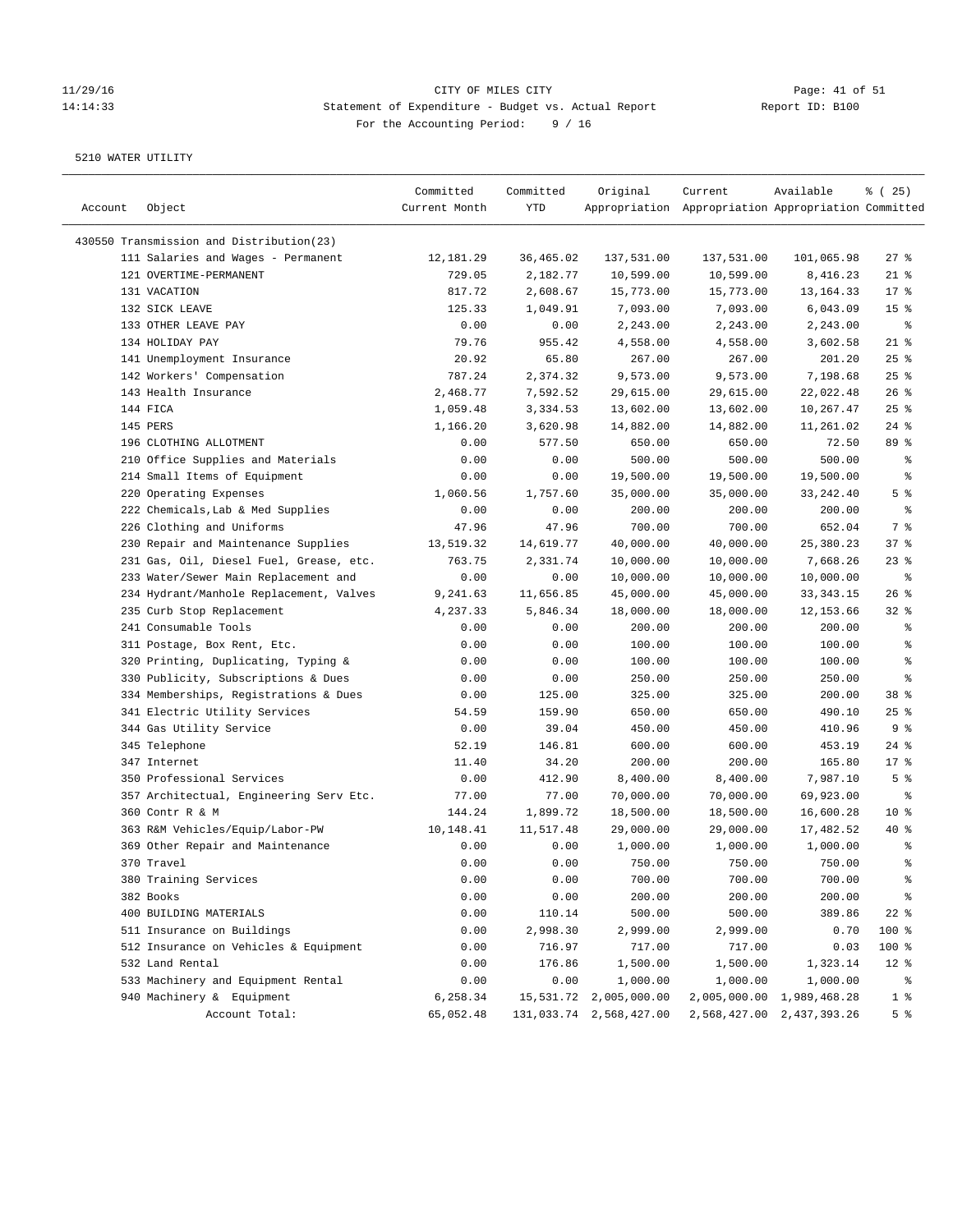### 11/29/16 CITY OF MILES CITY Page: 42 of 51 14:14:33 Statement of Expenditure - Budget vs. Actual Report Report ID: B100 For the Accounting Period: 9 / 16

| Account             | Object                                     | Committed<br>Current Month | Committed<br><b>YTD</b> | Original                   | Current<br>Appropriation Appropriation Appropriation Committed | Available                 | % (25)         |
|---------------------|--------------------------------------------|----------------------------|-------------------------|----------------------------|----------------------------------------------------------------|---------------------------|----------------|
|                     | 430690 Sewer Lift Stations(32)             |                            |                         |                            |                                                                |                           |                |
|                     | 360 Contr R & M                            | 0.00                       | 65.00                   | 0.00                       | 0.00                                                           | $-65.00$                  | နွ             |
|                     | Account Total:                             | 0.00                       | 65.00                   | 0.00                       | 0.00                                                           | $-65.00$                  | နွ             |
|                     | Account Group Total:                       | 123,288.43                 |                         | 340,803.91 3,490,246.00    |                                                                | 3,490,246.00 3,149,442.09 | $10*$          |
| 490000 DEBT SERVICE |                                            |                            |                         |                            |                                                                |                           |                |
|                     | 490200 Revenue Bonds                       |                            |                         |                            |                                                                |                           |                |
|                     | 611 Principal-NE Wtr Line Phase II         | 0.00                       | 0.00                    | 16,000.00                  | 16,000.00                                                      | 16,000.00                 | နွ             |
|                     | 615 Principal-Northeast Water Ln \$2.2     | 0.00                       | 0.00                    | 62,000.00                  | 62,000.00                                                      | 62,000.00                 | る              |
|                     | 616 Principal-Carbon Hill Water Tank \$2.2 | 0.00                       | 0.00                    | 60,000.00                  | 60,000.00                                                      | 60,000.00                 | ి              |
|                     | 617 Principal - NE Wtr Line \$500k         | 0.00                       | 0.00                    | 14,000.00                  | 14,000.00                                                      | 14,000.00                 | နွ             |
|                     | 618 Principal-Carbon Hill \$500k           | 0.00                       | 0.00                    | 14,000.00                  | 14,000.00                                                      | 14,000.00                 | ್ಠಿ            |
|                     | 622 Interest-NE Wtr Line Phase II          | 0.00                       | 0.00                    | 1,688.00                   | 1,688.00                                                       | 1,688.00                  | ి              |
|                     | 631 Interest - NE Wtr Line \$500k          | 0.00                       | 0.00                    | 11,207.00                  | 11,207.00                                                      | 11,207.00                 | ి              |
|                     | 632 Interest - Carbon Hill Wtr Tank \$500k | 0.00                       | 0.00                    | 11,207.00                  | 11,207.00                                                      | 11,207.00                 | ి              |
|                     | 634 Interest-Northeast Wtr Ln \$2.2        | 0.00                       | 0.00                    | 54,465.00                  | 54,465.00                                                      | 54,465.00                 | る              |
|                     | 638 Interest-Carbon Hill Tank \$2.2        | 0.00                       | 0.00                    | 53,040.00                  | 53,040.00                                                      | 53,040.00                 | ి              |
|                     | Account Total:                             | 0.00                       | 0.00                    | 297,607.00                 | 297,607.00                                                     | 297,607.00                | ್ಠಿ            |
|                     | Account Group Total:                       | 0.00                       | 0.00                    | 297,607.00                 | 297,607.00                                                     | 297,607.00                | る              |
|                     | 520000 OTHER FINANCING USES                |                            |                         |                            |                                                                |                           |                |
|                     | 521000 Interfund Operating Transfers Out   |                            |                         |                            |                                                                |                           |                |
|                     | 820 Transfers to Other Funds               | 5,456.00                   | 16,368.00               | 76,630.00                  | 76,630.00                                                      | 60,262.00                 | $21$ %         |
|                     | Account Total:                             | 5,456.00                   | 16,368.00               | 76,630.00                  | 76,630.00                                                      | 60,262.00                 | $21$ %         |
|                     | Account Group Total:                       | 5,456.00                   | 16,368.00               | 76,630.00                  | 76,630.00                                                      | 60,262.00                 | $21$ %         |
|                     | Fund Total:                                | 128,744.43                 |                         | 357, 171.91 3, 864, 483.00 |                                                                | 3,864,483.00 3,507,311.09 | 9 <sup>8</sup> |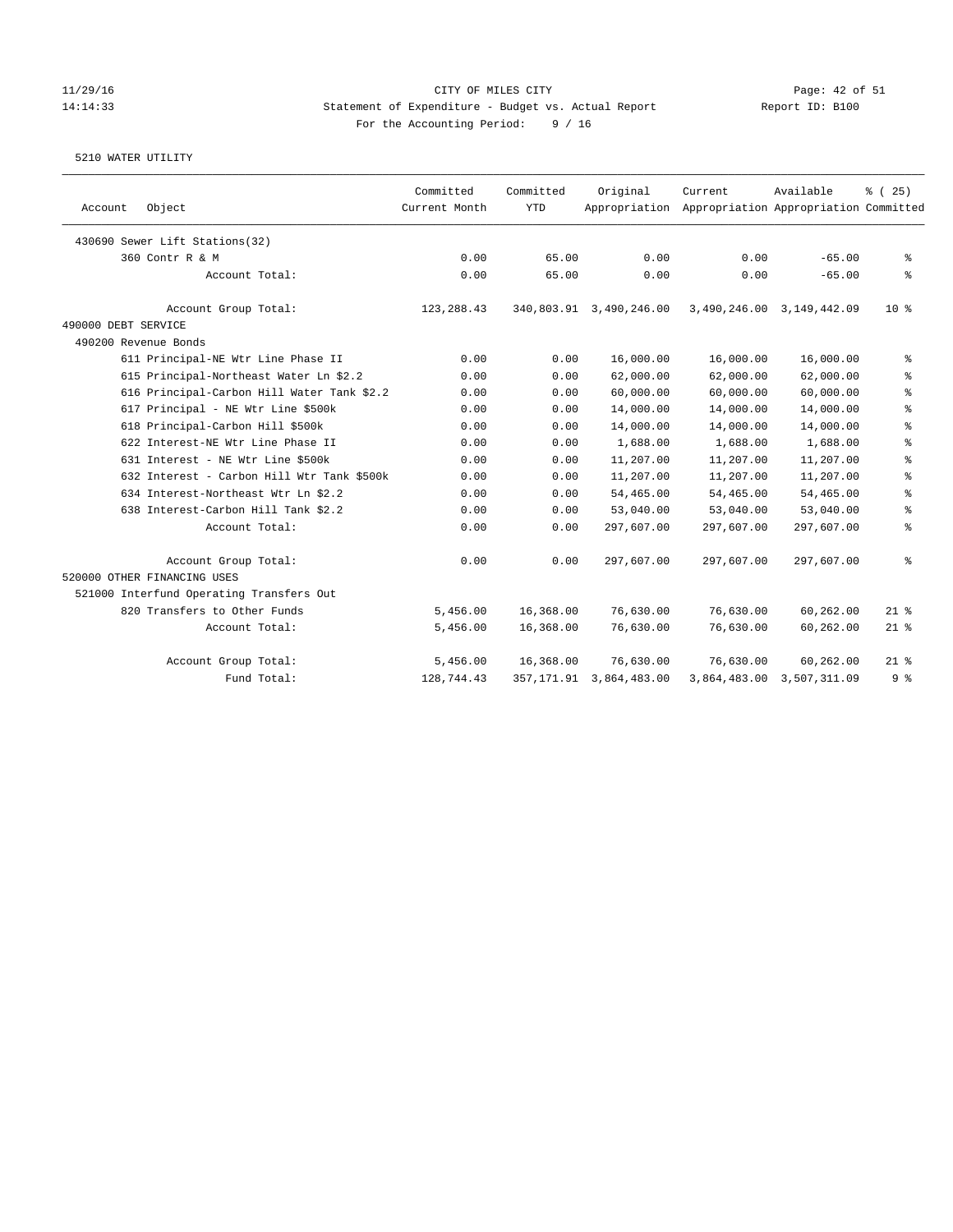# 11/29/16 Page: 43 of 51 14:14:33 Statement of Expenditure - Budget vs. Actual Report Changer Report ID: B100 For the Accounting Period: 9 / 16

| Account             | Object                                       | Committed<br>Current Month | Committed<br><b>YTD</b> | Original   | Current<br>Appropriation Appropriation Appropriation Committed | Available    | % (25)                   |
|---------------------|----------------------------------------------|----------------------------|-------------------------|------------|----------------------------------------------------------------|--------------|--------------------------|
| 430000 Public Works |                                              |                            |                         |            |                                                                |              |                          |
|                     | 430300 Airport(87)                           |                            |                         |            |                                                                |              |                          |
|                     | 230 Repair and Maintenance Supplies          | 1,339.50                   | 1,339.50                | 0.00       | 0.00                                                           | $-1, 339.50$ | g,                       |
|                     | Account Total:                               | 1,339.50                   | 1,339.50                | 0.00       | 0.00                                                           | $-1, 339.50$ | g                        |
|                     | 430610 Sewer Administration(29)              |                            |                         |            |                                                                |              |                          |
|                     | 111 Salaries and Wages - Permanent           | 2,105.64                   | 5,661.25                | 25,800.00  | 25,800.00                                                      | 20,138.75    | $22$ %                   |
|                     | 121 OVERTIME-PERMANENT                       | 0.00                       | 0.00                    | 250.00     | 250.00                                                         | 250.00       | နွ                       |
|                     | 131 VACATION                                 | 91.07                      | 901.00                  | 1,500.00   | 1,500.00                                                       | 599.00       | 60 %                     |
|                     | 132 SICK LEAVE                               | 31.36                      | 46.00                   | 1,000.00   | 1,000.00                                                       | 954.00       | 5 <sup>°</sup>           |
|                     | 141 Unemployment Insurance                   | 3.34                       | 10.04                   | 39.00      | 39.00                                                          | 28.96        | $26$ %                   |
|                     | 142 Workers' Compensation                    | 28.47                      | 82.04                   | 311.00     | 311.00                                                         | 228.96       | $26$ %                   |
|                     | 143 Health Insurance                         | 362.01                     | 1,068.85                | 4,136.00   | 4,136.00                                                       | 3,067.15     | $26$ %                   |
|                     | 144 FICA                                     | 169.16                     | 507.46                  | 1,979.00   | 1,979.00                                                       | 1,471.54     | $26$ %                   |
|                     | 145 PERS                                     | 124.89                     | 337.50                  | 2,139.00   | 2,139.00                                                       | 1,801.50     | 16 <sup>8</sup>          |
|                     | 196 CLOTHING ALLOTMENT                       | 0.00                       | 75.00                   | 138.00     | 138.00                                                         | 63.00        | 54 %                     |
|                     | 210 Office Supplies and Materials            | 0.00                       | 0.00                    | 2,000.00   | 2,000.00                                                       | 2,000.00     | ႜ                        |
|                     | 214 Small Items of Equipment                 | 39.70                      | 39.70                   | 3,000.00   | 3,000.00                                                       | 2,960.30     | 1 <sup>8</sup>           |
|                     | 220 Operating Expenses                       | 427.57                     | 732.71                  | 2,200.00   | 2,200.00                                                       | 1,467.29     | $33$ $%$                 |
|                     | 230 Repair and Maintenance Supplies          | 0.00                       | 0.00                    | 500.00     | 500.00                                                         | 500.00       | $\,{}^{\circ}\!\!\delta$ |
|                     | 311 Postage, Box Rent, Etc.                  | 576.16                     | 1,724.00                | 10,000.00  | 10,000.00                                                      | 8,276.00     | $17*$                    |
|                     | 320 Printing, Duplicating, Typing &          | 68.53                      | 68.53                   | 2,300.00   | 2,300.00                                                       | 2,231.47     | 3%                       |
|                     | 330 Publicity, Subscriptions & Dues          | 383.26                     | 383.26                  | 1,000.00   | 1,000.00                                                       | 616.74       | 38 <sup>8</sup>          |
|                     | 345 Telephone                                | 50.02                      | 144.05                  | 600.00     | 600.00                                                         | 455.95       | $24$ %                   |
|                     | 347 Internet                                 | 19.51                      | 58.53                   | 200.00     | 200.00                                                         | 141.47       | 29%                      |
|                     | 350 Professional Services                    | 289.10                     | 2,207.56                | 2,500.00   | 2,500.00                                                       | 292.44       | 88 %                     |
|                     | 360 Contr R & M                              | 136.78                     | 7,122.67                | 8,099.00   | 8,099.00                                                       | 976.33       | 88 %                     |
|                     | 370 Travel                                   | 0.00                       | 0.00                    | 500.00     | 500.00                                                         | 500.00       | g,                       |
|                     | 380 Training Services                        | 0.00                       | 0.00                    | 500.00     | 500.00                                                         | 500.00       | $\epsilon$               |
|                     | 382 Books                                    | 0.00                       | 0.00                    | 100.00     | 100.00                                                         | 100.00       | $\epsilon$               |
|                     | 513 Liability                                | 0.00                       | 0.00                    | 5,037.00   | 5,037.00                                                       | 5,037.00     | နွ                       |
|                     | 531 Building & Office Rental                 | 333.33                     | 999.99                  | 6,000.00   | 6,000.00                                                       | 5,000.01     | $17*$                    |
|                     | 540 Special Assessments                      | 0.00                       | 750.00                  | 4,000.00   | 4,000.00                                                       | 3,250.00     | 19 <sup>°</sup>          |
|                     | 810 Losses (Bad debt expense - Enterprise    | 0.00                       | 0.00                    | 500.00     | 500.00                                                         | 500.00       | ి                        |
|                     | Account Total:                               | 5,239.90                   | 22,920.14               | 86,328.00  | 86,328.00                                                      | 63,407.86    | $27$ %                   |
|                     | 430630 Sewer Collection and Transmission(31) |                            |                         |            |                                                                |              |                          |
|                     | 111 Salaries and Wages - Permanent           | 11,876.93                  | 35,605.13               | 133,489.00 | 133,489.00                                                     | 97,883.87    | $27$ $%$                 |
|                     | 121 OVERTIME-PERMANENT                       | 727.85                     | 2,179.24                | 10,599.00  | 10,599.00                                                      | 8,419.76     | $21$ %                   |
|                     | 131 VACATION                                 | 780.45                     | 2,504.01                | 15,773.00  | 15,773.00                                                      | 13,268.99    | 16 <sup>°</sup>          |
|                     | 132 SICK LEAVE                               | 123.45                     | 1,041.15                | 7,093.00   | 7,093.00                                                       | 6,051.85     | 15 <sup>°</sup>          |
|                     | 133 OTHER LEAVE PAY                          | 0.00                       | 0.00                    | 1,927.00   | 1,927.00                                                       | 1,927.00     | ႜ                        |
|                     | 134 HOLIDAY PAY                              | 79.76                      | 955.42                  | 4,558.00   | 4,558.00                                                       | 3,602.58     | $21$ %                   |
|                     | 141 Unemployment Insurance                   | 20.40                      | 64.40                   | 262.00     | 262.00                                                         | 197.60       | $25$ %                   |
|                     | 142 Workers' Compensation                    | 769.40                     | 2,323.08                | 9,349.00   | 9,349.00                                                       | 7,025.92     | 25%                      |
|                     | 143 Health Insurance                         | 2,427.47                   | 7,475.37                | 29,119.00  | 29,119.00                                                      | 21,643.63    | 26%                      |
|                     | 144 FICA                                     | 1,033.40                   | 3,260.11                | 13,268.00  | 13,268.00                                                      | 10,007.89    | 25%                      |
|                     | 145 PERS                                     | 1,137.36                   | 3,539.25                | 14,517.00  | 14,517.00                                                      | 10,977.75    | $24$ %                   |
|                     | 196 CLOTHING ALLOTMENT                       | 0.00                       | 570.00                  | 495.00     | 495.00                                                         | $-75.00$     | 115 %                    |
|                     | 210 Office Supplies and Materials            | 0.00                       | 0.00                    | 350.00     | 350.00                                                         | 350.00       | န့                       |
|                     | 214 Small Items of Equipment                 | 0.00                       | $-867.00$               | 18,750.00  | 18,750.00                                                      | 19,617.00    | $-5$ %                   |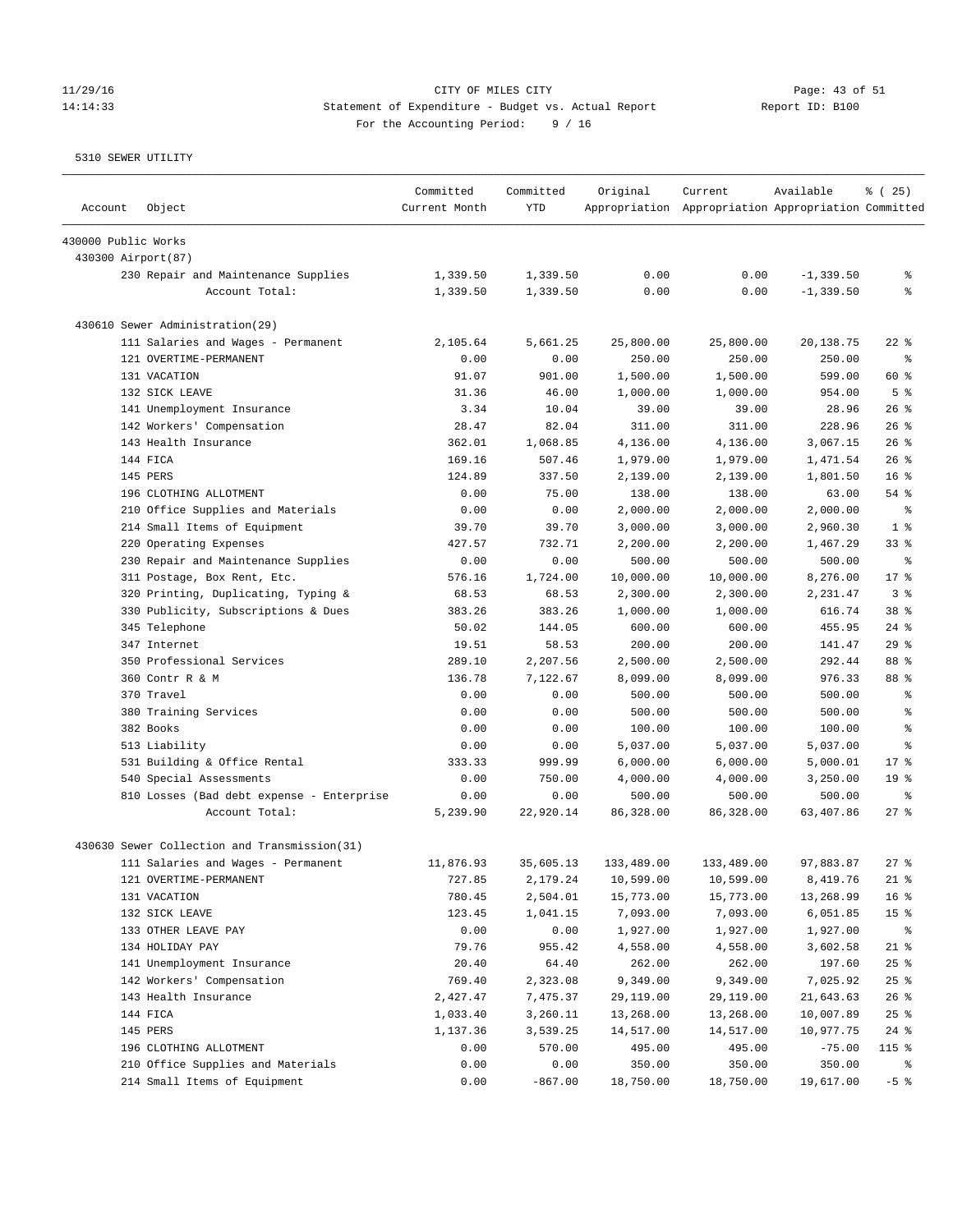# Page: 44 of 51<br>14:14:33 Statement of Expenditure - Budget vs. Actual Report Report ID: B100 14:14:33 Statement of Expenditure - Budget vs. Actual Report For the Accounting Period: 9 / 16

| Account | Object                                  | Committed<br>Current Month | Committed<br>YTD | Original   | Current<br>Appropriation Appropriation Appropriation Committed | Available  | % (25)          |
|---------|-----------------------------------------|----------------------------|------------------|------------|----------------------------------------------------------------|------------|-----------------|
|         | 220 Operating Expenses                  | 84.19                      | 501.65           | 2,600.00   | 2,600.00                                                       | 2,098.35   | 19 <sup>°</sup> |
|         | 222 Chemicals, Lab & Med Supplies       | 0.00                       | 0.00             | 2,000.00   | 2,000.00                                                       | 2,000.00   | ိစ              |
|         | 226 Clothing and Uniforms               | 47.95                      | 47.95            | 700.00     | 700.00                                                         | 652.05     | 7 %             |
|         | 230 Repair and Maintenance Supplies     | 96.69                      | 229.52           | 5,000.00   | 5,000.00                                                       | 4,770.48   | 5 <sup>8</sup>  |
|         | 231 Gas, Oil, Diesel Fuel, Grease, etc. | 763.75                     | 2,331.74         | 10,000.00  | 10,000.00                                                      | 7,668.26   | $23$ %          |
|         | 233 Water/Sewer Main Replacement and    | 0.00                       | 882.99           | 5,000.00   | 5,000.00                                                       | 4,117.01   | 18 <sup>°</sup> |
|         | 234 Hydrant/Manhole Replacement, Valves | 0.00                       | $-150.00$        | 10,000.00  | 10,000.00                                                      | 10,150.00  | $-2$ %          |
|         | 241 Consumable Tools                    | 0.00                       | 0.00             | 100.00     | 100.00                                                         | 100.00     | နွ              |
|         | 311 Postage, Box Rent, Etc.             | 4.90                       | 4.90             | 50.00      | 50.00                                                          | 45.10      | $10*$           |
|         | 320 Printing, Duplicating, Typing &     | 0.00                       | 0.00             | 75.00      | 75.00                                                          | 75.00      | ್ಠಿ             |
|         | 330 Publicity, Subscriptions & Dues     | 0.00                       | 0.00             | 125.00     | 125.00                                                         | 125.00     | နွ              |
|         | 334 Memberships, Registrations & Dues   | 0.00                       | 125.00           | 300.00     | 300.00                                                         | 175.00     | $42$ %          |
|         | 341 Electric Utility Services           | 0.00                       | 1,015.01         | 220.00     | 220.00                                                         | $-795.01$  | $461$ %         |
|         | 344 Gas Utility Service                 | 19.84                      | 19.84            | 500.00     | 500.00                                                         | 480.16     | 4%              |
|         | 345 Telephone                           | 52.18                      | 146.78           | 550.00     | 550.00                                                         | 403.22     | $27$ %          |
|         | 347 Internet                            | 11.40                      | 34.20            | 140.00     | 140.00                                                         | 105.80     | $24$ %          |
|         | 350 Professional Services               | 0.00                       | 387.90           | 30,000.00  | 30,000.00                                                      | 29,612.10  | 1 <sup>8</sup>  |
|         | 357 Architectual, Engineering Serv Etc. | 0.00                       | 0.00             | 10,000.00  | 10,000.00                                                      | 10,000.00  | နွ              |
|         | 360 Contr R & M                         | 144.24                     | 432.72           | 8,000.00   | 8,000.00                                                       | 7,567.28   | 5 <sup>8</sup>  |
|         | 363 R&M Vehicles/Equip/Labor-PW         | 9,284.41                   | 10,653.48        | 29,000.00  | 29,000.00                                                      | 18,346.52  | 37%             |
|         | 369 Other Repair and Maintenance        | 0.00                       | 0.00             | 2,500.00   | 2,500.00                                                       | 2,500.00   | ႜ               |
|         | 370 Travel                              | 0.00                       | 0.00             | 500.00     | 500.00                                                         | 500.00     | ి               |
|         | 380 Training Services                   | 0.00                       | 0.00             | 550.00     | 550.00                                                         | 550.00     | ి               |
|         | 382 Books                               | 0.00                       | 0.00             | 100.00     | 100.00                                                         | 100.00     | る               |
|         | 400 BUILDING MATERIALS                  | 0.00                       | 92.66            | 400.00     | 400.00                                                         | 307.34     | $23$ $%$        |
|         | 512 Insurance on Vehicles & Equipment   | 0.00                       | 1,528.34         | 1,529.00   | 1,529.00                                                       | 0.66       | $100$ %         |
|         | 513 Liability                           | 0.00                       | 0.00             | 5,000.00   | 5,000.00                                                       | 5,000.00   | နွ              |
|         | 532 Land Rental                         | 0.00                       | 739.61           | 720.00     | 720.00                                                         | $-19.61$   | $103$ %         |
|         | Account Total:                          | 29,486.02                  | 77,674.45        | 385,208.00 | 385,208.00                                                     | 307,533.55 | $20*$           |
|         |                                         |                            |                  |            |                                                                |            |                 |
|         | 430640 Sewer Treatment and Disposal(33) |                            |                  |            |                                                                |            |                 |
|         | 111 Salaries and Wages - Permanent      | 8,778.86                   | 26, 218.95       | 104,289.00 | 104,289.00                                                     | 78,070.05  | $25$ %          |
|         | 121 OVERTIME-PERMANENT                  | 259.66                     | 1,239.75         | 6,848.00   | 6,848.00                                                       | 5,608.25   | 18 %            |
|         | 131 VACATION                            | 780.31                     | 2,453.88         | 6,309.00   | 6,309.00                                                       | 3,855.12   | 39%             |
|         | 132 SICK LEAVE                          | 214.89                     | 587.34           | 2,810.00   | 2,810.00                                                       | 2,222.66   | $21$ %          |
|         | 133 OTHER LEAVE PAY                     | 225.91                     | 303.07           | 4,090.00   | 4,090.00                                                       | 3,786.93   | 7 %             |
|         | 134 HOLIDAY PAY                         | 261.81                     | 531.31           | 2,167.00   | 2,167.00                                                       | 1,635.69   | 25%             |
|         | 141 Unemployment Insurance              | 15.78                      | 47.53            | 190.00     | 190.00                                                         | 142.47     | $25$ $%$        |
|         | 142 Workers' Compensation               | 673.92                     | 1,949.35         | 7,027.00   | 7,027.00                                                       | 5,077.65   | $28$ %          |
|         | 143 Health Insurance                    | 2,022.00                   | 5,249.67         | 18,861.00  | 18,861.00                                                      | 13,611.33  | $28$ %          |
|         | 144 FICA                                | 763.98                     | 2,312.96         | 9,678.00   | 9,678.00                                                       | 7,365.04   | $24$ %          |
|         | 145 PERS                                | 1,028.10                   | 2,537.22         | 10,589.00  | 10,589.00                                                      | 8,051.78   | $24$ %          |
|         | 196 CLOTHING ALLOTMENT                  | 0.00                       | 351.00           | 351.00     | 351.00                                                         | 0.00       | 100 %           |
|         | 210 Office Supplies and Materials       | 178.46                     | 178.46           | 150.00     | 150.00                                                         | $-28.46$   | 119 %           |
|         | 214 Small Items of Equipment            | 444.98                     | 444.98           | 15,500.00  | 15,500.00                                                      | 15,055.02  | 3%              |
|         | 220 Operating Expenses                  | 406.19                     | 847.53           | 7,000.00   | 7,000.00                                                       | 6,152.47   | $12$ %          |
|         | 222 Chemicals, Lab & Med Supplies       | 1,519.92                   | 2,168.21         | 7,000.00   | 7,000.00                                                       | 4,831.79   | $31$ %          |
|         | 226 Clothing and Uniforms               | $-1,494.91$                | 104.60           | 600.00     | 600.00                                                         | 495.40     | 17 <sub>8</sub> |
|         | 230 Repair and Maintenance Supplies     | 1,198.28                   | 2,398.58         | 12,000.00  | 12,000.00                                                      | 9,601.42   | $20*$           |
|         | 231 Gas, Oil, Diesel Fuel, Grease, etc. | $-70.51$                   | 272.17           | 2,000.00   | 2,000.00                                                       | 1,727.83   | $14$ %          |
|         | 241 Consumable Tools                    | 0.00                       | 0.00             | 100.00     | 100.00                                                         | 100.00     | ႜ               |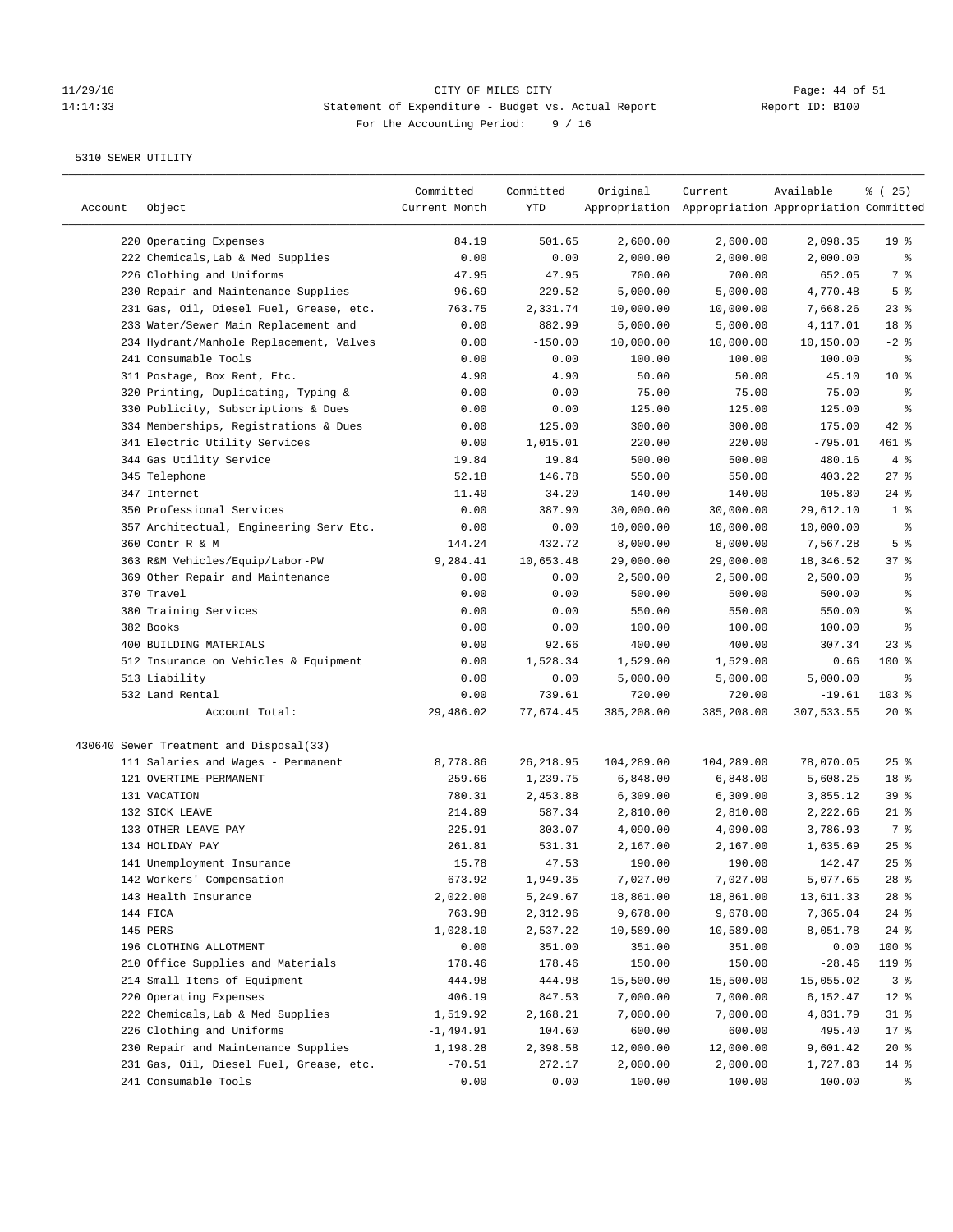# Page: 45 of 51<br>11/29/16 Page: 45 of 51<br>11:14:33 Statement of Expenditure - Budget vs. Actual Report (Report ID: B100 14:14:33 Statement of Expenditure - Budget vs. Actual Report For the Accounting Period: 9 / 16

| Account | Object                                  | Committed<br>Current Month | Committed<br>YTD | Original                        | Current<br>Appropriation Appropriation Appropriation Committed | Available                             | % (25)                |
|---------|-----------------------------------------|----------------------------|------------------|---------------------------------|----------------------------------------------------------------|---------------------------------------|-----------------------|
|         | 311 Postage, Box Rent, Etc.             | 3.40                       | 6.80             | 100.00                          | 100.00                                                         | 93.20                                 | 7 %                   |
|         | 320 Printing, Duplicating, Typing &     | 0.00                       | 0.00             | 100.00                          | 100.00                                                         | 100.00                                | ್ಠಿ                   |
|         | 330 Publicity, Subscriptions & Dues     | 0.00                       | 0.00             | 170.00                          | 170.00                                                         | 170.00                                | ್ಠಿ                   |
|         | 334 Memberships, Registrations & Dues   | 0.00                       | 0.00             | 600.00                          | 600.00                                                         | 600.00                                | ್ಠಿ                   |
|         | 341 Electric Utility Services           | 0.00                       | 4,185.59         | 73,000.00                       | 73,000.00                                                      | 68,814.41                             | 6 %                   |
|         | 342 Water Utility Services              | 65.09                      | 213.25           | 1,000.00                        | 1,000.00                                                       | 786.75                                | $21$ %                |
|         | 343 Sewer Utility Services              | 81.32                      | 242.28           | 600.00                          | 600.00                                                         | 357.72                                | $40*$                 |
|         | 345 Telephone                           | 37.89                      | 107.66           | 800.00                          | 800.00                                                         | 692.34                                | 13 <sup>°</sup>       |
|         | 346 Garbage Service                     | 110.42                     | 220.84           | 800.00                          | 800.00                                                         | 579.16                                | $28$ %                |
|         | 347 Internet                            | 45.60                      | 136.80           | 500.00                          | 500.00                                                         | 363.20                                | $27$ %                |
|         | 350 Professional Services               | 0.00                       | 0.00             | 500.00                          | 500.00                                                         | 500.00                                | နွ                    |
|         | 352 Wtr/Swr Lab Testing                 | 1,226.00                   | 1,541.86         | 8,000.00                        | 8,000.00                                                       | 6,458.14                              | 19 <sup>°</sup>       |
|         | 357 Architectual, Engineering Serv Etc. | 0.00                       | 0.00             | 5,000.00                        | 5,000.00                                                       | 5,000.00                              | နွ                    |
|         | 360 Contr R & M                         | 19.20                      | 1,040.80         | 7,500.00                        | 7,500.00                                                       | 6,459.20                              | $14*$                 |
|         | 363 R&M Vehicles/Equip/Labor-PW         | 360.00                     | 618.89           | 8,000.00                        | 8,000.00                                                       | 7,381.11                              | 8 %                   |
|         | 370 Travel                              | 0.00                       | 0.00             | 900.00                          | 900.00                                                         | 900.00                                | ್ಠಿ                   |
|         | 380 Training Services                   | 35.74                      | 35.74            | 900.00                          | 900.00                                                         | 864.26                                | 4 %                   |
|         | 382 Books                               | 0.00                       | 0.00             | 200.00                          | 200.00                                                         | 200.00                                | ್ಠಿ                   |
|         | 400 BUILDING MATERIALS                  | 14.90                      | 14.90            | 500.00                          | 500.00                                                         | 485.10                                | 3%                    |
|         | 511 Insurance on Buildings              | 0.00                       | 2,322.06         | 2,323.00                        | 2,323.00                                                       | 0.94                                  | 100 %                 |
|         |                                         | 0.00                       | 127.69           | 128.00                          | 128.00                                                         | 0.31                                  | $100$ %               |
|         | 512 Insurance on Vehicles & Equipment   |                            |                  | 2,000.00                        |                                                                |                                       |                       |
|         | 513 Liability                           | 0.00                       | 0.00             |                                 | 2,000.00                                                       | 2,000.00                              | နွ                    |
|         | 533 Machinery and Equipment Rental      | 0.00                       | 0.00             | 2,000.00                        | 2,000.00                                                       | 2,000.00                              | နွ                    |
|         | 940 Machinery & Equipment               | 231, 413.24                | 304,976.17       | 6,900,000.00                    |                                                                | 6,900,000.00 6,595,023.83             | 4 %                   |
|         | 951 WWTP Phase II<br>Account Total:     | 0.00<br>250,620.43         | 0.00             | 1.00<br>365,987.89 7,233,181.00 | 1.00                                                           | 1.00<br>7, 233, 181.00 6, 867, 193.11 | ್ಠಿ<br>5 <sup>8</sup> |
|         | 430690 Sewer Lift Stations(32)          |                            |                  |                                 |                                                                |                                       |                       |
|         | 111 Salaries and Wages - Permanent      | 5,587.15                   | 16,689.59        | 65,901.00                       | 65,901.00                                                      | 49, 211.41                            | $25$ %                |
|         | 121 OVERTIME-PERMANENT                  | 172.77                     | 826.34           | 3,134.00                        | 3,134.00                                                       | 2,307.66                              | $26$ %                |
|         | 131 VACATION                            | 486.56                     | 1,535.83         | 4,206.00                        | 4,206.00                                                       | 2,670.17                              | 37%                   |
|         | 132 SICK LEAVE                          | 143.25                     | 384.61           | 1,840.00                        | 1,840.00                                                       | 1,455.39                              | $21$ %                |
|         | 133 OTHER LEAVE PAY                     | 150.60                     | 202.04           | 1,196.00                        | 1,196.00                                                       | 993.96                                | $17*$                 |
|         | 134 HOLIDAY PAY                         | 174.66                     | 354.34           | 1,133.00                        | 1,133.00                                                       | 778.66                                | $31$ %                |
|         | 141 Unemployment Insurance              | 10.07                      | 30.35            | 116.00                          | 116.00                                                         | 85.65                                 | $26$ %                |
|         | 142 Workers' Compensation               | 431.86                     | 1,249.06         | 4,227.00                        | 4,227.00                                                       | 2,977.94                              | $30*$                 |
|         | 143 Health Insurance                    | 1,313.47                   | 3,396.26         | 12,491.00                       | 12,491.00                                                      | 9,094.74                              | 27%                   |
|         | 144 FICA                                | 486.65                     | 1,473.53         | 5,921.00                        | 5,921.00                                                       | 4,447.47                              | $25$ $%$              |
|         | 145 PERS                                | 660.28                     | 1,616.35         | 6,479.00                        | 6,479.00                                                       | 4,862.65                              | $25$ $%$              |
|         | 196 CLOTHING ALLOTMENT                  | 0.00                       | 226.50           | 250.00                          | 250.00                                                         | 23.50                                 | 91 %                  |
|         | 210 Office Supplies and Materials       | 0.00                       | 25.39            | 150.00                          | 150.00                                                         | 124.61                                | 17 <sub>8</sub>       |
|         | 214 Small Items of Equipment            | 0.00                       | 0.00             | 14,500.00                       | 14,500.00                                                      | 14,500.00                             | ိစ                    |
|         | 220 Operating Expenses                  | 9.00                       | 268.15           | 1,000.00                        | 1,000.00                                                       | 731.85                                | 27%                   |
|         | 222 Chemicals, Lab & Med Supplies       | 0.00                       | 212.21           | 1,500.00                        | 1,500.00                                                       | 1,287.79                              | $14$ %                |
|         | 226 Clothing and Uniforms               | 0.00                       | 20.79            | 200.00                          | 200.00                                                         | 179.21                                | 10 <sup>°</sup>       |
|         |                                         |                            |                  |                                 | 7,000.00                                                       | 6,754.77                              |                       |
|         | 230 Repair and Maintenance Supplies     | 221.42                     | 245.23<br>340.22 | 7,000.00                        | 2,500.00                                                       |                                       | 4%                    |
|         | 231 Gas, Oil, Diesel Fuel, Grease, etc. | 185.15                     |                  | 2,500.00                        |                                                                | 2,159.78                              | 14 %                  |
|         | 241 Consumable Tools                    | 11.99                      | 11.99            | 100.00                          | 100.00                                                         | 88.01                                 | $12$ %                |
|         | 311 Postage, Box Rent, Etc.             | 0.00                       | 0.00             | 50.00                           | 50.00                                                          | 50.00                                 | ಿ                     |
|         | 341 Electric Utility Services           | 805.93                     | 10,517.49        | 16,000.00                       | 16,000.00                                                      | 5,482.51                              | 66 %                  |
|         | 344 Gas Utility Service                 | 47.48                      | 150.74           | 1,500.00                        | 1,500.00                                                       | 1,349.26                              | 10 <sup>°</sup>       |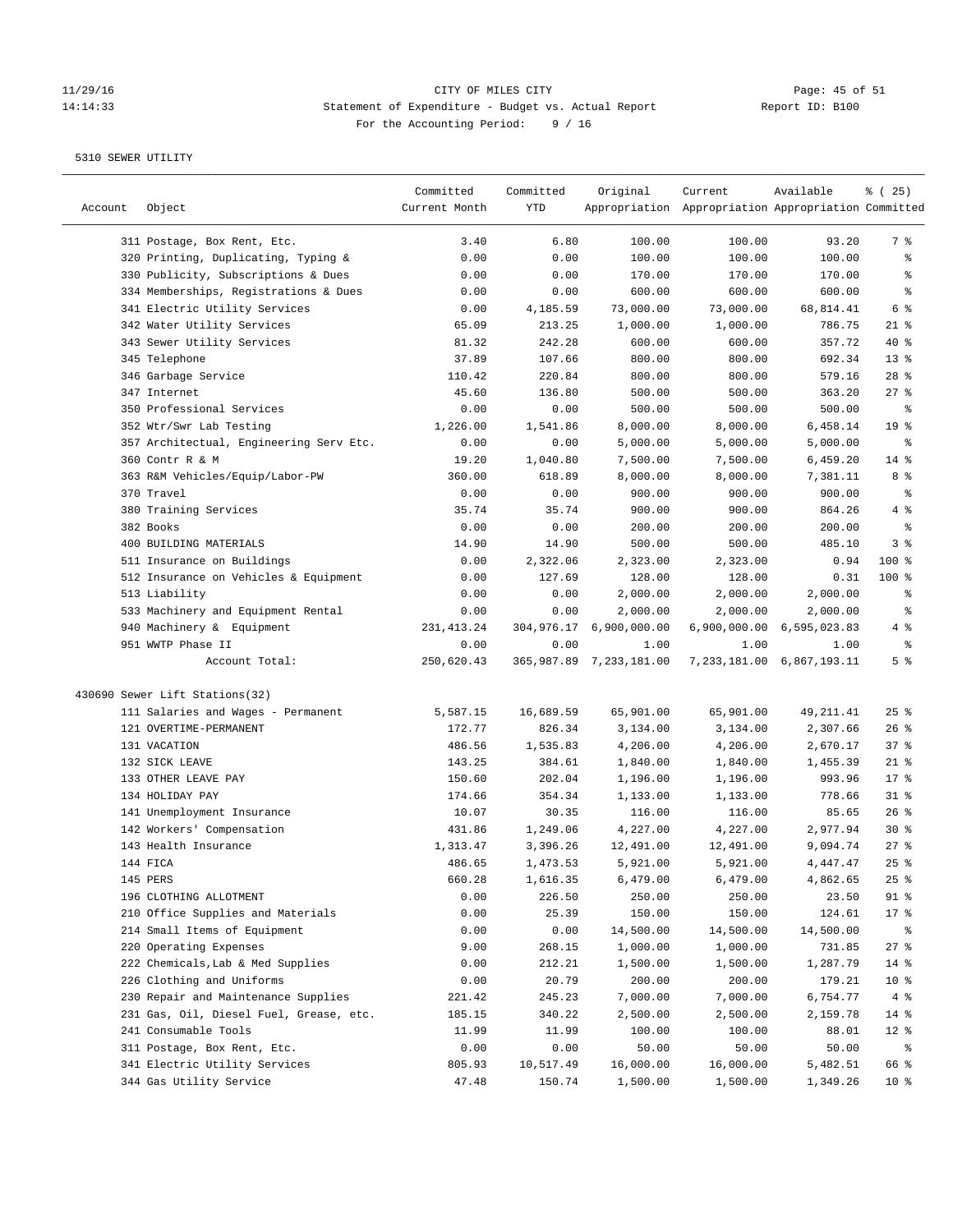### 11/29/16 CITY OF MILES CITY Page: 46 of 51 14:14:33 Statement of Expenditure - Budget vs. Actual Report Report ID: B100 For the Accounting Period: 9 / 16

|                      |                                          | Committed     | Committed   | Original                   | Current                                             | Available                 | % (25)    |
|----------------------|------------------------------------------|---------------|-------------|----------------------------|-----------------------------------------------------|---------------------------|-----------|
| Account              | Object                                   | Current Month | <b>YTD</b>  |                            | Appropriation Appropriation Appropriation Committed |                           |           |
|                      | 346 Garbage Service                      | 63.00         | 186.00      | 250.00                     | 250.00                                              | 64.00                     | 74 %      |
|                      | 352 Wtr/Swr Lab Testing                  | 0.00          | 0.00        | 250.00                     | 250.00                                              | 250.00                    | ៖         |
|                      | 360 Contr R & M                          | 0.00          | 0.00        | 2,500.00                   | 2,500.00                                            | 2,500.00                  | $\approx$ |
|                      | 369 Other Repair and Maintenance         | 0.00          | 0.00        | 1,000.00                   | 1,000.00                                            | 1,000.00                  | ៖         |
|                      | 370 Travel                               | 0.00          | 0.00        | 625.00                     | 625.00                                              | 625.00                    | $\approx$ |
|                      | 380 Training Services                    | 23.84         | 23.84       | 625.00                     | 625.00                                              | 601.16                    | 4%        |
|                      | 382 Books                                | 0.00          | 0.00        | 50.00                      | 50.00                                               | 50.00                     | ៖         |
|                      | 400 BUILDING MATERIALS                   | 0.00          | 0.00        | 100.00                     | 100.00                                              | 100.00                    | $\approx$ |
|                      | 511 Insurance on Buildings               | 0.00          | 3,156.06    | 3,157.00                   | 3,157.00                                            | 0.94                      | 100%      |
|                      | 513 Liability                            | 0.00          | 0.00        | 3,750.00                   | 3,750.00                                            | 3,750.00                  | န္        |
|                      | 532 Land Rental                          | 0.00          | 0.00        | 700.00                     | 700.00                                              | 700.00                    | န္        |
|                      | 533 Machinery and Equipment Rental       | 0.00          | 0.00        | 150.00                     | 150.00                                              | 150.00                    | န္        |
|                      | Account Total:                           | 10,985.13     | 43, 142. 91 | 164,551.00                 | 164,551.00                                          | 121,408.09                | 26%       |
|                      | Account Group Total:                     | 297,670.98    |             | 511,064.89 7,869,268.00    |                                                     | 7,869,268.00 7,358,203.11 | 6 %       |
| 490000 DEBT SERVICE  |                                          |               |             |                            |                                                     |                           |           |
| 490200 Revenue Bonds |                                          |               |             |                            |                                                     |                           |           |
|                      | 608 Prpl-Wastewater Project Phase I      | 0.00          | 0.00        | 63,000.00                  | 63,000.00                                           | 63,000.00                 | ÷.        |
|                      | 619 Principal-WWTP Phase II              | 0.00          | 0.00        | 236,000.00                 | 236,000.00                                          | 236,000.00                | ៖         |
|                      | 626 Interest-Wastewater Project Phase I  | 0.00          | 0.00        | 37,785.00                  | 37,785.00                                           | 37,785.00                 | ៖         |
|                      | 639 Interest-WWTP Phase II               | 0.00          | 0.00        | 98,592.00                  | 98,592.00                                           | 98,592.00                 | $\approx$ |
|                      | Account Total:                           | 0.00          | 0.00        | 435, 377.00                | 435, 377.00                                         | 435, 377.00               | ៖         |
|                      | Account Group Total:                     | 0.00          | 0.00        | 435, 377.00                | 435, 377.00                                         | 435, 377.00               | ి         |
| 510000 MISCELLANEOUS |                                          |               |             |                            |                                                     |                           |           |
|                      | 510330 Comprehensive Liability Insurance |               |             |                            |                                                     |                           |           |
|                      | 513 Liability                            | 0.00          | 20,709.55   | 20,710.00                  | 20,710.00                                           | 0.45                      | $100*$    |
|                      | Account Total:                           | 0.00          | 20,709.55   | 20,710.00                  | 20,710.00                                           | 0.45                      | 100 %     |
|                      | Account Group Total:                     | 0.00          | 20,709.55   | 20,710.00                  | 20,710.00                                           | 0.45                      | $100*$    |
|                      | 520000 OTHER FINANCING USES              |               |             |                            |                                                     |                           |           |
|                      | 521000 Interfund Operating Transfers Out |               |             |                            |                                                     |                           |           |
|                      | 820 Transfers to Other Funds             | 4,132.00      | 12,396.00   | 60,746.00                  | 60,746.00                                           | 48,350.00                 | $20*$     |
|                      | Account Total:                           | 4,132.00      | 12,396.00   | 60,746.00                  | 60,746.00                                           | 48,350.00                 | $20*$     |
|                      | Account Group Total:                     | 4,132.00      | 12,396.00   | 60,746.00                  | 60,746.00                                           | 48,350.00                 | $20*$     |
|                      | Fund Total:                              | 301,802.98    |             | 544, 170.44 8, 386, 101.00 |                                                     | 8,386,101.00 7,841,930.56 | 6 %       |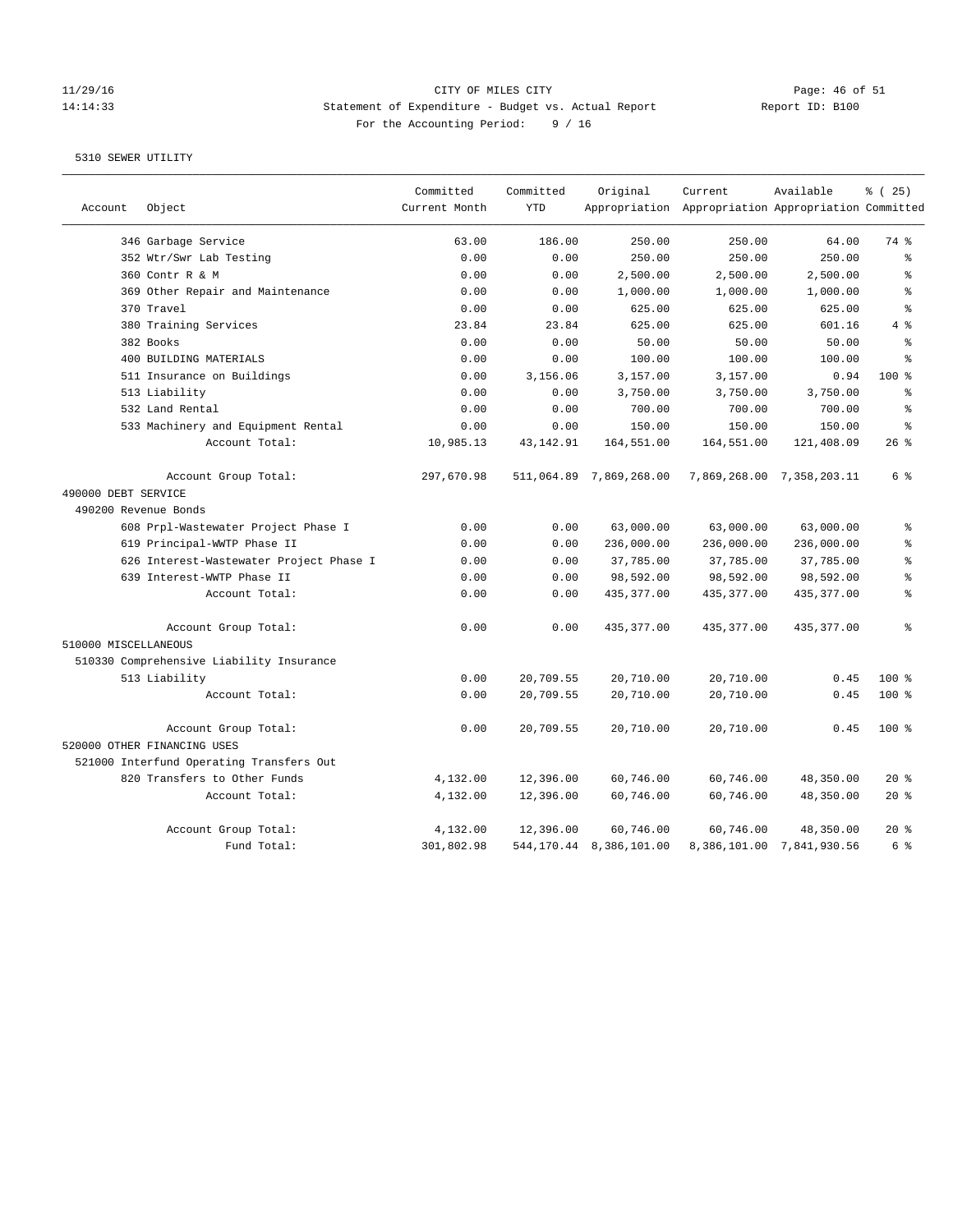# 11/29/16 Page: 47 of 51 14:14:33 Statement of Expenditure - Budget vs. Actual Report Report ID: B100 For the Accounting Period: 9 / 16

5510 AMBULANCE FUND

| Account              | Object                                      | Committed<br>Current Month | Committed<br>YTD | Original   | Current<br>Appropriation Appropriation Appropriation Committed | Available  | % (25)          |
|----------------------|---------------------------------------------|----------------------------|------------------|------------|----------------------------------------------------------------|------------|-----------------|
| 420000 PUBLIC SAFETY |                                             |                            |                  |            |                                                                |            |                 |
|                      | 420730 Emergency Medical Services-Ambulance |                            |                  |            |                                                                |            |                 |
|                      | 111 Salaries and Wages - Permanent          | 15,489.71                  | 45,037.29        | 148,003.00 | 148,003.00                                                     | 102,965.71 | $30*$           |
|                      | 112 SALARIES AND WAGES - PART PAID          | 791.00                     | 791.00           | 9,000.00   | 9,000.00                                                       | 8,209.00   | 9%              |
|                      | 121 OVERTIME-PERMANENT                      | 596.48                     | 3,741.00         | 60,000.00  | 60,000.00                                                      | 56,259.00  | 6 %             |
|                      | 131 VACATION                                | 1,483.77                   | 2,983.59         | 10,000.00  | 10,000.00                                                      | 7,016.41   | $30*$           |
|                      | 132 SICK LEAVE                              | 279.58                     | 279.58           | 10,000.00  | 10,000.00                                                      | 9,720.42   | 3%              |
|                      | 133 OTHER LEAVE PAY                         | 0.00                       | 68.34            | 2,000.00   | 2,000.00                                                       | 1,931.66   | 3%              |
|                      | 134 HOLIDAY PAY                             | 410.32                     | 785.79           | 7,000.00   | 7,000.00                                                       | 6,214.21   | $11$ %          |
|                      | 141 Unemployment Insurance                  | 28.57                      | 80.52            | 367.00     | 367.00                                                         | 286.48     | $22$ %          |
|                      | 142 Workers' Compensation                   | 720.35                     | 1,983.42         | 6,160.00   | 6,160.00                                                       | 4,176.58   | $32$ $%$        |
|                      | 143 Health Insurance                        | 2,522.84                   | 7,182.44         | 30,111.00  | 30,111.00                                                      | 22,928.56  | $24$ %          |
|                      | 144 FICA                                    | 324.49                     | 825.14           | 3,437.00   | 3,437.00                                                       | 2,611.86   | $24$ %          |
|                      | 147 Firemen's Pension                       | 2,042.20                   | 5,962.40         | 34,270.00  | 34,270.00                                                      | 28,307.60  | 17.8            |
|                      | 210 Office Supplies and Materials           | 35.28                      | 94.90            | 2,502.00   | 2,502.00                                                       | 2,407.10   | 4%              |
|                      | 214 Small Items of Equipment                | 0.00                       | 0.00             | 5,000.00   | 5,000.00                                                       | 5,000.00   | နွ              |
|                      | 217 Small Item Equ/Inspector                | 9.73                       | 9.73             | 0.00       | 0.00                                                           | $-9.73$    | နွ              |
|                      | 220 Operating Expenses                      | 102.43                     | 1,460.16         | 4,022.00   | 4,022.00                                                       | 2,561.84   | 36%             |
|                      | 222 Chemicals, Lab & Med Supplies           | 1,030.05                   | 4,432.12         | 20,000.00  | 20,000.00                                                      | 15,567.88  | $22$ %          |
|                      | 230 Repair and Maintenance Supplies         | 0.00                       | 76.38            | 3,000.00   | 3,000.00                                                       | 2,923.62   | 3%              |
|                      | 231 Gas, Oil, Diesel Fuel, Grease, etc.     | 741.61                     | 1,123.07         | 18,000.00  | 18,000.00                                                      | 16,876.93  | 6 %             |
|                      | 241 Consumable Tools                        | 0.00                       | 0.00             | 1,000.00   | 1,000.00                                                       | 1,000.00   | နွ              |
|                      | 300 PURCHASED SERVICES                      | 0.00                       | 0.00             | 1,000.00   | 1,000.00                                                       | 1,000.00   | ి               |
|                      | 311 Postage, Box Rent, Etc.                 | 0.47                       | 0.47             | 100.00     | 100.00                                                         | 99.53      | ್ಠಿ             |
|                      | 320 Printing, Duplicating, Typing &         | 0.00                       | 0.00             | 200.00     | 200.00                                                         | 200.00     | ి               |
|                      | 341 Electric Utility Services               | 147.25                     | 462.40           | 2,645.00   | 2,645.00                                                       | 2,182.60   | $17*$           |
|                      | 342 Water Utility Services                  | 24.72                      | 71.99            | 400.00     | 400.00                                                         | 328.01     | 18 %            |
|                      | 343 Sewer Utility Services                  | 28.09                      | 83.15            | 250.00     | 250.00                                                         | 166.85     | 33%             |
|                      | 344 Gas Utility Service                     | 5.79                       | 17.99            | 1,200.00   | 1,200.00                                                       | 1,182.01   | 1 <sup>8</sup>  |
|                      | 345 Telephone                               | 184.92                     | 403.57           | 1,500.00   | 1,500.00                                                       | 1,096.43   | $27$ %          |
|                      | 346 Garbage Service                         | 47.41                      | 356.62           | 500.00     | 500.00                                                         | 143.38     | 71 %            |
|                      | 347 Internet                                | 28.24                      | 84.72            | 400.00     | 400.00                                                         | 315.28     | $21$ %          |
|                      | 350 Professional Services                   | $-2,510.68$                | 5,297.83         | 35,000.00  | 35,000.00                                                      | 29,702.17  | 15 <sup>8</sup> |
|                      | 360 Contr R & M                             | 0.00                       | 132.00           | 5,000.00   | 5,000.00                                                       | 4,868.00   | 3%              |
|                      | 364 R&M Vehicles - Fire/Amb                 | 1,802.83                   | 5,189.23         | 15,150.00  | 15,150.00                                                      | 9,960.77   | $34$ %          |
|                      | 370 Travel                                  | 0.00                       | 192.32           | 2,500.00   | 2,500.00                                                       | 2,307.68   | 8%              |
|                      | 380 Training Services                       | 0.00                       | 225.00           | 5,000.00   | 5,000.00                                                       | 4,775.00   | 5 <sup>8</sup>  |
|                      | 382 Books                                   | 39.98                      | 39.98            | 1,000.00   | 1,000.00                                                       | 960.02     | 4%              |
|                      | 400 BUILDING MATERIALS                      | 0.00                       | 2.99             | 3,000.00   | 3,000.00                                                       | 2,997.01   | $\epsilon$      |
|                      | 512 Insurance on Vehicles & Equipment       | 0.00                       | 1,193.93         | 1,194.00   | 1,194.00                                                       | 0.07       | 100 %           |
|                      | 810 Losses (Bad debt expense - Enterprise   | 0.00                       | $-1,797.33$      | 102,000.00 | 102,000.00                                                     | 103,797.33 | $-2$ %          |
|                      | 811 Contractual Allowances (Ambl)           | 19,050.13                  | 50,901.24        | 140,000.00 | 140,000.00                                                     | 89,098.76  | 36%             |
|                      | 940 Machinery & Equipment                   | 0.00                       | 0.00             | 230,000.00 | 230,000.00                                                     | 230,000.00 | နွ              |
|                      | Account Total:                              | 45, 457.56                 | 139,774.97       | 921,911.00 | 921,911.00                                                     | 782,136.03 | $15$ %          |
|                      | Account Group Total:                        | 45, 457.56                 | 139,774.97       | 921,911.00 | 921,911.00                                                     | 782,136.03 | 15 <sup>°</sup> |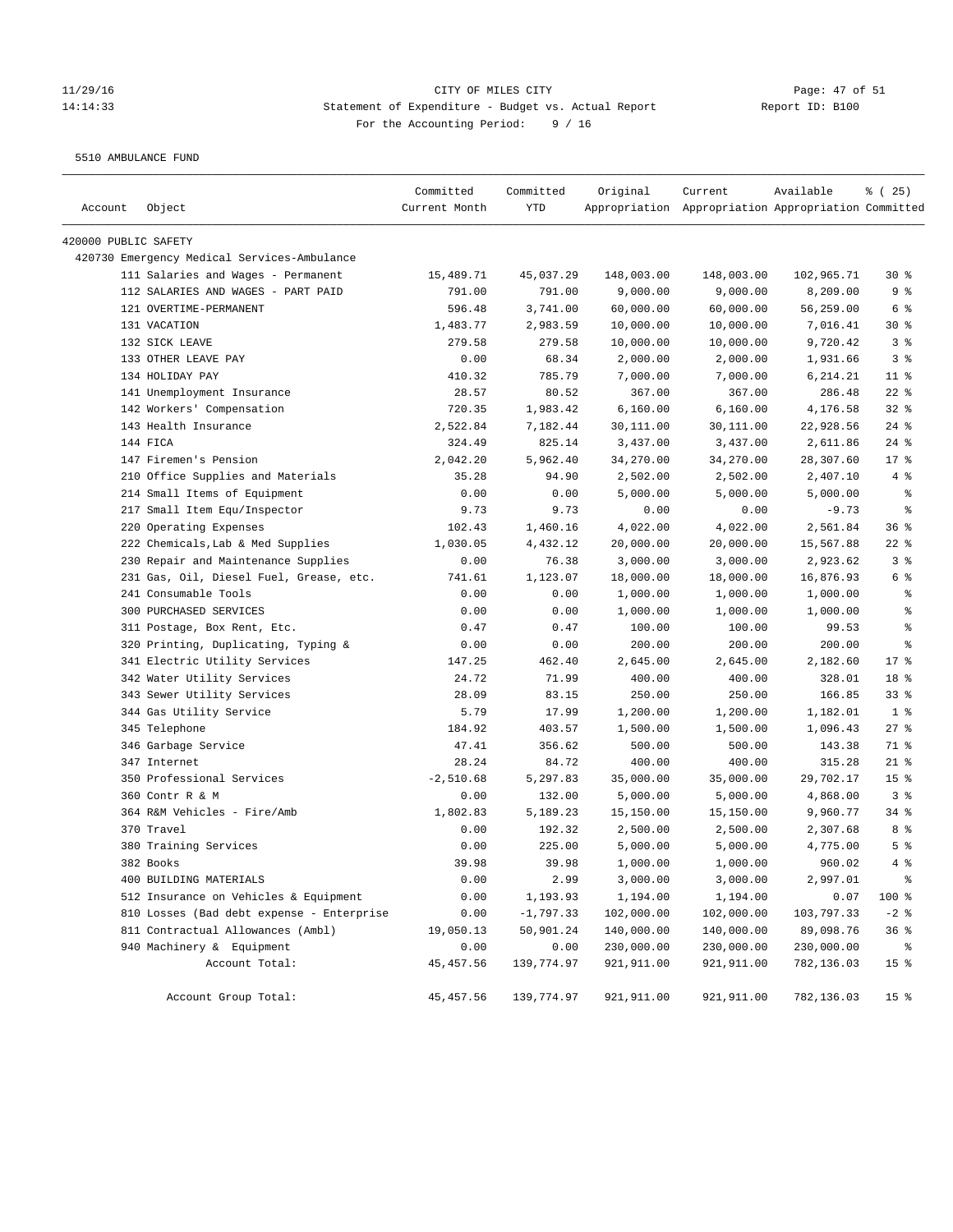### 11/29/16 CITY OF MILES CITY Page: 48 of 51 14:14:33 Statement of Expenditure - Budget vs. Actual Report Report ID: B100 For the Accounting Period: 9 / 16

#### 5510 AMBULANCE FUND

| Object<br>Account                        | Committed<br>Current Month | Committed<br><b>YTD</b> | Original<br>Appropriation | Current    | Available<br>Appropriation Appropriation Committed | % (25)          |
|------------------------------------------|----------------------------|-------------------------|---------------------------|------------|----------------------------------------------------|-----------------|
|                                          |                            |                         |                           |            |                                                    |                 |
| 490000 DEBT SERVICE                      |                            |                         |                           |            |                                                    |                 |
| 490500 Other Debt Service Payments       |                            |                         |                           |            |                                                    |                 |
| 602 Prpl-Ambulance                       | 0.00                       | 101.59                  | 22,282.00                 | 22,282.00  | 22,180.41                                          | ႜ               |
| 629 Interest-Ambulance                   | 0.00                       | 13,180.36               | 4,385.00                  | 4,385.00   | $-8,795.36$                                        | 301 %           |
| Account Total:                           | 0.00                       | 13,281.95               | 26,667.00                 | 26,667.00  | 13,385.05                                          | 50%             |
| Account Group Total:                     | 0.00                       | 13,281.95               | 26,667.00                 | 26,667.00  | 13,385.05                                          | $50*$           |
| 510000 MISCELLANEOUS                     |                            |                         |                           |            |                                                    |                 |
| 510330 Comprehensive Liability Insurance |                            |                         |                           |            |                                                    |                 |
| 513 Liability                            | 0.00                       | 1,535.72                | 4,567.00                  | 4,567.00   | 3,031.28                                           | 34.8            |
| Account Total:                           | 0.00                       | 1,535.72                | 4,567.00                  | 4,567.00   | 3,031.28                                           | $34$ $%$        |
| Account Group Total:                     | 0.00                       | 1,535.72                | 4,567.00                  | 4,567.00   | 3,031.28                                           | $34*$           |
| 520000 OTHER FINANCING USES              |                            |                         |                           |            |                                                    |                 |
| 521000 Interfund Operating Transfers Out |                            |                         |                           |            |                                                    |                 |
| 820 Transfers to Other Funds             | 2,151.00                   | 6,453.00                | 25,814.00                 | 25,814.00  | 19,361.00                                          | 25%             |
| Account Total:                           | 2,151.00                   | 6,453.00                | 25,814.00                 | 25,814.00  | 19,361.00                                          | $25$ $%$        |
| Account Group Total:                     | 2,151.00                   | 6,453.00                | 25,814.00                 | 25,814.00  | 19,361.00                                          | 25%             |
| Fund Total:                              | 47,608.56                  | 161,045.64              | 978,959.00                | 978,959.00 | 817, 913.36                                        | 16 <sup>8</sup> |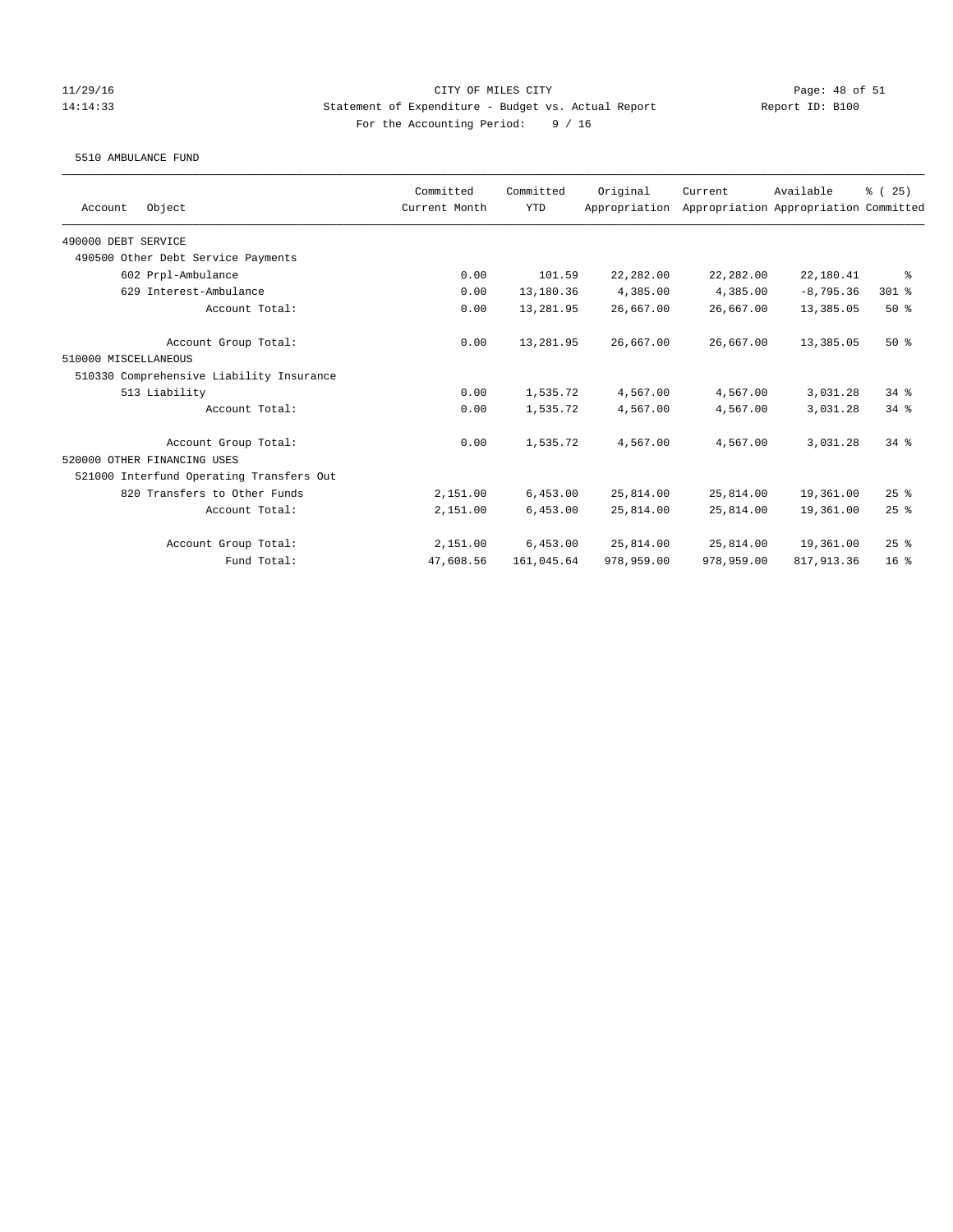# 11/29/16 Page: 49 of 51 14:14:33 Statement of Expenditure - Budget vs. Actual Report Report ID: B100 For the Accounting Period: 9 / 16

5610 AIRPORT OPERATING

| Account             | Object                                     | Committed<br>Current Month | Committed<br><b>YTD</b> | Original   | Current<br>Appropriation Appropriation Appropriation Committed | Available  | % (25)          |
|---------------------|--------------------------------------------|----------------------------|-------------------------|------------|----------------------------------------------------------------|------------|-----------------|
| 430000 Public Works |                                            |                            |                         |            |                                                                |            |                 |
| 430300 Airport(87)  |                                            |                            |                         |            |                                                                |            |                 |
|                     | 111 Salaries and Wages - Permanent         | 8,714.99                   | 27,794.32               | 80,594.00  | 80,594.00                                                      | 52,799.68  | 34%             |
|                     | 121 OVERTIME-PERMANENT                     | 140.67                     | 1,317.12                | 5,000.00   | 5,000.00                                                       | 3,682.88   | 26%             |
|                     | 131 VACATION                               | 682.00                     | 1,146.37                | 10,000.00  | 10,000.00                                                      | 8,853.63   | $11$ %          |
|                     | 132 SICK LEAVE                             | 0.00                       | 0.00                    | 6,000.00   | 6,000.00                                                       | 6,000.00   | $\epsilon$      |
|                     | 133 OTHER LEAVE PAY                        | 191.57                     | 191.57                  | 4,340.00   | 4,340.00                                                       | 4,148.43   | 4%              |
|                     | 134 HOLIDAY PAY                            | 0.00                       | 0.00                    | 2,500.00   | 2,500.00                                                       | 2,500.00   | る               |
|                     | 141 Unemployment Insurance                 | 14.58                      | 46.20                   | 163.00     | 163.00                                                         | 116.80     | $28$ %          |
|                     | 142 Workers' Compensation                  | 562.97                     | 1,693.57                | 5,922.00   | 5,922.00                                                       | 4,228.43   | 29%             |
|                     | 143 Health Insurance                       | 1,379.05                   | 4,137.15                | 16,545.00  | 16,545.00                                                      | 12,407.85  | 25%             |
|                     | 144 FICA                                   | 744.28                     | 2,259.68                | 8,296.00   | 8,296.00                                                       | 6,036.32   | 27%             |
|                     | 145 PERS                                   | 508.92                     | 2,550.67                | 9,076.00   | 9,076.00                                                       | 6,525.33   | $28$ %          |
|                     | 196 CLOTHING ALLOTMENT                     | 0.00                       | 375.00                  | 300.00     | 300.00                                                         | $-75.00$   | $125$ %         |
|                     | 210 Office Supplies and Materials          | 119.16                     | 137.08                  | 1,100.00   | 1,100.00                                                       | 962.92     | $12*$           |
|                     | 214 Small Items of Equipment               | 0.00                       | 0.00                    | 500.00     | 500.00                                                         | 500.00     | $\epsilon$      |
|                     | 220 Operating Expenses                     | 424.70                     | 963.80                  | 3,500.00   | 3,500.00                                                       | 2,536.20   | $28$ %          |
|                     | 230 Repair and Maintenance Supplies        | 995.85                     | 1,320.18                | 10,000.00  | 10,000.00                                                      | 8,679.82   | $13*$           |
|                     | 231 Gas, Oil, Diesel Fuel, Grease, etc.    | 0.00                       | 169.82                  | 5,500.00   | 5,500.00                                                       | 5,330.18   | 3%              |
|                     | 237 Aviation Fuel                          | 30, 414.57                 | 139,401.36              | 286,000.00 | 286,000.00                                                     | 146,598.64 | 49 %            |
|                     | 239 Tires, Tubes Etc.                      | 0.00                       | 0.00                    | 1,000.00   | 1,000.00                                                       | 1,000.00   | နွ              |
|                     | 250 Supplies for Resale                    | 0.00                       | 0.00                    | 400.00     | 400.00                                                         | 400.00     | နွ              |
|                     | 311 Postage, Box Rent, Etc.                | 0.00                       | 51.20                   | 300.00     | 300.00                                                         | 248.80     | $17*$           |
|                     | 319 Other Communication and Transportation | 61.60                      | 184.80                  | 650.00     | 650.00                                                         | 465.20     | $28$ %          |
|                     | 330 Publicity, Subscriptions & Dues        | 231.00                     | 252.25                  | 300.00     | 300.00                                                         | 47.75      | 84 %            |
|                     | 341 Electric Utility Services              | 794.18                     | 2,290.64                | 8,500.00   | 8,500.00                                                       | 6,209.36   | 27%             |
|                     | 344 Gas Utility Service                    | 75.91                      | 216.04                  | 5,000.00   | 5,000.00                                                       | 4,783.96   | 4%              |
|                     | 345 Telephone                              | 215.85                     | 532.77                  | 3,800.00   | 3,800.00                                                       | 3,267.23   | $14*$           |
|                     | 347 Internet                               | 31.00                      | 96.40                   | 650.00     | 650.00                                                         | 553.60     | 15 <sup>°</sup> |
|                     | 350 Professional Services                  | 0.00                       | 0.00                    | 1,500.00   | 1,500.00                                                       | 1,500.00   | $\epsilon$      |
|                     | 363 R&M Vehicles/Equip/Labor-PW            | 2,126.34                   | 3,837.83                | 5,000.00   | 5,000.00                                                       | 1,162.17   | 77 %            |
|                     | 367 Plumbing, Heating, Electrical          | 0.00                       | 0.00                    | 1,000.00   | 1,000.00                                                       | 1,000.00   | နွ              |
|                     | 380 Training Services                      | 0.00                       | 0.00                    | 150.00     | 150.00                                                         | 150.00     | နွ              |
|                     | 511 Insurance on Buildings                 | 0.00                       | 3,108.22                | 3,109.00   | 3,109.00                                                       | 0.78       | $100*$          |
|                     | 512 Insurance on Vehicles & Equipment      | 0.00                       | 1,849.40                | 1,850.00   | 1,850.00                                                       | 0.60       | $100*$          |
|                     | 513 Liability                              | 0.00                       | 0.00                    | 4,700.00   | 4,700.00                                                       | 4,700.00   | နွ              |
|                     | 911 FFA AIP17-2017                         | 0.00                       | 2,500.00                | 110,000.00 | 110,000.00                                                     | 107,500.00 | 2 <sup>8</sup>  |
|                     | 939 AIP-3-30-055-016-2015                  | 163,845.72                 | 180,746.49              | 252,800.00 | 252,800.00                                                     | 72,053.51  | 71 %            |
|                     | Account Total:                             | 212, 274.91                | 379,169.93              | 856,045.00 | 856,045.00                                                     | 476,875.07 | 44 %            |
|                     | Account Group Total:                       | 212, 274.91                | 379,169.93              | 856,045.00 | 856,045.00                                                     | 476,875.07 | 44 %            |
| 490000 DEBT SERVICE |                                            |                            |                         |            |                                                                |            |                 |
|                     | 490500 Other Debt Service Payments         |                            |                         |            |                                                                |            |                 |
|                     | 641 Principal - Aeronautics Loan 08        | 0.00                       | 0.00                    | 4,921.00   | 4,921.00                                                       | 4,921.00   | ိစ              |
|                     | 642 Interest - Aeronautics Loan 08         | 0.00                       | 0.00                    | 357.00     | 357.00                                                         | 357.00     | နွ              |
|                     | 645 Equipment-Principle                    | 422.14                     | 1,266.42                | 5,426.00   | 5,426.00                                                       | 4,159.58   | $23$ $%$        |
|                     | 646 Equipment-Interest                     | 54.09                      | 162.27                  | 289.00     | 289.00                                                         | 126.73     | 56 %            |
|                     | 648 MT Aero Principle 06-2015              | 0.00                       | 0.00                    | 16,953.00  | 16,953.00                                                      | 16,953.00  | ိစ              |
|                     | 649 MT Aero Interest06-2015                | 0.00                       | 0.00                    | 2,480.00   | 2,480.00                                                       | 2,480.00   | $\epsilon$      |
|                     | 650 Principle-Purchase Fuel Truck          | 3,438.49                   | 6,848.50                | 20,892.00  | 20,892.00                                                      | 14,043.50  | 33%             |
|                     | 651 Interest-Purchase Fuel Truck           | 261.51                     | 551.50                  | 1,308.00   | 1,308.00                                                       | 756.50     | 42 %            |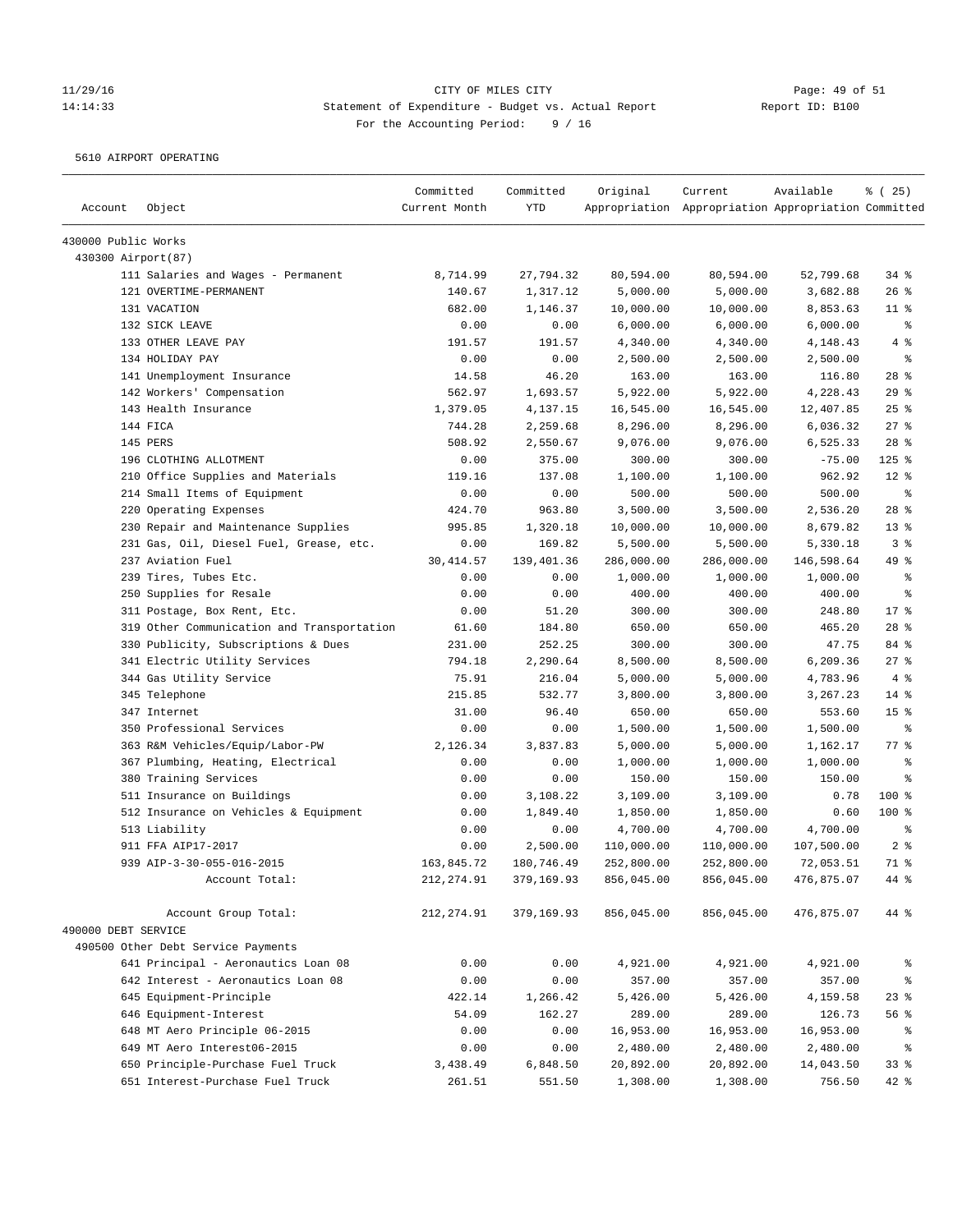## 11/29/16 CITY OF MILES CITY Page: 50 of 51 14:14:33 Statement of Expenditure - Budget vs. Actual Report Report ID: B100 For the Accounting Period: 9 / 16

### 5610 AIRPORT OPERATING

| Object<br>Account                                                                               | Committed<br>Current Month | Committed<br>YTD       | Original<br>Appropriation | Current                 | Available<br>Appropriation Appropriation Committed | $\frac{6}{6}$ ( 25 ) |
|-------------------------------------------------------------------------------------------------|----------------------------|------------------------|---------------------------|-------------------------|----------------------------------------------------|----------------------|
| Account Total:                                                                                  | 4, 176, 23                 | 8,828.69               | 52,626.00                 | 52,626.00               | 43,797.31                                          | 17 <sub>8</sub>      |
| Account Group Total:<br>520000 OTHER FINANCING USES<br>521000 Interfund Operating Transfers Out | 4, 176, 23                 | 8,828.69               | 52,626.00                 | 52,626.00               | 43,797.31                                          | $17*$                |
| 820 Transfers to Other Funds                                                                    | 1,634.00                   | 4,902.00               | 19,609.00                 | 19,609.00               | 14,707.00                                          | $25$ %               |
| Account Total:                                                                                  | 1,634.00                   | 4,902.00               | 19,609.00                 | 19,609.00               | 14,707.00                                          | $25$ $%$             |
| Account Group Total:<br>Fund Total:                                                             | 1,634.00<br>218,085.14     | 4,902.00<br>392,900.62 | 19,609.00<br>928,280.00   | 19,609.00<br>928,280.00 | 14,707.00<br>535, 379.38                           | $25$ $%$<br>$42*$    |